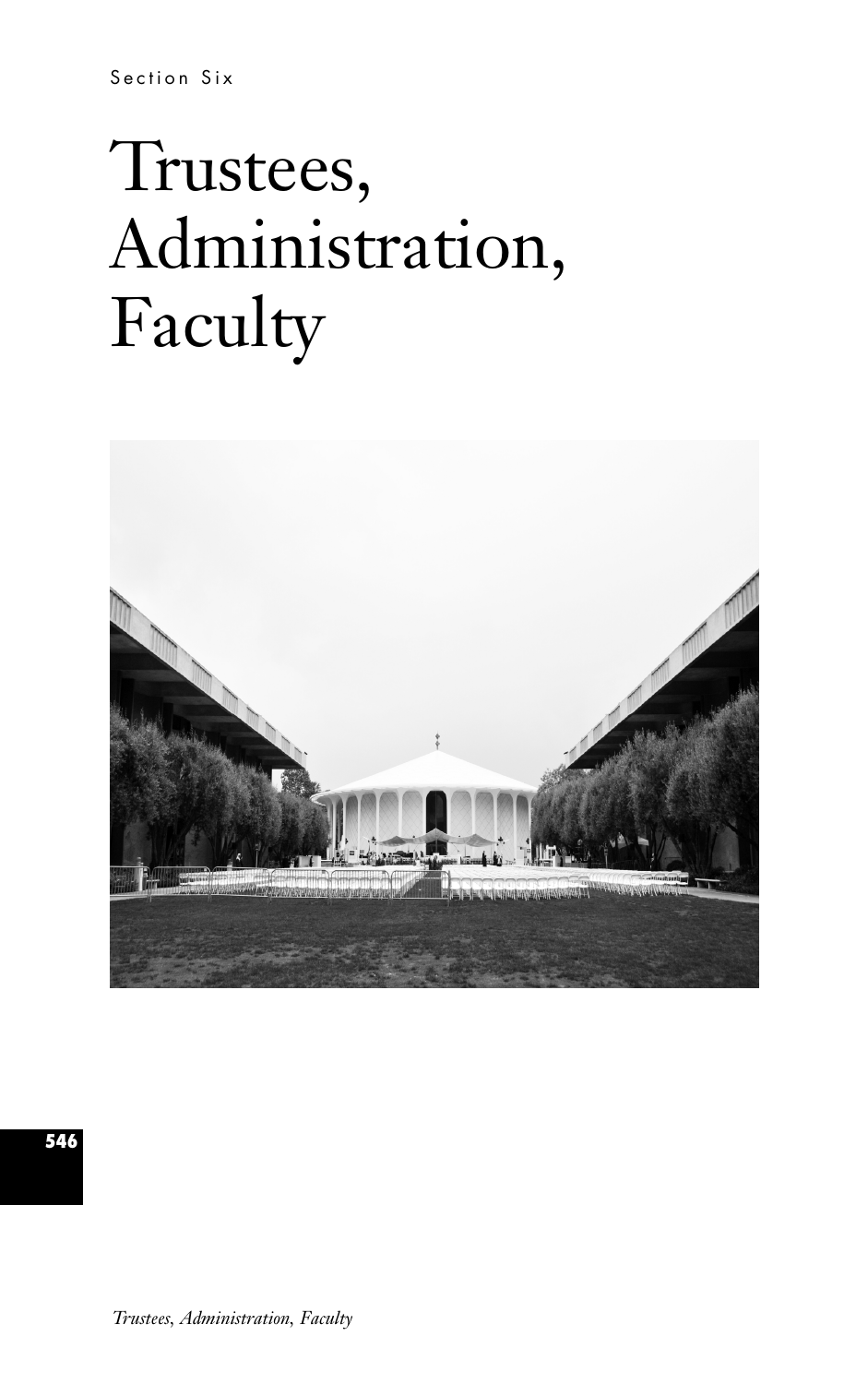#### **OFFICERS**

Kent Kresa, *Chairman* David L. Lee, *Vice Chairman*

Jean-Lou Chameau, *President* Edward M. Stolper, *Provost*

Dean W. Currie *Vice President for Business and Finance* Charles Elachi *Vice President and Director, Jet Propulsion Laboratory* Peter D. Hero *Vice President for Development and Institute Relations* Sharon E. Patterson *Associate Vice President for Finance and Treasurer* Scott Richland *Chief Investment Officer* Anneila I. Sargent *Vice President for Student Affairs* Victoria D. Stratman *General Counsel* Mary L. Webster *Secretary*

# **BOARD OF TRUSTEES**

**Trustees**

*(with date of first election)*

Robert C. Bonner (2008) *Senior Partner Sentinel HS Group, L.L.C.* Brigitte M. Bren (2009) John E. Bryson (2005) *Chairman and CEO (Retired) Edison International* Jean-Lou Chameau (2006) *President California Institute of Technology* Milton Chang (2005) *Managing Director Incubic Venture Capital* John S. Chen (2008) *Chairman, CEO, and President Sybase, Inc.*

Robert B. Chess (2006) *Chairman Nektar Therapeutics* Lounette M. Dyer (1998) Gilad I. Elbaz (2008) *Founder Factual Inc.* William T. Gross (1994) *Chairman and Founder Idealab* Frederick J. Hameetman (2006) *Chairman Cal American* Robert T. Jenkins (2005) Peter D. Kaufman (2008) *Chairman and CEO Glenair, Inc.* Jon Faiz Kayyem (2006) *CEO Osmetech PLC* Louise Kirkbride (1995) *Board Member State of California Contractors State License Board* Jon B. Kutler (2005) *Chairman and CEO Admiralty Partners, Inc.* Louis J. Lavigne Jr. (2009) *Management Consultant Lavigne Group* David Li Lee (2000) *Managing General Partner Clarity Partners, L.P.* York Liao (1997) *Managing Director Winbridge Company Ltd.* Alexander Lidow (1998) *CEO EPC Corporation* Ronald K. Linde (1989) *Independent Investor Chair, The Ronald and Maxine Linde Foundation Founder/Former CEO Envirodyne Industries, Inc.* Shirley M. Malcom (1999) *Director, Education and Human Resources Programs American Association for the Advancement of Science* Deborah McWhinney (2007) *President Citi Personal Wealth Management Citigroup, Inc.* Richard Merkin, M.D. (2009) *Founder and CEO Heritage Provider Network*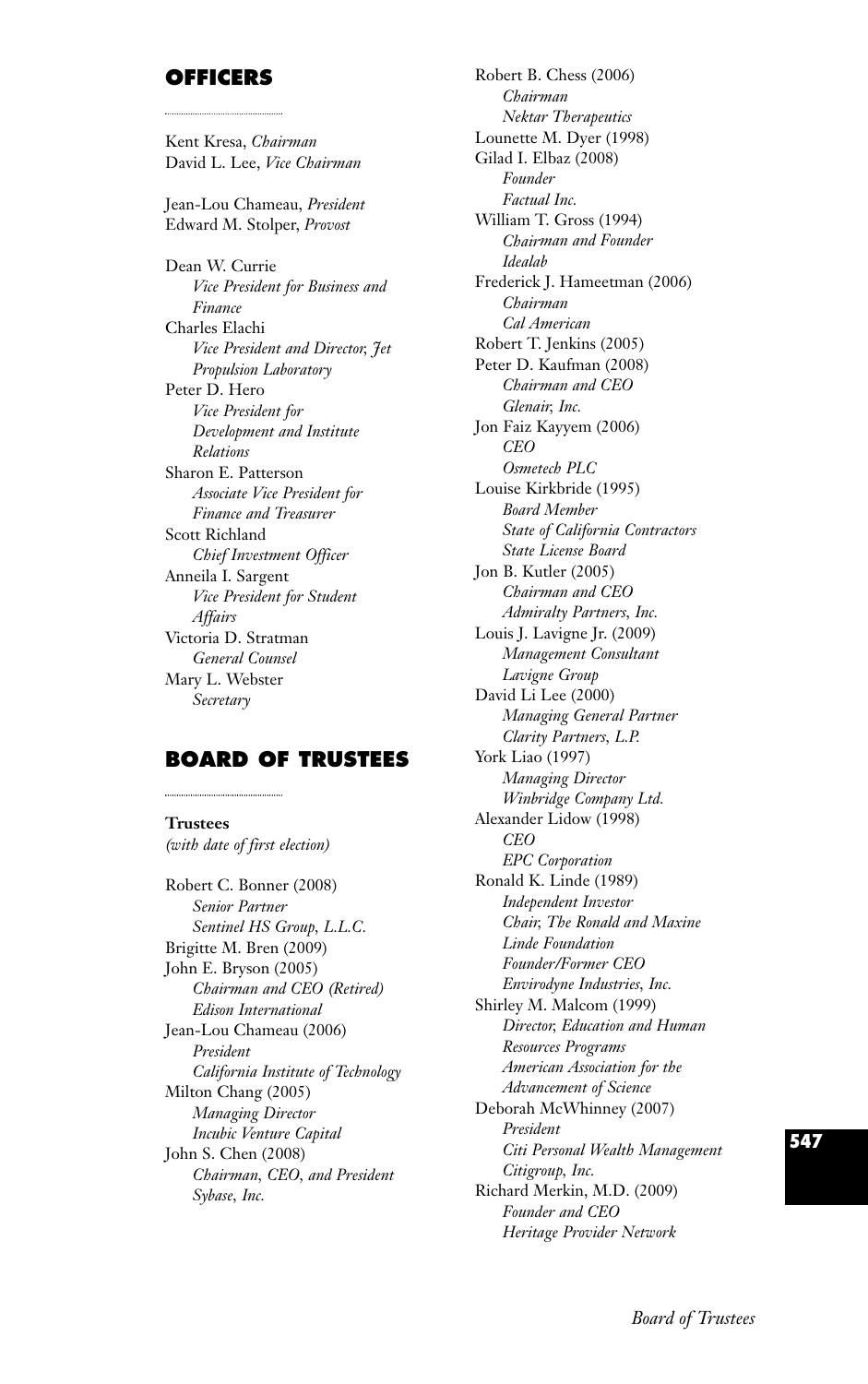Elon Musk (2010) *CEO and Chief Technology Officer SpaceX* Philip M. Neches (1995) *Chairman Foundation Ventures LLC* Patrick H. Nettles Jr. (1998) *Executive Chairman Ciena Corporation* Peter F. Norton (2006) *President Norton Family Office* Ronald L. Olson (1998) *Senior Partner Munger, Tolles & Olson* Stephen R. Onderdonk (1986) *President and CEO (Retired) Econolite Control Products, Inc.* Pedro J. Pizarro *Executive Vice President, Power Operations Southern California Edison* Sally Kristen Ride (2000) *President and CEO Sally Ride Science* Nelson C. Rising (2006) *President and CEO MPG Office Trust* Stephen A. Ross (1993) *Franco Modigliani Professor of Finance and Economics Massachusetts Institute of Technology, and Chairman Compensation Valuation, Inc.* James F. Rothenberg (2006) *Chairman and Principal Executive Officer Capital Research and Management Company* Kevin W. Sharer (2009) *Chairman and CEO Amgen Corporation* Marc I. Stern (2004) *Vice Chairman and CEO The TCW Group, Inc.* Donald W. Tang (2005) *CEO CSIP Group* Charles R. Trimble (2002) *Founder and Former CEO Trimble Navigation Ltd.* Lewis W. van Amerongen (2004) *LvA Enterprises, Inc.* Gayle E. Wilson (1995) *Nonprofit Consultant*

Jay S. Wintrob (2007) *President and CEO AIG Domestic Life and Retirement Services, Inc.* Suzanne H. Woolsey (2006) *Corporate Governance Consultant* **Senior Trustees** *(with date of first election and date of election as Senior Trustee)* Gordon M. Binder (1995, 2007) *Managing Director Coastview Capital* Harold Brown (1969, 1999) *President Emeritus Counselor Center for Strategic and International Studies (CSIS)* William H. Davidow (1996, 2007) *Founding Partner Mohr Davidow Ventures* Thomas E. Everhart (1998, 2004)

*President Emeritus California Institute of Technology* Arthur L. Goldstein (1995, 2007) *Chairman and CEO (Retired) Ionics, Inc.* Sidney Harman (2010) *Founder and Chairman Emeritus Harman International Industries, Inc.* Shirley M. Hufstedler (1975, 1997) *Senior Of Counsel Morrison & Foerster* Bobby R. Inman (1989, 2003)

*Professor, Lyndon B. Johnson Centennial Chair in National Policy The University of Texas at Austin* Kent Kresa (1994, 2010) *Chairman Emeritus*

*Northrop Grumman Corporation* A. Michael Lipper (2005, 2007)

*President and CEO Lipper Advisory Services, Inc.* Stanley R. Rawn Jr. (1974, 2000) *Private Investor* Stewart A. Resnick (2005, 2008) *Chairman Roll International Corp.* Walter L. Weisman (1988, 2007) *Former Chairman and CEO American Medical International, Inc.* Virginia V. Weldon (1996, 2007) *Senior Vice President for Public Policy (Retired)*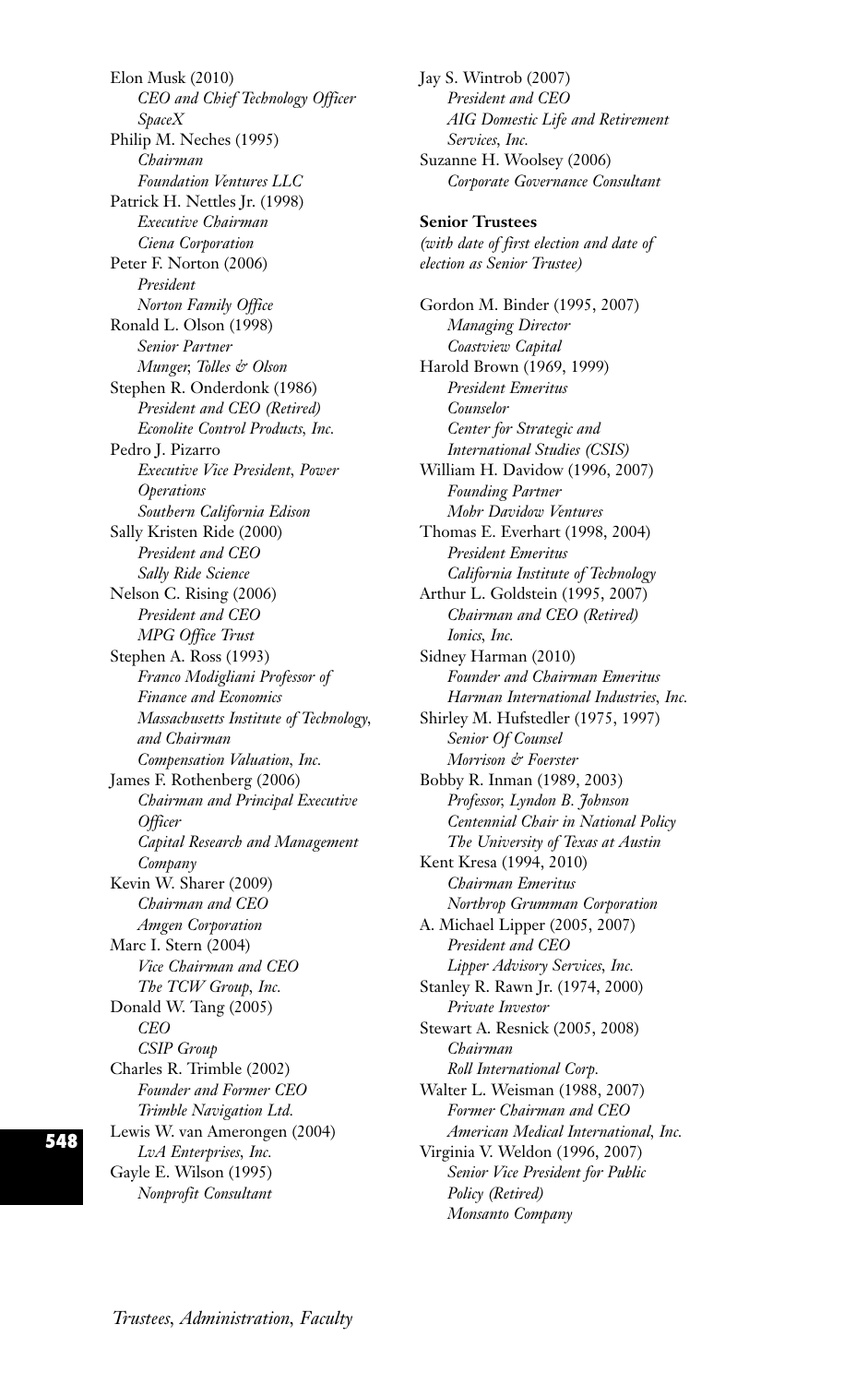#### **Life Trustees**

*(with date of first election and date of election as Life Trustee)*

George L. Argyros (1992, 2008) *Chairman and CEO Arnel and Affiliates* Stephen D. Bechtel Jr. (1967, 1997) *Chairman (Retired) Bechtel Group, Inc.* G. Patricia Beckman (2003, 2008) *Community Leader* Donald L. Bren (1983, 2004) *Chairman of the Board The Irvine Company* Eli Broad (1993, 2007) *Founder The Broad Foundations* Walter Burke (1975, 2010) *Treasurer Sherman Fairchild Foundation, Inc.* Jewel Plummer Cobb (1990, 2005) *President Emerita California State University, Fullerton* Harry M. Conger (1985, 2007) *Chairman & CEO, Emeritus Homestake Mining Company* Richard P. Cooley (1973, 2007) *Retired Chairman Seafirst Bank* Camilla C. Frost (1977, 2007) *Trustee of the Chandler Trust and a Director and Secretary-Treasurer Chandis Securities Company* Philip M. Hawley (1975, 1997) *Chairman P. M. Hawley, Inc.* William F. Kieschnick (1982, 2005) *President and CEO (Retired) Atlantic Richfield Co.* Gordon E. Moore (1983, 2010) Chairman Emeritus *Chairman Emeritus Intel Corporation* Sidney R. Petersen (1980, 2007) *Chairman and CEO (Retired) Getty Oil Company* Simon Ramo (1964, 1985) *Cofounder & Director Emeritus TRW Inc.* Arthur Rock (1988, 1998) *Principal Arthur Rock and Company*

Benjamin M. Rosen (1986, 2005) Chairman Emeritus *Chairman Emeritus Compaq Computer Corporation* Richard M. Rosenberg (1989, 2007) *Chairman and CEO (Retired) Bank of America Corporation* Robert J. Schultz (1991, 2002) *Vice Chairman (Retired) General Motors Corporation* Mary L. Scranton (1974, 1990) *Nonprofit Consultant* Dennis Stanfill (1976, 1999) *Private Investor* Charles H. Townes (1979, 1987) *Nobel Laureate and Professor in the Graduate School Department of Physics University of California, Berkeley* Albert D. Wheelon (1987, 2001)

#### **Honorary Life Trustee**

Betty I. Moore *Cofounder Gordon and Betty Moore Foundation*

#### **Standing Committees**

**Executive Committee**—K. Kresa, *Chair;* D. L. Lee\*, *Vice Chair;* J. E. Bryson, J.-L. Chameau\*, W. H. Davidow\*, S. M. Hufstedler, B. R. Inman, R. T. Jenkins\*, L. Kirkbride\*, A. Lidow\*, R. K. Linde, P. M. Neches\*, S. R. Onderdonk\*, N. C. Rising,\* S. R. Rawn Jr., S. A. Ross\*, C. R. Trimble\*, W. L. Weisman, G. E. Wilson; *Consulting Members:* G. E. Moore, B. M. Rosen; *Advisory Members:* D. W. Currie, C. Elachi, P. D. Hero, A. I. Sargent, E. M. Stolper, V. D. Stratman

#### **Audit and Compliance Committee**—

J. E. Bryson, *Chair;* P. M. Neches, *Vice Chair;* R. C. Bonner, L. Kirkbride, K. Kresa\*, L. J. Lavigne Jr., R. K. Linde, A. M. Lipper, S. R. Onderdonk, W. L. Weisman; *Advisory Members:* M. Brewer, J.-L. Chameau, D. W. Currie, C. Elachi, D. M. Johnson, P. Koyzis, J. Lum, S. E. Patterson, S. L. Proia, E. M. Stolper, V. D. Stratman, E. L. Tattini

**AC Transaction Conflict Review**

**Subcommittee**—J. E. Bryson, *Chair ex officio;* R. C. Bonner, R. K. Linde, P. M. Neches; *Advisory Member;* V. D. Stratman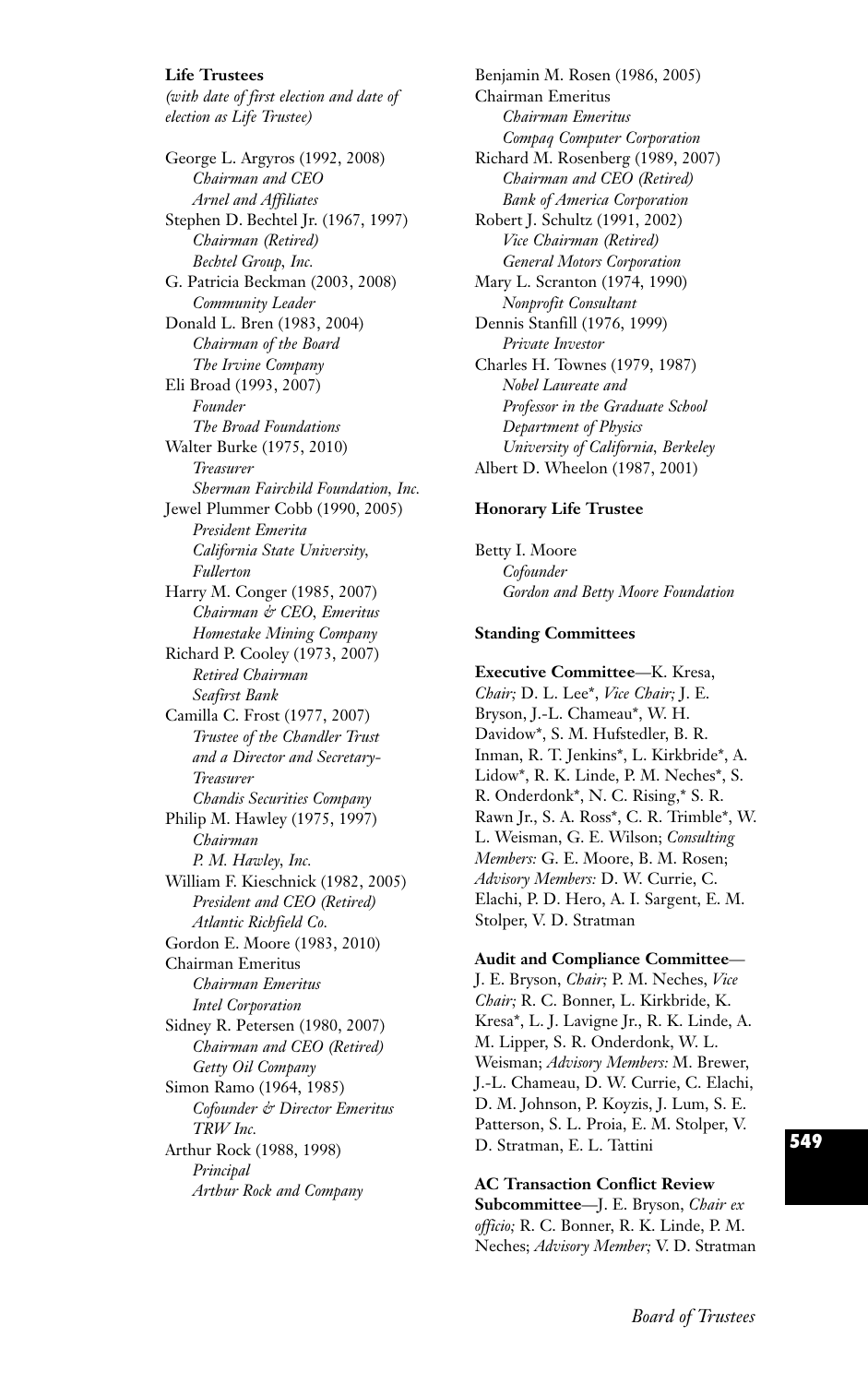#### **Buildings and Grounds Committee**—

N. C. Rising, *Chair;* J.-L. Chameau\*, L. M. Dyer, T. E. Everhart, R. T. Jenkins, K. Kresa\*, S. R. Onderdonk, P. J. Pizarro, L. W. van Amerongen; *Consulting Member:* S. D. Bechtel Jr.; *Advisory Members:* J. Cowell, D. W. Currie, H. P. Daily, S. A. Ell, P. D. Hero, A. I. Sargent, E. M. Stolper

#### **Business and Finance Committee**—

D. L. Lee, *Chair;* B. M. Bren, J.-L. Chameau\*, T. E. Everhart, K. Kresa\*, L. J. Lavigne Jr., A. Lidow, R. K. Linde, A. M. Lipper, S. M. Malcom, P. M. Neches, J. F. Rothenberg, D. W. Tang, L. W. van Amerongen, W. L. Weisman, S. H. Woolsey; *Consulting Member:* H. M. Conger; *Advisory Members:* D. W. Currie, S. A. Ell, P. D. Hero, D. M. Johnson, J. McCallin, S. E. Patterson, E. M. Stolper, V. D. Stratman

#### **Development Committee**—W. H.

Davidow, *Chair;* J. F. Rothenberg, *Vice Chair;* J.-L. Chameau\**,* R. T. Jenkins, P. D. Kaufmann, K. Kresa\*, D. D. McWhinney, W. L. Weisman; *Advisory Members:* P. D. Hero, R. E. McQuinn, E. M. Stolper

#### **Executive Compensation**

**Committee**—R. K. Linde, *Chair;* J. E. Bryson, K. Kresa\*, D. L. Lee, A. Lidow, P. M. Neches, W. L. Weisman; *Advisory Members:* J.-L. Chameau, J. M. McCallin

#### **Institute and Alumni Relations**

**Committee**—R. T. Jenkins, *Chair;* S. M. Malcom, *Vice Chair;* J.-L. Chameau\*, W. H. Davidow, L. M. Dyer, G. I. Elbaz, W. T. Gross, L. Kirkbride, K. Kresa\*, P. M. Neches, S. R. Onderdonk, V. V. Weldon, G. E. Wilson; *Advisory Members:* R. Basa, K. A. Brown, D. W. Currie, H. P. Daily, D. Dougherty, B. Folsom, P. D. Hero, T. Lloyd, A. I. Sargent, E. M. Stolper, E. Tito

**Investment Committee**—S. A. Ross, *Chair;* R. K. Linde, *Vice Chair;* J.-L. Chameau\*, J. F. Rothenberg, J. S. Wintrob; *Advisory Members:* S. Dow, S. A. Ell, J. S. Friedman, R. Perry

#### **Jet Propulsion Laboratory**

**Committee**—C. R. Trimble, *Chair;* J. B. Kutler, *Vice Chair;* H. Brown, J.-L.

Chameau\*, L. M. Dyer, T. E. Everhart, F. J. Hameetman, S. M. Hufstedler, B. R. Inman, J. F. Kayyem, L. Kirkbride, K. Kresa\*, L. J. Lavigne Jr., P. M. Neches, P. Norton, R. L. Olson, S. R. Onderdonk, P. J. Pizarro, S. R. Rawn Jr., S. A. Resnick, S. K. Ride, W. L. Weisman, G. E. Wilson, S. H. Woolsey; *Consulting Members:* G. E. Moore, C. H. Townes; *Advisory Members:* D. W. Currie, H. P. Daily, C. Elachi, P. D. Hero, J. Lum, R. P. O'Toole, E. M. Stolper, V. D. Stratman

**Nominating Committee**—A. Lidow, *Chair;* J. E. Bryson, *Vice Chair;* B. M. Bren, J.-L. Chameau\*, B. R. Inman, L. Kirkbride, K. Kresa\*, D. L. Lee, R. K. Linde, D. D. McWhinney, R. L. Olson, M. I. Stern, D. W. Tang, W. L. Weisman, V. V. Weldon, G. E. Wilson, S. H. Woolsey; *Consulting Members:* W. F. Kieschnick, S. Ramo; *Advisory Members:* P. D. Hero, E. M. Stolper, V. D. Stratman

#### **Student Experience Committee**—

L. Kirkbride, *Chair;* P. H. Nettles Jr., *Vice Chair;* J.-L. Chameau\*, M. M. Chang, R. B. Chess, L. M. Dyer, G. I. Elbaz, K. Kresa\*, Y. Liao, S. M. Malcom, D. D. McWhinney; P. M. Neches, P. Norton, C. R. Trimble, V. V. Weldon, S. H. Woolsey; *Advisory Members:* P. D. Hero, M. L. Hunt, A. I. Sargent, J. E. Shepherd, E. M. Stolper, Dean of Students; *Student Advisory Members:* Z. Ahmed, D. Coleman, A. Price, R. Zia

#### **Technology Transfer Committee**—

P. M. Neches, *Chair;* R. B. Chess, *Vice Chair;* H. Brown, J.-L. Chameau\*, M. M. Chang, J. S. Chen, L. M. Dyer, A. L. Goldstein, J. F. Kayyem, L. Kirkbridge, K. Kresa\*, J. B. Kutler, L. J. Lavigne Jr., A. Lidow, P. H. Nettles Jr., P. Norton, S. A. Resnick, D. W. Tang, C. R. Trimble, L. W. van Amerongen; *Advisory Members:* D. W. Currie, S. A. Ell, F. Farina, M. Gharib, E. M. Stolper, V. D. Stratman

#### **Transaction Review Subcommittee**

P. M. Neches, *Chair ex officio;* J. E. Bryson\*, R. B. Chess\*, J. B. Kutler, P. Norton; *Advisory Member:* V. D. Stratman

*\* ex officio member*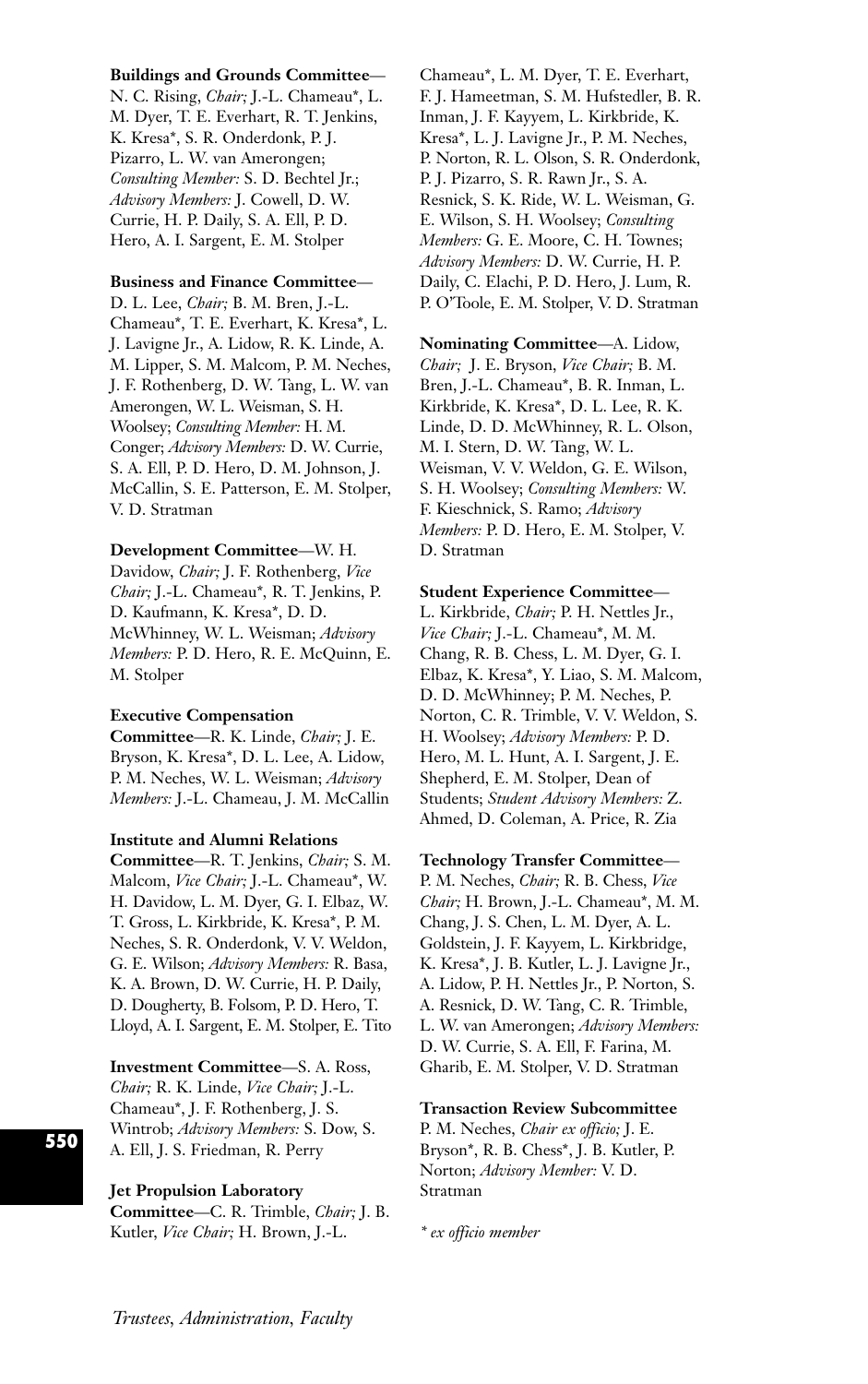# **ADMINISTRATIVE OFFICERS**



Jean-Lou Chameau *President*



Edward M. Stolper *Provost*

Dean W. Currie *Vice President for Business and Finance* Hall P. Daily *Director of Government Relations* Dennis A. Dougherty *Chair of the Faculty* Charles Elachi *Vice President and Director, Jet Propulsion Laboratory* Richard E. Fagen *Chief Information Officer* Morteza Gharib *Vice Provost* Peter D. Hero *Vice President for Development and Institute Relations* Melany L. Hunt *Vice Provost* Julia McCallin *Associate Vice President for Human Resources*

Sharon E. Patterson *Associate Vice President for Finance and Treasurer* Scott Richland *Chief Investment Officer* Anneila I. Sargent *Vice President for Student Affairs* Joseph E. Shepherd *Dean of Graduate Studies* Mary L. Webster *Secretary, Board of Trustees* Victoria D. Stratman *General Counsel* TBA *Dean of Students*

#### **Chairs of Divisions**

Stephen L. Mayo *Biology*  Jacqueline K. Barton *Chemistry and Chemical Engineering* Ares J. Rosakis *Engineering and Applied Science* Kenneth A. Farley *Geological and Planetary Sciences* Jonathan N. Katz *Humanities and Social Sciences* B. Thomas Soifer *Physics, Mathematics and Astronomy*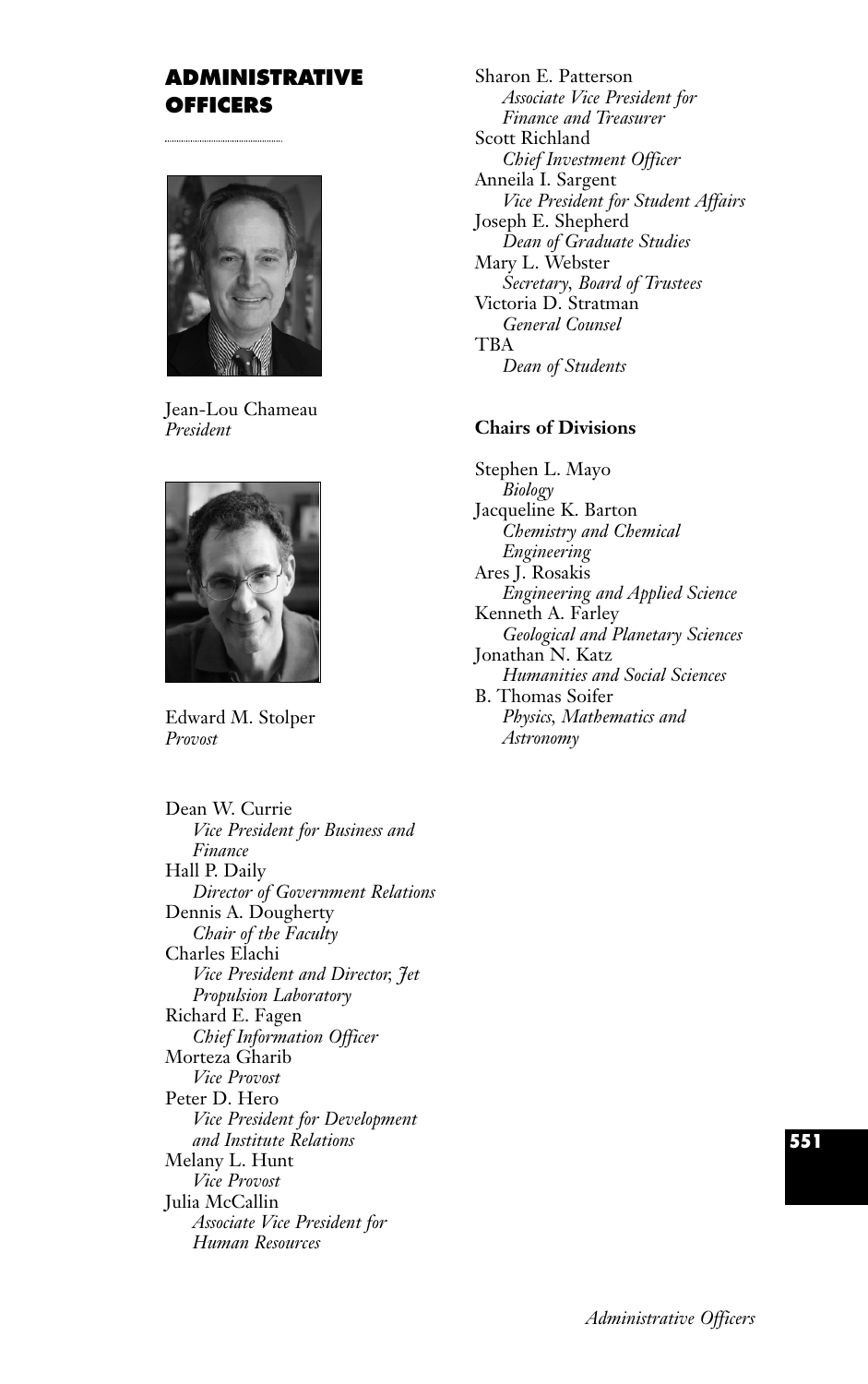#### **Administrative Committees**

**Administrative Management Council (AMC)**—J.-L. Chameau, *Chair*; D. W. Currie, D. A. Dougherty, C. Elachi, M. Gharib, P. D. Hero, M. L. Hunt, A. I. Sargent, E. M. Stolper, V. D. Stratman, M. L. Webster

**Animal Care and Use** [fills the role of Caltech's Institutional Animal Care and Use Committee— IACUC] (Reports to the Provost)— A. Huang, *Chair*; R. A. Anderson, J. Baer, P. Blue\*, J. Brackman, D. Chan, G. C. Fisher-Adams\*, E. Helms, L. Hsieh-Wilson, K. Lencioni, D. Mayo, C. Scislowicz\* (alternate)

**Benefits** (Reports to the Vice President for Business and Finance)—D. M. Grether, *Chair*; P. L. Carter-Lockert\*, W. Chapman, J. A. Grinols, C. Hart\*, P. T. Hoffman, P. C. Jennings, D. M. Johnson, A. Kuppermann, J. McCallin\*, J. C. Milbrandt, S. E. Patterson\*, N. A. Pierce, M. Powell-Meeks, R. M. Roessler\*, A. C. Santana\*, J. Stock

**Biosafety** [fills the role of Caltech's Institutional Biosafety Committee—IBC] (Reports to the Vice President for Business and Finance)—E. Rothenberg, *Chair*; J. Baer, C. Cortese, W. Dietrick, G. Fisher-Adams\*, R. D. Lansford, J. D. Leadbetter, S. Mitel, C. Saswati, C. Scislowicz\*, R. P. Seligman\*, M. Ton

**Computing Advisory Committee** (Reports to the Provost)—B. Fultz, *Chair;* K. C. Border, R. Clayton, D. W. Currie\*, K. Douglas\*, R. Fagen, J. Kaiser§, J. McCallin\*, B. V. McKoy, B. Simon

**Council on Undergraduate Education** (Reports to the Provost)—M. L. Hunt, *Chair;* P. M. Bellan, G. Blake, J. Campbell, M. Chiu‡, D. Dougherty, F. Echenique, B. W. Filippone, B. Merlob‡, M. N.

Morley, A. I. Sargent, K. Sarma, R. B. Sherman, B. M. Stoltz

#### **Institute Academic Council**

**(IACC)**—E. M. Stolper, *Chair*; J. K. Barton, J.-L. Chameau, K. A. Farley, J. N. Katz, E. M. Meyerowitz, A. J. Rosakis, B. T. Soifer

**Institute Administrative Council (IAC)**—J.-L. Chameau, *Chair*; J. K. Barton, J. Cowell, D. W. Currie, H. P. Daily, D. Dougherty, C. Elachi, S. A. Ell, R. Fagen, K. A. Farley, M. Gharib, P. D. Hero, M. L. Hunt, J. N. Katz, J. Lum, J. McCallin, E. M. Meyerowitz, S. Patterson, A. J. Rosakis, A. I. Sargent, R. P. Seligman, J. E. Shepherd, B. T. Soifer, E. M. Stolper, V. D. Stratman, M. L. Webster

**Institute Art** (Reports to the Director, Public Events)—P. Perona, *Chair*; A. Boyle, J. Buchwald, F. E. C. Culick, H. P. Daily, G. Gage, C. Klein<sup>‡</sup>, T. Knutson†, D. Kremers, D. Nelson Nash, T. Schneider, C. S. Smith, C. Theodoris‡ (alternate), L. Yeung†

#### **Performing and Visual Arts**

(Reports to the Vice President for Student Affairs)—S. C. Frautschi, *Chair;* P. D. Asimow, J. Barry, D. Bing, D. Brophy, G. Dodd, C. Glick, P. T. Hoffman, J. Jewell, D. Nelson Nash, J. H. Richards, J. D. Roberts

**Protection of Human Subjects** [fills the role of Caltech's

Institutional Review Board—IRB] (Reports to the Provost)—C. R. Plott, *Chair*; R. Anderson\*, J. F. Baer\* (alternate), R. I. Feinberg, G. Fisher-Adams, A. Frey (adviser), G. Q. Jung, J. L. Kirschvink, G. Lund, P. H. Patterson, P. Perona, C. Scislowicz\*, R. P. Seligman\*, V. D. Stratman\*, J. M. Tyszka (adviser), K. K. Wong Jr., D. W. Zeh

**Radiation Safety** (Reports to the Vice President for Business and Finance)—D. S. Burnett, *Chair*;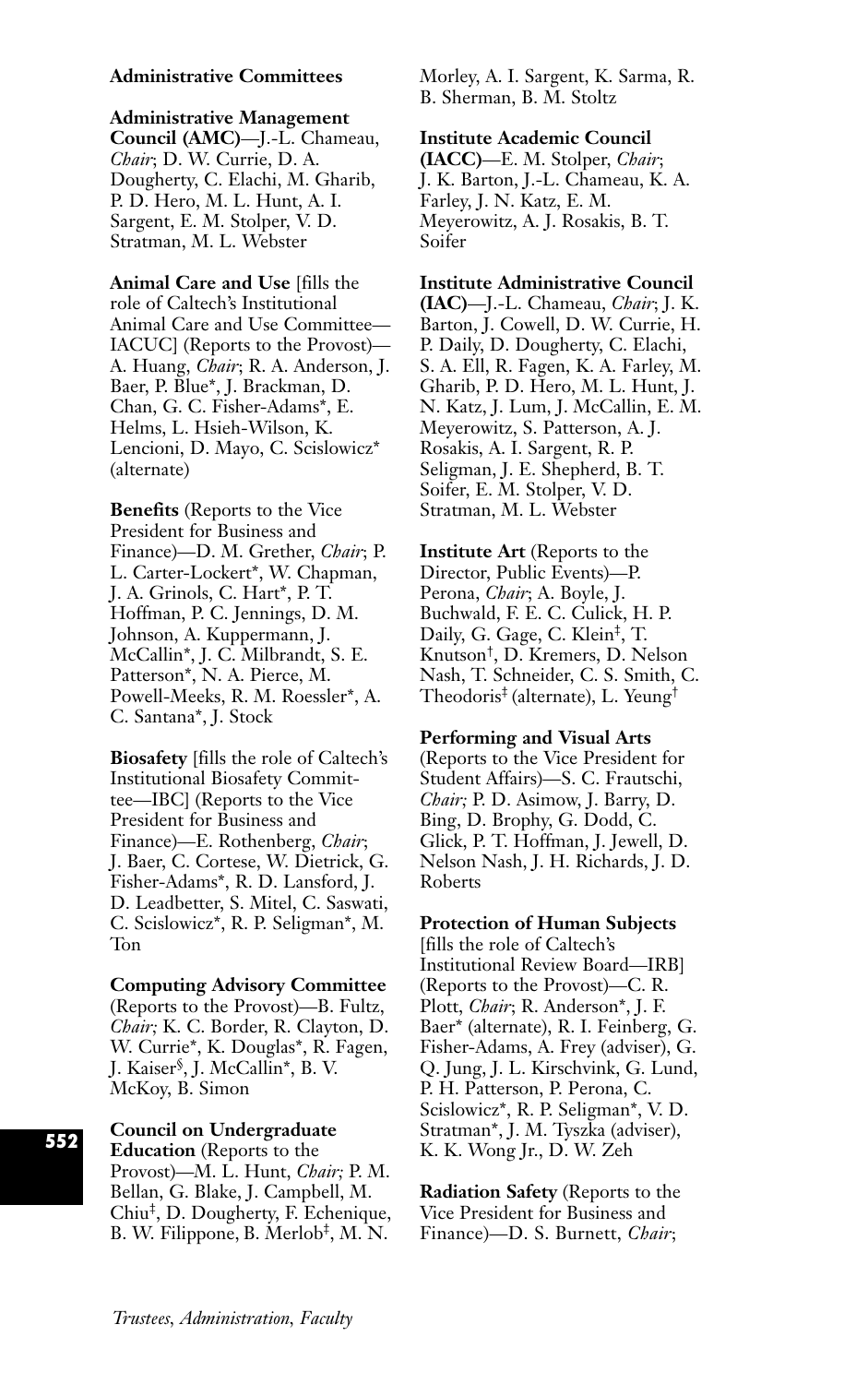A. Asthagiri, B. Filippone, H. Issaian, W. L. Johnson, A. Kumagai, C. Scislowicz\*

**Sponsored Research** (Reports to the Provost)—B. V. McKoy, *Chair*; T. H. Heaton, J. O. Ledyard, P. H. Patterson, R. P. Seligman\*, N. C. Yeh

**SURF** (Reports to the Provost)— H. B. Gray, *Chair*; G. A. Blake\*, D. Chan, J. O. Dabiri, S. C. Frautschi, K. M. Gilmartin, J. M. Jackson, G. Orton, W. M. Whitney, R. M. Wilson

*\* ex officio member*

† *representing graduate students*

‡ *representing undergraduate students*

*§ representing postdoctoral scholars*

# **FACULTY OFFICERS AND COMMITTEES 2010–11**

# **Officers**

| Chair:      | D. A. Dougherty |
|-------------|-----------------|
| Vice Chair: | S. M. Haile     |
| Secretary:  | F. Cowie        |

#### **Faculty Board**

J. F. Adkins, 2013 R. M. Alvarez, 2011 K. C. Border, 2012 J. F. Brady, 2013 D. C. Calegari, 2012 R. C. Flagan, 2013 S. E. Fraser, 2011 N. Lapusta, 2012 D. K. Newman, 2013 V. J. Orphan, 2012 P. Perona, 2013 H. D. Politzer, 2012 W. Sargent, 2011 B. M. Simon, 2013 D. J. Stevenson, 2011 B. Stoltz, 2012 Z.-G. Wang, 2011 E. Winfree, 2011

*Ex Officio:* J. K. Barton J.-L. Chameau K. A. Farley J. N. Katz S. L. Mayo A. J. Rosakis A. I. Sargent J. E. Shepherd B. T. Soifer E. M. Stolper Dean of Students

#### **Steering**

D. A. Dougherty, *Chair\** F. Cowie\* S. M. Haile\* M. L. Hunt E. M. Stolper\* Z.-G. Wang

\**ex officio member*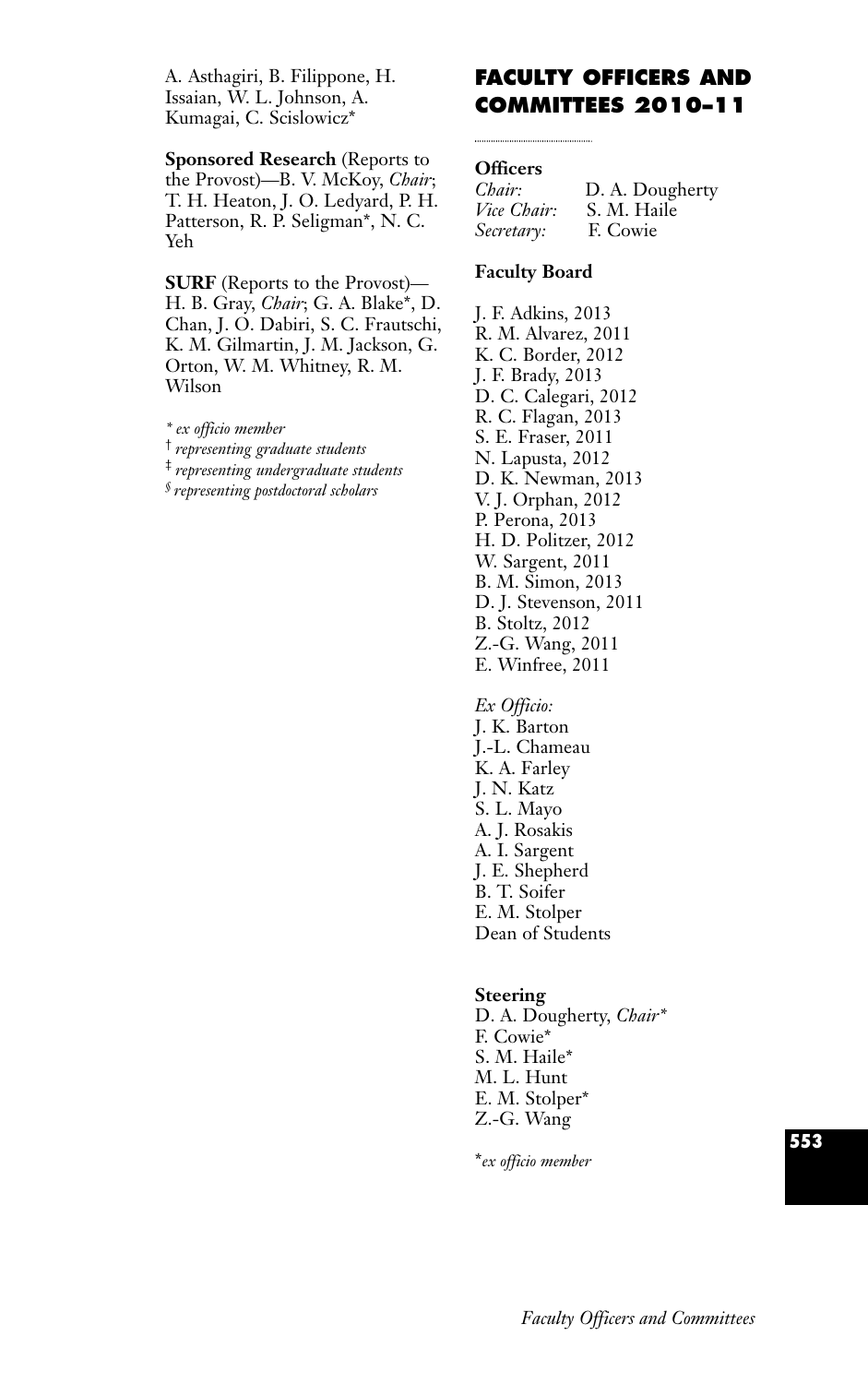#### **Academic Freedom and Tenure**

K. C. Border, 2012 S. Fraser, 2012 J. A. Kornfield, 2011 P. Perona, 2011 D. Politzer, 2012 J. H. Seinfeld, 2011

#### **Academic Policies**

P. M. Bellan, *Chair* O. Aharonson, 2012 S. C. Frautschi, 2013 W. Goddard, 2012 J. C. Peters, 2013 S. R. Quartz, 2012 C. A. Weinstein, 2013

#### **Athletics and Physical Education**

O. Aharonson, *Chair* R. H. Grubbs, 2012 L. Hillenbrand, 2013 W. J. Irwin\* J. L. Kirschvink, 2012 N. Lapusta, 2013 J. Levesque (interim)\* J. Whitney\* K. G. Zinn, 2012

#### **Convocations**

S. M. Haile\* T. Schneider, 2013 J. E. Shepherd\* C. A. Weinstein, 2012 Dean of Students\*

#### **Core Curriculum Steering**

B. W. Filippone, *Chair* K. Gilmartin, 2012 N. S. Lewis, 2012 D. I. Meiron, 2013 E. Phinney III, 2011 J. Pine, 2011 B. P. Wernicke, 2013

#### **Curriculum**

F. Echenique, *Chair* M. N. Morley\* D. Rees, 2011 M. Simmons, 2013 B. M. Simon, 2012 C. A. Weinstein, 2012 Dean of Students\*

#### **Educational Outreach**

M. Feingold, *Chair* M. Bronner-Fraser, 2013

S. Golwala, 2013 J. A. Johnson, 2013 N. Lapusta, 2012

#### **Exchange Programs and Study Abroad (CEPSA)**

H. B. Newman, *Chair* J. P. Ampuero Saenz, 2013 J. R. Goodstein (non-voting) T. C. Ho, 2011 G. J. Laurent, 2011 M. N. Morley\* W. Sargent, 2012 T. Schneider, 2012 D. J. Stevenson, 2013 L. Stolper\*

#### **Foreign Students and Scholars**

A. G. Siapas, *Chair* K. Arai, 2013 M. Gooding\* Y. T. Hou, 2012 H.-M. Muller, 2013

#### **Freshman Admissions**

K. C. Border, *Chair* J. M. Allman, 2013 M. Aschbacher, 2013 J. L. Beauchamp, 2012 W. Bing (non-voting) N. R. Corngold, 2012 D. R. Kiewiet, 2012 B. McKoy, 2011 B. Megdal (non-voting) O. J. Painter, 2012 J. H. Schwarz, 2013 D. Tsao, 2012 J. Whitney\*

#### **Graduate Studies**

B. T. Fultz, *Chair\** R. W. Clayton, 2011 T. E. Colonius, 2011 S.-A. Hajimiri, 2011 J. E. Shepherd\*

#### **Health**

K. Austin\* K. C. Border, 2013 M. Flach, 2013 D. M. Grether, 2012 J. A. Kornfield, 2010 H. A. Lester, 2013 J. Levesque (interim)\* S. C. Miller\* P. H. Patterson, 2012

\**ex officio member*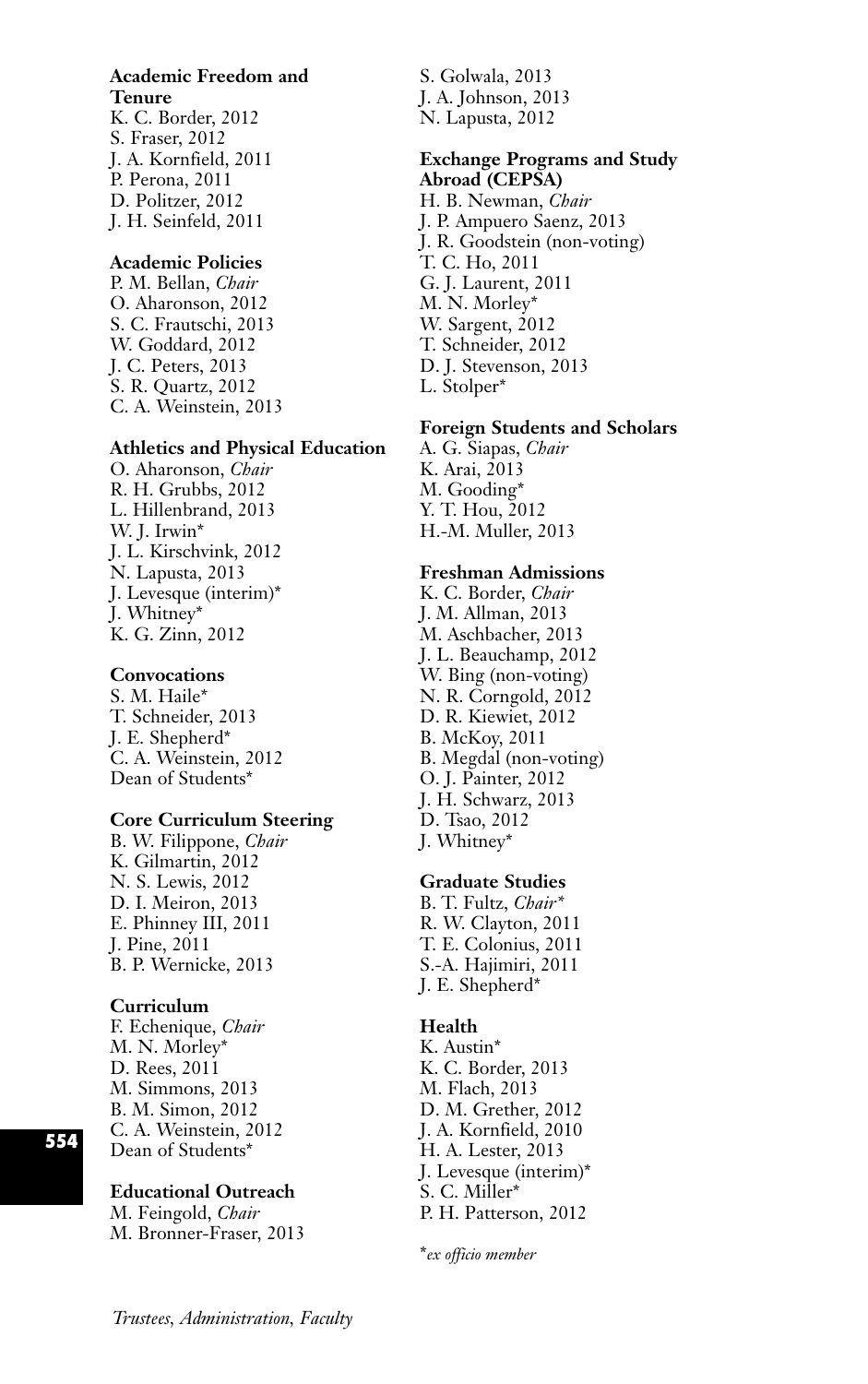#### **Institute Programs**

J. Cohen, *Chair* D. Bing\* J. R. Greer, 2012 K. Haugen, 2013 D. LaVertu\* R. L. O'Rourke\* T. R. Palfrey, 2012 J. Pine, 2013

#### **Library**

J. H. Richards, *Chair* W. C. Brown, 2013 J. Bruck, 2012 S. G. Djorgovski, 2012 K. Douglas\* R. C. Flagan, 2011 A. P. Ingersoll, 2012 A. N. Kapustin, 2013 J. M. Kousser, 2013 A. G. Siapas, 2012 C. Steidel, 2011 P. W. Sternberg, 2012

#### **Membership and Bylaws**

S. M. Haile, *Chair\** D. S. Cohen, 2011 F. Cowie\* M. Okumura, 2011 N. A. Pierce, 2011 T. Schneider, 2011 R. P. Sherman, 2011

#### **Nominating**

W. Sargent, *Chair* D. C. Calegari, 2011 F. Cowie\* N. Lapusta, 2011 D. J. Stevenson, 2011 Z. G. Wang, 2011

#### **Patents and Relations with Industry**

J. Bruck, *Chair* F. H. Arnold, 2012 K. Bhattacharya, 2013 M. Gharib, 2011 S.-A. Hajimiri, 2011 B. J. McKeon, 2013 N. A. Pierce, 2011 A. G. Siapas, 2012 B. J. Wold, 2012 A. Yariv, 2011

#### **Scholarships and Financial Aid**

R. D. Kiewiet, *Chair* G. Blake\* D. Crewell\* J. L. Kirschvink, 2013 A. Kuppermann, 2012 G. Refael, 2012 J. Whitney\* Dean of Students\*

#### **Student Housing**

P. D. Asimow, *Chair* T. Agapie, 2012 G. A. Blake\* P. Daily (non-voting) T. K. Dennison, 2013 M. Iaryczower, 2011 J. Levesque (interim)\* T. Mannion (non-voting) J. Shepherd, 2011 P. Wennberg, 2011 L. Yariv, 2011

#### **Undergraduate Academic Standards and Honors**

R. P. Sherman, *Chair* D. A. Boyd, 2013 W. C. Brown, 2013 J. L. Campbell, 2012 G. R. Gavalas, 2012 D. Goodwin, 2011 M. N. Morley\* E. S. Phinney, 2012 D. P. Weitekamp, 2012 Dean of Students\*

#### **Upperclass Admissions**

T. B. Graber, 2013 K. L. Haugen, 2012 J. Whitney\*

\**ex officio member*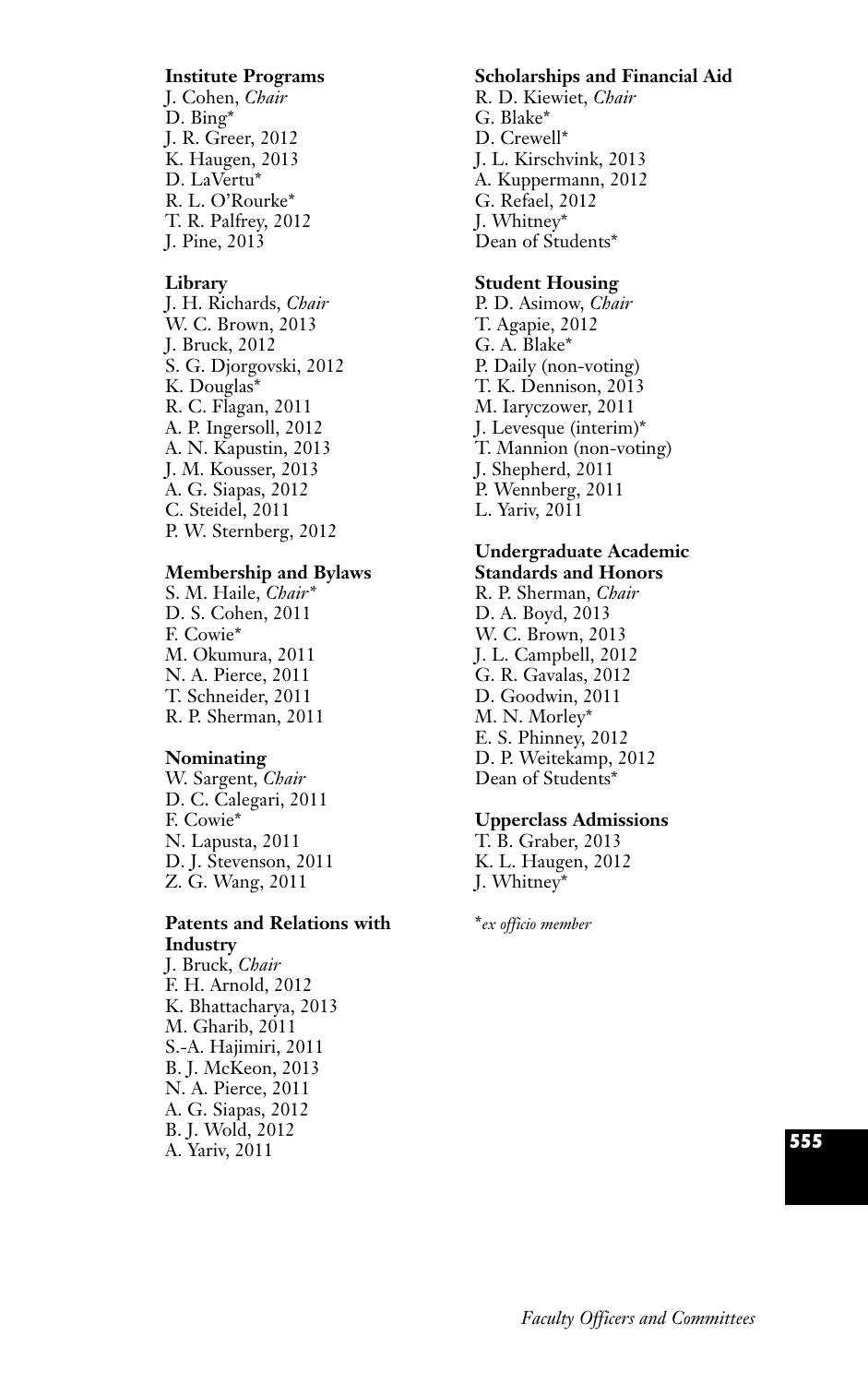# **STAFF OF INSTRUCTION AND RESEARCH**

# **Division of Biology**

Stephen L. Mayo, *Chair* Raymond Deshaies, *Executive Officer for Molecular Biology* Christof Koch, *Executive Officer for Neurobiology*

#### **Professors Emeriti**

John N. Abelson, Ph.D. *George Beadle Professor of Biology* Charles J. Brokaw, Ph.D. *Biology* John J. Hopfield, Ph.D. *Roscoe G. Dickinson Professor of Chemistry and Biology* Ray D. Owen, Ph.D., Sc.D.h.c. *Biology* Jean-Paul Revel, Ph.D. *Albert Billings Ruddock Professor of Biology* Melvin I. Simon, Ph.D. *Anne P. and Benjamin F. Biaggini Professor of Biological Sciences* James H. Strauss, Ph.D. *Ethel Wilson Bowles and Robert Bowles Professor of Biology*

#### **Senior Research Associate Emeriti**

Roy J. Britten, Ph.D. *Distinguished Carnegie Senior Research Associate in Biology, Emeritus* Anne Chomyn, Ph.D. Ellen G. Strauss, Ph.D.

#### **Professors**

Ralph Adolphs, Ph.D. *Bren Professor of Psychology and Neuroscience and Professor of Biology* John M. Allman, Ph.D. *Frank P. Hixon Professor of Neurobiology*

Richard A. Andersen, Ph.D. *James G. Boswell Professor of Neuroscience* David J. Anderson, Ph.D.<sup>1</sup> *Seymour Benzer Professor of Biology* David Baltimore, Ph.D., D.Sc.h.c., D.Phil.h.c., Nobel Laureate *Robert Andrews Millikan Professor of Biology* Pamela Bjorkman, Ph.D.1 *Max Delbrück Professor of Biology* Marianne Bronner-Fraser, Ph.D. *Albert Billings Ruddock Professor of Biology* Judith L. Campbell, Ph.D. *Chemistry and Biology* Eric H. Davidson, Ph.D. *Norman Chandler Professor of Cell Biology* Raymond Deshaies, Ph.D.1 *Biology* Michael H. Dickinson, Ph.D. *Esther M. and Abe M. Zarem Professor of Bioengineering* William G. Dunphy, Ph.D. *Grace C. Steele Professor of Biology* Scott E. Fraser, Ph.D. *Anna L. Rosen Professor of Biology and Professor of Bioengineering* Bruce A. Hay, Ph.D. *Biology* Mary B. Kennedy, Ph.D. *Allen and Lenabelle Davis Professor of Biology* Christof Koch, Ph.D. *Lois and Victor Troendle Professor of Cognitive and Behavioral Biology and Professor of Computation and Neural Systems* Masakazu Konishi, Ph.D. *Bing Professor of Behavioral Biology* Gilles J. Laurent, Ph.D., D.V.M. *Lawrence A. Hanson, Jr., Professor of Biology and Computation and Neural Systems* Henry A. Lester, Ph.D. *Bren Professor of Biology* Stephen L. Mayo, Ph.D. *Bren Professor of Biology and Chemistry* Elliot M. Meyerowitz, Ph.D. *George W. Beadle Professor of Biology*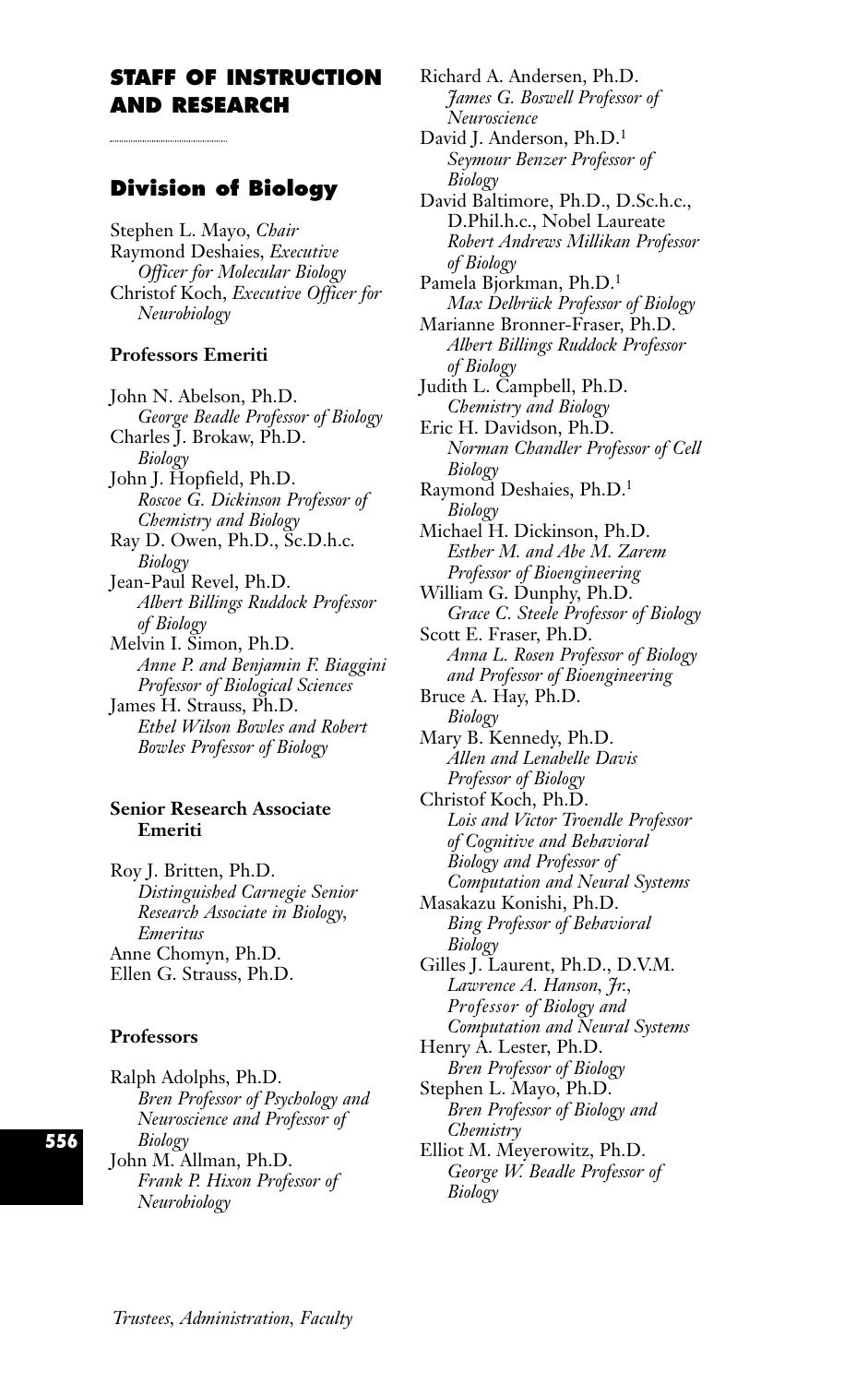Dianne K. Newman, Ph.D.1 *Biology and Geobiology* Paul H. Patterson, Ph.D. *Anne P. and Benjamin F. Biaggini Professor of Biological Sciences* Ellen Rothenberg, Ph.D. *Albert Billings Ruddock Professor of Biology* Erin M. Schuman, Ph.D.1 *Biology* Shinsuke Shimojo, Ph.D. *Gertrude Baltimore Professor of Experimental Psychology* Paul W. Sternberg, Ph.D.<sup>1</sup> *Thomas Hunt Morgan Professor of Biology* Alexander J. Varshavsky, Ph.D. *Howard and Gwen Laurie Smits Professor of Cell Biology* Barbara J. Wold, Ph.D. *Bren Professor of Molecular Biology* Kai Zinn, Ph.D. *Biology*

<sup>1</sup> *Joint appointment with Howard Hughes Medical Institute*

#### **Associate Professors**

David C. Chan, M.D., Ph.D.<sup>1</sup> *Biology*  Michael Elowitz, Ph.D.1 *Biology and Bioengineering* Grant J. Jensen, Ph.D.1 *Biology*  Athanassios G. Siapas, Ph.D. *Computation and Neural Systems*

#### **Assistant Professors**

Alexei Aravin, Ph.D. *Biology* Sarkis Mazmanian, Ph.D. *Biology* David Prober, Ph.D. *Biology* Angelike Stathopoulos, Ph.D. *Biology* Doris Ying Tsao, Ph.D. *Biology*

#### **Lecturers**

Helen Bermudez, B.S. Andrea Loettgers, Ph.D. Jane E. Mendel, Ph.D. James R. Pierce, M.D. Carol Chace Tydell, D.V.M. Daniel A. Wagenaar, Ph.D.

#### **Senior Research Associates**

R. Andrew Cameron, Ph.D. Akiko Kumagai, Ph.D. Mary An-yuan Yui, Ph.D.

#### **Senior Research Fellows**

Holly J. Carlisle, Ph.D. Stijn Cassenaer, Ph.D. Benjamin Deverman, Ph.D. Ryan Michael Drenan, Ph.D. Maxellende Ezin, Ph.D. Igor Kagan, Ph.D. Mihoko Kato, Ph.D.1 Gary L. Kleiger, Ph.D. Evgueniy V. Lubenov, Ph.D. Edoardo Marcora, Ph.D. Sotiris Masmanidis, Ph.D. Julie Miwa, Ph.D. S. M. Reza Motaghian Nezam, Ph.D. Hans-Michael Muller, Ph.D. Tatjana Sauka-Spengler, Ph.D. Jagan Srinivasan, Ph.D. Andrew Steele, Ph.D. Katalin Fejes Toth, M.D., Ph.D. Qiang Tu, Ph.D. Daniel A. Wagenaar, Ph.D. Guangying Wu, Ph.D.

<sup>1</sup> *Joint appointment with Howard Hughes Medical Institute*

#### **Senior Faculty Associate**

Alice S. Huang, Ph.D.

#### **Visiting Associates**

Christoph Adami, Ph.D. Elaine L. Bearer, Ph.D., M.D. Hamid Bolouri, Ph.D.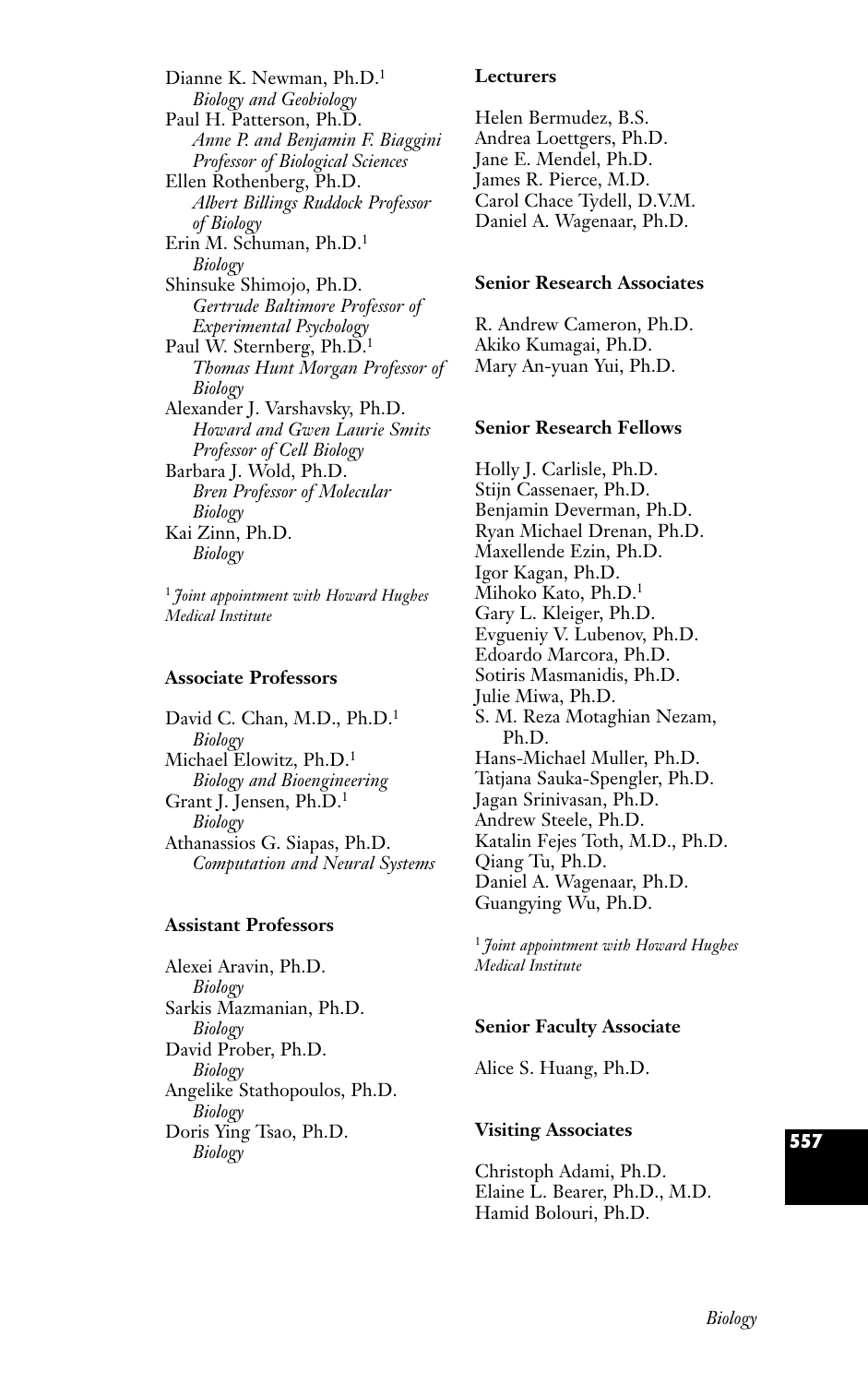Andres Collazo, Ph.D. Michael Collins, Ph.D. Maria Elena deBellard, Ph.D. Pamela L. Eversole-Cire, Ph.D. Caleb Finch, Ph.D. Winrich Freiwald, Ph.D. Jordi García-Ojalvo, Ph.D. Ming Guo, Ph.D., M.D. Narimon Honarpour, M.D., Ph.D. Daniel Kahn, M.D., Ph.D. Carmel Levitan, Ph.D. Angelique Y. Louie, Ph.D. Carol Ann Miller, M.D. Eric Mjolsness, Ph.D. Daniele Procissi, Ph.D. Dinesh Rao, M.D., Ph.D. Carmie Puckett Robinson, M.D. José Luis Riechmann, Ph.D. Ian Ross, M.D. Surajit Sarkar, Ph.D.

#### **Member of the Beckman Institute**

Russell E. Jacobs, Ph.D.

#### **Members of the Professional Staff**

Eugene Akutagawa, B.S. Janet F. Baer, D.V. Gary Belford, Ph.D. L. Elizabeth Bertani, Ph.D. Bruce Cohen, Ph.D. Rochelle A. Diamond, B.A. Ali Khoshnan, Ph.D. David Koos, Ph.D. Ker-hwa Ou, M.S. Shirley Pease, B.Sc. Piotr J. Polaczek, Ph.D. Andrew J. Ransick, Ph.D. Peter Siegel, Ph.D. Julian Michael Tyszka, Ph.D. Jie Zhou, Ph.D.

#### **Senior Postdoctoral Scholars**

Vijay S. Chickarmane, Ph.D. Andrea Loettgers, Ph.D. Isabelle S. Peter Lashgari Faghani, Ph.D. Yan Zhang, M.D., Ph.D.

#### **Postdoctoral Scholars**

Murat Acar, Ph.D. Mark Aizenberg, Ph.D. Omar Akbari, Ph.D. Constantinos Anastassiou, Ph.D. Todd Anthony, Ph.D. Kenta Asahina, Ph.D. Young-Kyung Bae, Ph.D. Alejandro Balazs, Ph.D. Julius Barsi, Ph.D. Morgan Beeby, Ph.D.<sup>1</sup> Smadar Ben-Tabou de-Leon, Ph.D. Paola Betancur, Ph.D. Michael Bethune, Ph.D. Jesse Bloom, Ph.D. James Bonaiuto, Ph.D. Lindsay Bremner, Ph.D. Ariane Briegel, Ph.D.1 Haijiang Cai, Ph.D. Luca Caneparo, Ph.D. Robert Carrillo, Ph.D. Ameya Champhekar, Ph.D. Nickie Chan, Ph.D.1 Songye Chen, Ph.D. Vikram Chib, Ph.D. Tsui-Fen Chou, Ph.D. Maureen Coleman, Ph.D. Stehpanie Culler, Ph.D.1 Chiraj Dalal, Ph.D. Willem den Besten, Ph.D. Ron Diskin, Ph.D. Meenakshi Kshirsagar Doma,  $Ph.D.<sup>1</sup>$ David Doughty, Ph.D.<sup>1</sup> Jiangang Du, Ph.D. Chee-Kwee Ea, Ph.D. Ethan D. Emberley, Ph.D. Jeremy Lane Emken, Ph.D. Katherine Fishwick, Ph.D. Joseph Gallagher, Ph.D. Lu Gan, Ph.D. Cai Guo, Ph.D. Xoana Gonzalez Troncoso, Ph.D. Sean Gordon, Ph.D. Arnulf Graf, Ph.D. Piercesare Grimaldi, Ph.D., M.D. Elissa Hallem, Ph.D. Cynthia Harley, Ph.D. Markus Hauschild, Ph.D. Rasheeda Hawk, Ph.D. Tobias Heinen, Ph.D. Michael R. H. Hill, Ph.D. Tatiana Hochgreb, Ph.D. Eric Hoopfer, Ph.D. Yen-Ping Hsueh, Ph.D.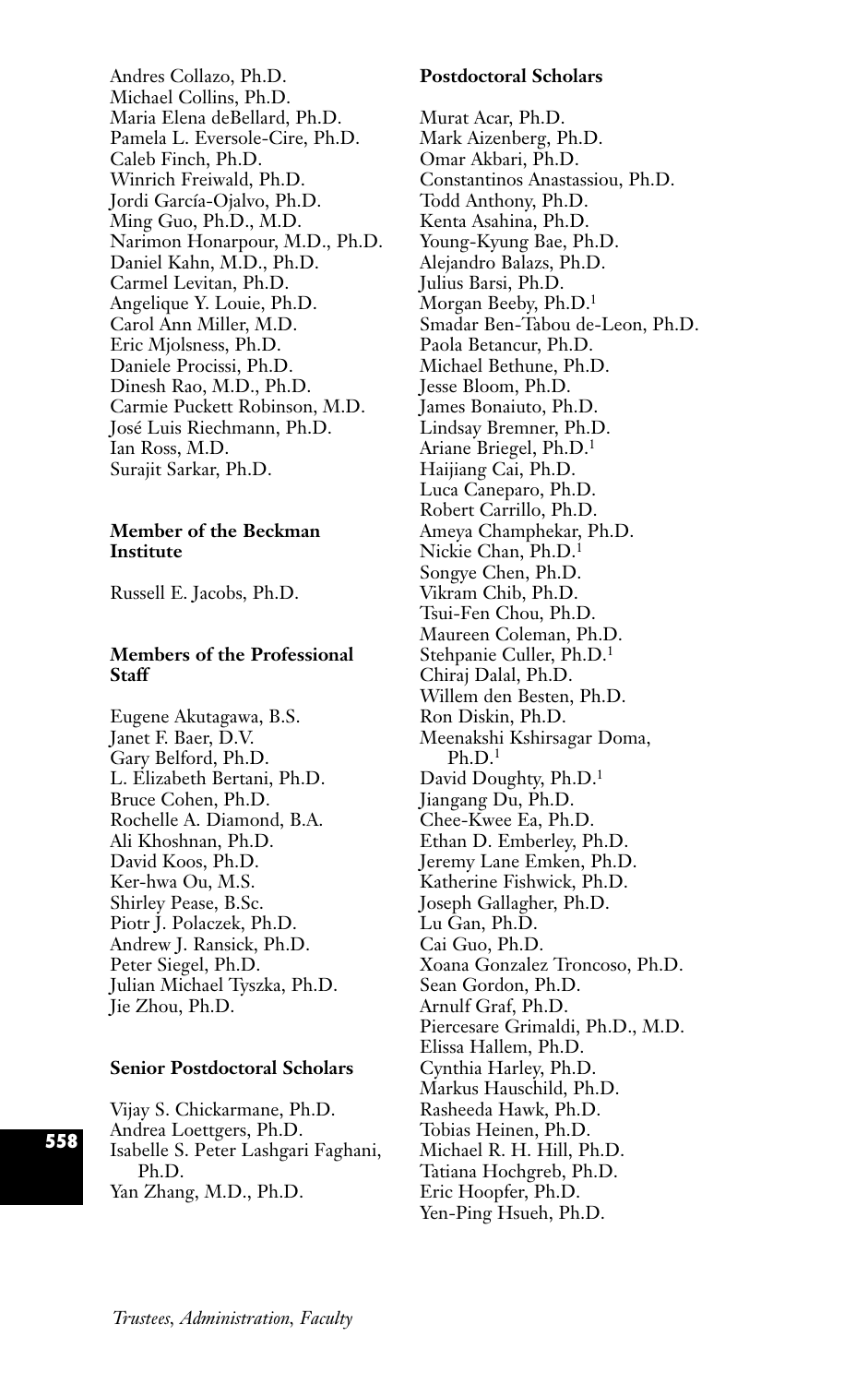Ryan Hunter, Ph.D.1 Eun Mi Hur, Ph.D. EunJung Hwang, Ph.D. Chathurani Jayasena, Ph.D. Yuling Jiao, Ph.D. Snehalata Vijaykumar Kadam, Ph.D. Arun Kumar Kallare Puttaraje Gowda, Ph.D. Anatastasia Kalli, Ph.D. Nikolai Kandul, Ph.D. Kazumi (Fukatsu) Katsuki, D.V.M., Ph.D. Jennifer Keeffe, Ph.D. Sally A. Kim, Ph.D. Tamara Kinzer-Ursem, Ph.D. Joshua Klein, Ph.D. Hao Yuan Kueh, Ph.D. Sanjay Kumar, Ph.D. Prabhat Kunwar, Ph.D. Hyosang Lee, Ph.D. Hyung-Kook Lee, Ph.D. Jinhwan Lee, Ph.D. Yunkyung Lee, Ph.D. Enhu Li, Ph.D. Long Li, Ph.D. Wuxing Li, Ph.D. Dayu Lin, Ph.D.1 James Locke, Ph.D. Irene Maier, Ph.D. Devdoot Majumdar, Ph.D. Natalie Malkova, Ph.D. Uri Maoz, Ph.D. Zheng Meng, Ph.D. Milica Milosavljevic, Ph.D. Prashant Mishra, Ph.D. Sebastian Moeller, Ph.D. Ali Mortazavi, Ph.D. John Nagarah, Ph.D. Jongmin Nam, Ph.D. Huu Ngo, Ph.D. Shuyi Nie, Ph.D. Zachary Nimchuk, Ph.D. Ryan Michael O'Connell, Ph.D. Jang-Huyn Oh, Ph.D. Periklis Pantazis, Ph.D. Maria Papadopoulou, Ph.D. Rachel Penton, Ph.D. Dubravka Pezic, Ph.D. Martin Pilhofer, Ph.D.1 Geoffrey Pittman, Ph.D. Nicolas D. Plachta, Ph.D. Senthil Kumar Radhakrishnan, Ph.D. Parameswaran Ramakrishnan, Ph.D. Christopher Richards, Ph.D.

Adrienne Roeder, Ph.D. Crystal Rogers, Ph.D. June Round, Ph.D. Frederique Ruf, Ph.D. Puja Saluja, Ph.D. Amir Sapir, Ph.D. Ankur Saxena, Ph.D. Hillel Schwartz, Ph.D. Christian García Siagian, Ph.D. Alex Sigal, Ph.D. Edward J. Silverman, Ph.D. Marcos Wasada Simões-Costa, Ph.D. Alex Yick-Lun So, Ph.D. Zhiyin Song, Ph.D.1 Rahul Srinivasan, Ph.D. Pablo Strobl Mazzulla, Ph.D. Kaoru Sugimoto, Ph.D. Matthew Swulius, Ph.D. Paul Thomas Tarr, Ph.D. Timothy D. Tayler, Ph.D. Anne M. Taylor, Ph.D. Julia Tischler, Ph.D. Elitza Tocheva, Ph.D. Le A. Trinh, Ph.D. Thai V. Truong, Ph.D. Cevat Ustun, Ph.D. Sofia Vrontou, Ph.D. Ying Wang, Ph.D. Ying Wang, Ph.D. Kiichi Watanabe, M.D., Ph.D. Casimir Wierzynski, Ph.D. Claudia Beate Wilimzig, Ph.D. Melanie Wilke, Ph.D. Allan Wong, Ph.D. Cora Woodard, Ph.D. Ashley Wright, Ph.D. Chia-Hung Wu, Ph.D. Cheng Xiao, M.D., Ph.D. Suzuko Yorozu, Ph.D. Kyongsik Yun, Ph.D. Sohila Zadran, Ph.D. Alon Zaslaver, Ph.D. Xiaolan Zhang, Ph.D. Qi Zhao, Ph.D. Yun Zhou, Ph.D.

<sup>1</sup> *Joint appointment with Howard Hughes Medical Institute*

#### **Visitors**

Libera Berghela Pranav Kosuri, B.S. Agnes Lukaszewica, Ph.D. Jasna Markovac, Ph.D. Daniela U. Mier, Dipl.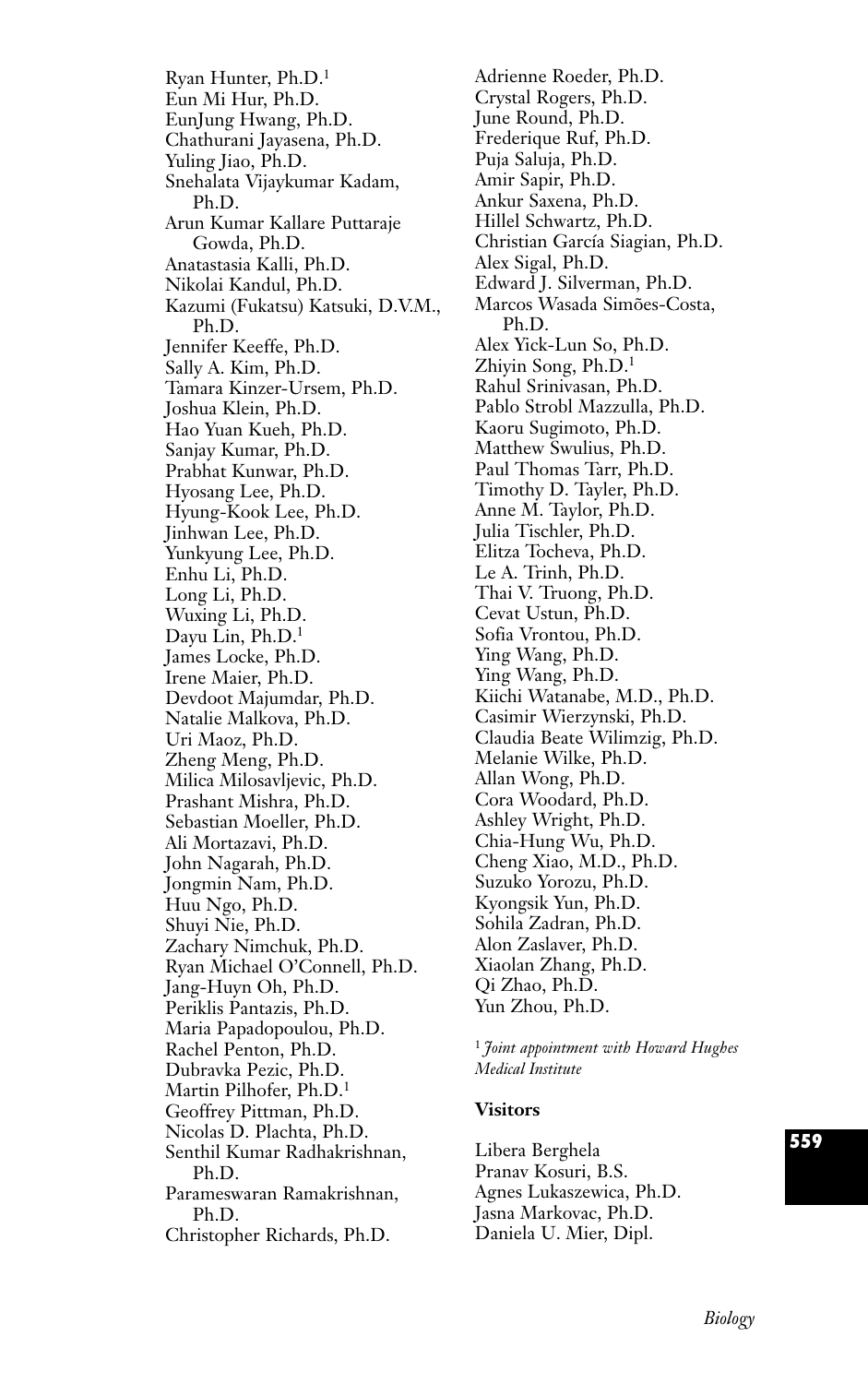Jonathan Moore, Ph.D. Dirk Neumann, Ph.D. Barry Olafson, Ph.D. Seth W. Ruffins, Ph.D. Ueli Rutishauser, Ph.D. Heiko Stemmann, Ph.D. Jeroen van Boxtel, Ph.D. Andreas Walz, Ph.D. Marianna Yanikke, Ph.D. Chichiro Yasutake, M.A.

# **Division of Chemistry and Chemical Engineering**

Jacqueline K. Barton, *Chair*

- Richard C. Flagan, *Executive Officer for Chemical Engineering*
- Brian M. Stoltz, *Executive Officer for Chemistry*
- Douglas C. Rees, *Executive Officer for Biochemistry and Molecular Biophysics*

#### **Professors Emeriti**

Fred C. Anson, Ph.D., D.h.c. *Elizabeth W. Gilloon Professor of Chemistry* John D. Baldeschwieler, Ph.D. *J. Stanley Johnson Professor and Professor of Chemistry* Sunney I. Chan, Ph.D. *George Grant Hoag Professor of Biophysical Chemistry* George R. Gavalas, Ph.D. *Chemical Engineering* John J. Hopfield, Ph.D. *Roscoe G. Dickinson Professor of Chemistry and Biology* Aron Kuppermann, Ph.D. *Chemical Physics* John D. Roberts, Ph.D., Dr.rer.Nat.h.c., Sc.D.h.c., D.Sc.h.c. *Institute Professor of Chemistry* Nicholas W. Tschoegl, Ph.D. *Chemical Engineering*

#### **Senior Research Associates Emeriti**

Richard E. Marsh, Ph.D. *Chemistry* William P. Schaefer, Ph.D. *Chemistry*

#### **Professors**

Frances H. Arnold, Ph.D. *Dick and Barbara Dickinson Professor of Chemical Engineering, Bioengineering, and Biochemistry*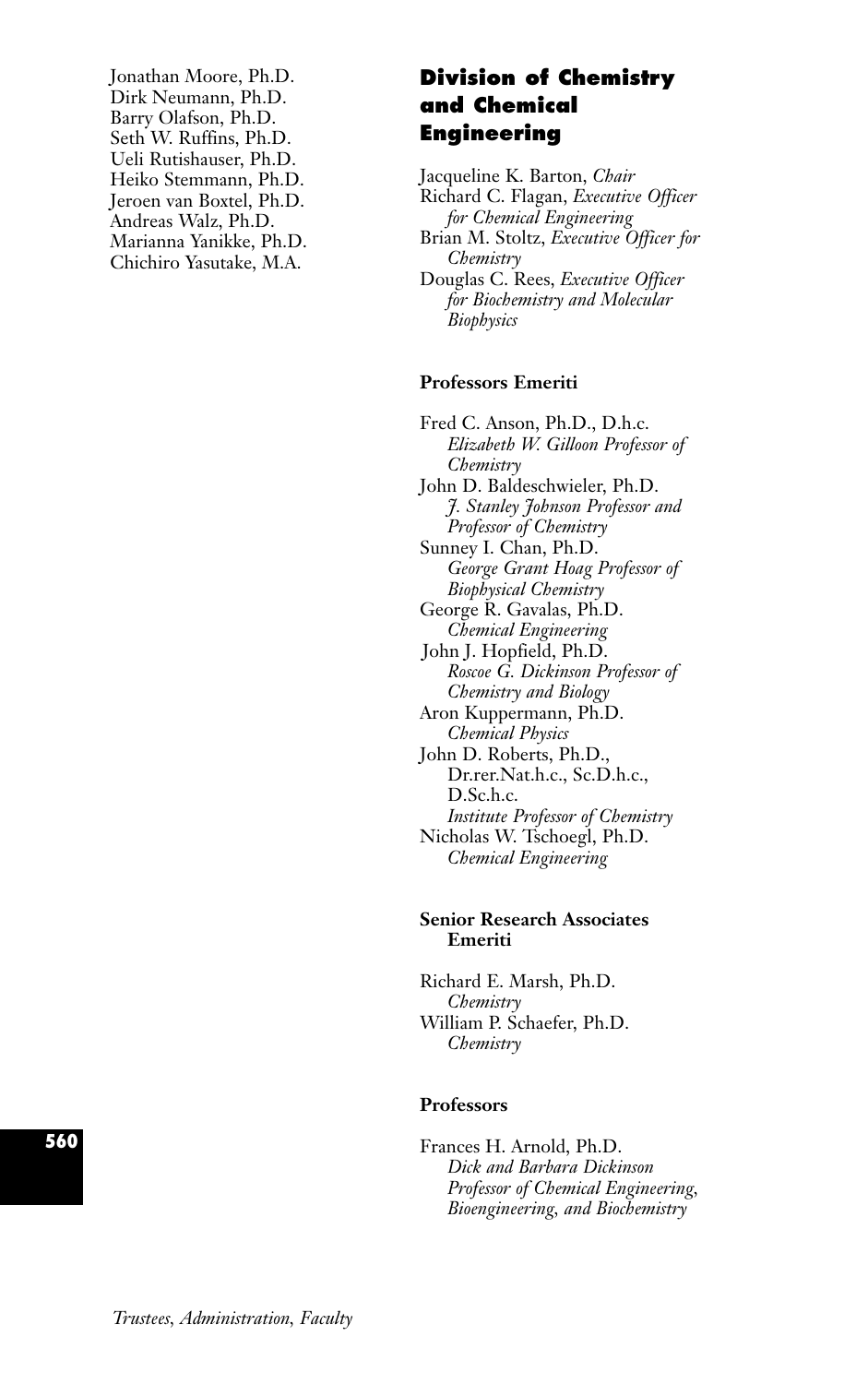Jacqueline K. Barton, Ph.D., D.Sc.h.c., D.L.h.c. *Arthur and Marian Hanisch Memorial Professor and Professor of Chemistry; Chair, Division of Chemistry and Chemical Engineering* Jesse L. Beauchamp, Ph.D. *Mary and Charles Ferkel Professor of Chemistry* John E. Bercaw, Ph.D. *Centennial Professor of Chemistry* Geoffrey A. Blake, Ph.D. *Cosmochemistry and Planetary Sciences and Chemistry* John F. Brady, Ph.D. *Chevron Professor of Chemical Engineering and Professor of Mechanical Engineering* Judith L. Campbell, Ph.D. *Chemistry and Biology* Mark E. Davis, Ph.D. *Warren and Katharine Schlinger Professor of Chemical Engineering* Peter B. Dervan, Ph.D., D.Sc.h.c. *Bren Professor of Chemistry* Dennis A. Dougherty, Ph.D. *George Grant Hoag Professor of Chemistry* Richard C. Flagan, Ph.D. *Irma and Ross McCollum–William H. Corcoran Professor of Chemical Engineering and Professor of Environmental Science and Engineering* William A. Goddard III, Ph.D. *Charles and Mary Ferkel Professor of Chemistry, Materials Science, and Applied Physics* Harry B. Gray, Ph.D., D.Sc.h.c., Laurea h.c., Fil.Dr.h.c., D.L.h.c. *Arnold O. Beckman Professor of Chemistry and Founding Director of the Beckman Institute* Robert H. Grubbs, Ph.D., Nobel Laureate *Victor and Elizabeth Atkins Professor of Chemistry* Sossina M. Haile, Ph.D. *Materials Science and Chemical Engineering* James R. Heath, Ph.D. *Elizabeth W. Gilloon Professor and Professor of Chemistry* Julia A. Kornfield, Ph.D. *Chemical Engineering* Nathan S. Lewis, Ph.D. *George L. Argyros Professor and Professor of Chemistry*

Rudolph A. Marcus, Ph.D., D.Sc.h.c., Fil.Dr.h.c., D.h.c., Nobel Laureate *Arthur Amos Noyes Professor of Chemistry* Stephen L. Mayo, Ph.D. *Bren Professor of Biology and Chemistry* B. Vincent McKoy, Ph.D. *Theoretical Chemistry* Mitchio Okumura, Ph.D. *Chemical Physics* Carl S. Parker, Ph.D. *Biochemistry* Jonas C. Peters, Ph.D. *Bren Professor of Chemistry* Douglas C. Rees, Ph.D.1 *Roscoe Gilkey Dickinson Professor of Chemistry* John H. Richards, Ph.D. *Organic Chemistry and Biochemistry* John H. Seinfeld, Ph.D., D.Sc.h.c. *Louis E. Nohl Professor and Professor of Chemical Engineering* Brian M. Stoltz, Ph.D. *Ethel Wilson Bowles and Robert Bowles Professor of Chemistry* David A. Tirrell, Ph.D., D.h.c. *Ross McCollum–William H. Corcoran Professor and Professor of Chemistry and Chemical Engineering* Zhen-Gang Wang, Ph.D. *Chemical Engineering* Daniel P. Weitekamp, Ph.D. *Chemical Physics* Ahmed H. Zewail, Ph.D., D.Sc.h.c., D.h.c., D.Univ.h.c., D.Phil.h.c., LL.D.h.c., M.D.h.c., Nobel Laureate *Linus Pauling Professor of Chemistry and Professor of Physics*

<sup>1</sup> *Joint appointment with Howard Hughes Medical Institute*

#### **Associate Professors**

Konstantinos P. Giapis, Ph.D. *Chemical Engineering* Linda C. Hsieh-Wilson, Ph.D.1 *Chemistry*

<sup>1</sup> *Joint appointment with Howard Hughes Medical Institute*

**561**

*Chemistry and Chemical Engineering*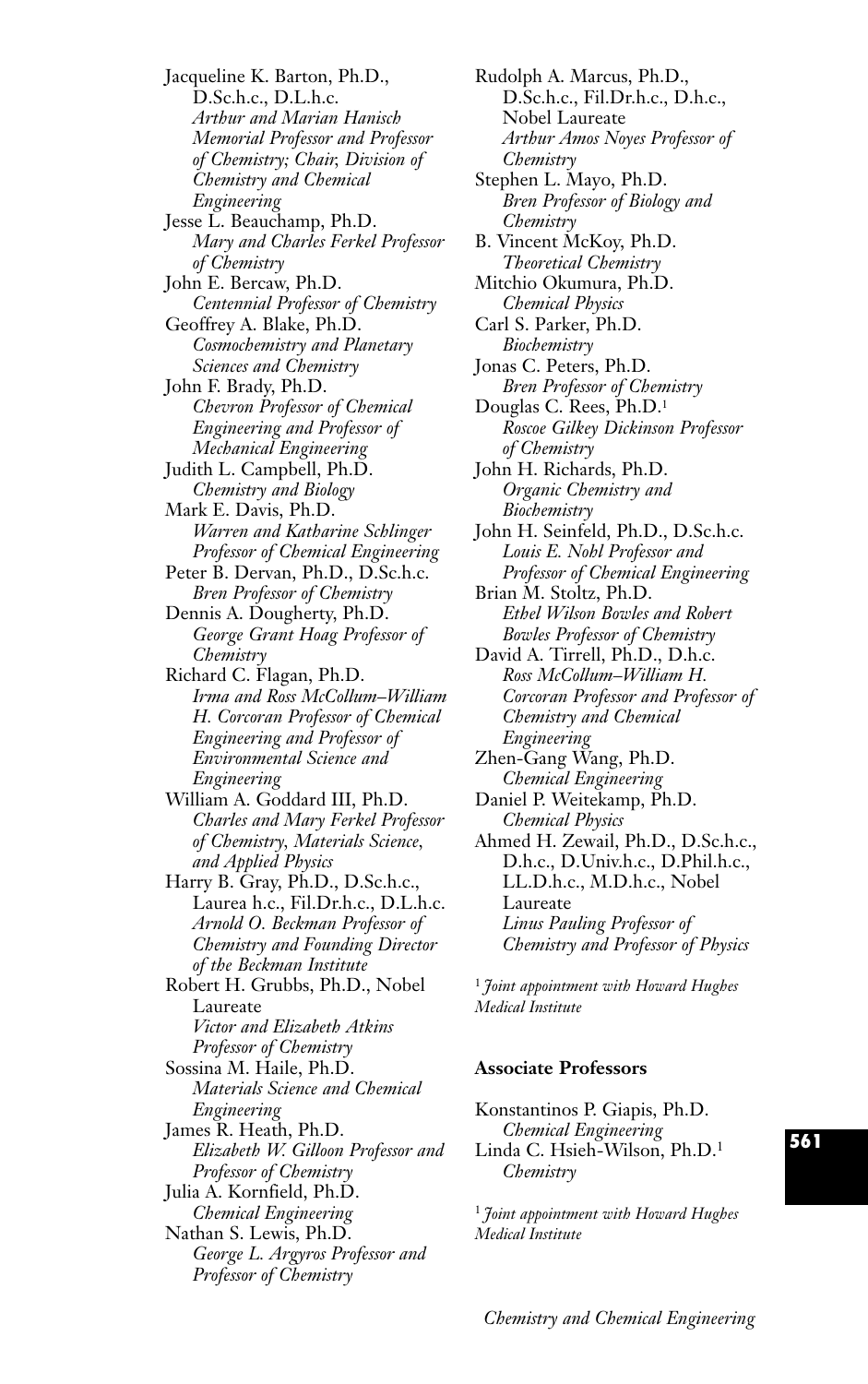#### **Assistant Professors**

Theodor Agapie, Ph.D. *Chemistry*  Anand R. Asthagiri, Ph.D. *Chemical Engineering* Long Cai, Ph.D. *Chemistry* William M. Clemons, Ph.D. *Biochemistry* Andre Hoelz, Ph.D. *Chemistry*  Thomas F. Miller III, Ph.D. *Chemistry*  Sarah E. Reisman, Ph.D. *Chemistry* Shu-ou Shan, Ph.D. *Chemistry*

#### **Lecturers**

Kathryn Bikle, M.A. *Chemistry* Bruce Brunschwig, Ph.D. *Chemistry* Nathan Dalleska, Ph.D. *Chemistry* Michael W. Day, Ph.D. *Chemistry* Sonjong Hwang, Ph.D. *Chemistry* Jay Labinger, Ph.D. *Chemistry* Mona Shahgholi, Ph.D. *Chemistry* Scott Virgil, Ph.D. *Chemistry* Jay Winkler, Ph.D. *Chemistry*

#### **Faculty Associates**

Jay A. Labinger, Ph.D. *Chemistry* Jay R. Winkler, Ph.D. *Chemistry*

#### **Visiting Associates**

Paul von Allmen, Ph.D. *Chemical Physics* **<sup>562</sup>** *Physics*

Richard J. Bing, M.D., D.h.c, M.D.h.c. *Chemistry* Pin Chen, Ph.D. *Chemistry* Ara Chutjian, Ph.D. *Chemistry* Emmanuelle Despagnet, Ph.D. *Chemistry* Stephen J. Forman, M.D. *Chemical Engineering* Vernon C. Gibson, Ph.D. *Chemistry* M. Michael Glovsky, M.D. *Chemistry* Michael G. Hill, Ph.D. *Chemistry* Susan M. Hojnacki, Ph.D. *Chemistry* James M. House, Ph.D. *Chemical Engineering* James E. Howard, Ph.D. *Chemistry* Keiko Kanamori, Ph.D. *Chemistry* Henry Levenson, M.D. *Chemistry* Charles Y. Liu, Ph.D. *Chemistry* Michihisa Maeda, Ph.D. *Agriculture* Ilan M. Marek, Ph.D. *Chemistry* Samir K. Pal, Ph.D. *Physical Chemistry* Roy A. Periana, Ph.D. *Chemistry* Adrian Ponce, Ph.D. *Chemistry* Matthew Sazinsky, Ph.D. *Biological Chemistry* Drora Shevy, M.D., Ph.D. *Medicine/Physics* Eric D. A. Stemp, Ph.D. *Chemistry* Robert D. Tanner, Ph.D. *Chemical Engineering* Kenneth W. Wright, M.D. *Chemical Engineering* Yun Yen, M.D., Ph.D. *Pathology and Cell Biology* Dongping Zhong, Ph.D.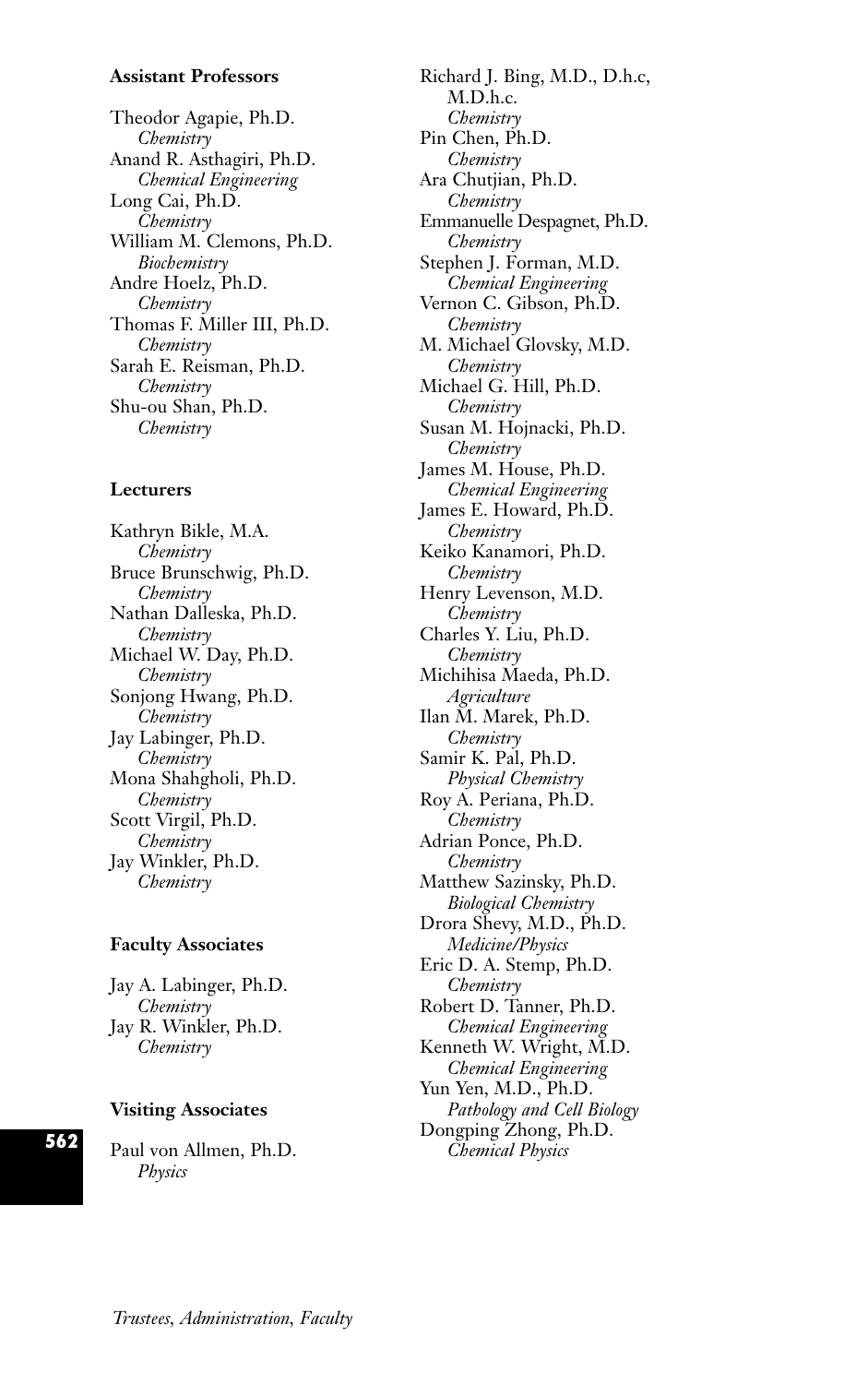#### **Members of the Beckman Institute**

Bruce S. Brunschwig, Ph.D. Jay R. Winkler, Ph.D.

#### **Members of the Professional Staff**

Thomas R. Dunn, A.A. *Chemistry* Suresha Guptha, M.S. *Chemical Engineering* Lawrence R. Henling, M.S. *Chemistry* Sonjong Hwang, Ph.D. *Chemistry* Mona Shahgholi, Ph.D. *Chemistry*

#### **Senior Postdoctoral Scholar**

Hyun Soon Park, Ph.D.

#### **Postdoctoral Scholars**

Omar Farghaly Mohammed Abdelsaboor, Ph.D. Nandini Ananth, Ph.D. Shane A. Ardo, Ph.D. Matthew J. Bierman, Ph.D. Bahar Bingol, Ph.D. Paul J. Bracher, Ph.D. Eric M. Brustad, Ph.D. Maren E. Buck, Ph.D. William R. Carroll, Ph.D. Jacob Y. Cha, Ph.D. Arthur Wing Hong Chan, Ph.D. Ann Feng Chueng, Ph.D. Rosemary M. Conrad, Ph.D. Robert H. Coridan, Ph.D. Joel R. Courter, Ph.D. Joshua J. Day, Ph.D. Yousong Ding, Ph.D. Guangbin Dong, Ph.D. Nathan C. Eddingsaas, Ph.D. Mary F. Farrow, Ph.D. Alexey Fedorov, Ph.D. David J. Flannigan, Ph.D. Ladan L. Foose, Ph.D. Ronald L. Grimm II, Ph.D. Christian U. Gruenanger, Ph.D.

Amanda E. Hargrove, Ph.D. William H. Harman, Ph.D. Amaruka Hazari, Ph.D. Christopher E. Henry, Ph.D. Kathrin Hoeferl-Prantz, Ph.D. Rohan A. Hule, Ph.D. Vlad M. Iluc, Ph.D. Kyoung-Soon Jang, Ph.D. Thomas Jensen, Ph.D. Jeremiah A. Johnson, Ph.D. Sang Taek Jung, Ph.D. Kenneth K. Karanja, Ph.D. Hemamala I. Karunadasa, Ph.D. Kotaro Kikushima, Ph.D. Jimin Kim, Ph.D. Jin-Hong Kim, Ph.D. Tae-Young Kim, PhD. Taek-Soo Kim, Ph.D. Maksym Kryvohuz, Ph.D. Vinh Q. Lam, Ph.D. Vincent Lavallo, Ph.D. Carl A. Laskowski, Ph.D. Ryan M. Lauchli, Ph.D. Jonas Yun Lee, Ph.D. Paul E. Lee, Ph.D. Song-Gil Lee, Ph.D. Yunho Lee, Ph.D. Sergiy M. Levin, Ph.D. Jared C. Lewis, Ph.D. Xin Li, Ph.D. Wenxi Liang, Ph.D. Runhui Liu, Ph.D. Zhenfeng Liu, Ph.D. Anna J. McConnell, Ph.D. Charles C. L. McCrory, Ph.D. Jordan L. Meier, Ph.D. Gabriele Meloni, Ph.D. Qixi Mi, Ph.D. Niki M. Millward, Ph.D. Steven W. Millward, Ph.D. Florence Mingardon, Ph.D. Slobodan Mitrovic, Ph.D. Marc-Etienne Moret, Ph.D. Jonathan E. Mueller, Ph.D. Axel Muller, Ph.D. Mrinmoy Nag, Ph.D. Issei Nakamura, Ph.D. Eranda Nikolla, Ph.D. Valerie Ann Norton, Ph.D. Volkan Ortalan, Ph.D. Paresma R. Patel, Ph.D. Kimberly S. Petersen, Ph.D. Fabian Michel Piller, Ph.D. Subhash Pokharel, Ph.D. Melissa Davis Pope, Ph.D.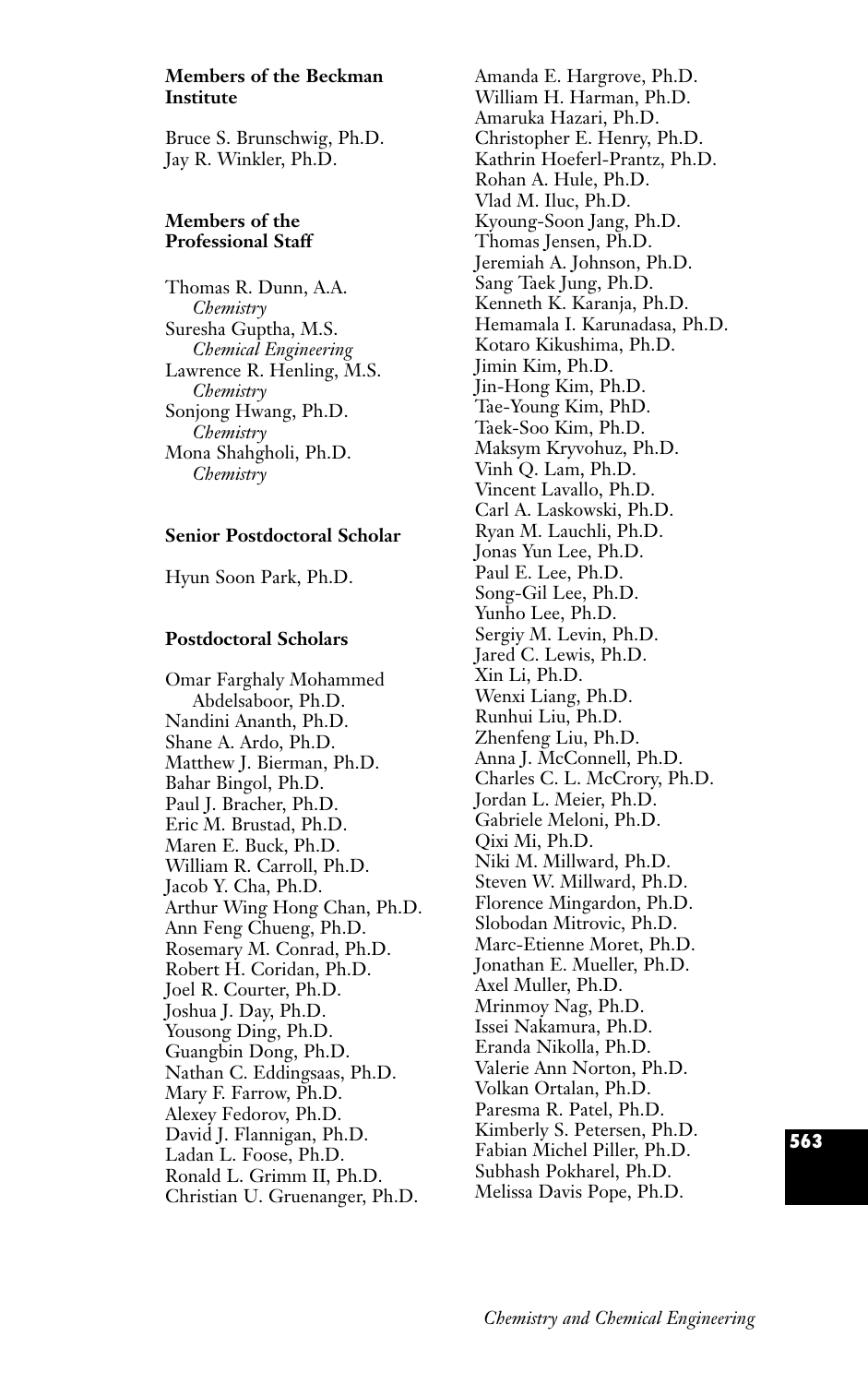Angela L.A. Puchlopek, Ph.D. James W. Puckett, Ph.D. Kersten Stefan Rabe, Ph.D. Suresh Kumar Ramasamy, Ph.D. Evgenij A. Raskatov, Ph.D. Michael J. Rose, Ph.D. Bryce F. Sadtler, Ph.D. Ishu Saraogi, Ph.D. Sascha Schaefer, Ph.D. Curtis J. Schneider, Ph.D. Sebastian Schoof, Ph.D. Qihui Shi, Ph.D. Sergey Shklyaev, Ph.D. Russell C. Smith, Ph.D. Christopher D. Snow, Ph.D. Joshua M. Spurgeon, Ph.D. Nicholas C. Strandwitz, Ph.D. Bryan D. Stubbert, Ph.D. Tobias T. Stuwe, Ph.D. Jason D. Surratt, Ph.D. James W. Swan, Ph.D. Janek Szychowski, Ph.D. Nathaniel K. Szymczak, Ph.D. Shiho Tanaka, Ph.D. Peili Teo, Ph.D. Ekaterina Tkatchouk, Ph.D. Kristy Tran, Ph.D. Yuko Tsutsui, Ph.D. Shelly Tzlil, Ph.D. Phoebe Tzou, Ph.D. Florian Vogt, Ph.D. Michael G. Walter, Ph.D. Troy A. Walton, Ph.D. Jun Wang, Ph.D. Jeffrey J. Warren, Ph.D. Samuel H. Weisbrod, Ph.D. Kun-Liang (Phil) Wu, Ph.D. Chengxiang Xiang, Ph.D. Seiji Yamada, Ph.D. Ding-shyue (Jerry) Yang, Ph.D. Janet Gloria Yang, Ph.D. Kun-Yun Yang, Ph.D. Wanwan Yang, Ph.D. Wen Yi, Ph.D. Keiko Yokoyama, Ph.D. Sze-Man Yu, Ph.D. Aycan Yurtsever, Ph.D. Dawei Zhang, Ph.D. Limei Zhang, Ph.D. Ruoyu Zhang, Ph.D. Binquan Zhuang, Ph.D. Andreas Zund, Ph.D.

#### **Visitors**

Xiaohong Cui, Ph.D. *Enhanced Oil Recovery* Koji Endo, M.S. *Chemistry* Yasutoyo Kawashima, Ph.D. *Chemical Engineering* Ralf Langen, Ph.D. *Chemistry* Matthew S. Mattson, Ph.D. *Applied Physics* Josef C. Meier, Ph.D. *Chemistry* Yan Shuen Poon, Ph.D. *Chemistry* Nathaniel K. Szymczak, Ph.D. *Chemistry* Julius Tsu-Li Su, Ph.D. *Chemistry* Jun Tan, Ph.D. *Biomedical Engineering* Seiji Yamada, Ph.D. *Chemistry* Changjun Yu, Ph.D. *Chemistry*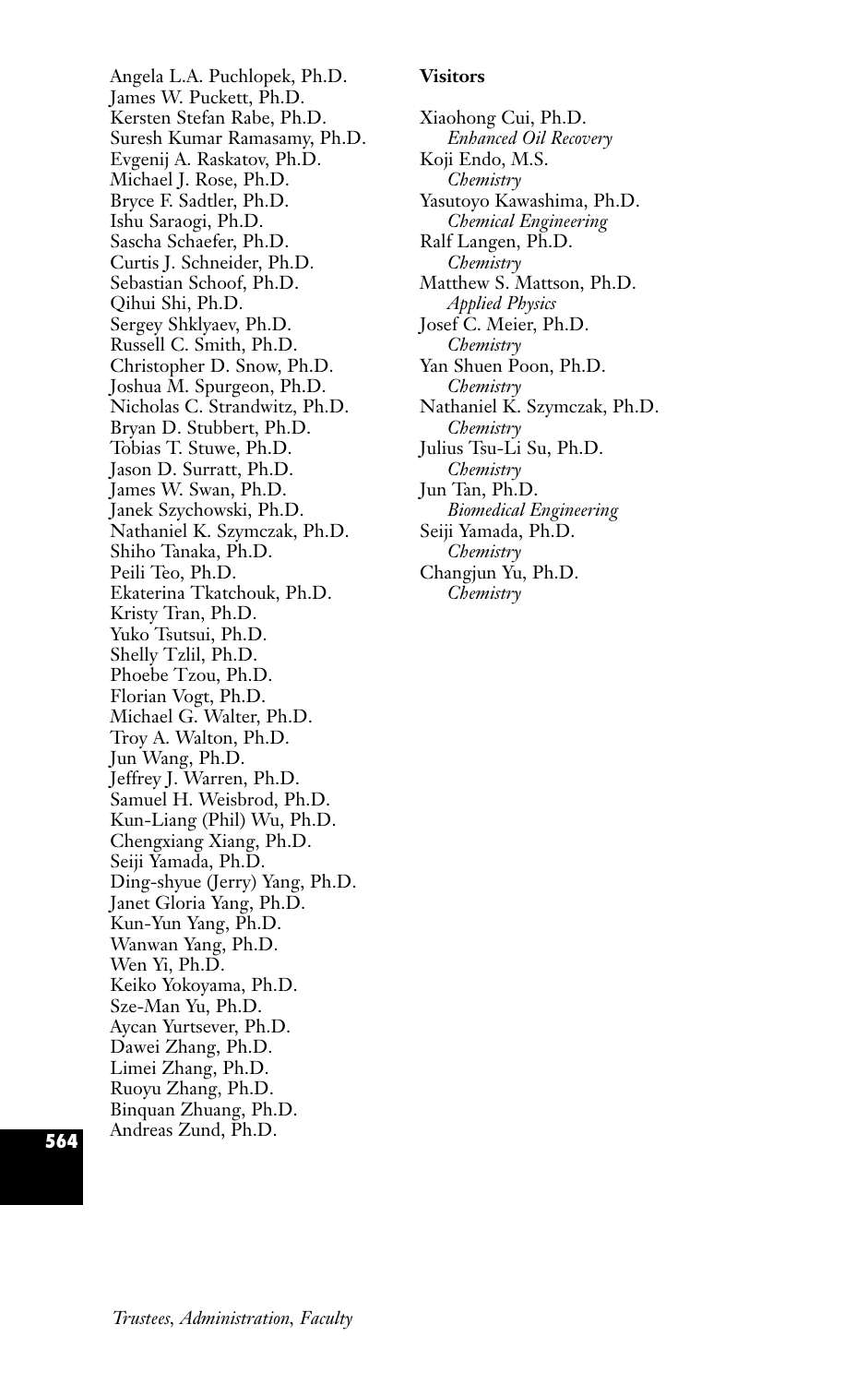# **Division of Engineering and Applied Science**

Ares J. Rosakis, *Chair* K. Mani Chandy, *Deputy Chair for Education* Kaushik Bhattacharya, *Executive Officer for Mechanical and Civil Engineering* Mathieu Desbrun, *Director of Computing and Mathematical*

*Sciences* Babak Hassibi, *Executive Officer for*

*Electrical Engineering* Oskar J. Painter, *Executive Officer for Applied Physics and Materials Science*

Niles A. Pierce, *Executive Officer for Bioengineering*

Guruswami Ravichandran, *Director, Graduate Aerospace Laboratories*

#### **Professors Emeriti**

Allan J. Acosta, Ph.D. *Richard L. and Dorothy M. Hayman Professor of Mechanical Engineering* Christopher E. Brennen, D.Phil. *Richard L. and Dorothy M. Hayman Professor of Mechanical Engineering* William B. Bridges, Ph.D. *Carl F Braun Professor of Engineering* Norman H. Brooks, Ph.D. *James Irvine Professor of Environmental and Civil Engineering* Francis H. Clauser, Ph.D. *Clark Blanchard Millikan Professor of Engineering* Donald S. Cohen, Ph.D. *Charles Lee Powell Professor of Applied Mathematics* Donald E. Coles, Ph.D. *Aeronautics* Noel R. Corngold, Ph.D. *Applied Physics* Fred E. C. Culick, Ph.D. *Richard L. and Dorothy M. Hayman Professor of Mechanical Engineering and Professor of Jet Propulsion*

Thomas E. Everhart, Ph.D., D.L.h.c., D.h.c. *Electrical Engineering and Applied Physics* Joel N. Franklin, Ph.D. *Applied Mathematics* David L. Goodstein, Ph.D. *Frank J. Gilloon Distinguished Teaching and Service Professor and Professor of Physics and Applied Physics* Roy W. Gould, Ph.D. *Simon Ramo Professor of Engineering* Hans G. Hornung, Ph.D. *C. L. "Kelly" Johnson Professor of Aeronautics* Wilfred D. Iwan, Ph.D. *Applied Mechanics* Paul C. Jennings, Ph.D. *Civil Engineering and Applied Mechanics* Wolfgang G. Knauss, Ph.D. *Theodore von Kármán Professor of Aeronautics and Applied Mechanics* Anthony Leonard, Ph.D. *Theodore von Kármán Professor of Aeronautics* E. John List, Ph.D. *Environmental Engineering Science* Frank E. Marble, Ph.D. *Richard L. and Dorothy M. Hayman Professor of Mechanical Engineering and Professor of Jet Propulsion* Hardy C. Martel, Ph.D. *Electrical Engineering* Robert J. McEliece, Ph.D. *Allen E. Puckett Professor and Professor of Electrical Engineering* Carver A. Mead, Ph.D., D.Sc.h.c., D.h.c. *Gordon and Betty Moore Professor of Engineering and Applied Science* James J. Morgan, Ph.D., D.Sc.h.c. *Marvin L. Goldberger Professor of Environmental Engineering Science* Marc-Aurele Nicolet, Ph.D. *Electrical Engineering and Applied Physics* Fredric Raichlen, Sc.D. *Civil and Mechanical Engineering*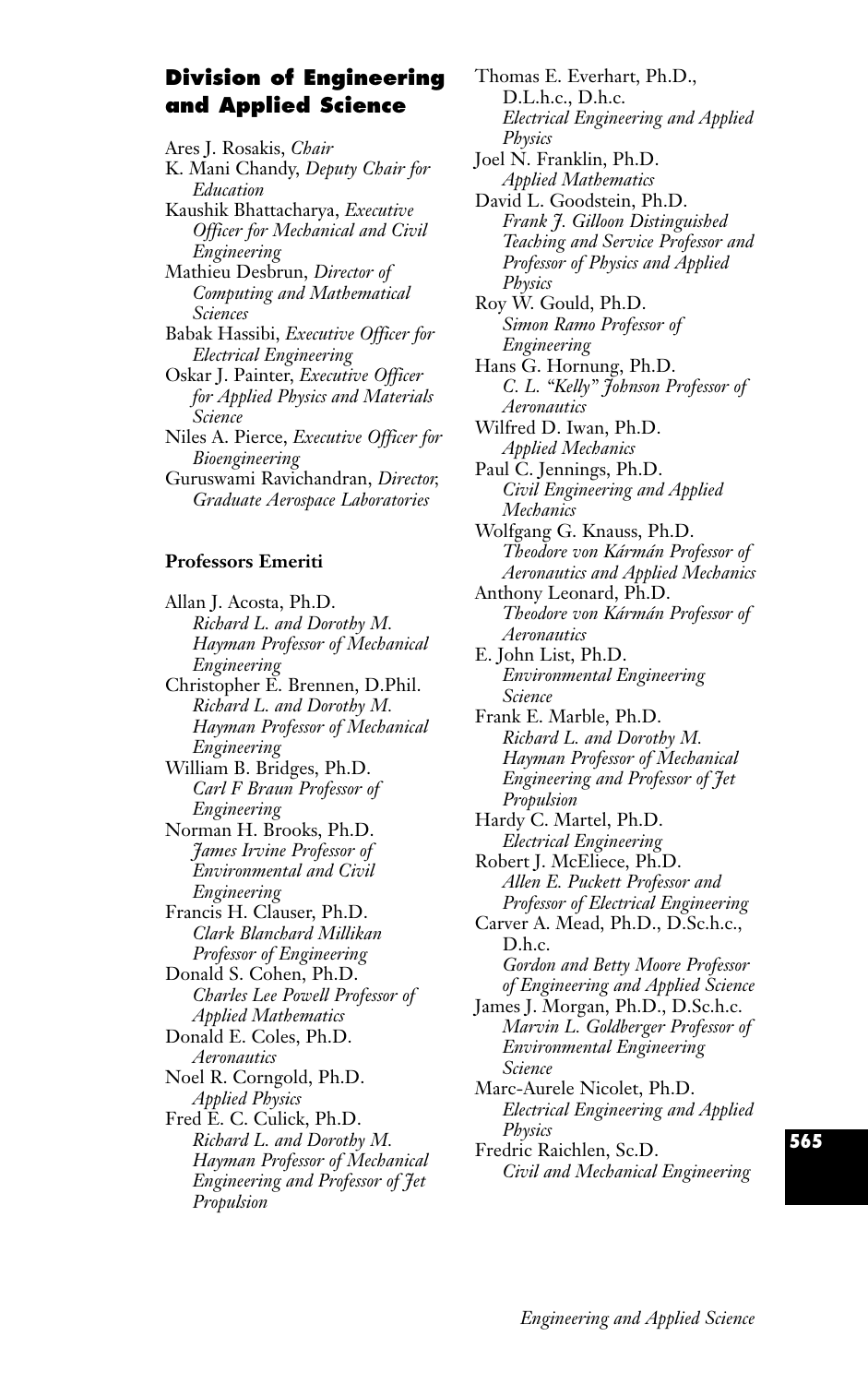Anatol Roshko, Ph.D. *Theodore von Kármán Professor of Aeronautics* Rolf H. Sabersky, Ph.D. *Mechanical Engineering* Frederick B. Thompson, Ph.D. *Applied Philosophy and Computer Science* Thad Vreeland Jr., Ph.D. *Materials Science* Gerald B. Whitham, Ph.D. *Charles Lee Powell Professor of Applied Mathematics* Theodore Y. Wu, Ph.D. *Engineering Science*

## **Professors**

Yaser S. Abu-Mostafa, Ph.D. *Electrical Engineering and Computer Science* Jess F. Adkins, Ph.D. *Geochemistry and Global Environmental Science* Harry A. Atwater Jr., Ph.D. *Howard Hughes Professor and Professor of Applied Physics and Materials Science* Alan H. Barr, Ph.D. *Computer Science* James L. Beck, Ph.D. *Engineering and Applied Science* Paul M. Bellan, Ph.D. *Applied Physics* Kaushik Bhattacharya, Ph.D. *Howell N. Tyson, Sr., Professor of Mechanics and Professor of Materials Science* John F. Brady, Ph.D. *Chevron Professor of Chemical Engineering and Professor of Mechanical Engineering* Jehoshua Bruck, Ph.D. *Gordon and Betty Moore Professor of Computation and Neural Systems and Electrical Engineering* Oscar P. Bruno, Ph.D. *Applied and Computational Mathematics* Joel W. Burdick, Ph.D. *Mechanical Engineering and Bioengineering* Emmanuel J. D. Candes, Ph.D. *Ronald and Maxine Linde Professor of Applied and Computational Mathematics*

Jean-Lou Chameau, Ph.D. *Civil Engineering, Environmental Science and Engineering, and Mechanical Engineering* K. Mani Chandy, Ph.D. *Simon Ramo Professor and Professor of Computer Science* Timothy E. Colonius, Ph.D. *Mechanical Engineering* Mathieu Desbrun, Ph.D. *Computing and Mathematical Sciences* Michael H. Dickinson, Ph.D. *Esther M. and Abe M. Zarem Professor of Bioengineering* Paul E. Dimotakis, Ph.D. *John K. Northrop Professor of Aeronautics and Professor of Applied Physics* John C. Doyle, Ph.D. *John G Braun Professor of Control and Dynamical Systems, Electrical Engineering, and Bioengineering* Michelle Effros, Ph.D. *Electrical Engineering* James P. Eisenstein, Ph.D. *Frank J. Roshek Professor of Physics and Applied Physics* Charles Elachi, Ph.D. *Electrical Engineering and Planetary Science* Richard C. Flagan, Ph.D. *Irma and Ross McCollum–William H. Corcoran Professor of Chemical Engineering and Professor of Environmental Science and Engineering* Scott E. Fraser, Ph.D. *Anna L. Rosen Professor of Biology and Professor of Bioengineering* Brent T. Fultz, Ph.D. *Materials Science and Applied Physics* Morteza Gharib, Ph.D. *Hans W. Liepmann Professor of Aeronautics and Professor of Bioinspired Engineering* William A. Goddard III, Ph.D. *Charles and Mary Ferkel Professor of Chemistry, Materials Science, and Applied Physics* David G. Goodwin, Ph.D. *Mechanical Engineering and Applied Physics* Sossina M. Haile, Ph.D. *Materials Science and Chemical Engineering*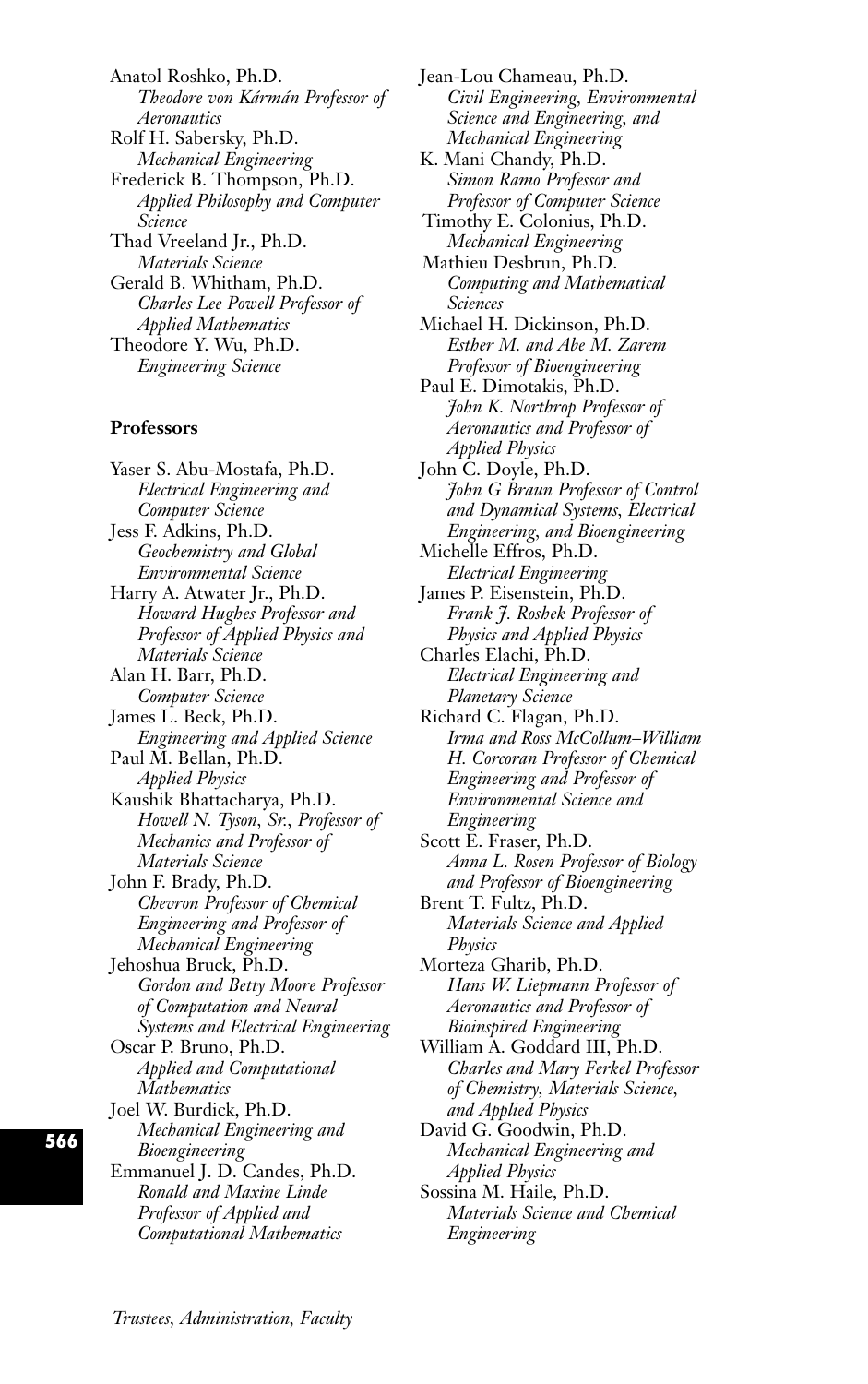Seyed-Ali Hajimiri, Ph.D. *Thomas G. Myers Professor of Electrical Engineering* John F. Hall, Ph.D. *Civil Engineering* Babak Hassibi, Ph.D. *Electrical Engineering* Thomas H. Heaton, Ph.D. *Engineering Seismology* Michael R. Hoffmann, Ph.D. *James Irvine Professor of Environmental Science* Yizhao Thomas Hou, Ph.D. *Charles Lee Powell Professor of Applied and Computational Mathematics* Melany L. Hunt, Ph.D. *Mechanical Engineering* William L. Johnson, Ph.D. *Ruben F. and Donna Mettler Professor of Engineering and Applied Science* Alexei Kitaev, Ph.D. *Theoretical Physics and Computer Science* Christof Koch, Ph.D. *Lois and Victor Troendle Professor of Cognitive and Behavioral Biology and Professor of Computation and Neural Systems* Steven Low, Ph.D. *Computer Science and Electrical Engineering* Jerrold E. Marsden, Ph.D. *Carl F Braun Professor of Engineering, Control and Dynamical Systems, and Applied and Computational Mathematics* Alain J. Martin, Ing. *Computer Science* Daniel I. Meiron, Sc.D. *Fletcher Jones Professor of Aeronautics and Applied and Computational Mathematics* Richard M. Murray, Ph.D. *Thomas E. and Doris Everhart Professor of Control and Dynamical Systems and Bioengineering* Michael Ortiz, Ph.D. *Dotty and Dick Hayman Professor of Aeronautics and Mechanical Engineering* Sergio Pellegrino, Ph.D. *Joyce and Kent Kresa Professor of Aeronautics and Professor of Civil Engineering, and JPL Senior Research Scientist*

Pietro Perona, D.Eng., Ph.D. *Allen E. Puckett Professor of Electrical Engineering* Robert Phillips, Ph.D. *Applied Physics and Mechanical Engineering* Dale I. Pullin, Ph.D. *Theodore von Kármán Professor of Aeronautics* Guruswami Ravichandran, Ph.D., D.h.c. *John E. Goode Jr. Professor of Aeronautics and Mechanical Engineering* Ares J. Rosakis, Ph.D. *Theodore von Kármán Professor of Aeronautics and Professor of Mechanical Engineering* Michael L. Roukes, Ph.D. *Physics, Applied Physics, and Bioengineering* David B. Rutledge, Ph.D. *Kiyo and Eiko Tomiyasu Professor of Electrical Engineering* Axel Scherer, Ph.D. *Bernard A. Neches Professor of Electrical Engineering, Applied Physics, and Physics* Tapio Schneider, Ph.D. *Frank J. Gilloon Professor of Environmental Science and Engineering* Peter Schröder, Ph.D. *Computer Science and Applied and Computational Mathematics* Leonard J. Schulman, Ph.D. *Computer Science* John H. Seinfeld, Ph.D., D.Sc.h.c. *Louis E. Nohl Professor and Professor of Chemical Engineering* Joseph E. Shepherd, Ph.D. *C. L. "Kelly" Johnson Professor of Aeronautics and Professor of Mechanical Engineering* Yu-Chong Tai, Ph.D. *Electrical Engineering and Mechanical Engineering* Sandra M. Troian, Ph.D. *Applied Physics, Aeronautics, and Mechanical Engineering* Kerry J. Vahala, Ph.D. *Ted and Ginger Jenkins Professor of Information Science and Technology and Professor of Applied Physics* P. P. Vaidyanathan, Ph.D. *Electrical Engineering*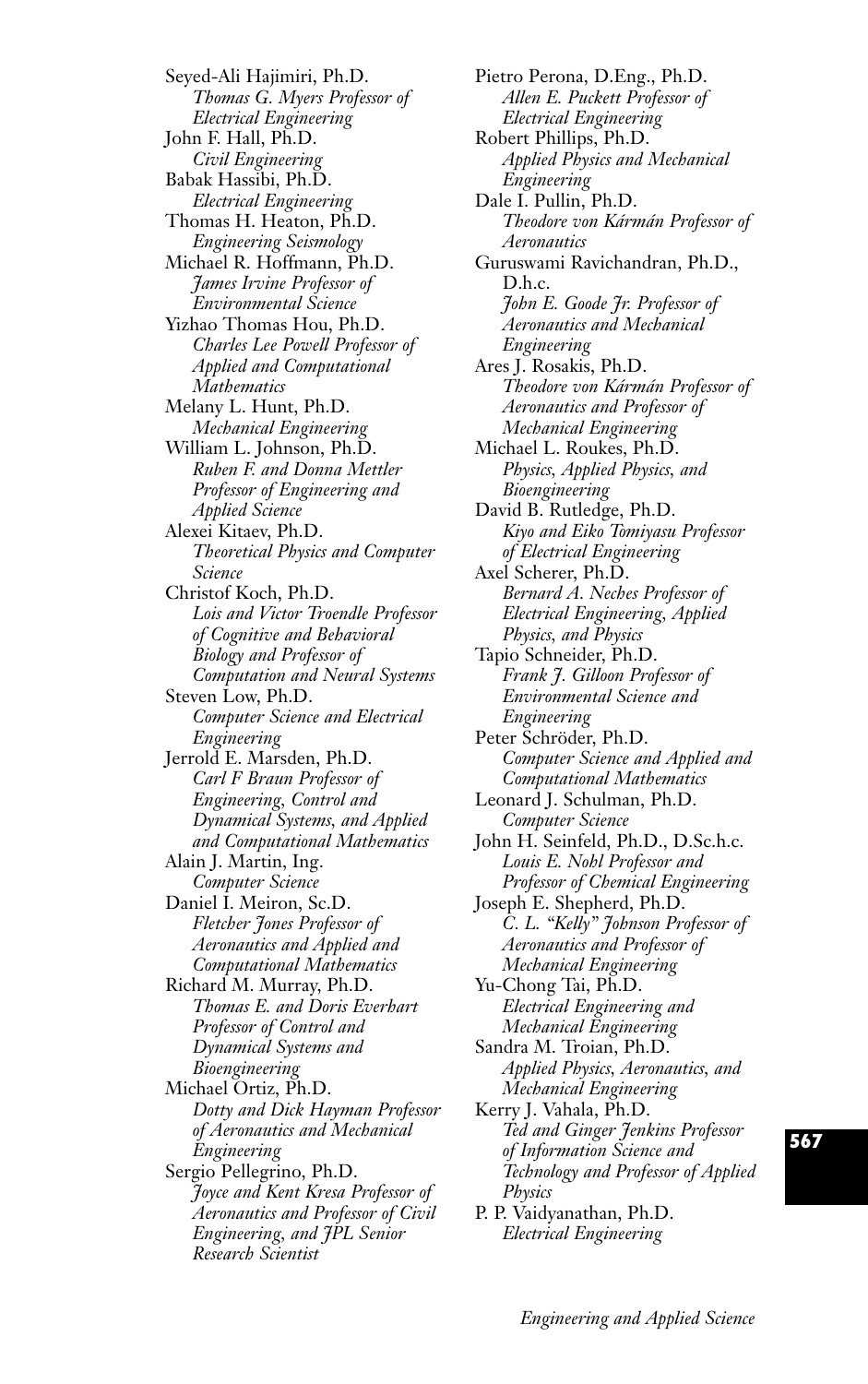Paul O. Wennberg, Ph.D. *R. Stanton Avery Professor of Atmospheric Chemistry and Environmental Science and Engineering* Amnon Yariv, Ph.D. *Martin and Eileen Summerfield Professor of Applied Physics and Professor of Electrical Engineering*

#### **Associate Professors**

John O. Dabiri, Ph.D. *Aeronautics and Bioengineering* Michael Elowitz, Ph.D.1 *Biology and Bioengineering* Nadia Lapusta, Ph.D. *Mechanical Engineering and Geophysics* Jared R. Leadbetter, Ph.D. *Environmental Microbiology* Oskar J. Painter, Ph.D. *Applied Physics* Niles A. Pierce, D.Phil. *Applied and Computational Mathematics and Bioengineering* Keith C. Schwab, Ph.D. *Applied Physics* Athanassios G. Siapas, Ph.D. *Computation and Neural Systems* Christopher Umans, Ph.D. *Computer Science* Erik Winfree, Ph.D. *Computer Science, Computation and Neural Systems, and Bioengineering* Changhuei Yang, Ph.D. *Electrical Engineering and Bioengineering*

<sup>1</sup> *Joint appointment with Howard Hughes Medical Institute*

#### **Assistant Professors**

José E. Andrade, Ph.D. *Civil and Mechanical Engineering* Guillaume Blanquart, Ph.D. *Mechanical Engineering* Simona Bordoni, Ph.D. *Environmental Science and Engineering* Chiara Daraio, Ph.D. *Aeronautics and Applied Physics*

Azita Emami-Neyestanak, Ph.D. *Electrical Engineering* Julia R. Greer, Ph.D. *Materials Science* Chin-Lin Guo, Ph.D. *Bioengineering and Applied Physics* Tracey C. Ho, Ph.D. *Electrical Engineering and Computer Science* R. Andreas Krause, Ph.D. *Computer Science* Swaminathan Krishnan, Ph.D. *Structural Engineering and Geophysics* Beverley J. McKeon, Ph.D. *Aeronautics* Houman Owhadi, Ph.D. *Applied and Computational Mathematics and Control and Dynamical Systems* Joel A. Tropp, Ph.D. *Applied and Computational Mathematics* Axel van de Walle, Ph.D. *Materials Science* Adam Wierman, Ph.D. *Computer Science*

#### **Instructors**

Guo Luo, Ph.D. *Theodore von Kármán Instructor in Applied and Computational Mathematics* Pengchong Yan, Ph.D. *Theodore von Kármán Instructor in Applied and Computational Mathematics*

#### **Lecturers**

Channing Ahn, Ph.D. *Applied Physics and Materials Science* Michael Aivazis, Ph.D.1 *Applied and Computational Mathematics* Behnam Analui, Ph.D.1 *Electrical Engineering* Kenneth S. Andrews, Ph.D.1 *Electrical Engineering* Dimitros Antsos, Ph.D. *Electrical Engineering* Daniel E. A. Appelo, Ph.D.1 *Mechanical Engineering*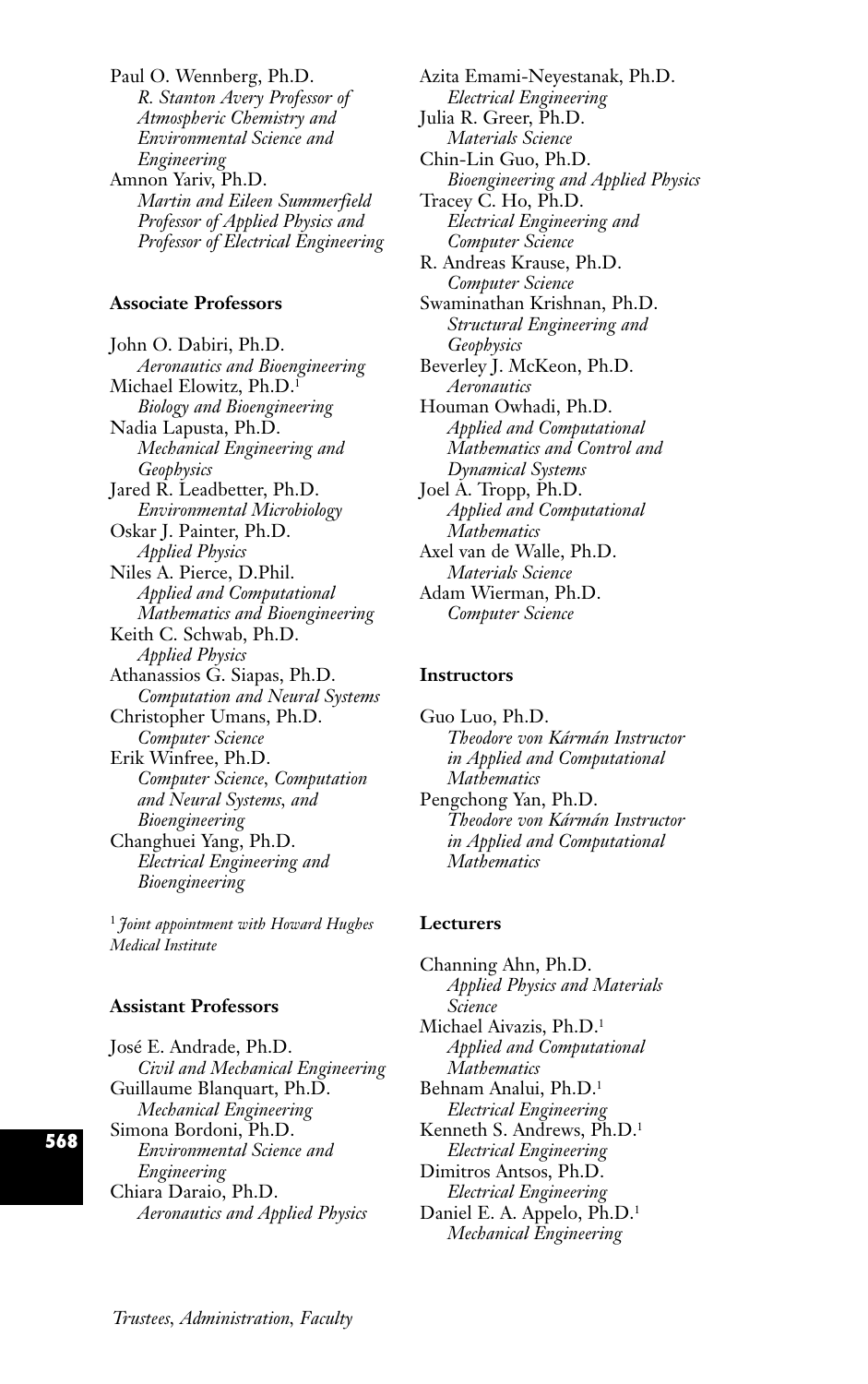Gentian Buzi, Ph.D. *Computing and Mathematical Sciences* Douglas W. Caldwell, Ph.D.1 *Applied Physics* Gregory L. Davis, Ph.D. *Aerospace* Noel E. Du Toit, Ph.D.1 *Mechanical Engineering* Antony R. H. Fender, B.S. *Engineering* Francois J. M. Gay-Balmaz, Ph.D.1 *Control and Dynamical Systems* Glen A. George, M.S. *Electrical Engineering* Alireza Ghaffari, M.S. *Applied Physics and Materials Science* Alex D. Groce, Ph.D. *Computing and Mathematical Sciences* Klaus Havelund, Ph.D. *Computing and Mathematical Sciences* Gerard J. Holzmann, Ph.D. *Computing and Mathematical Sciences* Rajeev Joshi, Ph.D. *Computing and Mathematical Sciences* Yunjin Kim, Ph.D. *Aerospace* Monica D. Kohler, Ph.D. *Mechanical and Civil Engineering* Eugene Lavretsky, Ph.D. *Computing and Mathematical Sciences* Douglas G. MacMynowski, Ph.D. *Computing and Mathematical Sciences* Barry B. Megdal, Ph.D. *Electrical Engineering* Nader Motee, Ph.D.1 *Control and Dynamical Systems* Mika Nystroem, Ph.D. *Computing and Mathematical Sciences* Michael T. Pauken, Ph.D. *Mechanical and Civil Engineering* Danny Petrasek, Ph.D. *Bioengineering* Gillian Pierce, B.A. *Engineering* Donald Pinkston III, B.S. *Computing and Mathematical Sciences*

James E. Polk, Ph.D. *Aerospace* Kevin J. Quirk, Ph.D. *Electrical Engineering* Carol W. Readhead, Ph.D. *Engineering* Zuoqiang Shi, Ph.D.1 *Applied and Computational Mathematics* John P. Van Deusen, B.S. *Mechanical and Civil Engineering* Michael C. Vanier, Ph.D. *Computing and Mathematical Sciences* Jakob J. Van Zyl, Ph.D. *Electrical Engineering* Michael Watkins, Ph.D. *Aerospace* Nan Yu, Ph.D. *Applied Physics and Materials Science*

<sup>1</sup> *In residence 2009–10*

#### **Senior Research Associates**

Channing C. Ahn, Ph.D. *Applied Physics and Materials Science* Agustin J. Colussi, Ph.D. *Environmental Science and Engineering* Douglas G. MacMynowski, Ph.D. *Control and Dynamical Systems* Paul W. K. Rothemund, Ph.D. *Bioengineering, Computer Science, and Computation and Neural Systems* 

#### **Senior Research Fellows**

David A. Boyd, Ph.D. *Mechanical Engineering* Michael Hucka, Ph.D. *Control and Dynamical Systems* Andrew Straw, Ph.D. *Bioengineering*

#### **Senior Faculty Associate**

Sander Weinreb, Ph.D. *Electrical Engineering*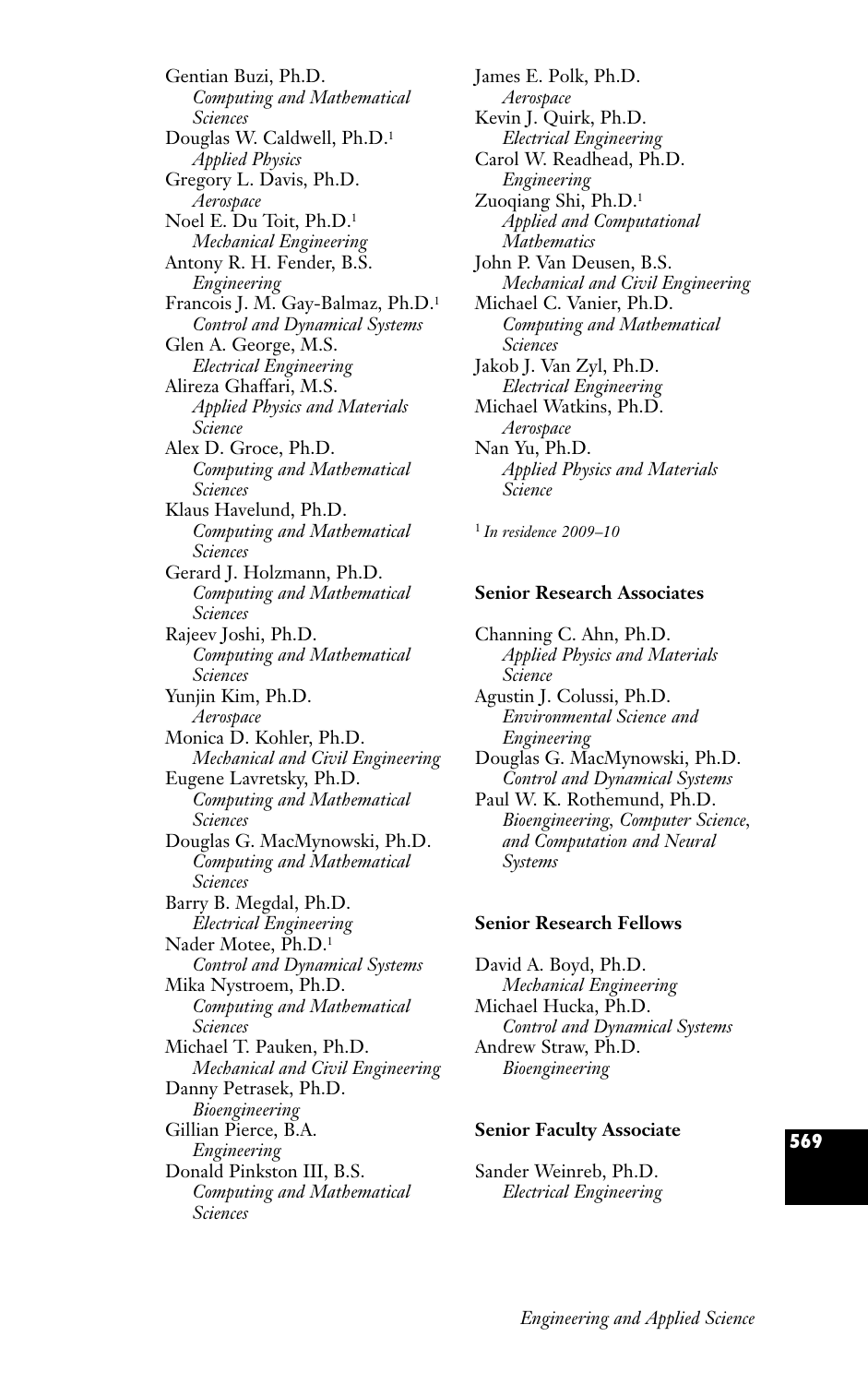#### **Faculty Associates**

Carol Carmichael, Ph.D. *Engineering and Applied Science* Gerard J. Holzmann, Ph.D. *Computer Science* G. Jeffrey Snyder, Ph.D. *Materials Science* Mark A. Stalzer, Ph.D. *Computing and Mathematical Sciences* Jakob J. Van Zyl, Ph.D. *Electrical Engineering and Aerospace*

#### **Moore Distinguished Scholars**

Andrew J. Hanson, Ph.D.1 *Engineering and Applied Science* Eric D. Mjolsness, Ph.D. *Biology and Engineering and Applied Science* Linda F. Nazar, Ph.D.1 *Engineering and Applied Science*

<sup>1</sup> *In residence 2009–10*

#### **Visiting Professors**

Bruno Crosignani, Lib.Doc. *Applied Physics and Materials Science* Kenneth A. Pickar, Ph.D. *Mechanical Engineering* Vilupanur A. Ravi, Ph.D. *Bioengineering and Mechanical and Civil Engineering*

#### **Visiting Associates**

Mark A. Adams, Ph.D. *Aeronautics* Ashutosh Agrawal, Ph.D. *Applied Physics and Materials Science* Arzhang Alimoradi, Ph.D. *Civil Engineering* Lachlan L. H. Andrew, Ph.D. *Computer Science* Erik K. Antonsson, Ph.D. *Mechanical Engineering* Maria del Pilar Ariza Moreno, Ph.D. *Aeronautics*

Josette Bellan, Ph.D. *Mechanical Engineering* Marc W. Bockrath, Ph.D. *Applied Physics* James B. Breckinridge, Ph.D. *Aeronautics* Yoon Seok Chang, Ph.D. *Computer Science* Calum R. I. Chisholm, Ph.D. *Materials Science* R. Dale Conner, Ph.D. *Materials Science* Matthew Cook, Ph.D. *Computation and Neural Systems* Luigi De Nardo, Ph.D. *Aerospace* Mamadou S. Diallo, Ph.D. *Environmental Science and Engineering* Amir Fijany, Ph.D. *Aeronautics* Jacqueline G. Gish, Ph.D. *Aeronautics* Philip L. Gleckman, Ph.D. *Materials Science* Frank A. Gomez, Ph.D. *Applied Physics* Janet G. Hering, Ph.D. *Environmental Science and Engineering* Sandra S. Irani, Ph.D. *Computer Science* Lee K. Johnson, Ph.D. *Aeronautics* Emil P. Kartalov, Ph.D. *Electrical Engineering* Abdollah Khodadoust, Ph.D. *Aeronautics* Paul C. Kim, Ph.D. *Materials Science* Richard R. King, Ph.D. *Applied Physics* Monica D. Kohler, Ph.D. *Civil Engineering* Yi-Kuen Lee, Ph.D. *Electrical Engineering* Ivett A. Leyva, Ph.D. *Aerospace* Sami F. Masri, Ph.D. *Civil Engineering* Abbas Nasiraei Moghaddam, Ph.D. *Bioengineering* Alain Molinari, Ph.D. *Aeronautics* David D. Oglesby, Ph.D. *Aeronautics*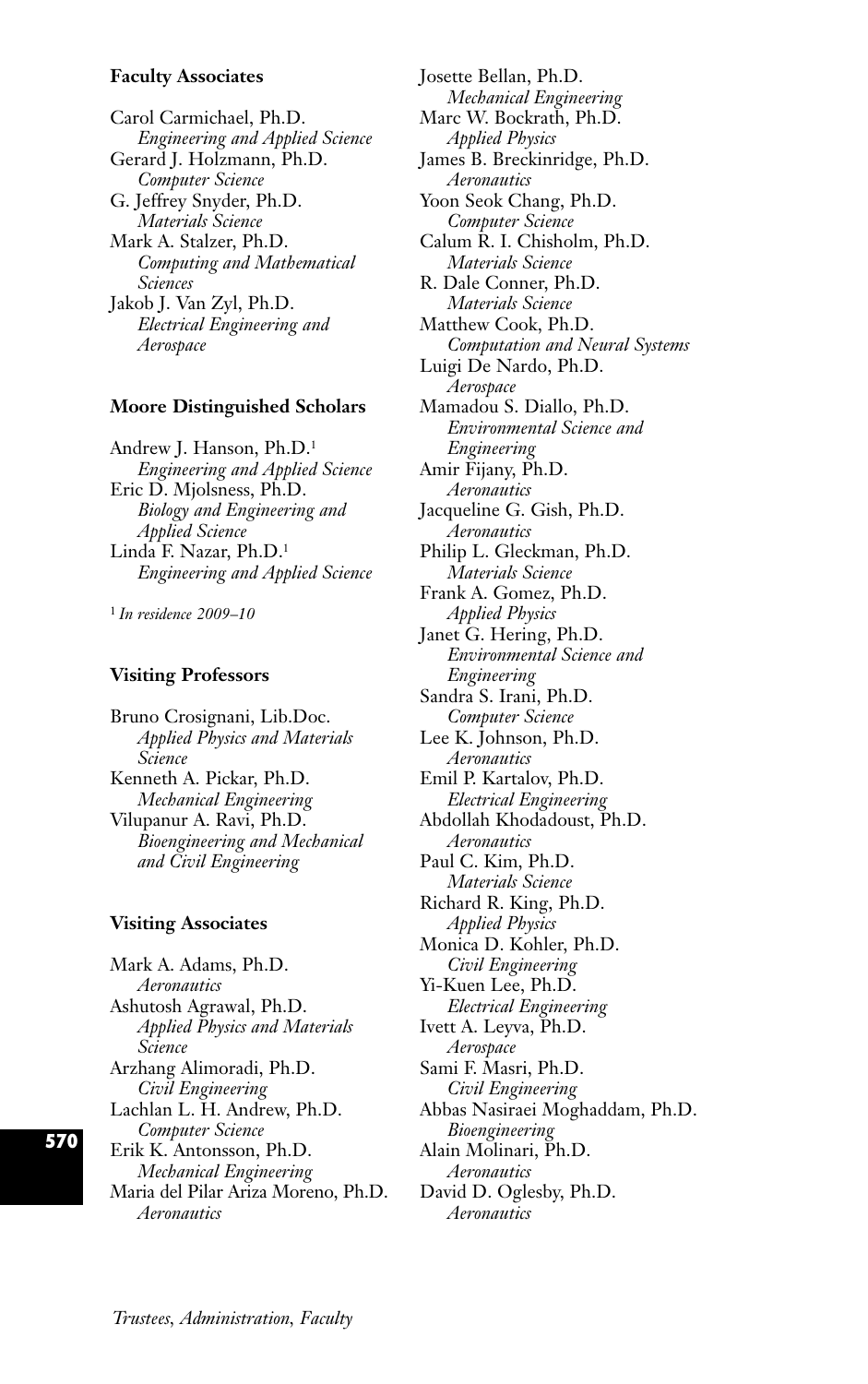Anna Pandolfi, Ph.D. *Aeronautics* Jun Seok Park, Ph.D. *Computer Science* Leora Peltz, Ph.D. *Electrical Engineering* Danny Petrasek, M.D., Ph.D. *Applied and Computational Mathematics and Bioengineering* James E. Polk, Ph.D. *Aeronautics* Demetri Psaltis, Ph.D. *Electrical Engineering* Daniel Rittel, Ph.D. *Aeronautics* Su Young Ryu, Ph.D. *Environmental Science and Engineering* Peter N. Saeta, Ph.D. *Applied Physics* Konrad H. Samwer, Ph.D. *Materials Science* Andrew A. Shapiro, Ph.D. *Mechanical Engineering* Qiaoyan Sun, Ph.D. *Materials Science* Yung-Pin Tsai, Ph.D. *Environmental Science and Engineering* Edwin T. Upchurch, Ph.D. *Center for Advanced Computing Research* Theodore A. Waniuk, Ph.D. *Materials Science* Joyce Y. Wong, Ph.D. *Electrical Engineering* Bernard Yurke, Ph.D. *Computation and Neural Systems* John Zhong, Ph.D. *Electrical Engineering*

#### **Members of the Professional Staff**

Michael Aivazis, Ph.D. *Center for Advanced Computing Research* Julian C. Cummings, Ph.D. *Center for Advanced Computing Research* Nathan F. Dalleska, Ph.D. *Environmental Analysis Center* Guy A. DeRose, Ph.D. *Applied Physics* Carol M. Garland, B.A. *Kavli Nanoscience Institute*

David J. Hill, Ph.D. *Aerospace* Keith A. Porter, Ph.D. *Civil Engineering* Won-Kyu Rhim, Ph.D. *Materials Science* Mark A. Stalzer, Ph.D. *Center for Advanced Computing Research* Roy D. Williams, Ph.D. *Center for Advanced Computing Research*

#### **Senior Postdoctoral Scholars**

Nathan L. Albin, Ph.D. *Applied and Computational Mathematics* Roee Amit, Ph.D. *Applied Physics* Keita Ando, Ph.D. *Mechanical Engineering* Piotr Dollar, Ph.D. *Electrical Engineering* Dongchan Jang, Ph.D. *Materials Science* Edwin N. Jiminez, Ph.D. *Applied and Computational Mathematics* J. Brandon Keith, Ph.D. *Materials Science* Ju-Young Kim, Ph.D. *Materials Science* Heun Jin Lee, Ph.D. *Applied Physics* Gaby Maimon, Ph.D. *Bioengineering* Ljubomir Miljacic, Ph.D. *Applied Physics and Materials Science* Yanzhong Pei, Ph.D. *Materials Science* Eric Toberer, Ph.D. *Materials Science* Damien P. Woods, Ph.D. *Computer Science* Yoshihiro Yamazaki, Ph.D. *Materials Science*

#### **Postdoctoral Scholars**

Salman Abolfathe Beikidezfuli, Ph.D. *Computer Science*

*Engineering and Applied Science*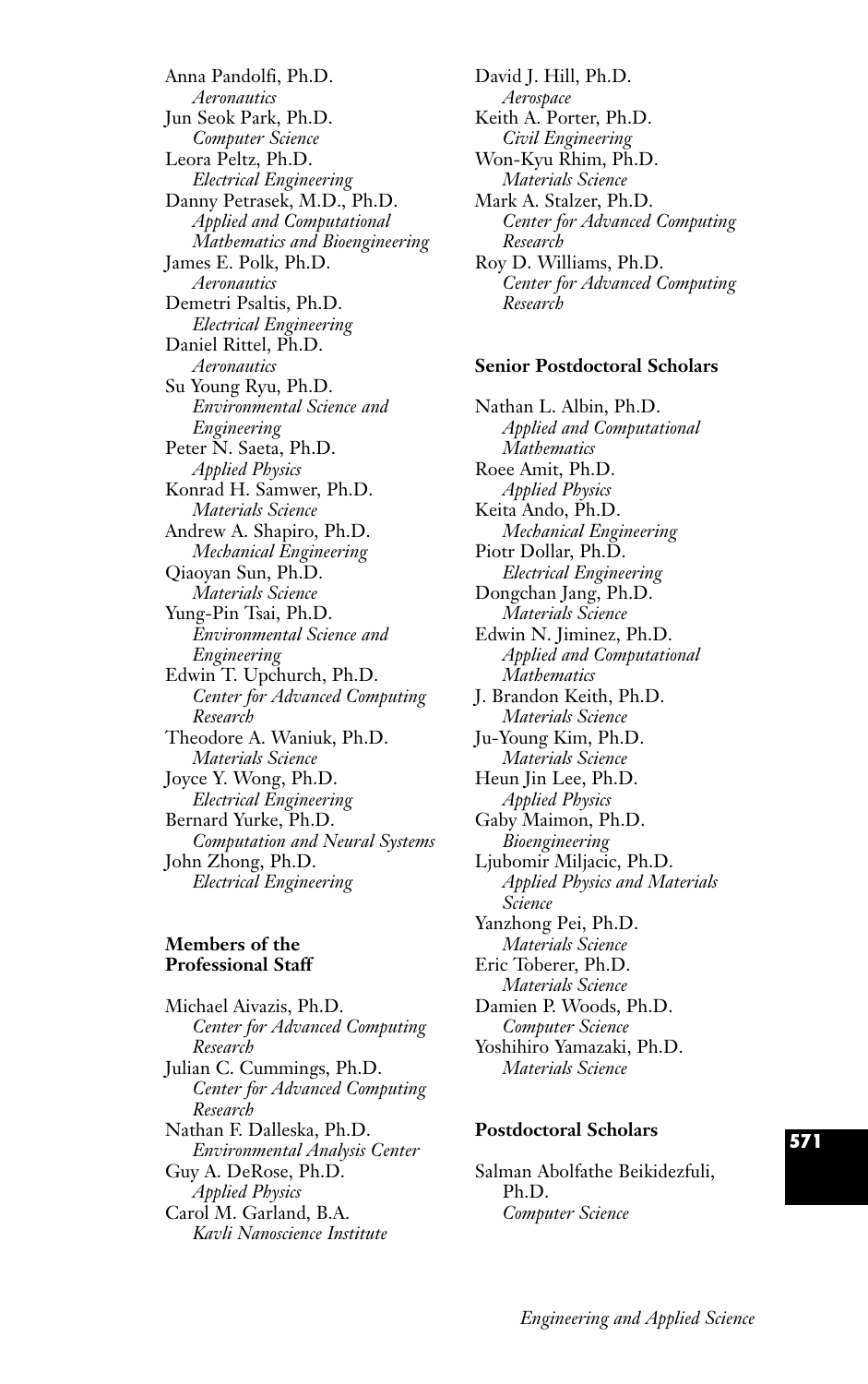Sachin Adlakha, Ph.D. *Center for the Mathematics of Information* Thiago Pedro Mayer Alegre, Ph.D. *Applied Physics* Maen A. Alkhader, Ph.D. *Aeronautics* Daniel E. A. Appelo, Ph.D. *Applied and Computational Mathematics* Koray Aydin, Ph.D. *Applied Physics* Sally P. M. Bane, Ph.D. *Aerospace* Guy Baruch, Ph.D. *Applied and Computational Mathematics* Victor Beck, Ph.D. *Bioengineering* Laurence Bodelot, Ph.D. *Aeronautics* James Q. Boedicker, Ph.D. *Applied Physics* Agustin Bompadre, Ph.D. *Aeronautics* Delphine Borivent, Ph.D. *Materials Science* Robert C. Brewster, Ph.D. *Applied Physics and Materials Science* Ho-Lin Chen, Ph.D. *Center for the Mathematics of Information* Meng Cui, Ph.D. *Electrical Engineering* Alexander V. Dementsov, Ph.D. *Materials Science* Noel E. Du Toit, Ph.D. *Mechanical Engineering* Matthew S. Eichenfield, Ph.D. *KNI Postdoctoral Scholar in Nanoscience* Shinichi Enami, Ph.D. *Environmental Science and Engineering* Malena I. Espanol, Ph.D. *Aeronautics* Eyal Feigenbaum, Ph.D. *Applied Physics and Materials Science* Dan Feldman, Ph.D. *Center for the Mathematics of Information* Kin Chung Fong, Ph.D. *Applied Physics* Amir Gat, Ph.D. *Applied Physics*

Dennice Gayme, Ph.D. *Control and Dynamical Systems* Daniel R. Golovin, Ph.D. *Center for the Mathematics of Information* Ashwin Gopinath, Ph.D. *Bioengineering* Jonathan Grandidier, Ph.D. *Applied Physics* Stephane M. Griffiths, Ph.D. *Aeronautics* Michele Guala, Ph.D. *Aeronautics* Christoph Haselwandter, Ph.D. *Applied Physics* Carrie E. Hofmann, Ph.D. *Applied Physics* Mingyuan Huang, Ph.D. *Materials Science* Shiho Iwanaga, Ph.D. *Materials Science* Shirin Jalali, Ph.D. *Center for the Mathematics of Information* Michael D. Kelzenberg, Ph.D. *Applied Physics* Addis A. Kidane, Ph.D. *Aeronautics* Jaemin Kim, Ph.D. *Materials Science* Jongmin Kim, Ph.D. *Bioengineering* Seheon Kim, Ph.D. *Electrical Engineering* Matthias Kinzel, Ph.D. *Aerospace* Marin Kobilarov, Ph.D. *W. M. Keck Institute for Space Studies Postdoctoral Scholar in Control and Dynamical Systems* Imre R. Kondor, Ph.D. *Center for the Mathematics of Information* Lise Lahourcade, Ph.D. *Applied Physics* Aaron D. LaLonde, Ph.D. *Materials Science* Ali Lashgari, Ph.D. *Electrical Engineering* Hansuek Lee, Ph.D. *Applied Physics* Marina S. Leite, Ph.D. *Applied Physics and Materials Science* Qiang Lin, Ph.D. *Applied Physics*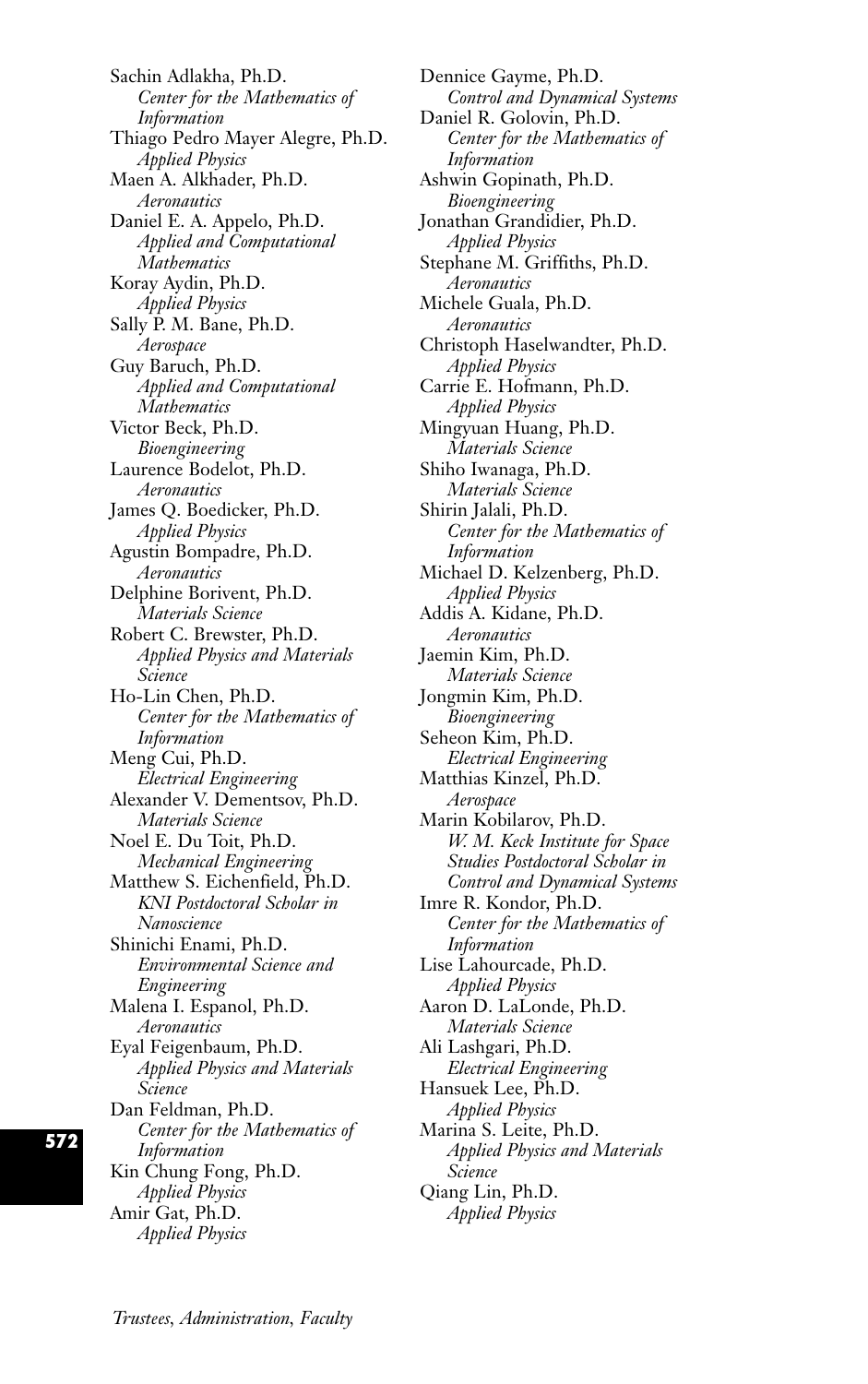Bengt Martin Linden, Ph.D. *Applied Physics* Yu Liu, Ph.D. *Applied Physics* Michael R. Maire, Ph.D. *Electrical Engineering* Akita Mamiya, Ph.D. *Bioengineering* Nikolay Markovskiy, Ph.D. *Materials Science* Enrica Masi, Ph.D. *Mechanical Engineering* Euan McLeod, Ph.D. *Applied Physics* Pooran Memari, Ph.D. *Computer Science* Abha Misra, Ph.D. *Aeronautics* Nader Motee, Ph.D. *Control and Dynamical Systems* Jeremy Munday, Ph.D. *Applied Physics and Materials Science* Jong Hyun Na, Ph.D. *Materials Science* Duc M. Ngo, Ph.D. *Aeronautics* Hsin-Hung Ou, Ph.D. *Environmental Science and Engineering* Mingxing Ouyang, Ph.D. *Bioengineering and Applied Physics* Necmiye Ozay, Ph.D. *Control and Dynamical Systems* Saurabh Puri, Ph.D. *Mechanical Engineering* Morgan C. Putnam, Ph.D. *Applied Physics* Lulu Qian, Ph.D. *Bioengineering* Daniel Rodriguez, Ph.D. *Mechanical Engineering* Adam Rosenthal, Ph.D. *Environmental Science and Engineering* Arnab Samanta, Ph.D. *Mechanical Engineering* Matthew Shaw, Ph.D. *Applied Physics* Matthew T. Sheldon, Ph.D. *Applied Physics* Zuoqiang Shi, Ph.D. *Applied and Computational Mathematics* David Soloveichik, Ph.D. *Computation and Neural Systems*

Allesandro Spadoni, Ph.D. *Aeronautics* Timothy John Sullivan, Ph.D. *Aeronautics* Kelly R. Sutherland, Ph.D. *Bioengineering* Adele Tamboli, Ph.D. *Applied Physics* Parag U. Tandaiya, Ph.D. *Mechanical Engineering* Xiaoli Tang, Ph.D. *Materials Science* Georgios Theocharis, Ph.D. *Aerospace* Ufuk Topcu, Ph.D. *Control and Dynamical Systems and the Center for Advanced Computing Research* Jeffrey Vieregg, Ph.D. *Bioengineering* Christopher Walker, Ph.D. *Electrical Engineering* Ahuva Mu'alem Weil, Ph.D. *Social and Information Sciences Laboratory* Franz M. Weinert, Ph.D. *Applied Physics* Martin Winger, Ph.D. *Applied Physics* Tichakorn Wongpiromsarn, Ph.D. *Control and Dynamical Systems* Shuman Xia, Ph.D. *Aeronautics* Jinkyu Yang, Ph.D. *Aerospace* Konstantin M. Zuev, Ph.D. *Conrol and Dynamical Systems*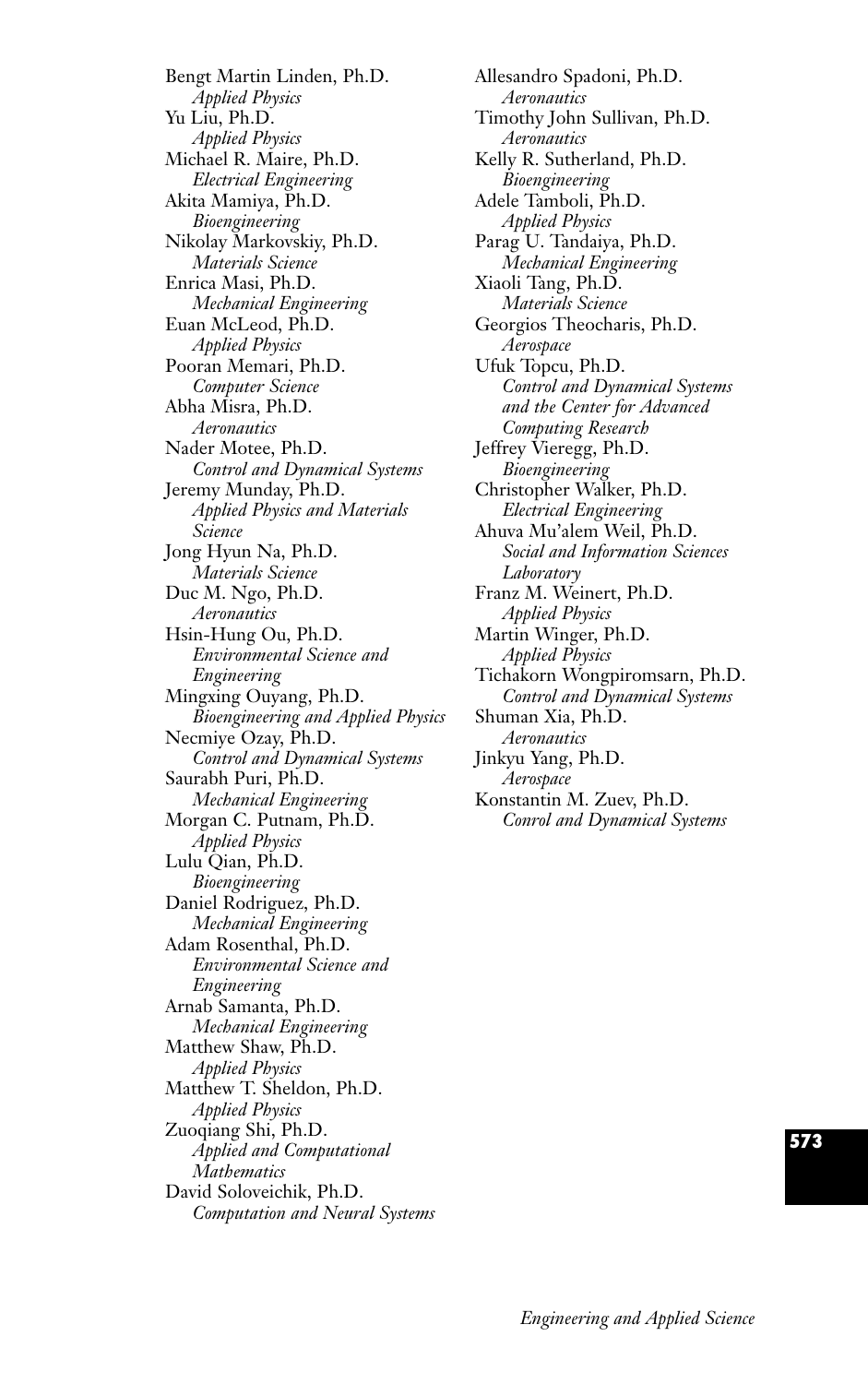# **Division of Geological and Planetary Sciences**

Kenneth A. Farley, *Chair* Jean-Philippe Avouac, *Director, Tectonics Observatory* Robert W. Clayton, *Divisional Academic Officer*  Michael Gurnis *Director, Seismological Laboratory*

#### **Professors Emeriti**

Thomas J. Ahrens, Ph.D. *Fletcher Jones Professor of Geophysics* Arden L. Albee, Ph.D. *Geology and Planetary Science* Clarence R. Allen, Ph.D. *Geology and Geophysics* Don L. Anderson, Ph.D., Crafoord Laureate *Eleanor and John R. McMillan Professor of Geophysics* Donald S. Burnett, Ph.D. *Nuclear Geochemistry* Peter Goldreich, Ph.D. *Lee A. DuBridge Professor of Astrophysics and Planetary Physics* David G. Harkrider, Ph.D. *Geophysics* W. Barclay Kamb, Ph.D. *Barbara and Stanley R. Rawn Jr. Professor of Geology and Geophysics* Hiroo Kanamori, Ph.D. *John E. and Hazel S. Smits Professor of Geophysics* Duane O. Muhleman, Ph.D. *Planetary Science* Bruce C. Murray, Ph.D. *Planetary Science and Geology* Leon T. Silver, Ph.D. *W. M. Keck Foundation Professor for Resource Geology* Hugh P. Taylor Jr., Ph.D. *Robert P. Sharp Professor of Geology* G. J. Wasserburg, Ph.D., D.h.c., D.Sc.h.c, Sc.D.h.c, Crafoord Laureate *John D. MacArthur Professor of Geology and Geophysics*

Peter J. Wyllie, Ph.D., D.Sc.h.c. *Geology*

#### **Professors**

Jess F. Adkins, Ph.D. *Geochemistry and Global Environmental Science* Paul D. Asimow, Ph.D. *Geology and Geochemistry* Jean-Philippe Avouac, Doctorat *Geology* Geoffrey A. Blake, Ph.D. *Cosmochemistry and Planetary Sciences and Chemistry* Michael E. Brown, Ph.D. *Richard and Barbara Rosenberg Professor and Planetary Astronomy* Robert W. Clayton, Ph.D. *Geophysics* John M. Eiler, Ph.D. *Robert P. Sharp Professor of Geology and Professor of Geochemistry* Charles Elachi, Ph.D. *Electrical Engineering and Planetary Science* Kenneth A. Farley, Ph.D. *W. M. Keck Foundation Professor of Geochemistry* John P. Grotzinger, Ph.D. *Fletcher Jones Professor of Geology* Michael C. Gurnis, Ph.D. *John E. and Hazel S. Smits Professor of Geophysics* Thomas H. Heaton, Ph.D. *Engineering Seismology* Donald V. Helmberger, Ph.D. *Smits Family Professor of Geological and Planetary Sciences* Andrew P. Ingersoll, Ph.D. *Earle C. Anthony Professor of Planetary Science* Joseph L. Kirschvink, Ph.D. *Nico and Marilyn Van Wingen Professor of Geobiology* Shrinivas R. Kulkarni, Ph.D. *John D. and Catherine T. MacArthur Professor of Astronomy and Planetary Science* Dianne K. Newman, Ph.D.1 *Biology and Geobiology* George R. Rossman, Ph.D. *Eleanor and John R. McMillan Professor of Mineralogy* Jason B. Saleeby, Ph.D. *Geology*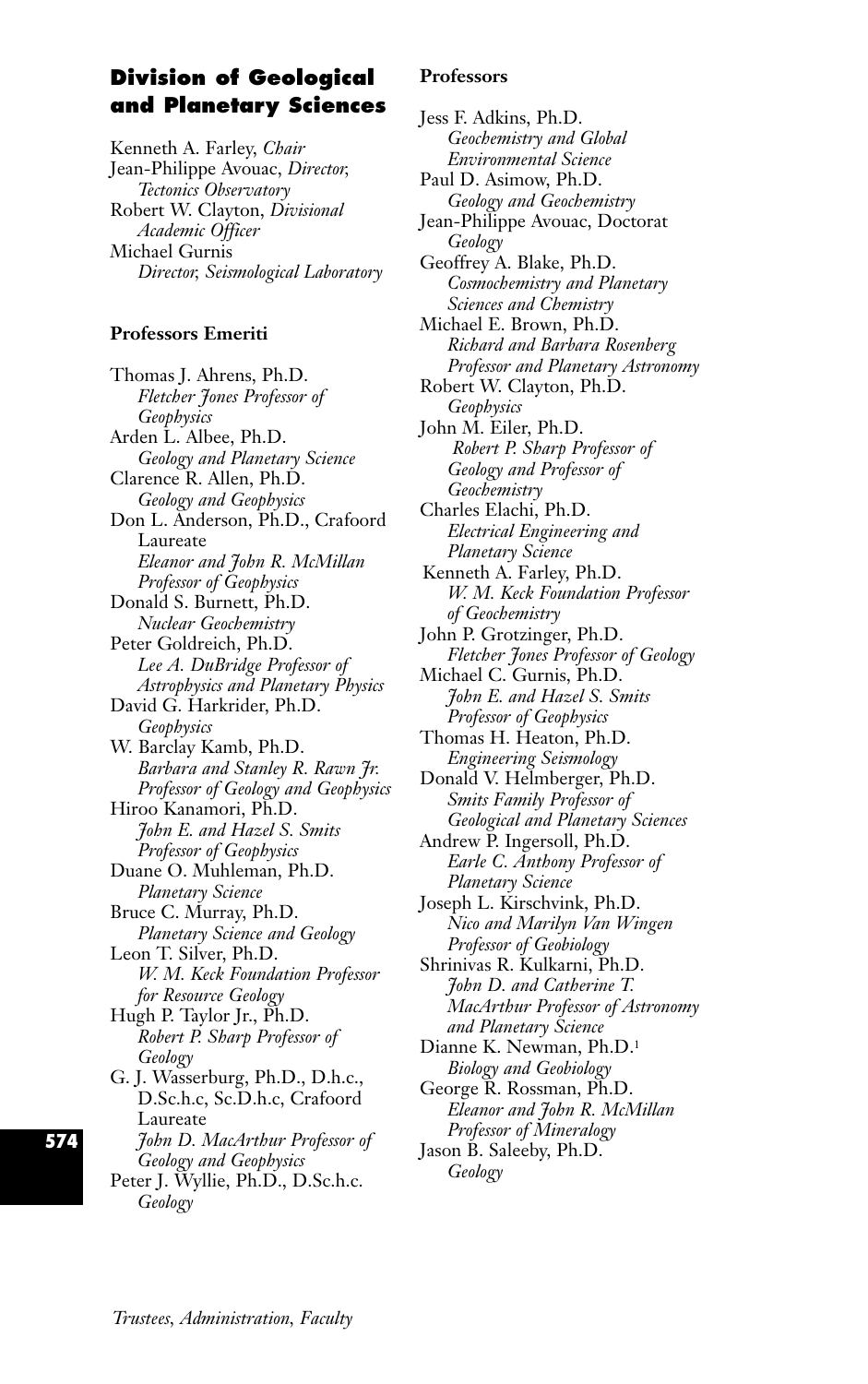Tapio Schneider, Ph.D. *Frank J. Gilloon Professor of Environmental Science and Engineering* Mark Simons, Ph.D. *Geophysics* David J. Stevenson, Ph.D. *George Van Osdol Professor of Planetary Science* Joann M. Stock, Ph.D. *Geology and Geophysics* Edward M. Stolper, Ph.D., D.Sc.h.c. *Provost William E. Leonhard Professor of Geology* Paul O. Wennberg, Ph.D. *R. Stanton Avery Professor of Atmospheric Chemistry and Environmental Science and Engineering* Brian P. Wernicke, Ph.D. *Chandler Family Professor of Geology* Yuk L. Yung, Ph.D. *Planetary Science*

<sup>1</sup> *Joint appointment with Howard Hughes Medical Institute*

#### **Associate Professors**

Oded Aharonson, Ph.D. *Planetary Science* Nadia Lapusta, Ph.D. *Mechanical Engineering and Geophysics* Jared Leadbetter, Ph.D. *Environmental Microbiology* Victoria Orphan, Ph.D. *Geobiology* Alex L. Sessions, Ph.D. *Geobiology*

#### **Assistant Professors**

Jean-Paul Ampuero Saenz, Ph.D. *Seismology* Simona Bordoni, Ph.D. *Environmental Science and Engineering* Woodward Fischer, Ph.D. *Geobiology*

Jennifer Jackson, Ph.D. *Mineral Physics* Swaminathan Krishnan, Ph.D. *Structural Engineering and Geophysics* Michael Lamb, Ph.D. *Geology* Victor Tsai, Ph.D. *Geophysics*

#### **Lecturer**

Kathryn Bikle, M.A. *Geology* Joel Hurowitz, Ph.D. *Geology*

#### **Senior Research Associate**

Egill Hauksson, Ph.D. *Geophysics*

#### **Faculty Associate**

Dimitri A. Papanastassiou, Ph.D. *Geochemistry*

#### **Visiting Associates**

Mark A. Allen, Ph.D. *Planetary Science* Jamshid Hassanzadeh, Ph.D. *Geology* John M. Harris, Ph.D. *Geology* Susan Hough, Ph.D. *Geophysics* Robert Housley, Ph.D. *Geochemistry* Kenneth W. Hudnut, Ph.D. *Geophysics* Joel Hurowitz, Ph.D. *Geology* Takeo Ito, Ph.D. *Geophysics* Lucile M. Jones, Ph.D. *Geophysics* Heather Knutson, Ph.D. *Planetary Science* Sung Keun Lee, Ph.D. *Geochemistry*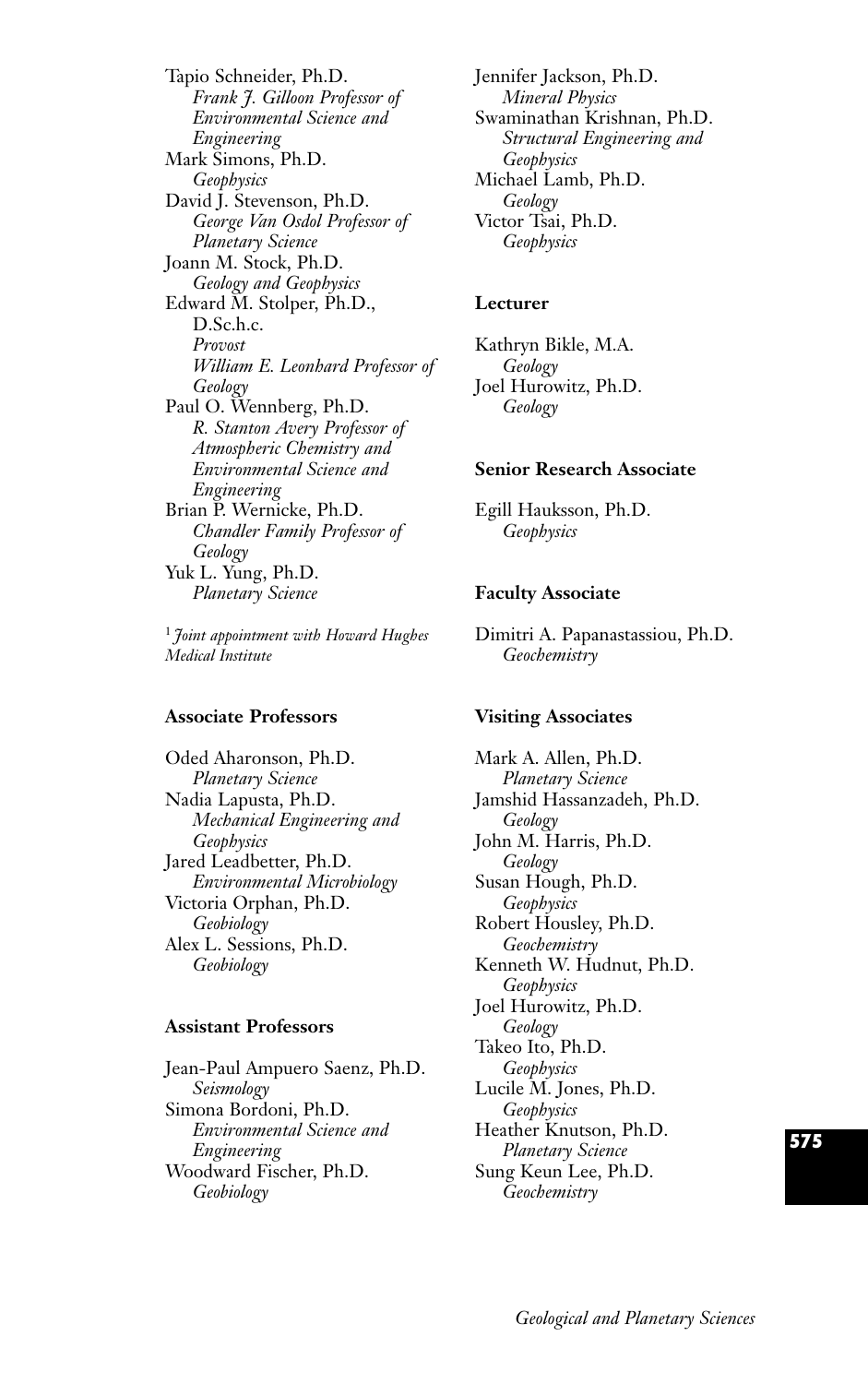Daniel J. McCleese, Ph.D. *Planetary Science* Ralph Milliken, Ph.D. *Geology* Robert Pappalardo, Ph.D. *Planetary Science* Paul Rosen, Ph.D. *Geophysics* Stanley P. Sander, Ph.D. *Planetary Science and Environmental Engineering Science* Wolfgang Sturhahn, Ph.D. *Geophysics* Joao Teixeira, Ph.D. *Environmental Science and Engineering* Geoffrey Toon, Ph.D. *Planetary Science* Oliver Tschauner, Ph.D. *Geophysics* Duane Waliser, Ph.D. *Planetary Science* Frank Webb, Ph.D. *Geology*

#### **Members of the Professional Staff**

Vikki Appel, B.S. *Geophysics* Michael B. Baker, Ph.D. *Geology* John R. Beckett, Ph.D. *Geology* Ma Chi, Ph.D. *Geochemistry* Joachim Genrich, Ph.D. *Geology* Yunbin Guan, Ph.D. *Geochemistry* Katherine Hutton, Ph.D. *Geophysics* Sebastien Leprince, Ph.D. *Geology* Sally Newman, Ph.D. *Geology*

#### **Senior Postdoctoral Scholar**

Maren Boese, Ph.D. *Geophysics*

#### **Postdoctoral Scholars**

Piyush Agram, Ph.D. *KISS Postdoctoral Scholar in Geophysics* Sylvain Barbot, Ph.D. *Geology* Melinda Beaver, Ph.D. *Environmental Science and Engineering* Jeremy Boyce, Ph.D. *Geochemistry* Erin Burkett, Ph.D. *Geophysics* M. Robinson Cecil, Ph.D. *Geology* Phairot Chatanantavet, Ph.D. *Geology* Bin Chen, Ph.D. *Geophysics* Risheng Chu, Ph.D. *Geophysics* Alexander Copley, Ph.D. *Geology* Nadaya Cubas, Ph.D. *Geology* Robert Eagle, Ph.D. *Geochemistry* Ian Eisenman, Ph.D. *Environmental Science and Engineering* Jean Elkhoury, Ph.D. *Geophysics* Ryan Ewing, Ph.D. *Geology* Alessandro Fabbrizio, Ph.D. *Geochemistry* Seth Finnegan, Ph.D. *Geology* Wesley Fraser, Ph.D. *Planetary Science* Itay Halevy, Ph.D. *Texaco Postdoctoral Scholar in Geochemistry* Roberta Hansman, Ph.D. *Geobiology* James Hollingsworth, Ph.D. *Geology* Seth John, Ph.D. *Geochemistry* Yohai Kaspi, Ph.D. *Environmental Science and Engineering* Sarah Lambart, Ph.D. *Geology*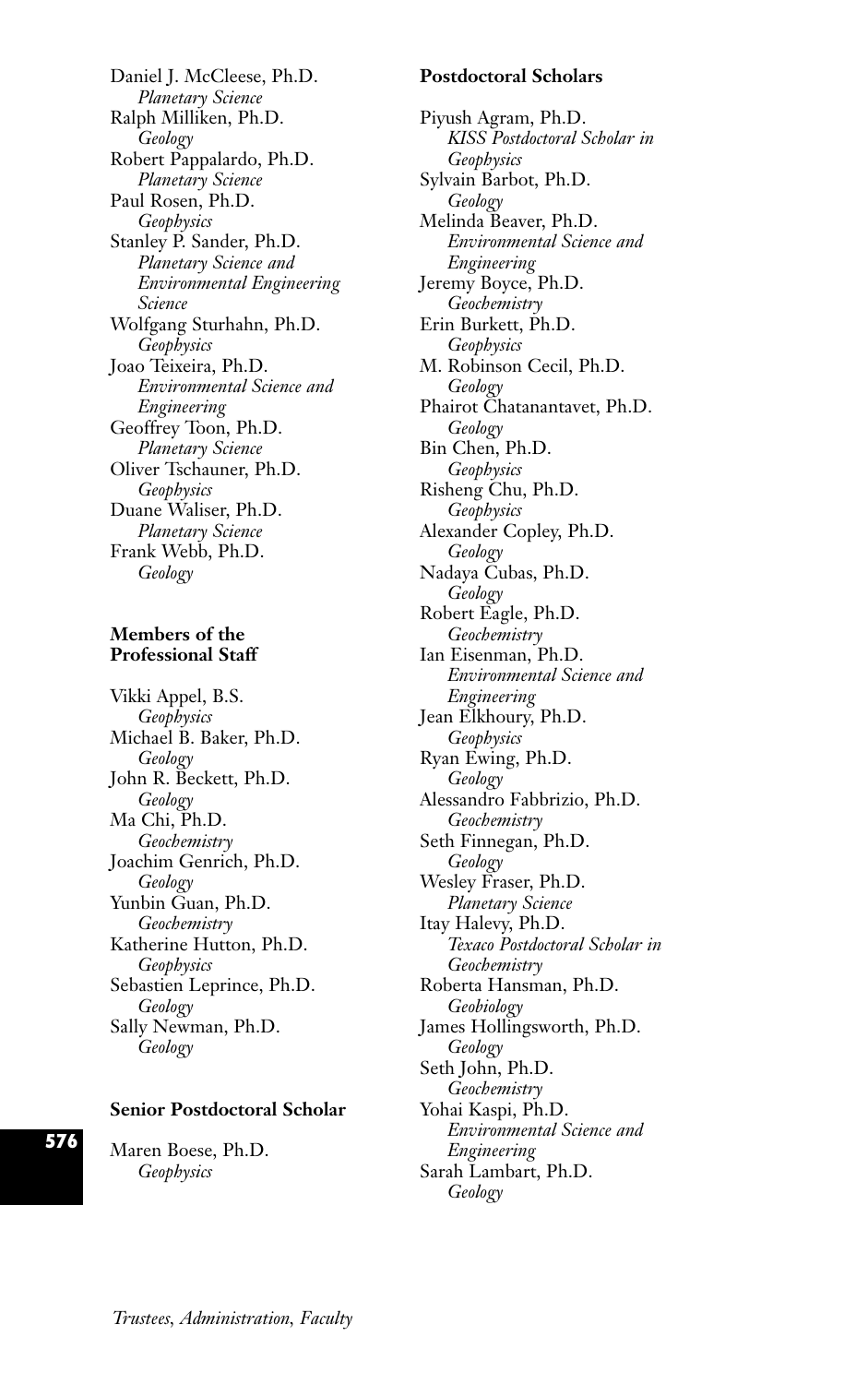Wei Leng, Ph.D. *O. K. Earl Postdoctoral Scholar in Geophysics* Naomi Levin, Ph.D. *Geochemistry* Marion Le Voyer, Ph.D. *Geochemistry* Antoine Lucas, Ph.D. *Planetary Science* Benjamin Mackey, Ph.D. *Geology* Eva Niedermeyer, Ph.D. *Foster and Coco Stanback Postdoctoral Scholar in Global Environmental Science* Hiroyuki Noda, Ph.D. *Geophysics* Guillaume Paris, Ph.D. *Dreyfus Postdoctoral Scholar in Geochemistry* Hyo-Seok Park, Ph.D. *Environmental Science and Engineering* Neus Sabater, Ph.D. *KISS Postdoctoral Scholar in Geology* Kunio Sayanagi, Ph.D. *Planetary Science* Jason St. Clair, Ph.D. *Environmental Science and Engineering* Joshua Steele, Ph.D. *Geobiology* Jacob Waldbauer, Ph.D. *Foster and Coco Stanback Postdoctoral Scholar in Environmental Science and Engineering; Beckman Institute Fellow* Shengji Wei, Ph.D. *Geophysics* Jonathan Wilson, Ph.D. *Geobiology* Wenzheng Yang, Ph.D. *Geophysics* Xinning Zhang, Ph.D. *Environmental Science and Engineering*

#### **Visitors**

Abigail Allwood, Ph.D. *Geology* Ilya Bindeman, Ph.D. *Geochemistry* Shu-Hao Chang, Ph.D. *Geology* James Chen, Ph.D. *Geochemistry* Eric DeJong, Ph.D. *Planetary Science* Shana Goffredi, Ph.D. *Geobiology* Martha House, Ph.D. *Geology* Aron Meltzner, Ph.D. *Geology* Henry Ngo, Ph.D. *Geochemistry* Sidao Ni, Ph.D. *Geophysics* Ying Tan, Ph.D. *Geophysics* Aradhna Tripati, Ph.D. *Geochemistry* Jean-Pierre Williams, Ph.D. *Planetary Science*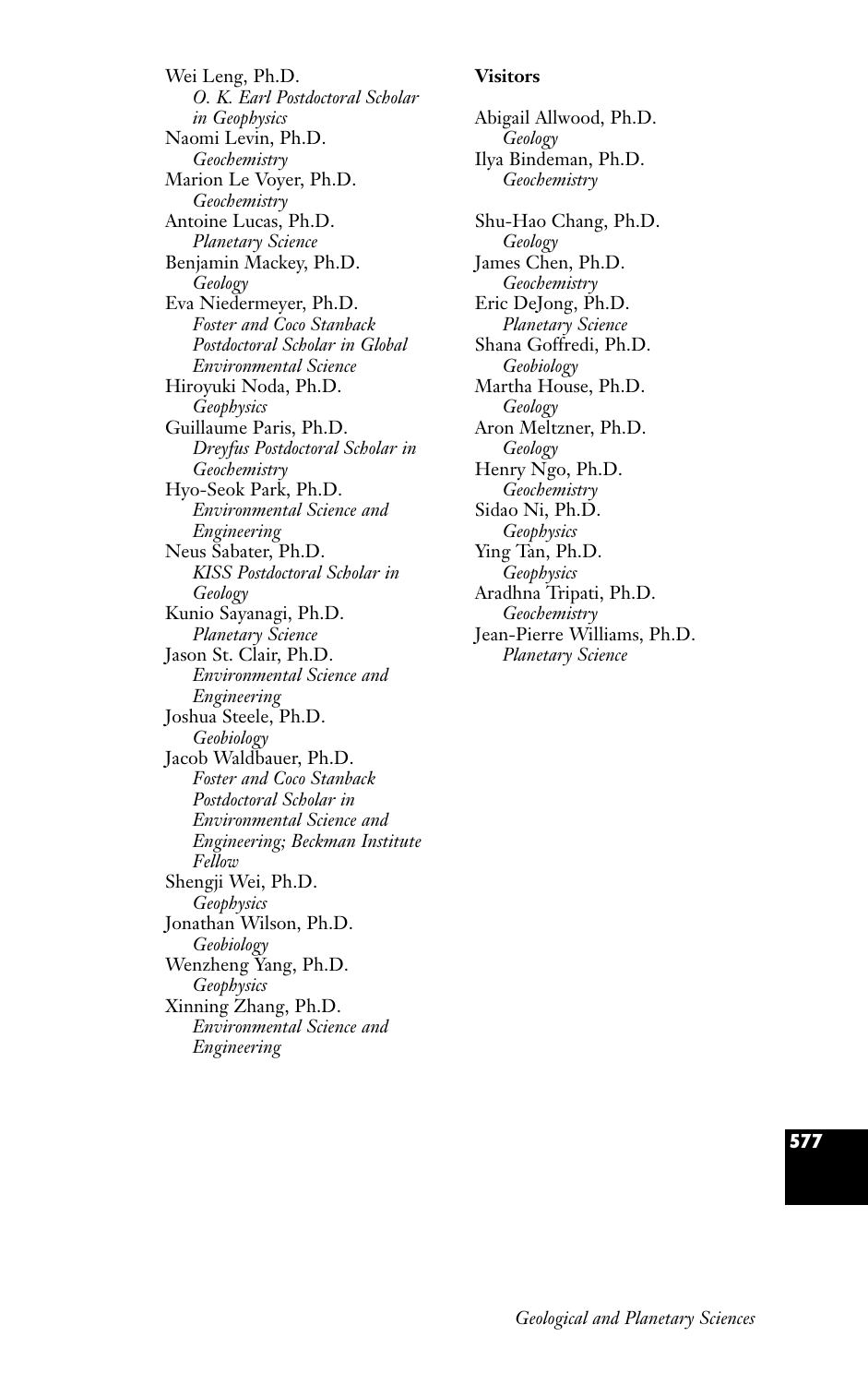# **Division of the Humanities and Social Sciences**

Jonathan N. Katz, *Chair* Jean-Laurent Rosenthal, *Executive Officer for the Social Sciences* Cindy Weinstein, *Executive Officer for the Humanities*

#### **Professors Emeriti**

Louis Breger, Ph.D. *Psychoanalytic Studies* Lance E. Davis, Ph.D. *Mary Stillman Harkness Professor of Social Science* David M. Grether, Ph.D. *Frank J. Gilloon Professor of Economics*  Daniel J. Kevles, Ph.D. *J. O. and Juliette Koepfli Professor of the Humanities* Jenijoy La Belle, Ph.D. *English* Oscar Mandel, Ph.D. *Literature* Thayer Scudder, Ph.D. *Anthropology* Annette J. Smith, Ph.D. *Literature* Frederick B. Thompson, Ph.D. *Applied Philosophy and Computer Science* James F. Woodward, Ph.D. *J. O. and Juliette Koepfli Professor of the Humanities*

#### **Associate Professor Emeritus**

Heinz E. Ellersieck, Ph.D. *History*

#### **Lecturers Emeriti**

Lee F. Browne, M.S. *Education* Valentina A. Lindholm, M.A. *Russian* Shirley A. Marneus, M.A. *Theater Arts*

#### **Professors**

Ralph Adolphs, Ph.D. *Bren Professor of Psychology and Neuroscience and Professor of Biology* R. Michael Alvarez, Ph.D. *Political Science* Kim C. Border, Ph.D**.** *Economics* Peter L. Bossaerts, Ph.D. *William D. Hacker Professor of Economics and Management and Professor of Finance* John Brewer, Ph.D. *Eli and Edye Broad Professor of Humanities and Social Sciences and Professor of History and Literature* Jed Z. Buchwald, Ph.D. *Doris and Henry Dreyfuss Professor of History* Colin F. Camerer, Ph.D. *Robert Kirby Professor of Behavioral Economics* Jaksa Cvitanic, Ph.D. *Mathematical Finance* Federico Echenique, Ph.D. *Economics* Jean E. Ensminger, Ph.D. *Edie and Lew Wasserman Professor of Anthropology* Mordechai Feingold, D.Phil. *History* Kevin M. Gilmartin, Ph.D. *English* Christopher R. Hitchcock, Ph.D. *Philosophy* Philip T. Hoffman, Ph.D. *Rea A. and Lela G. Axline Professor of Business Economics and Professor of History* Jonathan N. Katz, Ph.D. *Social Sciences and Statistics* D. Roderick Kiewiet, Ph.D. *Political Science* Diana L. Kormos-Buchwald, Ph.D. *History* J. Morgan Kousser, Ph.D. *History and Social Science* John O. Ledyard, Ph.D., D.Lit.h.c. *Allen and Lenabelle Davis Professor of Economics and Social Sciences* John P. O'Doherty, D.Phil. *Psychology*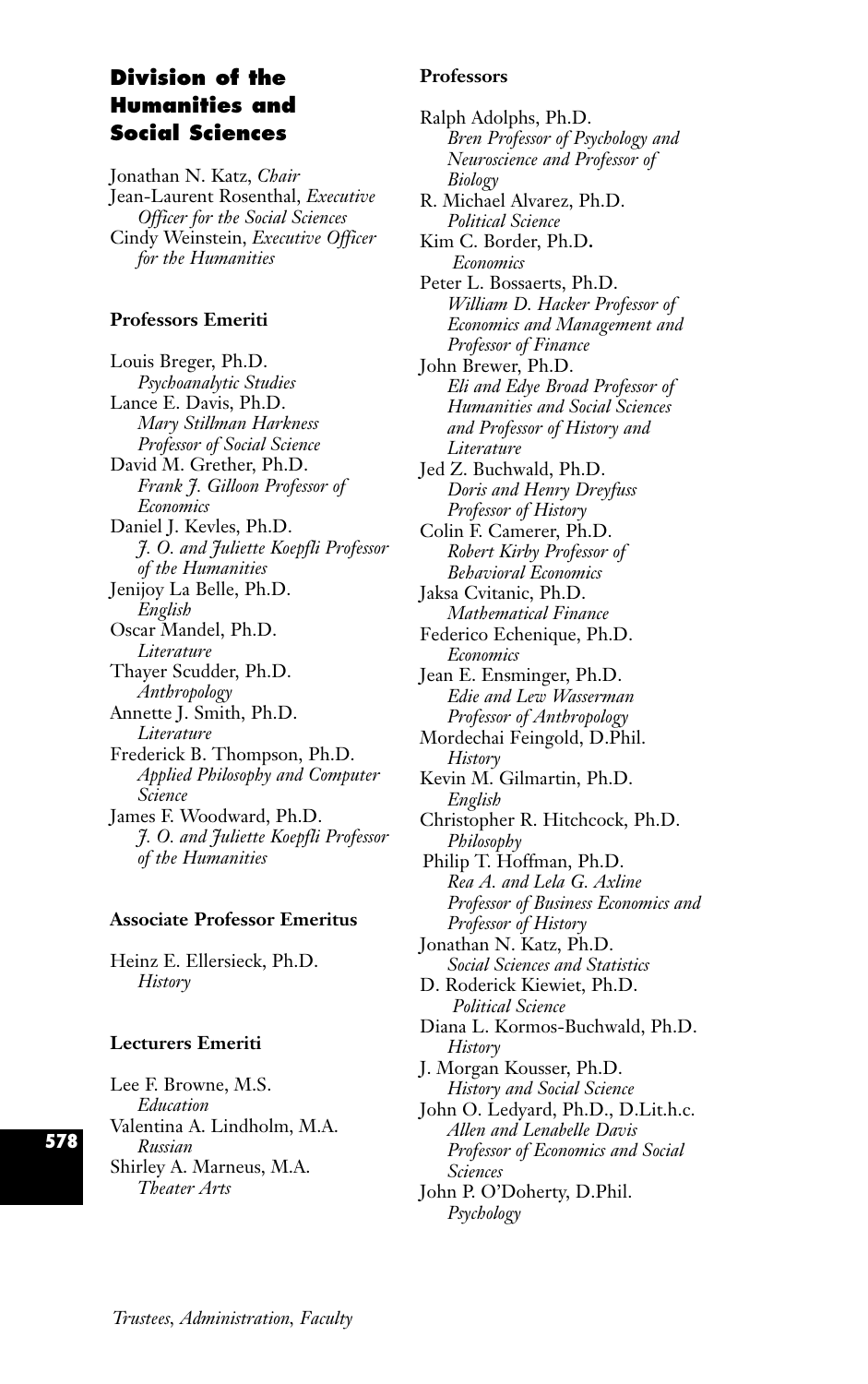Peter C. Ordeshook, Ph.D. *Mary Stillman Harkness Professor of Political Science* Thomas R. Palfrey, Ph.D. *Flintridge Foundation Professor of Economics and Political Science* George W. Pigman III, Ph.D. *English* Charles R. Plott, Ph.D., D.Lit.h.c., D.h.c. *Edward S. Harkness Professor of Economics and Political Science* Antonio Rangel, Ph.D. *Economics* Robert A. Rosenstone, Ph.D. *History* Jean-Laurent Rosenthal, Ph.D. *Rea A. and Lela G. Axline Professor of Business Economics* Robert P. Sherman, Ph.D. *Economics and Statistics* Matthew S. Shum, Ph.D. *Economics*  Cindy Weinstein, Ph.D. *English* Leeat Yariv, Ph.D. *Economics*

#### **Associate Professors**

Warren C. Brown, Ph.D. *History* Fiona Cowie, Ph.D. *Philosophy* Tracy K. Dennison, Ph.D. *History* Catherine Jurca, Ph.D. *English* Steven R. Quartz, Ph.D. *Philosophy* Nicolas Wey-Gomez, Ph.D. *History*

#### **Assistant Professors**

Marina Agranov, Ph.D. *Economics* Benjamin J. Gillen, Ph.D. *Economics* Dehn Gilmore, Ph.D. *English* Christopher Hunter, Ph.D. *English* Kristine Haugen, Ph.D. *English*

Gideon Manning, Ph.D. *Philosophy* Andrea Mattozzi, Ph.D. *Economics* Pietro Ortoleva, Ph.D. *Economics* Erik Snowberg, Ph.D. *Economics and Political Science*

#### **ACLS Postdoctoral Instructor**

Nicole A. Archambeau, Ph.D. *History*

#### **Ahmanson Postdoctoral Instructor**

Katie E. Clark, Ph.D. *History*

#### **Caltech-Huntington Mellon Postdoctoral Instructor**

Marius Stan, Ph.D. *Philosophy*

#### **McDonnell Postdoctoral Instructor**

Luke F. Glynn, Ph.D. *Philosophy*

#### **Mellon Postdoctoral Instructor**

Salvatore Napolitano, Ph.D. *History*

#### **Weisman Postdoctoral Instructors**

Matthew C. Hunter, Ph.D. *Art History* Marita Huebner, Ph.D. *History of Science*

#### **Instructor**

Kenneth Winston, Ph.D. *Economics*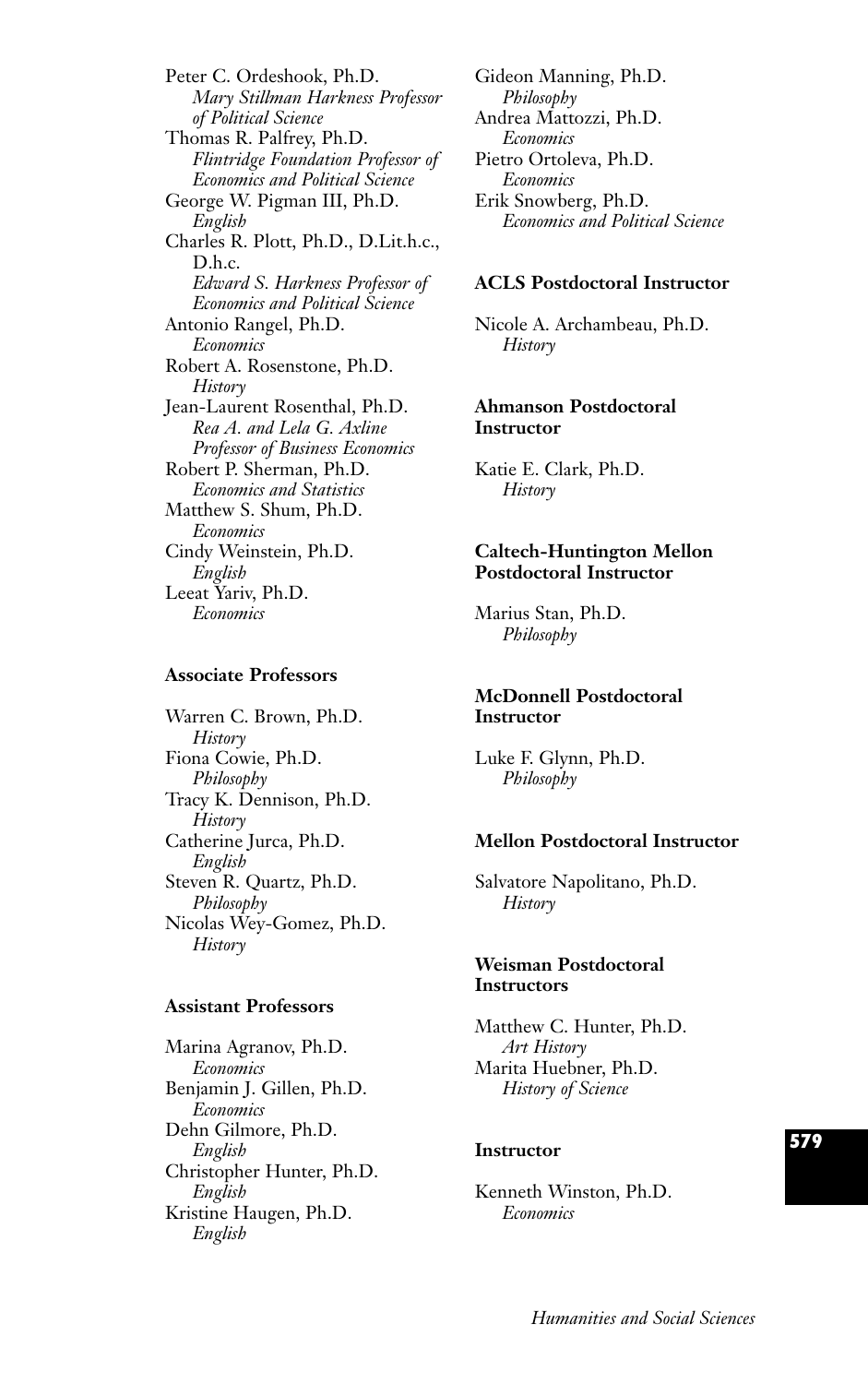#### **Lecturers**

Andreas Aebi, Ph.D. *German* Gloria Arjona, Ph.D. *Spanish* Shelley M. Bennett, Ph.D. *Art History* Christine M. Daley, Ph.D. *English* Charles de Bedts, Ph.D. *French* Daniel A. Garcia, M.A. *Spanish* Merrill Joan Gerber, M.A. *Creative Writing* Judith Hall, M.A. *Creative Writing* Ritsuko Hirai, Ph.D. *Japanese* Kayoko Hirata, Ph.D. *Japanese* Feng-Ying Ming, Ph.D. *Chinese* Thomas A. Neenan, M.F.A. *Music* Christiane H. Orcel, Ph.D. *French* Lynn Paul, Ph.D. *Psychology* Shiing-wu Wang, Ph.D. *Accounting* Xiangyun Wang, Ph.D. *Chinese* Juliann Kay Wolfgram, Ph.D. *Art History*

#### **Senior Research Associate**

Tilman Sauer, Ph.D. *History*

#### **Faculty Associates**

Stuart A. Ende, Ph.D. *Literature* Simon J. Wilkie, Ph.D. *Economics*

#### **Moore Distinguished Scholar**

Christina Shannon, Ph.D. *Economics*

#### **Eleanor Searle Visiting Professor**

John L. Heilbron, Ph.D. *History*

#### **Visiting Professors**

Rabah Amir, Ph.D. *Economics* Dan Bogart, Ph.D. *Economics* Bradford Cornell, Ph.D. *Finance* Richard C. Green, Ph.D. *Finance* R. Preston McAfee, Ph.D., D.h.c. *J. Stanley Johnson Professor of Business Economics and Management* Edward J. McCaffery, J.D. *Law*

#### **Mellon Visiting Associate Professor**

Darius A. Spieth, Ph.D. *Art History*

#### **Visiting Associates**

Jasmina Arifovic, Ph.D. *Economics* Benedetto De Martino, Ph.D. *Neuroscience* Jan Glascher, Ph.D. *Psychology* Jozsef Illy, Ph.D. *History* Christopher K. Kovach, Ph.D. *Neuroscience* Anne Kox, Ph.D. *History* Elise Payzan Le Nestour, Ph.D. *Economics* Dennis Lehmkuhl, Ph.D. *Philosophy* Mathew D. McCubbins, Ph.D. *Political Science* Sergio Paradiso, Ph.D. *Psychology* Matthew Rabin, Ph.D. *Economics* Robert C. Ritchie, Ph.D. *History*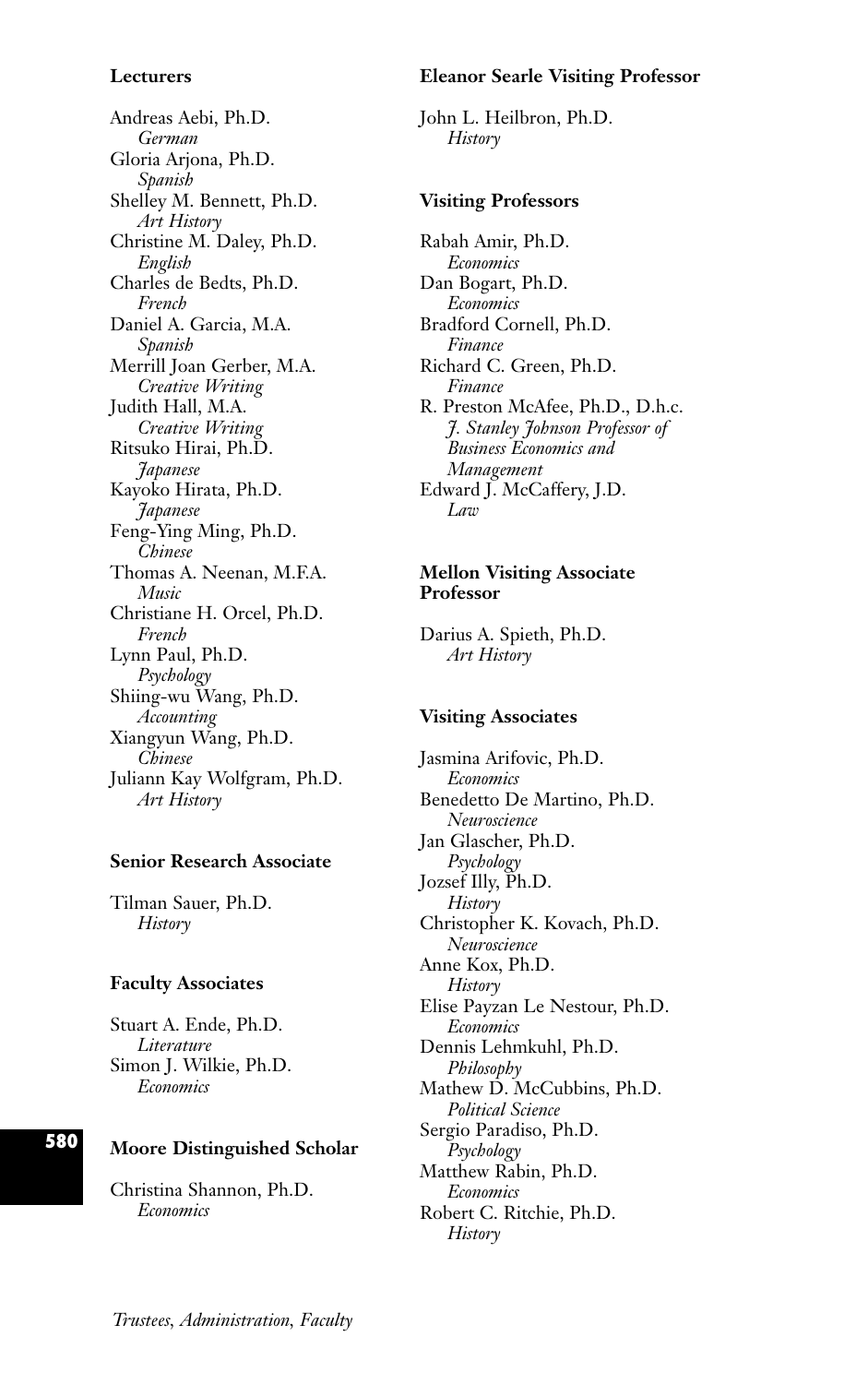Wolfram Schultz, Ph.D. *Neuroscience* Michael L. Spezio, Ph.D. *Psychology* Noel M. Swerdlow, Ph.D*. History*

#### **Member of the Professional Staff**

Ze'ev Rosenkranz, M.L.S.

#### **Postdoctoral Scholars**

Erie D. Boorman, Ph.D. *Psychology* Jeff Cooper, Ph.D. *Psychology* Mathieu d'Acremont, Ph.D. *Neuroeconomics* Todd A. Hare, Ph.D. *Neuroeconomics* Alison Harris, Ph.D. *Psychology* Cendri Hutcherson, Ph.D. *Neuroeconomics* Keise Izuma, Ph.D. *Neuroscience* Ryan K. Jessup, Ph.D. *Neuroscience* Daniel Kennedy, Ph.D. *Neuroscience* Tobias Larsen, Ph.D. *Neuroscience* Mimi Liljeholm, Ph.D. *Neuroscience* Seung-Lark Lim, Ph.D. *Neuroeconomics* Lelia Montaser-Kouhsari, Ph.D. *Psychology* Alexander Smith, Ph.D. *Economics* Peter Sokol-Hessner, Ph.D. *Neuroeconomics* Damian Stanley, Ph.D. *Neuroeconomics* Naotsugu Tsuchiya, Ph.D. *Psychology and Neuroscience* Oana Tuduscuic, Ph.D. *Neuroscience, Psychology* Stephanie W. Wang, Ph.D. *Economics* Daw-An Wu, Ph.D. *Neuroscience*

# **Division of Physics, Mathematics and Astronomy**

B. Thomas Soifer*, Chair and Director, Spitzer Science Center* Lynne A. Hillenbrand, *Executive Officer for Astronomy* Kenneth G. Libbrecht, *Executive Officer for Physics* Charles A. Beichman *Executive Director, Michelson Science Center* George Helou, *Executive Director, Infrared Processing and Analysis Center* Shrinivas Kulkarni, *Director, Caltech Optical Observatories* Jay Marx, *Executive Director, LIGO Laboratory (Laser Interferometer Gravitational-Wave Observatory)* Thomas G. Phillips, *Director, Caltech Submillimeter Observatory* Anthony C. S. Readhead, *Director, Owens Valley Radio Observatory and Chajnantor Observatory* Michael Roukes, *Codirector, Kavli Nanoscience Institute* Axel Scherer, *Codirector, Kavli Nanoscience Institute* Barry Simon, *Executive Officer for Mathematics*

#### **Professors Emeriti**

Tom M. Apostol, Ph.D. *Mathematics* Barry C. Barish, Ph.D., Laurea h.c. *Ronald and Maxine Linde Professor of Physics* Charles A. Barnes, Ph.D. *Physics* Felix H. Boehm, Ph.D. *William L. Valentine Professor of Physics* Robert F. Christy, Ph.D. *Institute Professor of Theoretical Physics* Marshall H. Cohen, Ph.D. *Astronomy* Eugene W. Cowan, Ph.D. *Physics* Richard A. Dean, Ph.D. *Mathematics*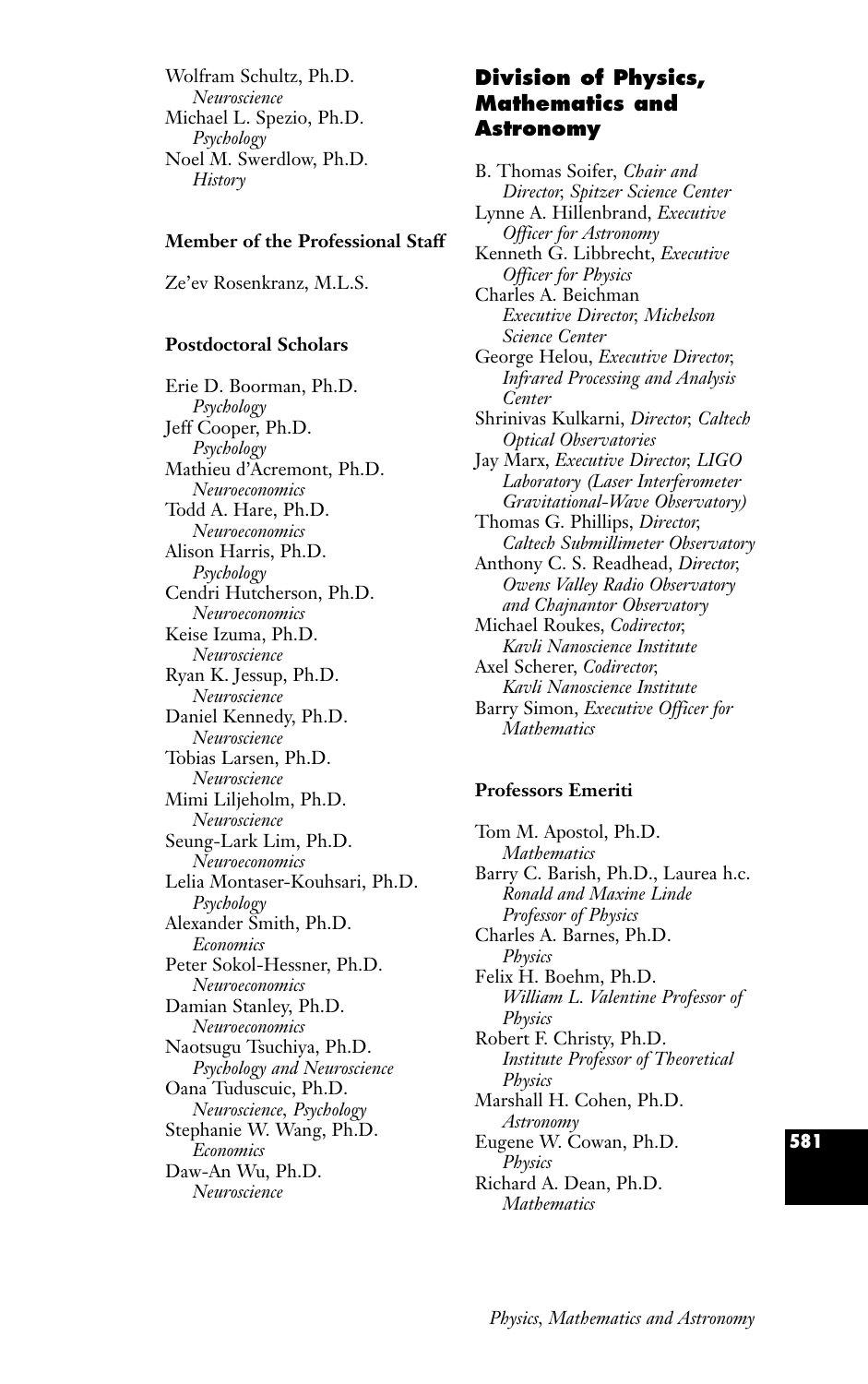Ronald W. P. Drever, Ph.D. *Physics* Steven C. Frautschi, Ph.D. *Theoretical Physics* Murray Gell-Mann, Ph.D., Sc.D.h.c., D.Sc.h.c., Nobel Laureate *Robert Andrews Millikan Professor of Theoretical Physics* Peter M. Goldreich, Ph.D. *Lee A. DuBridge Professor of Astrophysics and Planetary Physics* David L. Goodstein, Ph.D. *Frank J. Gilloon Distinguished Teaching and Service Professor and Professor of Physics and Applied Physics* Gary A. Lorden, Ph.D. *Mathematics* W. A. J. Luxemburg, Ph.D. *Mathematics* Gerry Neugebauer, Ph.D. *Robert Andrews Millikan Professor of Physics*  Charles W. Peck, Ph.D. *Physics* Maarten Schmidt, Ph.D., Sc.D. *Francis L. Moseley Professor of Astronomy* Kip S. Thorne, Ph.D., D.Sc.h.c., D.h.c., L.H.D.h.c. *Richard P. Feynman Professor of Theoretical Physics* Rochus E. Vogt, Ph.D. *R. Stanton Avery Distinguished Service Professor and Professor of Physics* David B. Wales, Ph.D. *Mathematics* Ward Whaling, Ph.D. *Physics* Harold Zirin, Ph.D. *Astrophysics*

## **Senior Research Associate Emeritus**

Petr Vogel, Ph.D. *Physics*

## **Professors**

**582**

Michael Aschbacher, Ph.D. *Shaler Arthur Hanisch Professor of Mathematics*

Alexei Borodin, Ph.D. *Gordon M. Binder/Amgen Professor of Mathematics* Danny Calegari, Ph.D. *Richard Merkin Distinguished Professor of Mathematics* Judith G. Cohen, Ph.D. *Kate Van Nuys Professor of Astronomy* Michael C. Cross, Ph.D. *Theoretical Physics* S. George Djorgovski, Ph.D. *Astronomy* James P. Eisenstein, Ph.D. *Frank J. Roshek Professor of Physics and Applied Physics* Richard S. Ellis, D.Phil., D.Sc.h.c. *Steele Family Professor of Astronomy* Bradley W. Filippone, Ph.D. *Physics* Matthew Fisher, Ph.D. *Earle C. Anthony Professor of Theoretical Physics* Matthias Flach, Ph.D. *Mathematics* Thomas Graber, Ph.D. *Mathematics* Sergei Gukov, Ph.D. *Theoretical Physics and Mathematics* Fiona A. Harrison, Ph.D., D.techn.h.c. *Physics and Astronomy* David G. Hitlin, Ph.D. *Physics* Marc Kamionkowski, Ph.D. *Robinson Professor of Theoretical Physics and Astrophysics* Anton Kapustin, Ph.D. *Theoretical Physics* Alexander S. Kechris, Ph.D., D.h.c. *Mathematics* H. Jeff Kimble, Ph.D., D.Sc.h.c. *William L. Valentine Professor and Professor of Physics* Alexei Kitaev, Ph.D. *Theoretical Physics and Computer Science* Shrinivas R. Kulkarni, Ph.D. *John D. and Catherine T. MacArthur Professor of Astronomy and Planetary Science* Kenneth G. Libbrecht, Ph.D. *Physics* Nikolai G. Makarov, Ph.D. *Mathematics*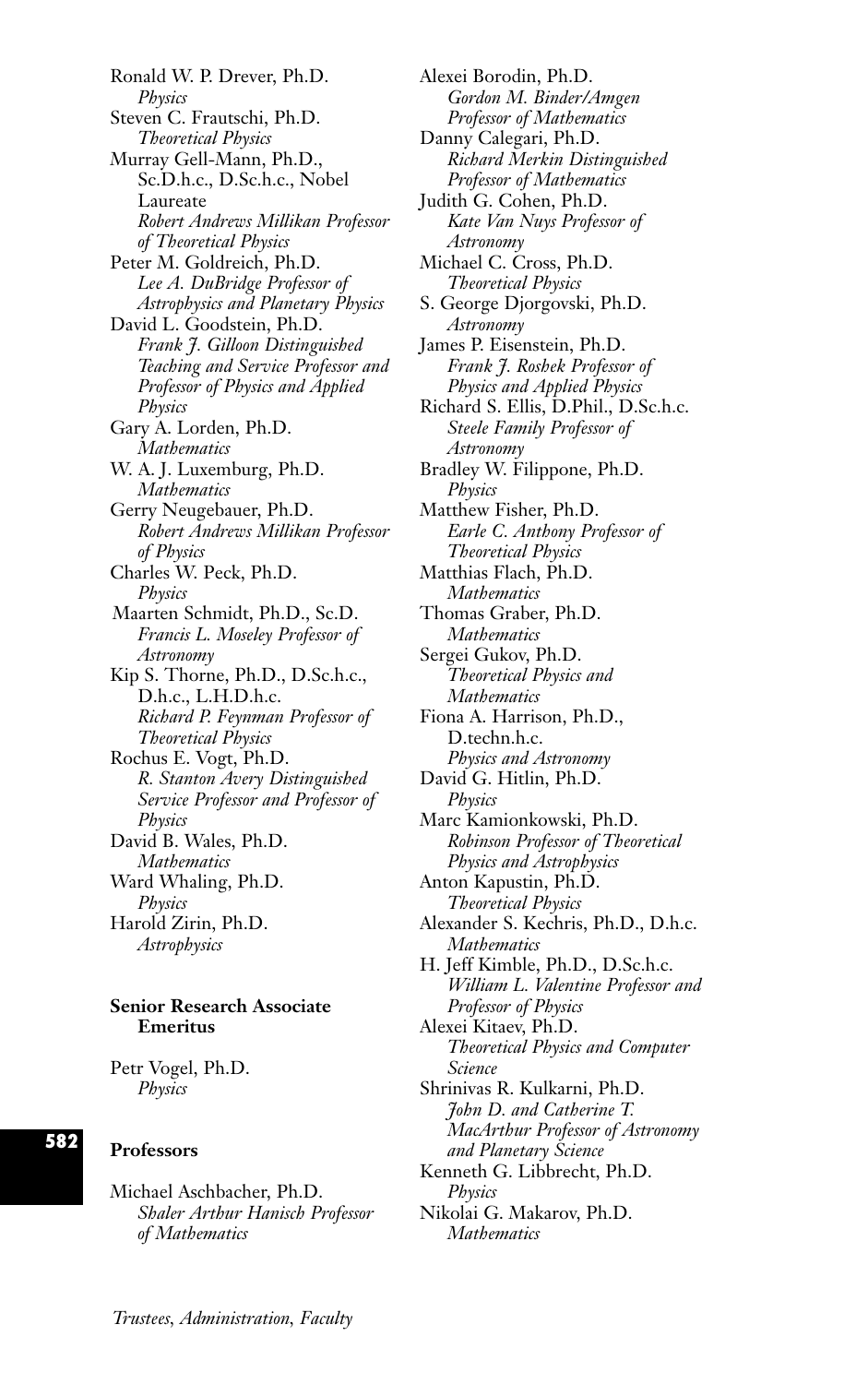Matilde Marcolli, Ph.D. *Mathematics* D. Christopher Martin, Ph.D. *Physics* Robert D. McKeown, Ph.D. *Physics* Harvey B. Newman, Sc.D. *Physics* Hiroshi Oguri, Ph.D. *Fred Kavli Professor of Theoretical Physics* Thomas G. Phillips, D.Phil. *Altair Professor of Physics* E. Sterl Phinney, Ph.D. *Theoretical Astrophysics* Jerome Pine, Ph.D. *Physics* H. David Politzer, Ph.D., Nobel Laureate *Richard Chace Tolman Professor of Theoretical Physics* Frank C. Porter, Ph.D. *Physics* John P. Preskill, Ph.D. *John D. MacArthur Professor of Theoretical Physics* Thomas A. Prince, Ph.D. *Physics* Eric M. Rains, Ph.D. *Mathematics* Dinakar Ramakrishnan, Ph.D. *Taussky-Todd-Lonergan Professor of Mathematics* Anthony C. S. Readhead, Ph.D. *Barbara and Stanley R. Rawn, Jr., Professor of Astronomy* Michael L. Roukes, Ph.D. *Physics, Applied Physics, and Bioengineering* Anneila I. Sargent, Ph.D., D.Sc.h.c. *Benjamin M. Rosen Professor of Astronomy* Wallace L. W. Sargent, Ph.D. *Ira S. Bowen Professor of Astronomy* Axel Scherer, Ph.D. *Bernard A. Neches Professor of Electrical Engineering, Applied Physics, and Physics* John H. Schwarz, Ph.D. *Harold Brown Professor of Theoretical Physics* Nicholas Z. Scoville, Ph.D. *Francis L. Moseley Professor of Astronomy*

Barry M. Simon, Ph.D., D.Sc.h.c. *IBM Professor of Mathematics and Theoretical Physics* B. Thomas Soifer, Ph.D. *Physics* Charles C. Steidel, Ph.D. *Lee A. DuBridge Professor of Astronomy* Edward C. Stone, Ph.D., D.Sc.h.c. *David W. Morrisroe Professor of Physics* Thomas A. Tombrello Jr., Ph.D., Ph.D.h.c. *William R. Kenan Jr. Professor and Professor of Physics* Alan J. Weinstein, Ph.D. *Physics* Richard M. Wilson, Ph.D. *Mathematics* Mark B. Wise, Ph.D. *John A. McCone Professor of High Energy Physics* Nai-Chang Yeh, Ph.D. *Physics* Ahmed H. Zewail, Ph.D., D.Sc.h.c., D.h.c., D.Univ.h.c., D.Phil.h.c., LL.D.h.c., M.D.h.c., Nobel Laureate *Linus Pauling Professor of Chemistry and Professor of Physics* Jonas Zmuidzinas, Ph.D. *Merle Kingsley Professor of Physics*

## **Associate Professors**

Yanbei Chen, Ph.D. *Physics* Sunil Golwala, Ph.D. *Physics* Lynne Anne Hillenbrand, Ph.D. *Astronomy* Elena Montovan, Ph.D. *Mathematics* Gil Refael, Ph.D. *Theoretical Physics* Maria Spiropulu, Ph.D. *Physics*

## **Assistant Professors**

Rana Adhikari, Ph.D. *Physics* Christopher Hirata, Ph.D. *Astrophysics*

**583**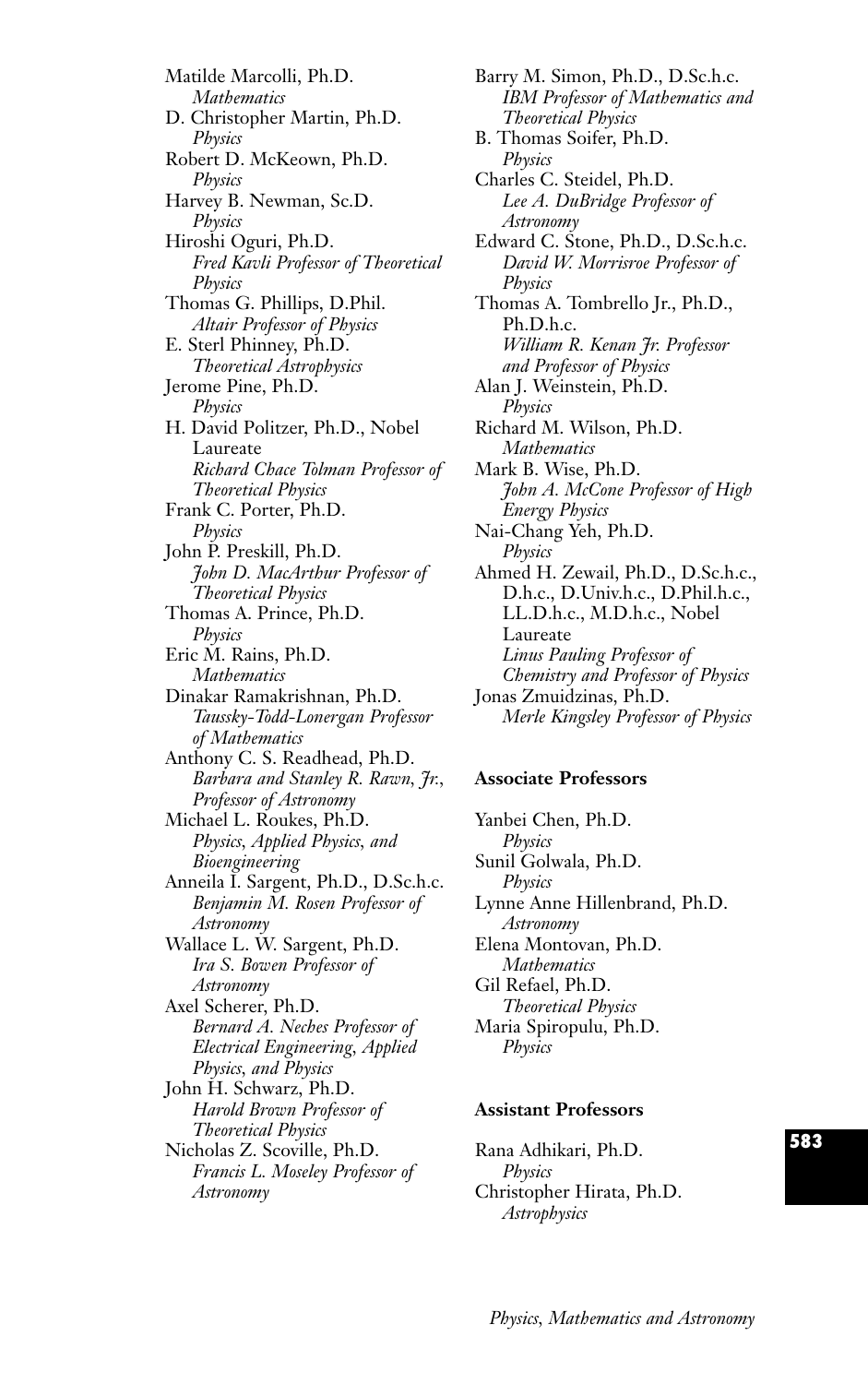John A. Johnson, Ph.D. *Astronomy* Olexei Motrunich, Ph.D. *Theoretical Physics* Yi Ni, Ph.D. *Mathematics* Christian Ott, Ph.D. *Theoretical Astrophysics* Ryan Patterson, Ph.D. *Physics*

## **Instructors**

Susama Agarwala, Ph.D. *Harry Bateman Research Instructor in Mathematics* Niranjan Balachandran, Ph.D. *Harry Bateman Research Instructor in Mathematics* Matthew Day, Ph.D. *Olga Taussky and John Todd Instructor in Mathematics* Maurice Duits, Ph.D. *Olga Taussky and John Todd Instructor in Mathematics* Andrei Jorza, Ph.D. *Olga Taussky and John Todd Instructor in Mathematics* Miodrag Sokic, Ph.D. *Olga Taussky and John Todd Instructor in Mathematics* Fokko Van De Bult, Ph.D. *Harry Bateman Research Instructor in Mathematics*

## **Lecturers**

Eric D. Black, Ph.D. *Physics* Thomas Gottschalk, Ph.D. *Physics* Lee A. Lindblom, Ph.D. *Physics* Chris Mach, B.S. *Physics* Frank Rice, M.S. *Physics* Virginio Sannibale, Ph.D. *Physics*

## **584**

## **Senior Research Associates**

John Carpenter, Ph.D. *Astronomy* Sean Carroll, Ph.D. *Physics* George Helou, Ph.D. *Physics* Lee A. Lindblom, Ph.D. *Physics* Dariusz C. Lis, Ph.D. *Physics* Jay Marx, Ph.D. *Physics* Richard A. Mewaldt, Ph.D. *Physics* Stephen Padin, Ph.D. *Astrophysics* Timothy J. Pearson, Ph.D. *Radio Astronomy*

## **Senior Research Fellows**

Koji Arai, Ph.D. *Experimental Physics* Andrew Benson, Ph.D. *Theoretical Cosmology* Kieran A. Cleary, Ph.D. *Astronomy* Jan Harms, Ph.D. *Physics* Seung-Yeop Lee, Ph.D. *Sherman Fairchild Senior Research Fellow in Mathematics* Yu Nakayama, Ph.D. *Theoretical Physics* Mark Scheel, Ph.D. *Physics* Bela Szilagyi, Ph.D. *Physics* Henry Wilton, Ph.D. *Scott Russell Johnson Senior Research Fellow in Mathematics*

## **Senior Faculty Associates**

James J. Bock, Ph.D. *Physics* Curt Cutler, Ph.D. *Physics*

## **Faculty Associate**

I. Juliana Sackmann, Ph.D. *Physics*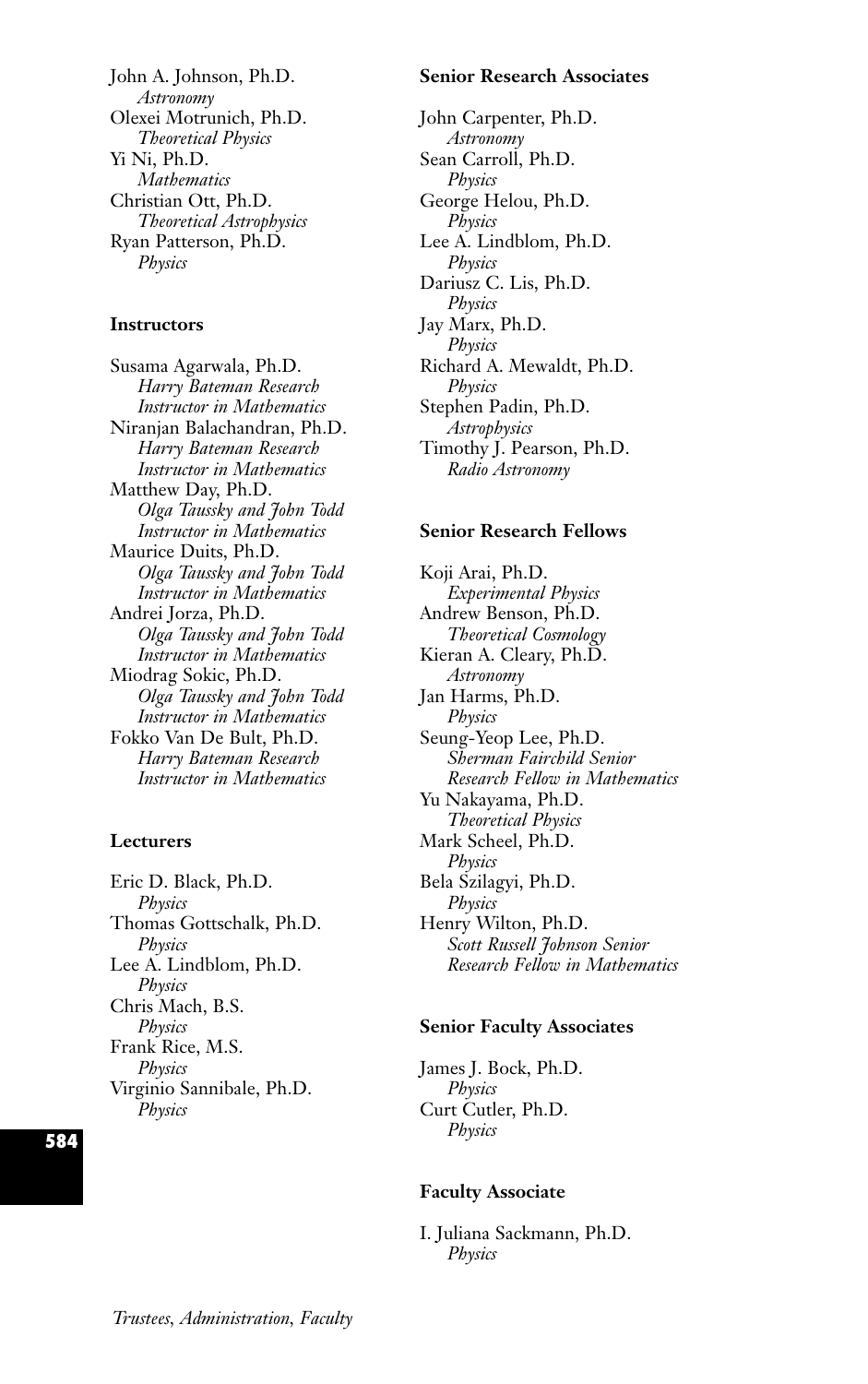## **Visiting Associates**

Paolo Aluffi, Ph.D. *Mathematics* Emanuele Berti, Ph.D. *Physics* Igor Bilenko, Ph.D. *Physics* Roger Blandford, Ph.D. *Physics* Charles Matt Bradford, Ph.D. *Physics* Vladimir B. Braginsky, Ph.D. *Physics* Todd Brun, Ph.D. *Physics* Alessandra Buonanno, Ph.D. *Physics* Goutam Chattopadhyay, Ph.D. *Physics* Asantha Cooray, Ph.D. *Physics* Brendan P. Crill, Ph.D. *Physics* Kelle Cruz, Ph.D. *Astronomy* Shtefan L. Danilishin, Ph.D. *Theoretical Astrophysics* Peter Day, Ph.D. *Physics* Stanley Deser, Ph.D. *Theoretical Physics* Olivier Dore, Ph.D. *Theoretical Astrophysics* Darren Dowell, Ph.D. *Physics* Robert V. Duncan, Ph.D. *Physics* Gerald Eigen, Ph.D. *Physics* Wolfgang Fink, Ph.D. *Physics* Todd Gaier *Astronomy* Paul F. Goldsmith, Ph.D. *Physics* Gabriela Gonzalez, Ph.D. *Physics* Krzysztof Gorski, Ph.D. *Physics* Keith J.B. Grainge, Ph.D. *Physics* Herold R. Gustafson, Ph.D. *Physics* Inseob Hahn, Ph.D. *Physics*

Stephen W. Hawking, Ph.D. *Sherman Fairchild Distinguished Scholar* Emlyn W. Hughes, Ph.D. *Physics* Farid Khalili, Ph.D. *Physics* Richard A. M. Lee, Ph.D. *Physics* Yan-Chiang Liang, Ph.D. *Physics* Daniel A. Lidar, Ph.D. *Theoretical Physics* Ute Lisenfeld, Ph.D. *Spitzer Center, IPAC* Jonathan Lubin, Ph.D. *Mathematics* Peter V. Mason, Ph.D. *Physics* Richard Massey, Ph.D. *Astronomy* Steve McGuire, Ph.D. *Physics* Simona Mei, Ph.D. *Astronomy* Georges S. Meylan, Ph.D. *Astronomy* Valery Mitrofanov, M.Sc. *Physics* Hien T. Nguyen, Ph.D. *Physics* Robert Penner, Ph.D. *Mathematical and Theoretical Physics* Bryan Penprase, Ph.D. *Astronomy* Elena Pierpaoli, Ph.D. *Astrophysics* Andreas Quirrenbach, Ph.D. *Physics* Michael Ramsey-Musolf, Ph.D. *Physics* David H. Reitze, Ph.D. *LIGO* Paul Renteln, Ph.D. *Mathematics* Jason Rhodes, Ph.D. *Astronomy* Re'em Sari, Ph.D. *Astrophysics* Janet D. Scheel, Ph.D. *Physics* Robert Schofield, Ph.D. *Physics* Michael D. Seiffert, Ph.D. *Physics*

# **585**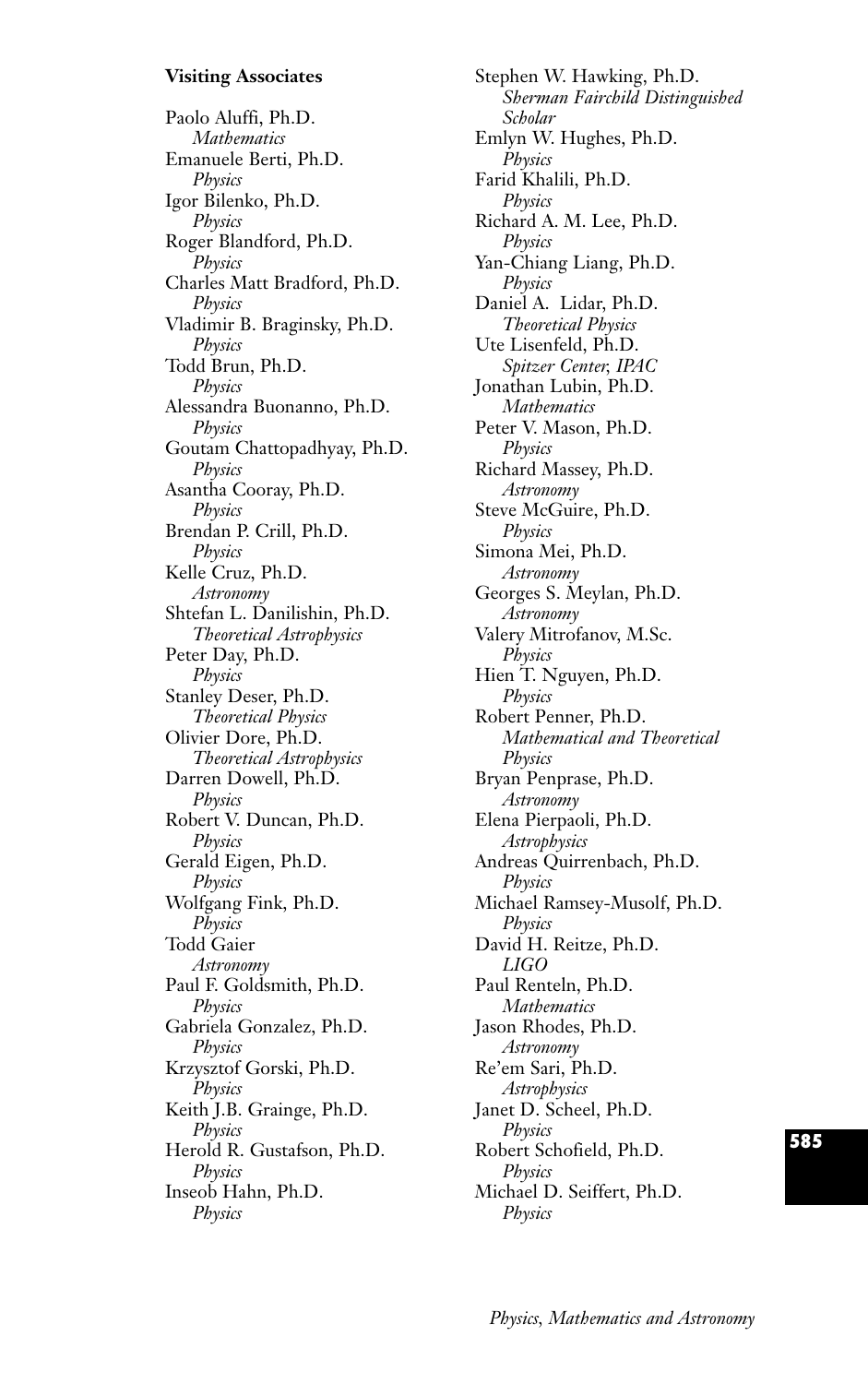Eugene Serabyn, Ph.D. *Physics* David H. Shoemaker, Ph.D. *LIGO* Kirill Shtengel, Ph.D. *Physics* David O. Siegmund, Ph.D. *Mathematics* David Silva, Ph.D. *Astronomy, IPAC* Ulrich Sperhake, Ph.D. *Physics* Lisa E. Szechter, Ph.D. *LIGO* Tony Travouillon, Ph.D. *Astronomy* Michele Vallisneri, Ph.D. *Physics* Steven J. van Enk, Ph.D. *Physics* Serguei Viattchanine, Ph.D. *Physics* Michael Werner, Ph.D. *Astrophysics* Mark E. Wiedenbeck, Ph.D. *Physics* Edward Wright, Ph.D. *Astronomy, IPAC* Sanichiro Yoshida, Ph.D. *Physics*

## **Members of the Professional Staff**

Rachel Akeson, Ph.D. Stuart Anderson, Ph.D. Philip Appleton, Ph.D Lee Armus, Ph.D. Thomas Barlow, Ph.D. Bruce Berriman, Ph.D. James Kent Blackburn, Ph.D. Andrew Boden, Ph.D. Julian Bunn, Ph.D. Sean J. Carey, Ph.D Robert W. Carr, M. Phil. Ranga Ram Chary, Ph.D. David R. Ciardi, Ph.D Christina M. S. Cohen, Ph.D. Walter R. Cook, Ph.D. Dennis C. Coyne, M.S. Alan C. Cummings, Ph.D. Roc Cutri, Ph.D. Richard Dekany, Ph.D. Riccardo DeSalvo, Ph.D. Dario Fadda, Ph.D. David Frayer, Ph.D.

Valery Frolov, Ph.D Philippe Galvez, Eng. Joseph A. Giaime, Ph.D. Thomas D. Gottschalk, Ph.D. Carl Grillmair, Ph.D. Eric K. Gustafson, Ph.D Dale Ingram, M.S. Thomas Jarrett, Ph.D. William Kells, Ph.D. Davy Kirkpatrick, Ph.D. Mark Lacy, Ph.D. Michael Landry, Ph.D. William Latter, Ph.D. Albert Lazzarini, Ph.D. Richard A. Leske, Ph.D. Deborah Levine, Ph.D. Phillip E. Lindquist, Eng. Steven Lord, Ph.D. Nanyao Lu, Ph.D. William Mahoney, Ph.D. Keith Matthews, M.S. Joseph Mazzarella, Ph.D. Rafael Millan-Gabet, Ph.D. Anna Marie Moore, Ph.D. Patrick Morris, Ph.D. Patrick Morrissey, Ph.D. Alberto Noriega-Crespo, Ph.D. Patrick Ogle, Ph.D. J. E. Brian O'Reilly, Ph.D. Deborah Padgett, Ph.D. Fredrick J. Raab, Ph.D. Simon J.E. Radford, Ph.D. Luisa M. Rebull, Ph.D. Alan P. Rice, B.S. Norna A. Robertson, Ph.D. Gary H. Sanders, Ph.D. Richard Savage, Ph.D. Stephen L. Scott, Ph.D. Patrick Shopbell, Ph.D. David Shupe, Ph.D. Daniel Sigg, Ph.D. Nancy Silbermann, Ph.D. Gordon Squires, Ph.D. John Stauffer, Ph.D. Lisa Storrie-Lombardi, Ph.D. Jason Surace, Ph.D. Harry Teplitz, Ph.D. Schuyler Van Dyk, Ph.D. Stanley E. Whitcomb, Ph.D. Phil A. Willems, Ph.D. David P. Woody, Ph.D. Hiroaki Yamamoto, Ph.D. Lin Yan, Ph.D. Ren-Yuan Zhu, Ph.D. Michael Zucker, Ph.D. John Zweizig, Ph.D.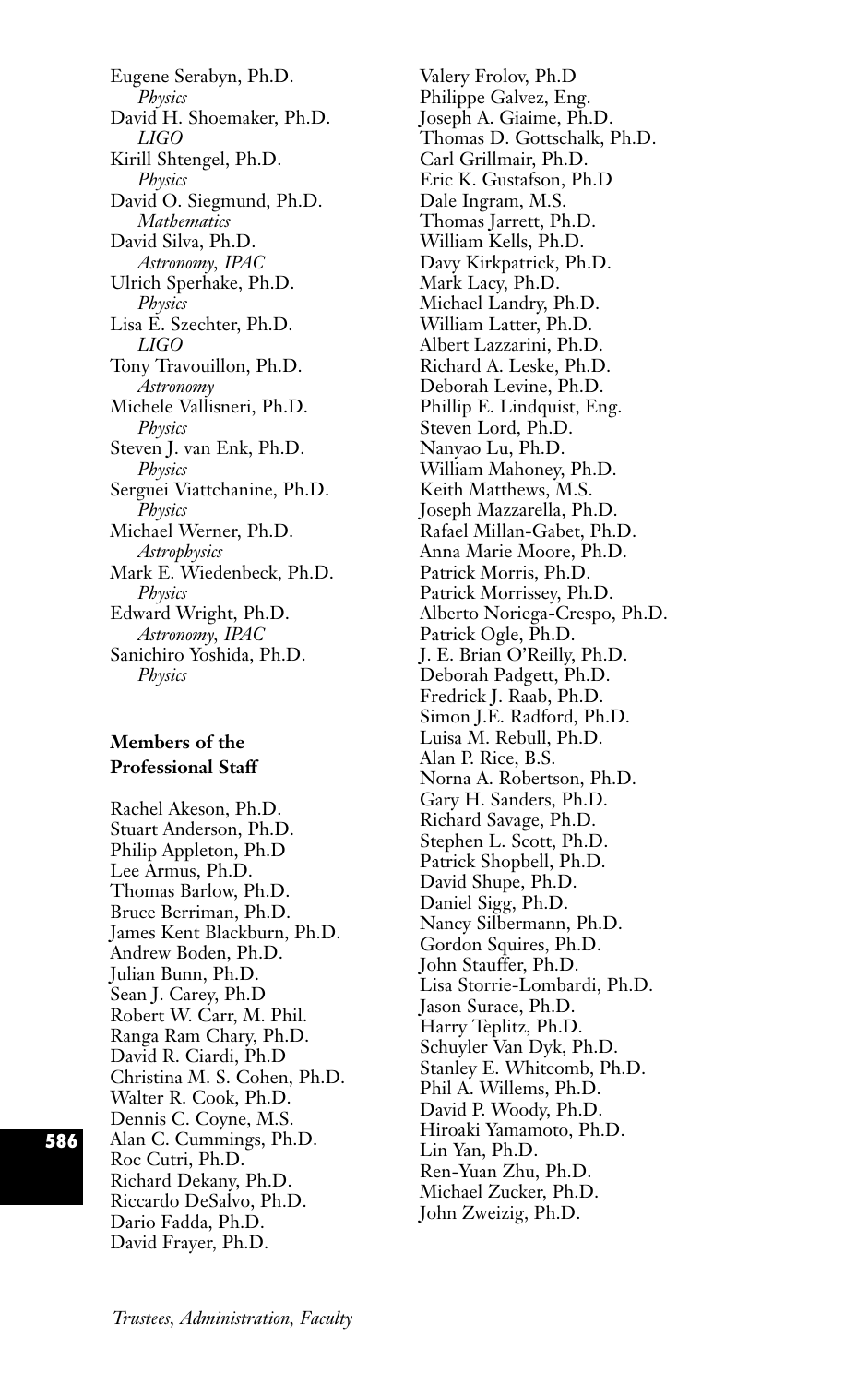## **Senior Postdoctoral Scholars**

Shin'ichiro Ando, Ph.D. *Astrophysics* Chih-Hsiang Cheng, Ph.D. *Physics* Ciro Donalek, Ph.D. *Astronomy* Daniel Dwyer, Ph.D. *Physics* Bertrand Echenard, Ph.D. *Physics* Andrea Isella, Ph.D. *Physics* Jianglai Liu, Ph.D. *Physics* Jason Melbourne, Ph.D. *Physics* James Don Neill, Ph.D. *Space Astrophysics* Oded Eran Ofek, Ph.D. *Astronomy* Angiola Orlando, Ph.D. *Physics* Fang Peng, Ph.D. *Astrophysics* Andreea Petric, Ph.D. *Astronomy* Robert Quimby, Ph.D. *Astronomy* Alexander Rakitin, Ph.D. *Physics* Dominik Riechers, Ph.D. *Astronomy* Jack Sayers, Ph.D. *Physics* Antony Searle, Ph.D. *Physics* Brian Siana, Ph.D. *Astronomy* Michael Zemcov, Ph.D. *Physics*

## **Postdoctoral Scholars**

Arthur Apresyan, Ph.D. *Experimental Physics* Hakim Atek, Ph.D. *Astrophysics, IPAC* Christoph Baranec, Ph.D. *Astronomy* Pedro Beirao, Ph.D. *Astronomy, IPAC* Doron L. Bergman, Ph.D. *Theoretical Physics*

Joseph Betzweiser, Ph.D. *Physics* Andrew D. Beyer, Ph.D. *Physics* Alyson Brooks, Ph.D. *Theoretical Cosmology* Dearrick Chang, Ph.D. *Theoretical Physics* Eileen Chollet, Ph.D. *Physics* Michelle E. Cluver, Ph.D. *Astronomy, IPAC* Alessandra Corsi, Ph.D. *Physics* Justin R. Crepp, Ph.D. *Astronomy* Emilio Donoso, Ph.D. *IPAC* Thomas Downes, Ph.D. *Experimental Cosmology* Louise Edwards, Ph.D. *Astrophysics* Martin Emprechtinger, Ph.D. *Physics* Lukasz Fidkowski, Ph.D. *Theoretical Physics* Jeffrey P. Filippini, Ph.D. *Experimental Physics* Hai Fu, Ph.D. *Astronomy* Murali Krishna Ghatkesar, Ph.D. *Physics* Orly Gnat, Ph.D. *Physics* Alexey Gorshkov, Ph.D. *Theoretical Physics* Brian Grefenstette, Ph.D. *Physics* Pierre Guillard, Ph.D. *Astronomy, IPAC* Sebastian Haan, Ph.D. *Astronomy, IPAC* Andreas Hackl, Ph.D. *Theoretical Physics* Daniel Hanish, Ph.D. *Physics, IPAC* Erik A. Henriksen, Ph.D. *Physics* Alastair Heptonstall, Ph.D. *Physics* Janice Hester, Ph.D. *Space Astrophysics* Tanja Hinderer, Ph.D. *Theoretical Relativity* Sasha Hinkley, Ph.D. *Astronomy*

# **587**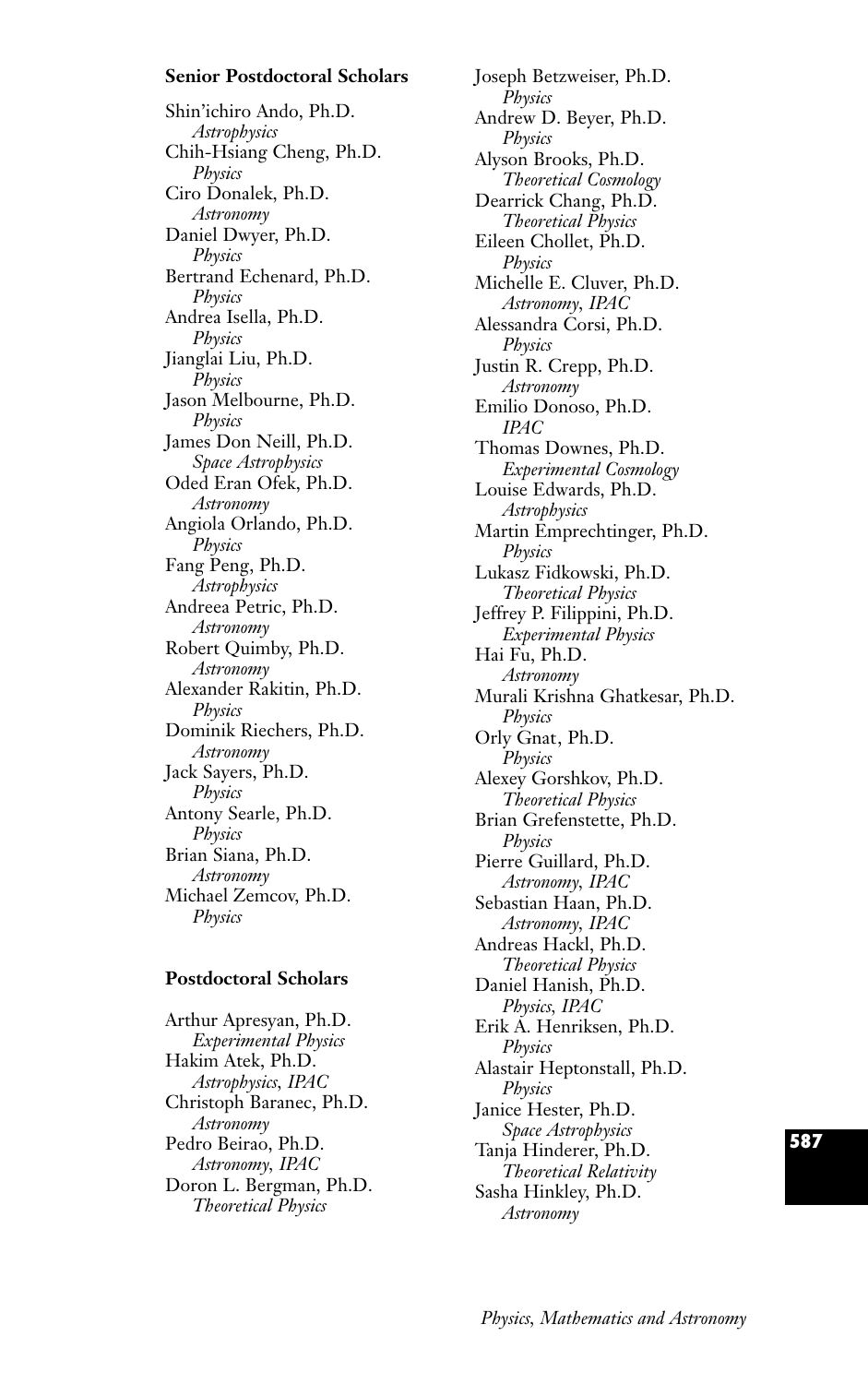Douglas Hoffman, Ph.D. *Astronomy, IPAC* Lotte Hollands, Ph.D. *Physics* Matthew Ian Hollister, Ph.D. Astronomy Koji Ishiwata, Ph.D. *Theoretical Physics* Donghui Jeong, Ph.D. *Theoretical Cosmology* Liang Jiang, Ph.D. *Theoretical Physics* Stephen P. Jordan, Ph.D. *Theoretical Physics* Yuko Kakazu, Ph.D. *Astronomy* Peter M. Kalmus, Ph.D. *Physics* Christoph A. Keller, Ph.D. *Theoretical Physics* Oliver King, Ph.D. *W. M. Keck Institute for Space Studies* Evan Kirby, Ph.D. *Astronomy* Takao Kitaguchi, Ph.D. *Physics* Nicholas Konidaris, Ph.D. *Astronomy Instrumentation* Helge Krueger, Ph.D. *Theoretical Physics* Clement Lacroute, Ph.D. *Quantum Optics* Nethaniel Lindner, Ph.D. *Theoretical Physics* Louis Levenson, Ph.D. *Physics* Jessica Lu, Ph.D. *Observational Astronomy* Martin Lueker, Ph.D. *Physics* Jean-Christophe Mauduit, Ph.D. *Astronomy, IPAC* Jon Mauerhan, Ph.D. *Astrophysics, IPAC* Jean-Sebastian Moulet, Ph.D. *Physics* Stephen J. C. Muchovej, Ph.D. *Astronomy* Eric Murphy, Ph.D. *Astronomy, IPAC* Robert Nelson, Ph.D. *Physics* Kang-Kuen Ni, Ph.D. *Quantum Optics* Roger O'Brient, Ph.D. *Physics*

Christian Ospelkaus, Ph.D. *Physics* Ajith Parameswaran, Ph.D. *Physics* Vasiliki Pavlidou, Ph.D. *Astronomy* Veli-Mati Pelkonen, Ph.D. *IPAC* David Pekker, Ph.D. *Theoretical Physics* Tamar Pereg-Barnea, Ph.D. *Physics* Adrian Perez Galvan, Ph.D. *Physics* Annika H. Peter, Ph.D. *Physics* Xin Qian, Ph.D. *Experimental Physics* Christian Reisswig, Ph.D. *Astrophysics* Hakim Atek, Ph.D. *Astrophysics, IPAC* Brian Robertson, Ph.D. *Astronomy* Fabian Schmidt, Ph.D. *Theoretical Cosmology* Frank Seifert, Ph.D. *Physics* Yong Shi, Ph.D. *Astronomy, IPAC* Hyunjin Shim, Ph.D. *Astronomy, IPAC* Nathaniel Stern, Ph.D. *Experimental Physics* Amber L. Stuver, Ph.D. *Physics* Piotr Sulkowski, Ph.D. *Physics* Ryuji Suzuki, Ph.D. *Astronomy, Thirty Meter Telescope* Nicholas Taylor, Ph.D. *Physics* Christina V. Torres, Ph.D. *Physics* David Tzang, Ph.D. *Theoretical Astrophysics* Tanya C. Urrutia, Ph.D. *IPAC* Julian C. van Eyken, Ph.D. *Astronomy, IPAC* Marco Viero, Ph.D. *Astrophysics* Luis Guillermo Villanueva Torrijo, Ph.D. *Physics* Fenfang Wu, Ph.D. *Physics*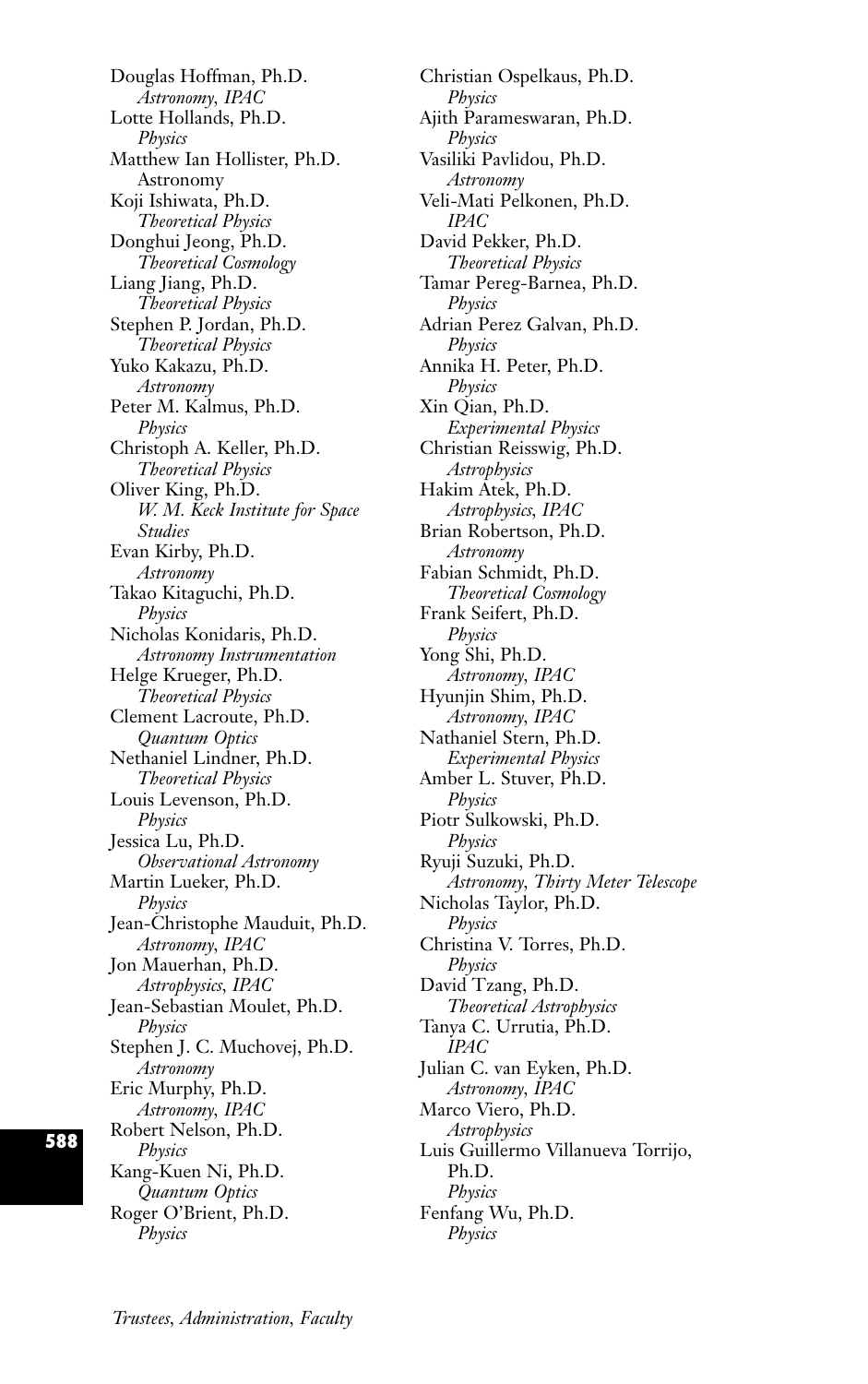Yanling Wu, Ph.D. *Astronomy, IPAC* Zhongtao Wu, Ph.D. *Mathematics* Jing Xia, Ph.D. *Experimental Physics* Yi Zhao, Ph.D. *Quantum Optics* Benjamin I. Zwiebel, Ph.D. *Theoretical Physics*

# **Center for Advanced Computing Research**

Mark A. Stalzer, Ph.D. *Director*

# **Information Management Systems and Services**

Rich Fagen, B.A. *Chief Information Officer*

## **Directorate**

Beverly Allen, M.B.A. Glenn W. Bach, M.S. RuthAnne Bevier, M.L.I.S. Bradley Cain, J.D. John A. Dundas III, M.S. Ron Kong, M.S. Robert Logan, B.S. Leslie Maxfield, M.S.

## **Jet Propulsion Laboratory**

*Administered by Caltech for the National Aeronautics and Space Administration*

Charles Elachi, *Director* Eugene L. Tattini, *Deputy Director*

## **Executive Council**

A. Blaine Baggett *Manager, Office of Communications and Education* Paul E. Dimotakis *Chief Technologist*

Diane L. Evans *Director for Earth Science and Technology* Richard S. Grammier *Director for Solar System Exploration Programs*  Cozette M. Hart *Director for Human Resources* Dale M. Johnson *Associate Director/Chief Financial Officer and Director for Business Operations* Chris P. Jones *Associate Director for Flight Projects and Mission Success* Matthew R. Landano *Director for Safety and Mission Success* Fuk K. Li *Manager, Mars Exploration Program Office and Director for Mars Exploration* Leslie L. Livesay *Director for Engineering and Science* Daniel J. McCleese *Chief Scientist* John B. McNamee *Director for Interplanetary Network Directorate* Firouz M. Naderi *Associate Director for Project Formulation and Strategy* Richard P. O'Toole *Manager, Office of Legislative Affairs* James J. Rinaldi *Manager, Office of the Chief Information Officer* Michael J. Sander *Manager, Exploration Systems and Technology* Jakob J. van Zyl *Director for Astronomy and Physics* Victoria D. Stratman *Caltech General Counsel*

## **Library Services**

Kimberly Douglas, M.A., M.S. (L.S.) *University Librarian* Michelle Aldecua, B.A. *Library Operations Administrator*

# **589**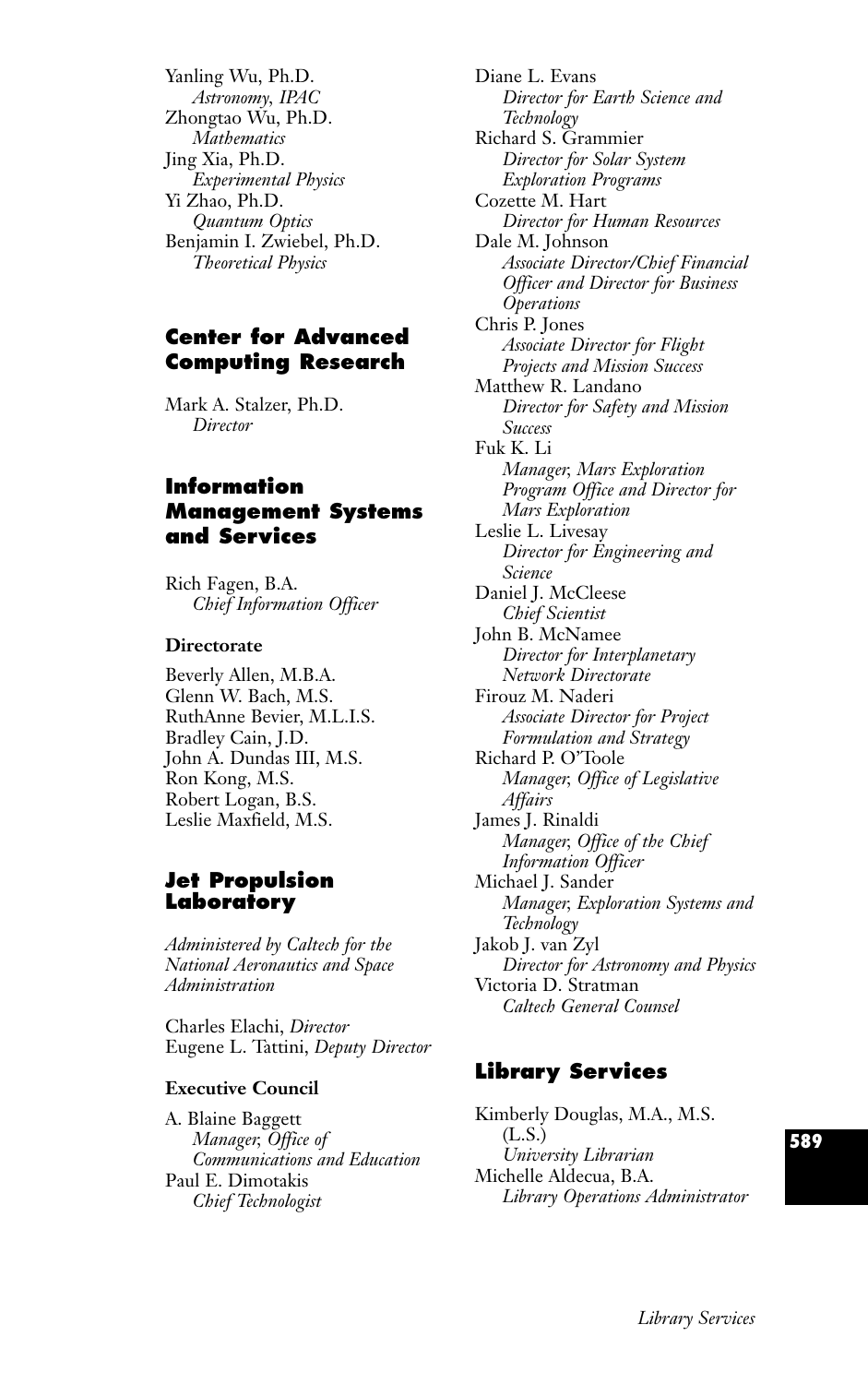Judith Brott, M.B.A. *Business Manager* David McCaslin, M.S. (L.I.S.) *Access and Fulfillment Services Manager* Jim O'Donnell, M.S. (L.S.) *Head, Collections, Information and Research Services*

Laura Smart, M.S. (L.I.S.) *Manager, Metadata Services* Charlotte E. Erwin, Ph.D. *Head, Archives and Special Collections*

## **Professional Staff**

Teague Allen, M.S. (L.I.S.) Kristin Buxton, M.S. (L.I.S.) Lindsay Cleary, M.S. (L.I.S.) Betsy Coles, B.A. S. Katherine Johnson, M.S. (L.I.S.) George Porter, M.S. (L.S.) Dana Roth, M.S., M.S. (L.S.) J. Alex Valdivia, M.S. (L.I.S.) Jay Walters, B.A.

# **Staff and Faculty Consultation Center**

Linda Krippner, Psy.D., *Director* Susan Cross, Ph.D., *Associate Director*

## **Student Affairs**

Anneila I. Sargent *Vice President for Student Affairs* Kevin P. Austin *Senior Director of Health and Counseling Services* Delores M. Bing *Coordinator, Performing and Visual Arts Faculty and Programs* Richard Bischoff *Director of Admissions* Geoffrey A. Blake *Master of Student Houses* Don A. Crewell *Director of Financial Aid* Peter Daily *Assistant Vice President for Housing and Dining*

Eva Graham *Director of the Caltech Center for Diversity* Barbara C. Green *Associate Dean of Students* Felicia A. Hunt *Associate Dean of Graduate Studies* Julie M. Levesque *Acting Athletic Director* Tom Mannion *Assistant Vice President for Student Life* Stuart Miller *Medical Director* Mary N. Morley *Registrar* Erica O'Neal *Assistant Vice President for Enrollment* Dimitris Sakellariou *Chief Administrator* Joseph E. Shepherd *Dean of Graduate Studies* Lauren Stolper *Director of Fellowships Advising and Study Abroad, and Career Development Center* Jarrid Whitney *Director of Admissions* TBA

*Dean of Students*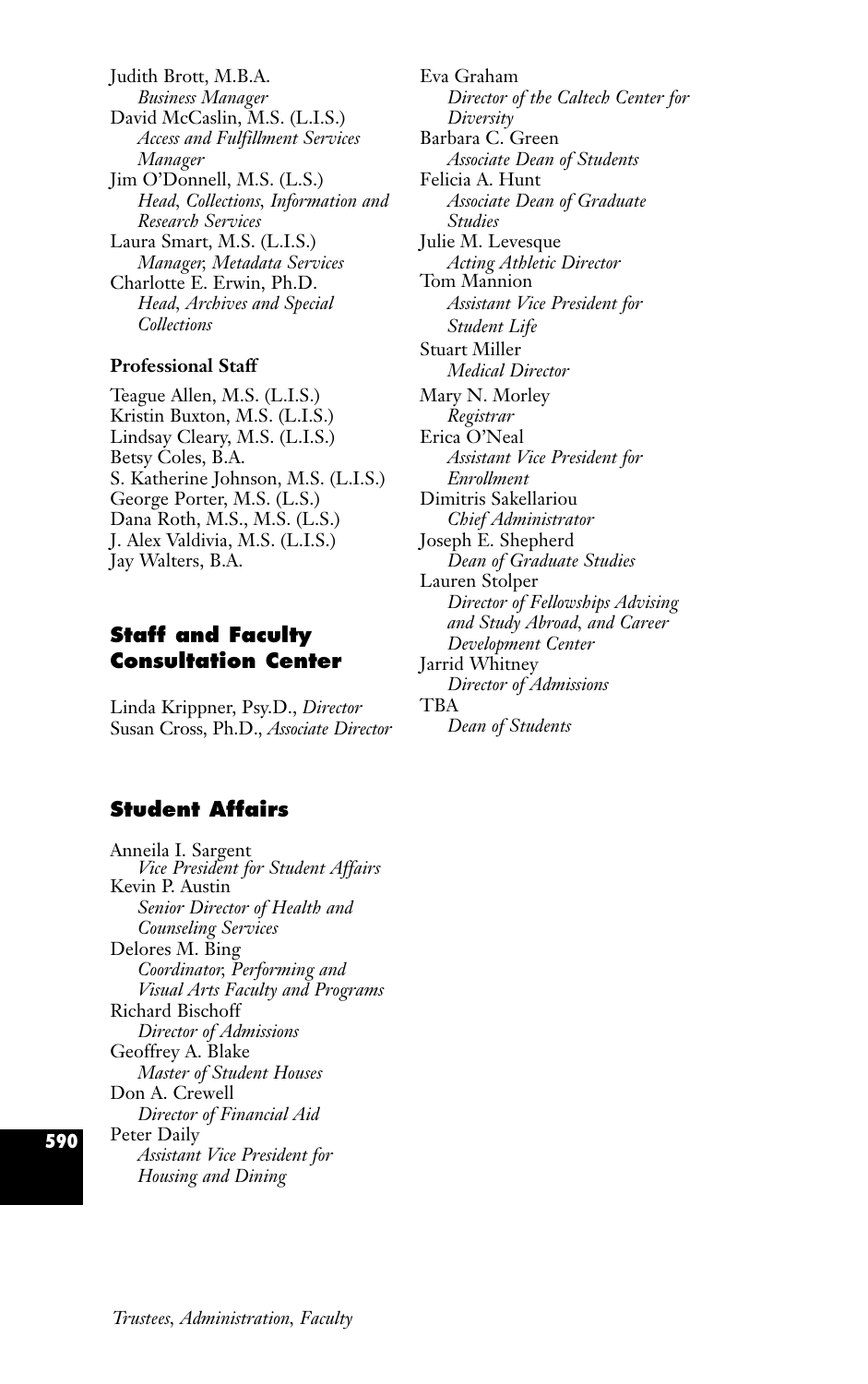## **OFFICERS AND FACULTY**

*University of California = UC Berkeley California State University = Cal State L.A.*

**Jean-Lou Chameau, Ph.D.,** *President; Professor of Civil Engineering, Environmental Science and Engineering, and Mechanical Engineering* Ing., École Nationale Supérieure d'Arts et Métiers, 1976; M.S., Stanford University,

1977; Ph.D., 1981. Professor of Civil Engineering, Environmental Science and Engineering, and Mechanical Engineering 2006–. President, 2006–.

**John Norman Abelson, Ph.D.,** *George Beadle Professor of Biology, Emeritus* B.S., Washington State University, 1960; Ph.D., Johns Hopkins University, 1965. Professor, Caltech, 1982–91; Beadle Professor, 1991–2002; Beadle Professor Emeritus, 2002–. Chair, Division of Biology, 1989–95.

**Yaser S. Abu-Mostafa, Ph.D.,** *Professor of Electrical Engineering and Computer Science* B.Sc., Cairo University, 1979; M.S.E.E., Georgia Institute of Technology, 1981; Ph.D., Caltech, 1983. Garrett Research Fellow in Electrical Engineering, 1983; Assistant Professor, 1983–89; Associate Professor, 1989–94; Professor, 1994–.

**Allan James Acosta, Ph.D.,** *Richard L. and Dorothy M. Hayman Professor of Mechanical Engineering, Emeritus* B.S., Caltech, 1945; M.S., 1949; Ph.D.,

1952. Assistant Professor, 1954–58; Associate Professor, 1958–66; Professor, 1966–90; Hayman Professor, 1990–93. Hayman Professor Emeritus, 1993–. Executive Officer for Mechanical Engineering, 1988–93.

## **Christoph Carl Adami, Ph.D.,** *Visiting Associate in Biology*

B.S., University of Bonn, 1982; Dipl., 1988; M.A., State University of New York (Stony Brook), 1988; Ph.D., 1991. Professor, Keck Graduate Institute of Applied Life Sciences, 2004–. Division Research Fellow, Caltech, 1992–95; Lecturer, 1996–2004; 2006–07; Senior Research Fellow, 1995–2000; Faculty Associate, 2001–08; Visiting Associate, 2009–10.

## **Marc A. Adams, Ph.D.,** *Visiting Associate in Aeronautics*

B.S., Case Institute of Technology, 1967; M.S., University of California (Los Angeles), 1972; Ph.D., 1975. Senior Engineer, Jet Propulsion Laboratory, 1976–. Caltech, 2009–11.

## **Rana Adhikari, Ph.D.,** *Assistant Professor of Physics*

B.S., University of Florida (Gainesville), 1998; Ph.D., Massachusetts Institute of Technology, 2004. Caltech, 2006–.

**Jess F. Adkins, Ph.D.,** *Professor of Geochemistry and Global Environmental Science* B.S., Haverford College, 1990; Ph.D., Massachusetts Institute of Technology, 1998. Assistant Professor, Caltech, 2000–06; Associate Professor, 2006–2009; Professor, 2010–.

**Ralph Adolphs, Ph.D.,** *Bren Professor of Psychology and Neuroscience and Professor of Biology; Director, Caltech Brain Imaging Center*

B.S., Stanford University, 1986; M.S., 1986; Ph.D., Caltech, 1992. Professor of Psychology and Neuroscience, 2004–05; Bren Professor, 2005–; Professor of Biology, 2005–. Director, 2008–.

**Andreas Aebi, Ph.D.,** *Lecturer in German* M.A., University of Southern California, 1970; Ph.D., 1974. Lecturer in French, Caltech, 1978; Lecturer in German, 1978–83; 1986–; Instructor in German, 1983–86.

**Theodor Agapie, Ph.D.,** *Assistant Professor of Chemistry* B.S., Massachusetts Institute of Technology, 2001; Ph.D., Caltech, 2007. Assistant Professor, 2009–.

**Susama Agarwala, Ph.D.,** *Harry Bateman Research Instructor in Mathematics* M.S., Johns Hopkins University, 2006; Ph.D., 2009. Caltech, 2009–.

## **Marina Agranov, Ph.D.,** *Assistant Professor of Economics*

B.A., St. Petersburg State Technical University, 1999; M.A., Tel Aviv University, 2004; Ph.D., New York University, 2010. Caltech, 2010–.

## **Ashutosh Agrawal, Ph.D.,** *Visiting Associate in Applied Physics*

B.S., IIT Bombay (India), 2001; M.S., Rice University, 2004; Ph.D., University of California, 2009. Research Assistant Professor, University of Houston, 2009–; Visiting Associate, Caltech, 2010.

#### **Oded Aharonson, Ph.D.,** *Associate Professor of Planetary Science*

B.S., Cornell University, 1994; M.Eng., 1995; Ph.D., Massachusetts Institute of Technology, 2002. Assistant Professor, Caltech, 2002–08; Associate Professor, 2008–.

**Channing C. Ahn, Ph.D.,** *Senior Research Associate in Materials Science; Lecturer in Materials Science* B.S., University of California, 1979; M.S., 1981; Ph.D., University of Bristol, 1985.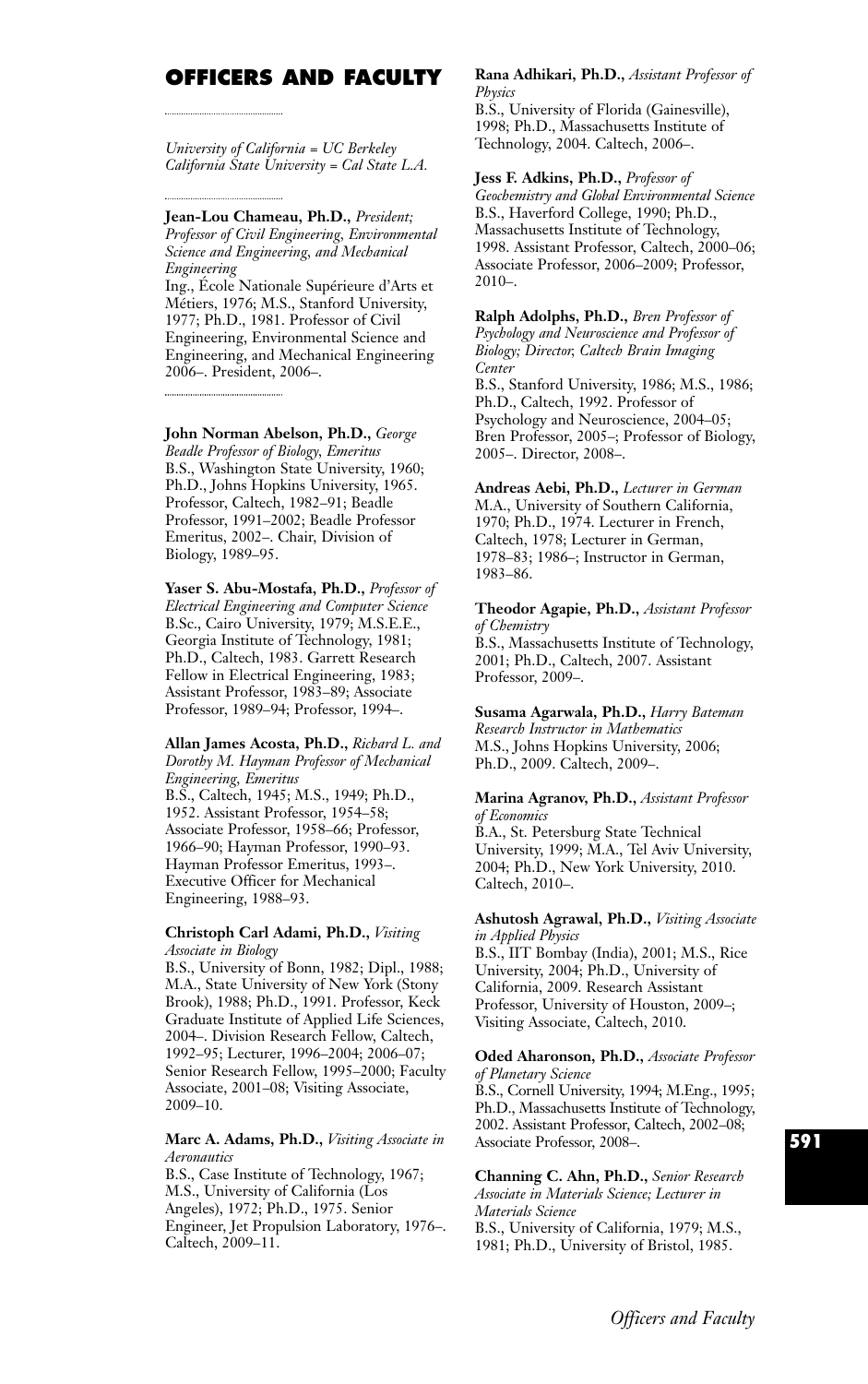Senior Research Fellow, Caltech, 1987–92; Senior Research Associate, 1992–; Lecturer, 1988; 1990–2009.

**Thomas J. Ahrens, Ph.D.,** *Fletcher Jones Professor of Geophysics, Emeritus* B.S., Massachusetts Institute of Technology, 1957; M.S., Caltech, 1958; Ph.D., Rensselaer Polytechnic Institute, 1962. Associate Professor of Geophysics, Caltech, 1967–76; Professor, 1976–2004; W. M. Keck Foundation Professor of Earth Sciences, 1996–2001; Jones Professor, 2004–05; Jones Professor Emeritus, 2005–.

**Michael Aivazis, Ph.D.,** *Lecturer in Applied and Computational Mathematics* B.S., Illinois Institute of Technology, 1985; Ph.D., 1992. Caltech, 2010.

**Arden Leroy Albee, Ph.D.,** *Professor of Geology and Planetary Science, Emeritus* A.B., Harvard College, 1950; A.M., Harvard University, 1951; Ph.D., 1957. Visiting Assistant Professor, Caltech, 1959–60; Associate Professor of Geology, 1960–66; Professor, 1966–99; Professor of Geology and Planetary Science, 1999–2002; Professor Emeritus, 2002–. Academic Officer, Geological and Planetary Sciences, 1971–79; Chief Scientist, Jet Propulsion Laboratory, 1979–84; Dean of Graduate Studies, 1984–2000.

**Arzhang Alimoradi, Ph.D.,** *Visiting Associate in Civil Engineering* B.S., Azad University, 1996; M.S., University of Illinois, 2003; Ph.D., University of Memphis, 2004. Caltech, 2010.

**Clarence R. Allen, Ph.D.,** *Professor of Geology and Geophysics, Emeritus* B.A., Reed College, 1949; M.S., Caltech, 1951; Ph.D., 1954. Assistant Professor, 1955–59; Associate Professor, 1959–64; Professor, 1964–90; Professor Emeritus, 1990–. Interim Director, Seismological Laboratory, 1965–67; Acting Chairman, Division of Geology, 1967–68.

**Mark Andrew Allen, Ph.D.,** *Visiting Associate in Planetary Science* B.A., Columbia University, 1971; Ph.D., Caltech, 1976. Member of the Technical Staff, Jet Propulsion Laboratory, 1984–. Research Fellow, Caltech, 1978–81; Institute Visiting Associate, 1987–88; Visiting Associate, 1981–86; 1988–96; 2001–10; Faculty Associate, 1996–2001.

**Pierre J. C. Alliez, Ph.D.,** *Visiting Associate in Computer Science*

M.S., École Supérieure en Sciences Informatiques de Sophis-Antipolis, 1997; Ph.D., École Nationale Supérieure des Telecommunications Paris, 2000. Caltech, 2009.

**John Morgan Allman, Ph.D.,** *Frank P. Hixon Professor of Neurobiology* B.A., University of Virginia, 1965; A.M., University of Chicago, 1968; Ph.D., 1971. Assistant Professor, Caltech, 1974–77; Associate Professor, 1977–84; Professor, 1984–89; Hixon Professor, 1989–.

## **Paolo Aluffi, Ph.D.,** *Visiting Associate in Mathematics*

M.S., University of Turin, 1983; Ph.D., Brown University, 1987. Professor, Florida State University, 2000–. Caltech, 2008–10.

#### **R. Michael Alvarez, Ph.D.,** *Professor of Political Science*

B.A., Carleton College, 1986; M.A., Duke University, 1990; Ph.D., 1992. Assistant Professor, Caltech, 1992–95; Associate Professor, 1995–2002; Professor, 2002–.

#### **Xenia Amashukeli, Ph.D.,** *Lecturer in Chemistry*

B.S., Brown University, 1997; Ph.D., Caltech, 2002. Lecturer, 2010.

## **Jean Paul (Pablo) Ampuero Saenz,**

**Ph.D.,** *Assistant Professor of Seismology* B.S., University of Paris VII, 1997; M.S., 1998; Ph.D., 2002. Caltech, 2008–.

## **Behnam Analui, Ph.D.,** *Lecturer in*

*Electrical Engineering* B.S., Sharif University of Technology, 1998; M.S., 2000; M.S., Caltech, 2005; Ph.D., 2006. Lecturer, 2009–10.

## **Richard A. Andersen, Ph.D.,** *James G.*

*Boswell Professor of Neuroscience* B.S., University of California (Davis), 1973; Ph.D., University of California (San Francisco), 1979. Caltech, 1993–.

**David Jeffrey Anderson, Ph.D.,** *Seymour Benzer Professor of Biology; Investigator, Howard Hughes Medical Institute* A.B., Harvard University, 1978; Ph.D., Rockefeller University, 1983. Assistant Professor, Caltech, 1986–92; Associate Professor, 1992–96; Professor, 1996–2004; Sperry Professor, 2004–2009; Benzer Professor, 2009–. Assistant Investigator, 1989–92; Associate Investigator, 1992–97; Investigator, 1997–.

## **Don Lynn Anderson, Ph.D., Crafoord Laureate,** *Eleanor and John R. McMillan Professor of Geophysics, Emeritus*

B.S., Rensselaer Polytechnic Institute, 1955; M.S., Caltech, 1958; Ph.D., 1962. Research Fellow, 1962–63; Assistant Professor, 1963–64; Associate Professor, 1964–68; Professor, 1968–89; McMillan Professor, 1989–2002; McMillan Professor Emeritus, 2002–. Director, Seismological Laboratory, 1967–89.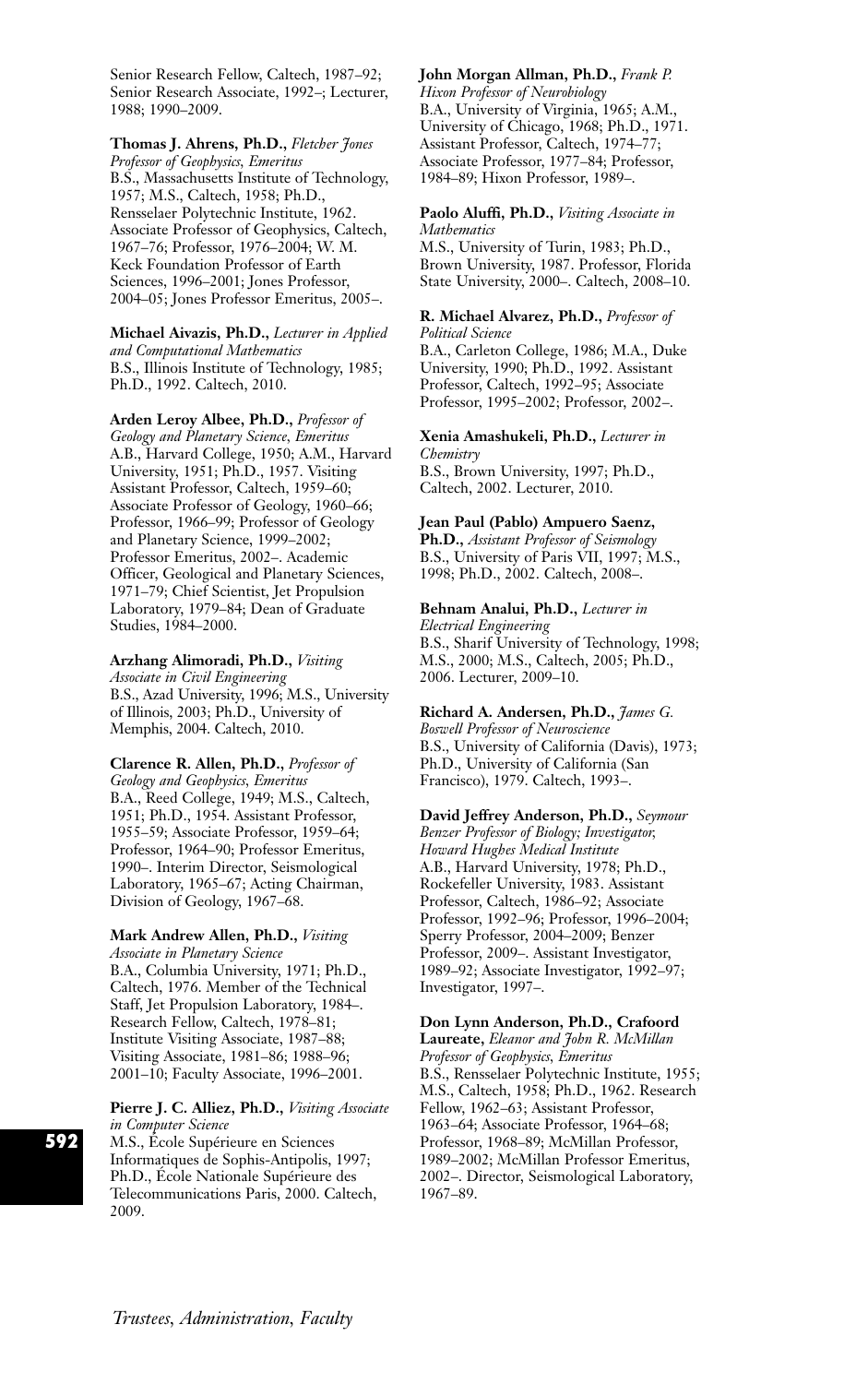**José E. Andrade, Ph.D.,** *Assistant Professor of Civil and Mechanical Engineering* B.S., Florida Institute of Technology, 2001; M.S., Stanford University, 2003; Ph.D., 2006. Caltech, 2010.

## **Lachlan Leicester Henry Andrew, Ph.D.,**

*Visiting Associate in Computer Science* B.S., University of Melbourne, 1992; B.Sc., 1993; Ph.D., 1997. Caltech, 2009–11.

## **Kenneth Skilling Andrews, Ph.D.,**

*Lecturer in Electrical Engineering* B.S., Caltech, 1990; M.Eng., Cornell University, 1995; Ph.D., 1999. Caltech, 2010.

## **Fred Colvig Anson, Ph.D., D.h.c.,**

*Elizabeth W. Gilloon Professor of Chemistry, Emeritus*

B.S., Caltech, 1954; Ph.D., Harvard University, 1957; D.h.c., University of Paris VII, 1993. Instructor, Caltech, 1957–58; Assistant Professor, 1958–62; Associate Professor, 1962–68; Professor, 1968–95; Gilloon Professor, 1995–2001; Gilloon Professor Emeritus, 2001–. Executive Officer for Chemistry, 1973–77; Chairman, Division of Chemistry and Chemical Engineering, 1984–94.

## **Erik Karl Antonsson, Ph.D.,** *Visiting*

*Associate in Mechanical Engineering* B.S., Cornell University, 1976; M.S., Massachusetts Institute of Technology, 1978; Ph.D., 1982. Assistant Professor, Caltech, 1984–90; Associate Professor, 1990–97; Professor of Mechanical Engineering, 1997–2009; Visiting Associate, 2009–2011. Executive Officer for Mechanical Engineering, 1998–2002; Chief Technologist, Jet Propulsion Laboratory,  $2002 -$ 

## **Tom M. Apostol, Ph.D.,** *Professor of Mathematics, Emeritus*

B.S., University of Washington, 1944; M.S., 1946; Ph.D., University of California, 1948. Assistant Professor, Caltech, 1950–56; Associate Professor, 1956–62; Professor, 1962–92; Professor Emeritus, 1992–.

**Koji Arai, Ph.D.,** *Senior Research Fellow in Experimental Physics* Ph.D., University of Tokyo, 2002. Caltech, 2009–.

#### **Alexei A. Aravin, Ph.D.,** *Assistant Professor of Biology* B.S., University of Moscow, 1997; M.Sc.,

1998; Ph.D., 2002. Caltech, 2009–.

## **Nicole Archambeau, Ph.D.,** *ACLS*

*Postdoctoral Instructor in History* B.A., University of Wyoming, 1994; M.A., University of Montana, 1996; M.A., University of California (Los Angeles), 2002; Ph.D., University of California (Santa Barbara), 2009. Caltech, 2010–.

#### **Jasmina Arifovic, Ph.D.,** *Visiting Associate in Economics*

B.A., University of Sarajevo, 1981; M.A., University of Chicago, 1988; Ph.D., 1991. Professor, Simon Fraser University (Canada), 2002–. Visiting Associate Professor, Caltech, 1999–2001; Visiting Associate, 2002–12.

## **Maria del Pilar Ariza Moreno, Ph.D.,**

*Visiting Associate in Aeronautics* M.S., University of Seville, 1997; Ph.D., 2002. Assistant Professor, 2003–. Caltech, 2003–06; 2007; 2009; 2010–11.

**Gloria Arjona, Ph.D.,** *Lecturer in Spanish* B.A., California State University, 1993; M.A., University of Southern California, 1997; Ph.D., University of Southern California, 2002. Caltech, 2000–10.

#### **Frances Hamilton Arnold, Ph.D.,** *Dick and Barbara Dickinson Professor of Chemical*

*Engineering, Bioengineering and Biochemistry* B.S., Princeton University, 1979; Ph.D., University of California, 1985. Visiting Associate, Caltech, 1986; Assistant Professor of Chemical Engineering, 1987–92; Associate Professor, 1992–96; Professor, 1996–99; Professor of Chemical Engineering and Biochemistry, 1999–2000; Dickinson Professor, 2000–.

**Michael Aschbacher, Ph.D.,** *Shaler Arthur Hanisch Professor of Mathematics* B.S., Caltech, 1966; Ph.D., University of Wisconsin, 1969. Bateman Research Instructor, Caltech, 1970–72; Assistant Professor, 1972–74; Associate Professor, 1974–76; Professor, 1976–96; Hanisch Professor, 1996–. Executive Officer for Mathematics, 1991–94.

#### **Paul David Asimow, Ph.D.,** *Professor of Geology and Geochemistry* A.B., Harvard University, 1991; M.S., Caltech, 1993; Ph.D., 1997. Assistant Professor, 1999–2005; Associate Professor, 2005–2010; Professor, 2010–.

**Anand R. Asthagiri, Ph.D.,** *Assistant Professor of Chemical Engineering* B.S., Cornell University, 1995; Ph.D., Massachusetts Institute of Technology, 2000. Caltech, 2002–.

#### **Harry A. Atwater Jr., Ph.D.,** *Howard Hughes Professor and Professor of Applied Physics and Materials Science; Director, Resnick Sustainability Institute* B.S., Massachusetts Institute of Technology, 1982; M.S., 1983; Ph.D., 1987. Assistant

Professor of Applied Physics, Caltech, 1988–94; Associate Professor, 1994–99; Professor of Applied Physics and Materials Science, 1999–; Howard Hughes Professor, 2002–; Director, 2009–.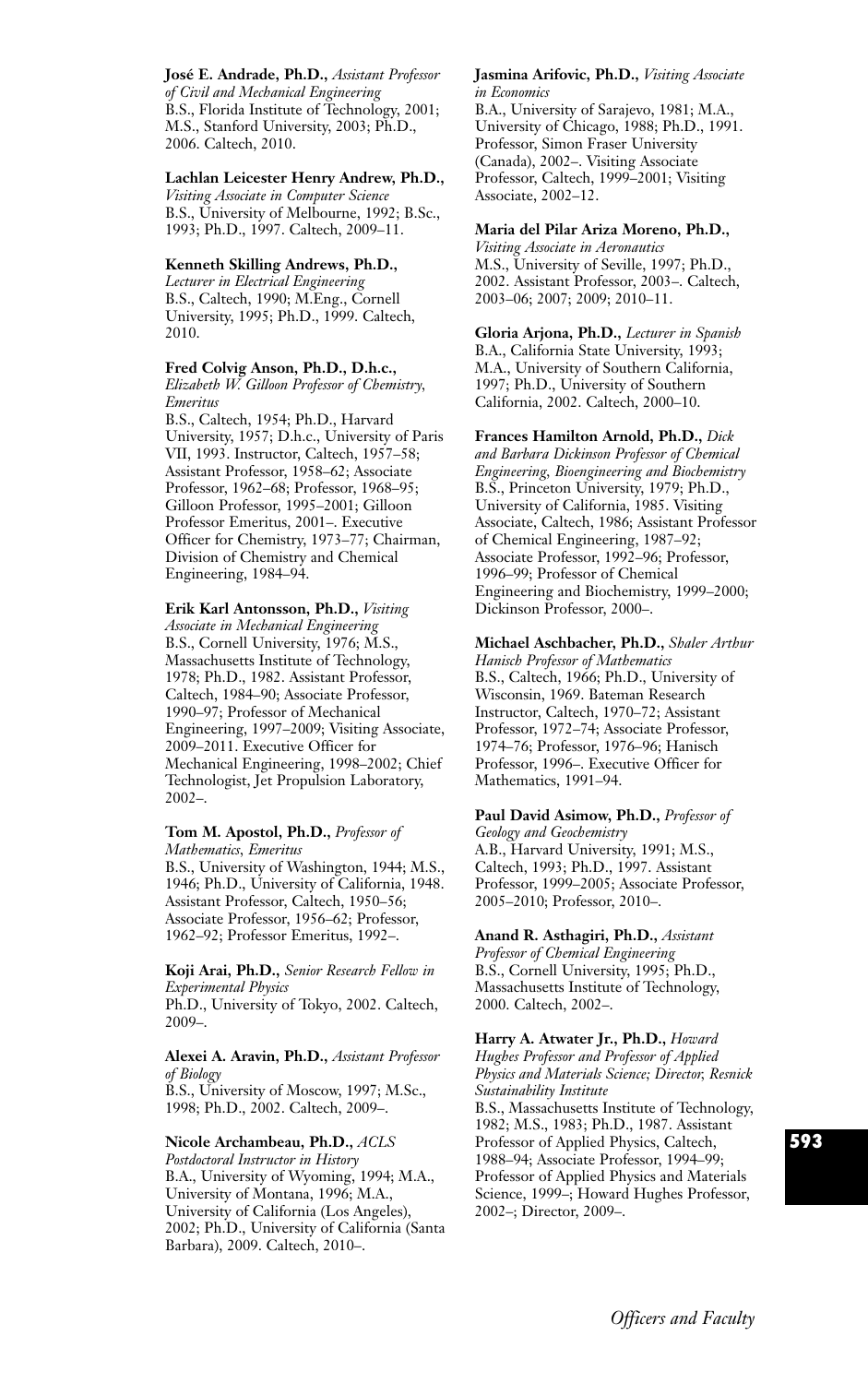## **Jean-Philippe Avouac, Doctorat, Habil.,**

*Professor of Geology; Director, Tectonics Observatory* Dipl., École Polytechnique, 1987; Doctorat, University of Paris VII, 1991; Habil., 1992. Professor, Caltech, 2003–. Director, 2004–.

## **Niranjan Balachandran, M.S.,** *Harry*

*Bateman Research Instructor in Mathematics* M.S., The Indian Statistical Institute, 2001. Caltech, 2008–.

#### **John Dickson Baldeschwieler, Ph.D.,**

*J. Stanley Johnson Professor and Professor of Chemistry, Emeritus*

B.Chem.E., Cornell University, 1956; Ph.D., University of California, 1959. Professor, Caltech, 1973–96; Johnson Professor and Professor of Chemistry, 1996–99; Johnson Professor and Professor Emeritus, 1999–. Chairman, Division of Chemistry and Chemical Engineering, 1973–78.

## **David Baltimore, Ph.D., D.Sc.h.c.,**

**D.Phil.h.c., Nobel Laureate,** *President Emeritus; Robert Andrews Millikan Professor of Biology*

B.A., Swarthmore College, 1960; Ph.D., Rockefeller University, 1964; D.Sc.h.c, Swarthmore College; Mount Holyoke College; Mount Sinai Medical Center; Bard College; University of Helsinki; Cold Spring Harbor Laboratory; University of Alabama; California Polytechnic State University; Columbia University; Yale University; Rockefeller University; Harvard University; D.Phil.h.c., Weizmann Institute of Science. Professor, Caltech, 1997–2006; Millikan Professor, 2006–. President, 1997–2006; President Emeritus, 2006–.

#### **Barry Clark Barish, Ph.D., Laurea h.c.,**

*Ronald and Maxine Linde Professor of Physics, Emeritus*  B.A., University of California, 1957; Ph.D., 1962; Laurea h.c., University of Bologna. Research Fellow, Caltech, 1963–66; Assistant Professor, 1966–69; Associate Professor, 1969–72; Professor, 1972–91; Linde Professor, 1991–2005; Linde Professor Emeritus, 2005–. Principal Investigator of LIGO, 1994–97; Director,

#### **Charles Andrew Barnes, Ph.D.,** *Professor of Physics, Emeritus*

LIGO*,* 1997–2006.

B.A., McMaster University, 1943; M.A., University of Toronto, 1944; Ph.D., University of Cambridge, 1950. Research Fellow, Caltech, 1953–54; Senior Research Fellow, 1954–58; Associate Professor, 1958–62; Professor, 1962–92; Professor Emeritus, 1992–.

#### **Alan H. Barr, Ph.D.,** *Professor of Computer Science*

B.S., Rensselaer Polytechnic Institute, 1973; M.S., 1976; Ph.D., 1983. Research Fellow,

Caltech, 1984; Assistant Professor, 1984–90; Associate Professor, 1990–98; Professor, 1998–. Executive Officer for Computer Science, 2000–01.

**Jim Barry, B.A.,** *Lecturer in Art—Drawing, Painting, Silkscreen, and Airbrush* B.A., University of California (Santa Barbara), 1972. Caltech, 1999–2011.

## **Jacqueline K. Barton, Ph.D., D.Sc.h.c.,**

**D.L.h.c.,** *Arthur and Marian Hanisch Memorial Professor and Professor of Chemistry; Chair, Division of Chemistry and Chemical Engineering*

A.B., Barnard College, 1974; Ph.D., Columbia University, 1978; D.Sc.h.c., New Jersey Institute; Kenyon College; Yale University; Hamilton College; Williams College; Lawrence University; Columbia University; D.L.h.c., Skidmore College. Visiting Associate, Caltech, 1989; Professor, 1989–; Hanisch Professor, 1997–; Chair, 2009–.

**Jason Baskin, Ph.D.,** *Caltech-Huntington Mellon Postdoctoral Instructor in English* A.B., Harvard University, 2000; M.A., Princeton University, 2006; Ph.D., 2008. Caltech, 2008–10.

**Elaine L. Bearer, M.D., Ph.D.,** *Visiting Associate in Biology*

B.M., Manhattan School of Music, 1970; M.A., New York University, 1973; M.D., University of California (San Francisco), 1983; Ph.D., 1983. Professor, Brown University, 2004–. Visiting Associate in Biology, Caltech, 2004; 2005–11; Moore Distinguished Scholar, 2004–05.

**Jesse Lee Beauchamp, Ph.D.,** *Mary and Charles Ferkel Professor of Chemistry* B.S., Caltech, 1964; Ph.D., Harvard University, 1967. Noyes Research Instructor, Caltech, 1967–69; Assistant Professor, 1969–71; Associate Professor, 1971–74; Professor, 1974–2000, Ferkel Professor, 2000–.

**James L. Beck, Ph.D.,** *Professor of Engineering and Applied Science* B.Sc., University of Auckland, 1969; M.Sc., 1970; Ph.D., Caltech, 1979. Assistant Professor of Civil Engineering, 1981–87; Associate Professor, 1987–96; Professor of Applied Mechanics and Civil Engineering, 1996–2005; Professor of Engineering and Applied Science, 2005–. Executive Officer for Applied Mechanics and Civil Engineering, 1993–98.

**Josette Bellan, Ph.D.,** *Visiting Associate in Mechanical Engineering* B.S., Lycee Jules Ferry, 1964; M.S., University of Sciences (Paris), 1969; M.S., Princeton University, 1972; Ph.D., 1974. Senior Research Scientist, Jet Propulsion

**594**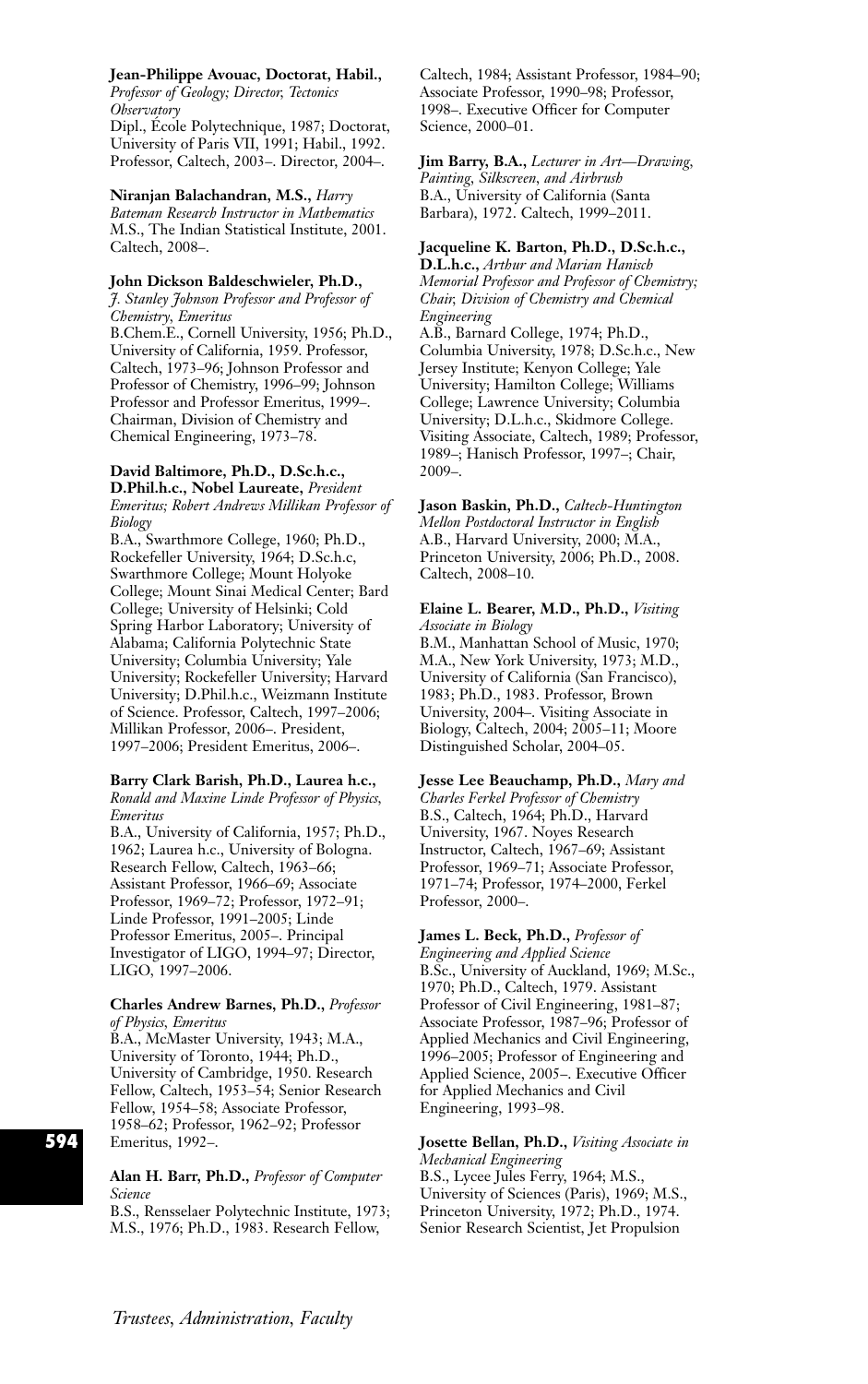Laboratory, 1997–. Lecturer in Jet Propulsion, Caltech, 1992–93; Visiting Associate in Aeronautics, 1995–2006; Visiting Associate in Mechanical Engineering, 2006–10.

## **Paul Murray Bellan, Ph.D.,** *Professor of Applied Physics*

B.Sc., University of Manitoba, 1970; M.A., Princeton University, 1972; Ph.D., 1976. Assistant Professor, Caltech, 1977–83; Associate Professor, 1983–89; Professor, 1990–.

### **Shelley M. Bennett, Ph.D.,** *Lecturer in Art History*

B.A., University of California (Riverside), 1969; M.A., University of California (Los Angeles), 1975; Ph.D., 1977. Caltech, 1986–2011.

## **Andrew J. Benson, Ph.D.,** *Senior Research*

*Fellow in Theoretical Cosmology* M.Phys., University of Leicester, 1997; Ph.D., University of Durham, 2000. Caltech, 2006–12.

#### **John Edward Bercaw, Ph.D.,** *Centennial Professor of Chemistry*

B.S., North Carolina State University, 1967; Ph.D., University of Michigan, 1971. Arthur Amos Noyes Research Fellow, Caltech, 1972–74; Assistant Professor, 1974–77; Associate Professor, 1977–79; Professor, 1979–93; Shell Distinguished Professor, 1985–90; Centennial Professor, 1993–. Executive Officer for Chemistry, 1999–2002.

## **Marcus C. Berliant, Ph.D.,** *Visiting Associate in Economics*

B.A., Cornell University, 1977; M.S., University of California, 1981; Ph.D., 1982. Professor, 1994–. Caltech, 2009–10.

## **Helen Maria Bermudez, B.S.,** *Lecturer in Biology*

B.S., Caltech, 2009. Caltech, 2010.

## **Emanuele Berti, Ph.D.,** *Visiting Associate in Physics*

Ph.D., University of Rome, 2002. Caltech, 2010–11.

## **Kaushik Bhattacharya, Ph.D.,** *Howell N.*

*Tyson, Sr., Professor of Mechanics and Professor of Materials Science; Executive Officer for Mechanical and Civil Engineering* B.Tech., Indian Institute of Technology, 1986; Ph.D., University of Minnesota, 1991. Assistant Professor of Applied Mechanics, Caltech, 1993–97; Assistant Professor of Applied Mechanics and Mechanical Engineering, 1997–99; Associate Professor, 1999–2000; Professor of Applied Mechanics and Mechanical Engineering, 2000–02; Professor of

Mechanics and Materials Science, 2003–2010; Tyson, Sr., Professor, 2010–. Executive Officer, 2007–.

## **Kathryn Bikle, M.A.,** *Lecturer in Chemistry; Lecturer in Geology* B.A., University of California (Santa Cruz), 1981; M.A., University of California, 1984. Lecturer in Chemistry, Caltech, 2000–10;

Lecturer in Geology, 2000–10. **Igor A. Bilenko, Ph.D.,** *Visiting Associate in*

*Physics* Ph.D., Moscow State University, 1991. Associate Professor, 1999–. Caltech, 2005–10.

**Delores M. Bing, M.M.,** *Lecturer in Chamber Music; Coordinator of the Performing and Creative Arts Faculty and Program* B.M., Drake University, 1970; M.M., University of Southern California, 1972. Lecturer in Chamber Music, Caltech, 1999–2007. Lecturer, Coordinator, 2007–.

## **Richard J. Bing, M.D., M.D.h.c., D.h.c.,**

*Visiting Associate in Chemistry* M.D., University of Munich, 1934; M.D., University of Bern, 1935; M.D.h.c., University of Düsseldorf; D.h.c., University of Bologna. Professor of Medicine, University of Southern California, 1969–; Director, Cardiology and Intramural Medicine, Huntington Memorial Hospital, 1969–. Research Associate in Engineering Science, Caltech, 1970–72; Visiting Associate in Biomedical Engineering, 1972–78; Visiting Associate in Chemistry and Chemical Engineering, 1978–83; Visiting Associate in Chemistry, 1984–2012.

**William W. Bing, M.M.,** *Lecturer in Concert Band and Jazz Band* B.M., University of Michigan, 1965; M.M., University of Southern California, 1971. Caltech, 2000–.

**Elina Britt Birmingham, Ph.D.,** *Visiting Associate in Psychology* B.S., University of British Columbia, 2002; M.A., University of Toronto, 2003; Ph.D., University of British Columbia, 2008. Caltech, 2009–10.

### **Pamela Bjorkman, Ph.D.,** *Max Delbrück Professor of Biology; Investigator, Howard Hughes Medical Institute* B.A., University of Oregon, 1978; Ph.D., Harvard University, 1984. Assistant Professor, Caltech, 1988–95; Associate Professor, 1995–98; Professor, 1998–2004; Delbrück Professor, 2004–. Assistant Investigator, 1989–95; Associate Investigator, 1995–98; Investigator, 1998–2000; 2005–; Full Investigator, 2000–05. Executive Officer for Biology, 2000–06.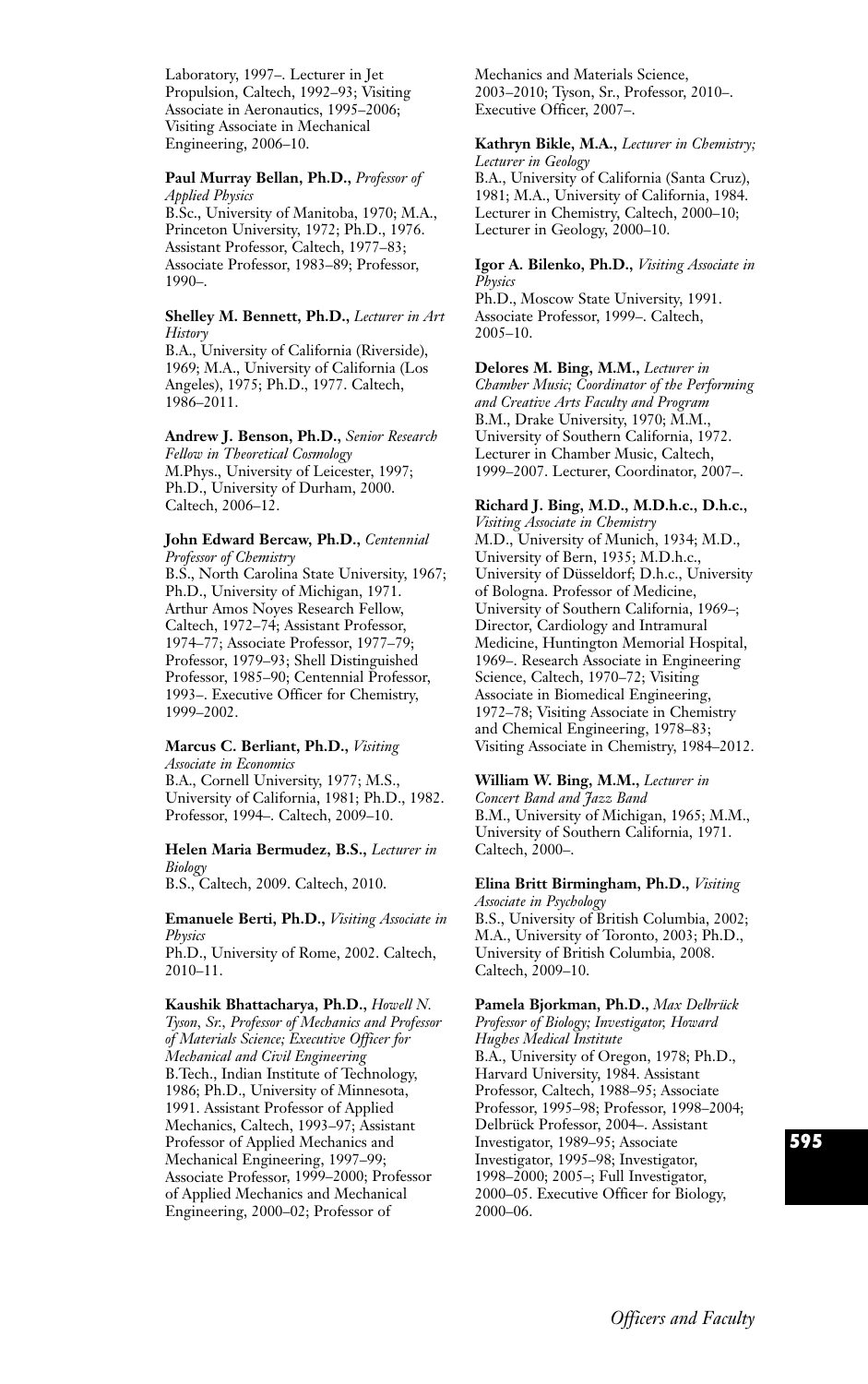**Eric D. Black, Ph.D.,** *Lecturer in Physics* B.S., University of Tennessee, 1991; M.S., University of Colorado, 1994; Ph.D., 1996. Caltech, 2001–10.

**Andrew W. Blain, Ph.D.,** *Assistant Professor of Astronomy* B.S., University of Cambridge, 1990; M.S., 1991; Ph.D., 1995. Caltech, 2001–10.

**Geoffrey A. Blake, Ph.D.,** *Professor of Cosmochemistry and Planetary Sciences and Professor of Chemistry; Master of Student Houses*

B.S., Duke University, 1981; Ph.D., Caltech, 1986. Assistant Professor of Cosmochemistry, 1987–93; Associate Professor of Cosmochemistry and Planetary Sciences, 1993–97; Professor, 1997–99; Professor of Cosmochemistry and Planetary Sciences and Professor of Chemistry, 1999–. Deputy Director, Owens Valley Radio Observatory, 2000–06. Master of Student Houses, 2009–.

#### **Roger David Blandford, Ph.D.,** *Visiting Associate in Physics*

B.A., University of Cambridge (Magdalene College), 1970; Ph.D., 1974. Director, Kavli Institute, Stanford University, 2004–. Assistant Professor, Caltech, 1976–79; Professor, 1979–89; Tolman Professor, 1989–2004; Visiting Associate, 2004–10. Executive Officer for Astronomy, 1992–95.

**Guillaume Blanquart, Ph.D.,** *Assistant Professor of Mechanical Engineering* B.S., M.S., École Polytechnique, 2002; M.S., Stanford University, 2004; Ph.D., 2008. Caltech, 2009–.

## **James J. Bock, Ph.D.,** *Senior Faculty*

*Associate in Physics* B.S., Duke University, 1987; M.A., University of California, 1990; Ph.D., 1990. Research Scientist, Jet Propulsion Laboratory, 1994–. Visiting Associate, Caltech, 1994–2008; Senior Faculty Associate, 2008–.

**Marc W. Bockrath, Ph.D.,** *Visiting Associate in Applied Physics* B.S., Massachusetts Institute of Technology, 1993; Ph.D., University of California, 1999. Visiting Associate, Caltech, 2002; 2009; Assistant Professor, 2002–2009.

**Felix Hans Boehm, Ph.D.,** *William L. Valentine Professor of Physics, Emeritus* Dipl., Federal Institute of Technology (Zurich), 1948; Ph.D., 1951. Research Fellow, Caltech, 1953–55; Senior Research Fellow, 1955–58; Assistant Professor, 1958–59; Associate Professor, 1959–61; Professor, 1961–85; Valentine Professor, 1985–95; Valentine Professor Emeritus, 1995–.

#### **Dan Bogart, Ph.D.,** *Visiting Associate in Economics*

B.A., University of Minnesota, 1998; M.A., University of California (Los Angeles), 2000; Ph.D., 2003. Associate Professor, University of California (Irvine), 2010. Caltech, 2010.

## **Hamid Bolouri, Ph.D.,** *Visiting Associate in Biology*

B.S., Brunel University, 1984; M.S., 1985; Ph.D., 1990. Guest Faculty, Institute for Systems Biology, 2006–. Caltech, 1996–2010.

#### **Mieke Boon, Ph.D.,** *Visiting Associate in Philosophy*

M.A., University of Technology (The Netherlands), 1997; Ph.D., Delft University of Technology, 1996. Associate Professor, University of Twente, 2001–. Caltech, 2009.

## **Kim Christian Border, Ph.D.,** *Professor of Economics*

B.S., Caltech, 1974; Ph.D., University of Minnesota, 1979. Assistant Professor, Caltech, 1979–83; Associate Professor, 1983–95; Professor, 1995–. Executive Officer for the Social Sciences, 1995–99.

**Simona Bordoni, Ph.D.,** *Assistant Professor of Environmental Science and Engineering* Dipl., University of Rome Tor Vergata, 1996; M.Sc., University of California (Los Angeles), 2003; Ph.D., 2007. Moore Postdoctoral Fellow, Caltech, 2007; Assistant Professor, 2009–.

**Alexei Borodin, Ph.D.,** *Gordon M. Binder/Amgen Professor of Mathematics* M.Sc., Moscow State University, 1997; M.S.E., University of Pennsylvania, 2001; Ph.D., 2001. Professor, Caltech, 2003–09. Binder/Amgen Professor, 2009–.

**Peter L. Bossaerts, Ph.D.,** *William D. Hacker Professor of Economics and Management and Professor of Finance* Doctorandus, Universitaire Faculteiten Sint Ignatius (Belgium), 1982; Ph.D., University of California (Los Angeles), 1986. Assistant Professor of Finance, Caltech, 1990–94; Associate Professor, 1994–98; Professor, 1998–; Hacker Professor, 2003–. Executive Officer for the Social Sciences, 2002–05; Chair, Division of the Humanities and Social Sciences, 2006–07.

**Blaise Bourdin, Ph.D.,** *Visiting Associate in Mechanical Engineering* M.S., University of Paris, 1995; Ph.D., 1998. Postdoctoral Scholar, Caltech, 2000–02; Visiting Associate, 2010.

**David A. Boyd, Ph.D.,** *Senior Research Fellow in Mechanical Engineering* M.S., University of Alabama, 1990; Ph.D., University of Virginia, 1997. Visiting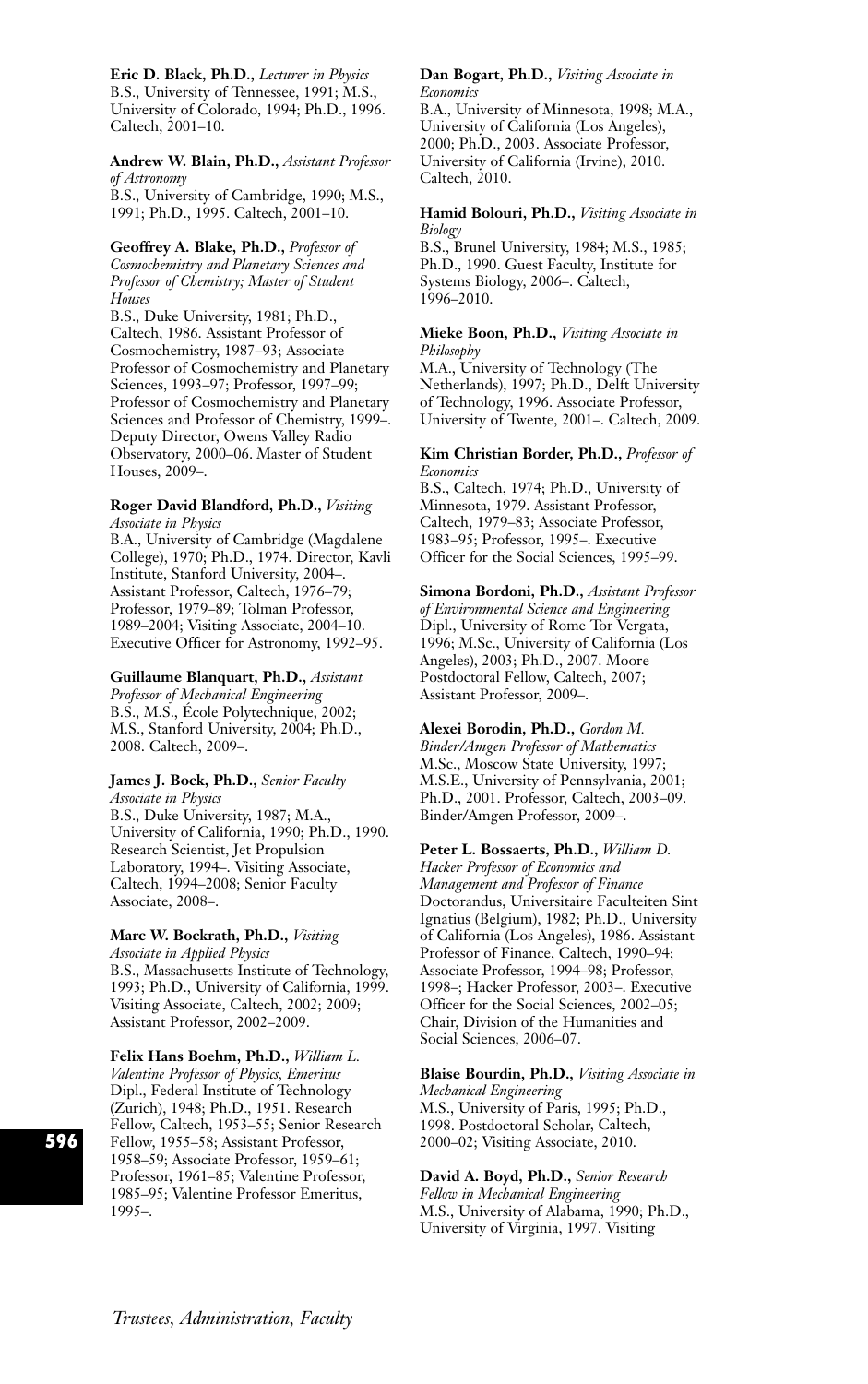Associate in Applied Physics, Caltech, 2001; Lecturer, 2007; 2008; 2009; Senior Research Fellow, 2009–.

## **Dane Andrew Boysen, Ph.D.,** *Visiting*

*Associate in Materials Science* B.S., University of Washington, 1997; M.S., Caltech, 2001; Ph.D., 2004. Vice President, SuperProtonic, Inc., 2005–. Caltech, 2008–10.

## **Charles Mathias Bradford, Ph.D.,** *Visiting Associate in Physics*

B.S., Stanford University, 1994; Ph.D., Cornell University, 2001. Research Scientist, Jet Propulsion Laboratory, 2003–. Caltech, 2004–10.

**John F. Brady, Ph.D.,** *Chevron Professor of Chemical Engineering and Professor of Mechanical Engineering* B.S., University of Pennsylvania, 1975; M.S., Stanford University, 1977; Ph.D., 1981. Associate Professor, Caltech, 1985–89; Professor, 1990–99; Chevron Professor, 1999–; Professor of Mechanical Engineering, 2005–. Executive Officer for Chemical Engineering, 1993–99.

#### **Vladimir B. Braginsky, Ph.D.,** *Visiting Associate in Physics*

M.S., Moscow University, 1954; Ph.D., 1959. Professor, Moscow State University, 1986–. Sherman Fairchild Distinguished Scholar, Caltech, 1990–91; Visiting Associate, 1994–2013.

**Fred J. Brechtel, Ph.D.,** *Visiting Associate in Environmental Science and Engineering* B.S., University of California, 1987; M.S., 1992; Ph.D., Colorado State University, 1998. Research Scientist, Brechtel Manufacturing, Inc., 2002–. Caltech, 2002–10.

## **James B. Breckinridge, Ph.D.,** *Visiting Associate in Aeronautics*

B.Sc., Case Institute of Technology, 1961; M.Sc., University of Arizona, 1970; Ph.D., 1976. Lecturer in Applied Physics, Caltech, 1982; 1984–1991; 1993–96; 1998; Lecturer in Aeronautics, 2007; 2008; 2009; Visiting Associate, 2009–13.

## **Louis Breger, Ph.D.,** *Professor of*

*Psychoanalytic Studies, Emeritus* B.A., University of California (Los Angeles), 1957; M.A., Ohio State University, 1959; Ph.D., 1961. Visiting Associate Professor of Psychology, Caltech, 1970–71; Associate Professor, 1971–80; Associate Professor of Psychology and the Humanities, 1980–83; Professor of Psychoanalytic Studies, 1983–94; Professor Emeritus, 1994–.

## **Christopher E. Brennen, D.Phil.,** *Richard*

*L. and Dorothy M. Hayman Professor of Mechanical Engineering, Emeritus* B.A., University of Oxford, 1963; M.A., D.Phil., 1966. Research Fellow, Caltech, 1969–72; Senior Research Fellow, 1972–75; Research Associate, 1975–76; Associate Professor, 1976–82; Professor, 1982–2005; Hayman Professor, 2005–10; Hayman Professor Emeritus, 2010–. Master of Student Houses, 1983–87; Dean of Students, 1988–92; Executive Officer for Mechanical Engineering, 1993–97; Vice President for Student Affairs, 1997–2002.

**John Brewer, Ph.D.,** *Eli and Edye Broad Professor of Humanities and Social Sciences and Professor of History and Literature* B.A., University of Cambridge, 1968; M.A., 1972; Ph.D., 1973. Moore Distinguished Scholar, Caltech, 2001; Professor, 2002–; Broad Professor, 2003–.

**William Bruce Bridges, Ph.D.,** *Carl F Braun Professor of Engineering, Emeritus* B.S., University of California, 1956; M.S., 1957; Ph.D., 1962. Sherman Fairchild Distinguished Scholar, Caltech, 1974–75; Professor of Electrical Engineering and Applied Physics, 1977–83; Braun Professor, 1983–2002; Braun Professor Emeritus, 2002–. Executive Officer for Electrical Engineering, 1978–81.

## **Roy J. Britten, Ph.D.,** *Distinguished Carnegie Senior Research Associate in Biology, Emeritus*

B.S., University of Virginia, 1940; Ph.D., Princeton University, 1951. Visiting Associate, Caltech, 1971–73; Senior Research Associate, 1973–81; Distinguished Carnegie Senior Research Associate, 1981–99; Carnegie Senior Research Associate Emeritus, 1999–.

#### **Charles Jacob Brokaw, Ph.D.,** *Professor of Biology, Emeritus*

B.S., Caltech, 1955; Ph.D., University of Cambridge, 1958. Visiting Assistant Professor, Caltech, 1960; Assistant Professor, 1961–63; Associate Professor, 1963–68; Professor, 1968–2000; Professor Emeritus, 2000–. Executive Officer for Biology, 1976–80; 1985–89; Associate Chairman of the Division of Biology, 1980–85.

## **Marianne Bronner-Fraser, Ph.D.,** *Albert*

*Billings Ruddock Professor of Biology* Sc.B., Brown University, 1975; Ph.D., Johns Hopkins University, 1979. Professor, Caltech, 1996–2000; Ruddock Professor, 2000–.

## **Norman Herrick Brooks, Ph.D.,** *James*

*Irvine Professor of Environmental and Civil Engineering, Emeritus* A.B., Harvard College, 1949; M.S., Harvard University, 1950; Ph.D., Caltech, 1954. Instructor in Civil Engineering, 1953–54; Assistant Professor, 1954–58; Associate Professor, 1958–62; Professor, 1962–70;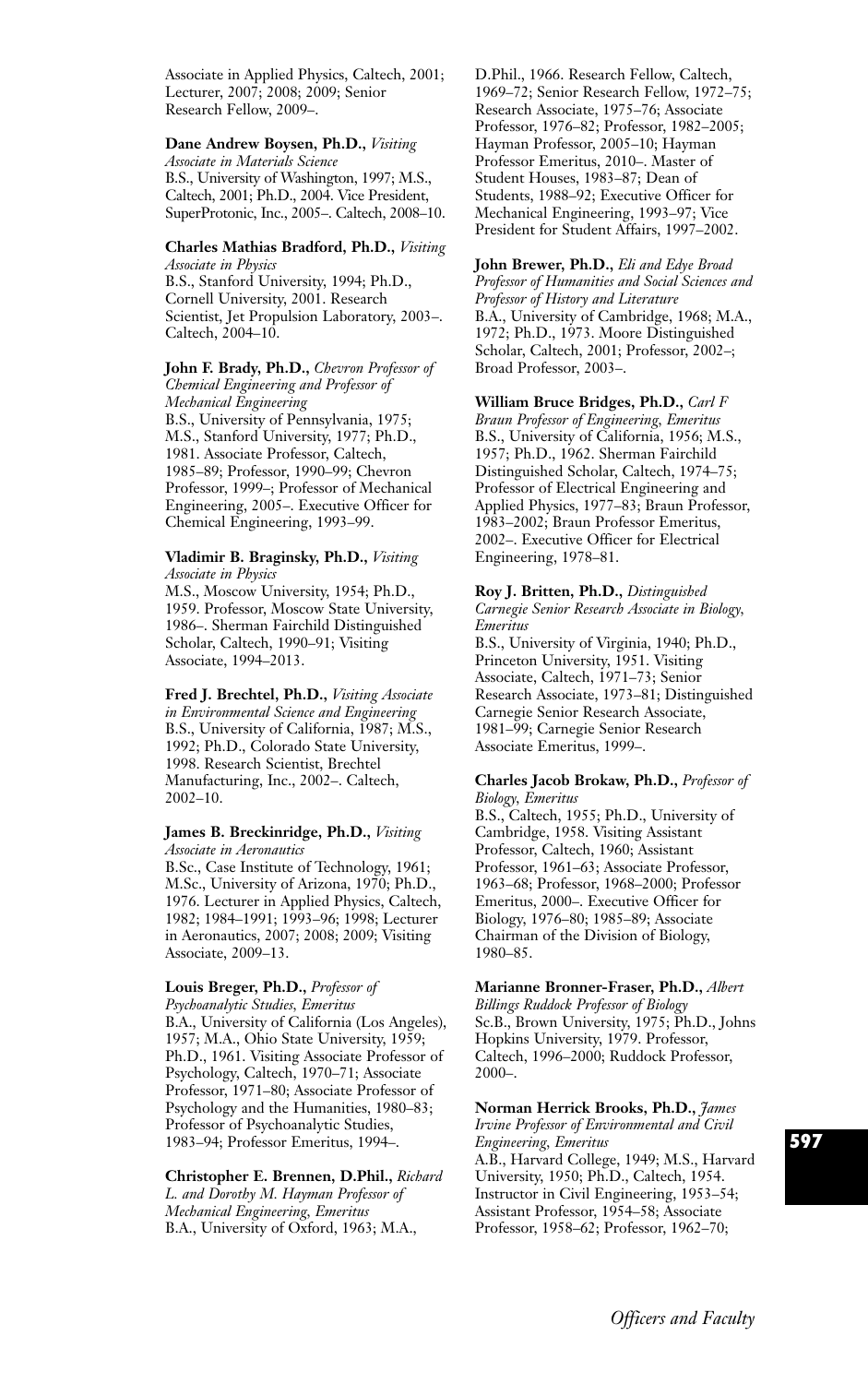Professor of Environmental Science and Civil Engineering, 1970–76; Irvine Professor of Environmental Engineering Science, 1976–77; Irvine Professor of Environmental and Civil Engineering, 1977–95; Irvine Professor Emeritus, 1995–. Academic Officer for Environmental Engineering Science, 1972–74; Director, Environmental Quality Laboratory, 1974–93; Executive Officer for Environmental Engineering Science, 1985–93.

**Brian Brophy, M.F.A.,** *Lecturer in Theater—Performing and Creative Arts* B.S., Montana State University, 1981; M.A., California State University (Los Angeles), 1999; M.F.A., University of California (Riverside), 2006. Caltech, 2009–12.

**Michael E. Brown, Ph.D.,** *Richard and Barbara Rosenberg Professor and Professor of Planetary Astronomy* A.B., Princeton University, 1987; M.A., University of California, 1990; Ph.D., 1994.

Visiting Associate, Caltech, 1995; Assistant Professor, 1997–2002; Associate Professor, 2002–04; Professor, 2005–08; Rosenberg Professor, 2008–.

## **Warren C. Brown, Ph.D.,** *Associate*

*Professor of History* B.S., Tufts University, 1985; M.A., University of Cincinnati, 1993; Ph.D., University of California (Los Angeles), 1997. Assistant Professor, Caltech, 1997–2003; Associate Professor, 2003–.

## **Lee F. Browne, M.S.,** *Lecturer in Education, Emeritus*

B.S., West Virginia State College, 1944; M.S., New York University, 1950. Director of Secondary School Relations, Caltech, 1969–77; Director of Secondary School Relations and Special Student Programs, 1977–90; Lecturer, 1971–90; Lecturer Emeritus, 1990–.

**Jehoshua Bruck, Ph.D.,** *Gordon and Betty Moore Professor of Computation and Neural Systems and Electrical Engineering*  B.Sc., Technion–Israel Institute of Technology, 1982; M.Sc., 1985; Ph.D., Stanford University, 1989. Associate Professor, Caltech, 1994–98; Professor, 1998–2001; Moore Professor, 2001–. Director, Information Science and Technology, 2003–05.

**Todd A. Brun, Ph.D.,** *Visiting Associate in Theoretical Physics*

Ph.D., Caltech, 1994. Professor, University of Southern California, 2003–. Visiting Associate, Caltech, 2007–11.

**Oscar P. Bruno, Ph.D.,** *Professor of Applied and Computational Mathematics* Lic., University of Buenos Aires, 1982;

Ph.D., New York University (Courant Institute of Mathematical Sciences), 1989. Associate Professor, Caltech, 1995–98; Professor, 1998–. Executive Officer for Applied Mathematics, 1998–2000.

#### **Bruce S. Brunschwig, Ph.D.,** *Lecturer in Chemistry*

B.A., University of Rochester, 1966; Ph.D., Polytechnic University, 1972. Lecturer in Chemistry, Caltech, 2009–10.

**Jed Z. Buchwald, Ph.D.,** *Doris and Henry Dreyfuss Professor of History* B.A., Princeton University, 1971; M.A., Harvard University, 1973; Ph.D., 1974. Dreyfuss Professor, Caltech, 2001–.

**Alessandra Buonanno, Ph.D.,** *Visiting Associate in Physics* Ph.D., University of Pisa, 1996. Associate Professor, University of Maryland, 2005–. Caltech, 2002–03; 2005–11.

**Joel W. Burdick, Ph.D.,** *Professor of Mechanical Engineering and Bioengineering* B.S., Duke University, 1981; M.S., Stanford University, 1982; Ph.D., 1988. Assistant Professor, Caltech, 1988–94; Associate Professor, 1994–2000; Professor of Mechanical Engineering, 2000–02; Professor of Mechanical Engineering and Bioengineering, 2002–. Executive Officer for Bioengineering, 2006–07.

**Donald Stacy Burnett, Ph.D.,** *Professor of Nuclear Geochemistry, Emeritus* B.S., University of Chicago, 1959; Ph.D., University of California, 1963. Research Fellow in Physics, Caltech, 1963–65; Assistant Professor of Nuclear Geochemistry, 1965–68; Associate Professor, 1968–75; Professor, 1975–2006; Professor Emeritus, 2006–. Academic Officer, Division of Geological and Planetary Sciences, 1979–87.

**Gentian Buzi, Ph.D.,** *Lecturer in Control and Dynamical Systems* B.S., State University of New York, 2000; M.S., Caltech, 2004; Ph.D., 2009. Caltech, 2009–10.

**Long Cai, Ph.D.,** *Assistant Professor of Chemistry* B.A., Harvard University, 2001; Ph.D., 2006. Caltech, 2009–.

**Douglas W. Caldwell, Ph.D.,** *Lecturer in Applied Physics* B.S., University of California (Los Angeles), 1986; M.S., 1986; Ph.D., 1998. Caltech, 2010.

**Robert R. Caldwell, Ph.D.,** *Visiting Associate in Physics* A.B., Washington University (St. Louis), 1987; M.Sc., University of Wisconsin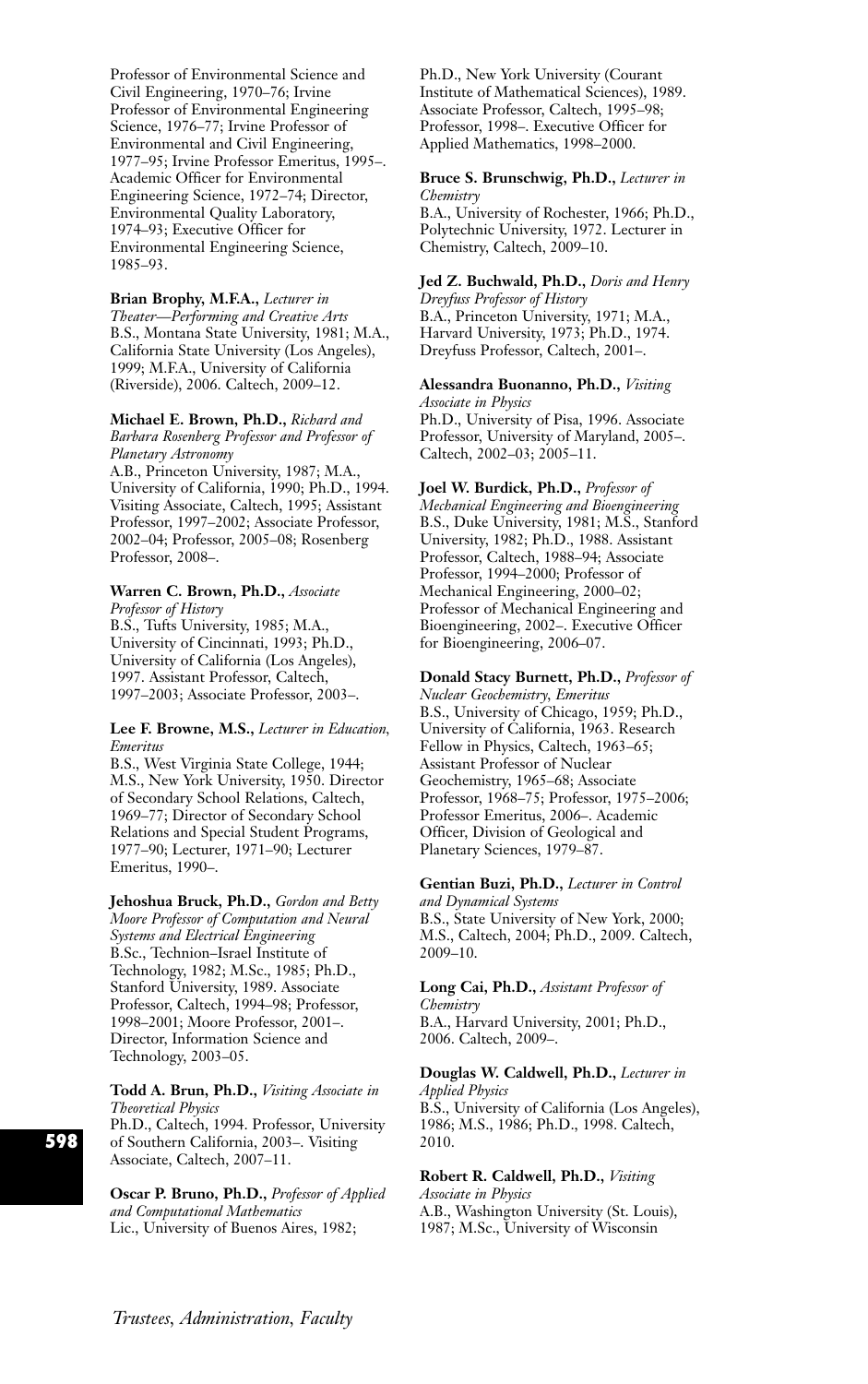(Madison), 1989; Ph.D., University of Wisconsin (Milwaukee), 1992. Associate Professor, Dartmouth College, 2005–. Caltech, 2003–04; 2007; 2008; 2010.

**Danny C. Calegari, Ph.D.,** *The Richard Merkin Distinguished Professor of Mathematics* B.A., University of Melbourne, 1994; Ph.D., University of California, 2000. Assistant Professor, Caltech, 2002–03; Associate

Professor, 2003–06; Professor, 2007; Merkin Distinguished Professor, 2007–. **Colin F. Camerer, Ph.D.,** *Robert Kirby*

*Professor of Behavioral Economics* B.A., Johns Hopkins University, 1976; M.B.A., University of Chicago, 1979; Ph.D., 1981. Visiting Associate, Caltech, 1993; Rea A. and Lela G. Axline Professor of Business Economics, 1994–2008; Kirby Professor of Behavioral Finance and Economics, 2008; Kirby Professor, 2008–.

**Robert Andrew Cameron, Ph.D.,** *Senior Research Associate in Biology* B.A., San José State College, 1968; Ph.D., University of California (Santa Cruz), 1975. Visiting Associate, Caltech, 1984–85; Senior Research Fellow, 1985–89; Senior Research Associate, 1989–.

**Judith Lynn Campbell, Ph.D.,** *Professor of Chemistry and Biology* B.A., Wellesley College, 1965; Ph.D., Harvard University, 1974. Assistant Professor of Chemistry, Caltech, 1977–83; Associate Professor, 1983–85; Associate Professor of Chemistry and Biology, 1985–89; Professor, 1989–.

**Emmanuel J. D. Candes, Ph.D.,** *Ronald and Maxine Linde Professor of Applied and Computational Mathematics* Dipl., École Polytechnique, 1993; D.E.A., University of Paris IV and University of Paris IX, 1994; Ph.D., Stanford University, 1998. Assistant Professor of Applied Mathematics, Caltech, 2000; Assistant Professor of Applied and Computational Mathematics, 2000–03; Associate Professor, 2003–05; Professor, 2005–06; Linde Professor, 2006–. Executive Officer for Applied and Computational Mathematics, 2009.

**Holly Carlisle, Ph.D.,** *Senior Research Fellow in Biology* B.S., University of California (Los Angeles), 1996; Ph.D., 2002. Caltech, 2009–10.

**Carol Carmichael, Ph.D.,** *Faculty Associate in Engineering and Applied Science* B.S., University of Wisconsin (Madison), 1985; M.S., Georgia Institute of Technology, 1988; Ph.D., University of Georgia, 2004. Caltech, 2006–.

**John M. Carpenter, Ph.D.,** *Senior Research Associate in Astronomy; Deputy Director, Owens Valley Radio Observatory* B.S., University of Wisconsin (Madison), 1988; Ph.D., University of Massachusetts (Amherst), 1994. Senior Research Fellow, Caltech, 2002–05; Senior Research Associate, 2005–. Deputy Director, 2006–.

**Sean M. Carroll, Ph.D.,** *Senior Research Associate in Physics* B.S., Villanova University, 1988; Ph.D., Harvard University, 1993. Caltech, 2006–.

**Stijn Cassenaer, Ph.D.,** *Broad Senior Research Fellow in Brain Circuitry* B.S., University of California (San Diego), 1999; Ph.D., Caltech, 2007. Senior Research Fellow, 2009–.

**Christopher P. Chambers, Ph.D.,**

*Associate Professor of Economics* B.S., University of Maryland, 1998; M.A., University of Rochester, 2001; Ph.D., 2003. Assistant Professor, Caltech, 2003–06; Associate Professor, 2006–10.

**Jean-Lou Chameau, Ph.D.,** *President; Professor of Civil Engineering, Environmental Science and Engineering, and Mechanical Engineering* (See page 591.)

**David C. Chan, M.D., Ph.D.,** *Associate Professor of Biology; Investiagor, Howard Hughes Medical Institute* A.B., Harvard College, 1988; M.D., Harvard Medical School, 1996; Ph.D., 1996. Assistant Professor, Caltech, 2000–06; Associate Professor, 2006–; Bren Scholar, 2000–06; Associate Investigator, 2008–.

**Sunney Ignatius Chan, Ph.D.,** *George Grant Hoag Professor of Biophysical Chemistry, Emeritus*

B.S., University of California, 1957; Ph.D., 1961. Assistant Professor of Chemical Physics, Caltech, 1963–64; Associate Professor, 1964–68; Professor, 1968–76; Professor of Chemical Physics and Biophysical Chemistry, 1976–92; Hoag Professor, 1992–2001; Hoag Professor Emeritus, 2002–. Acting Executive Officer for Chemistry, 1977–78; Executive Officer, 1978–80; 1989–94; Master of Student Houses, 1980–83.

**K. Mani Chandy, Ph.D.,** *Simon Ramo Professor and Professor of Computer Science; Deputy Chair for Education* B.Tech., Indian Institute of Technology, 1965; M.S., Polytechnic Institute of Brooklyn, 1966; Ph.D., Massachusetts Institute of Technology, 1969. Sherman Fairchild Distinguished Scholar, Caltech, 1988; Visiting Professor, 1988–89; Professor, 1989–; Ramo Professor, 1997–. Executive Officer for Computer Science, 1997–2000; Deputy Chair, 2009–.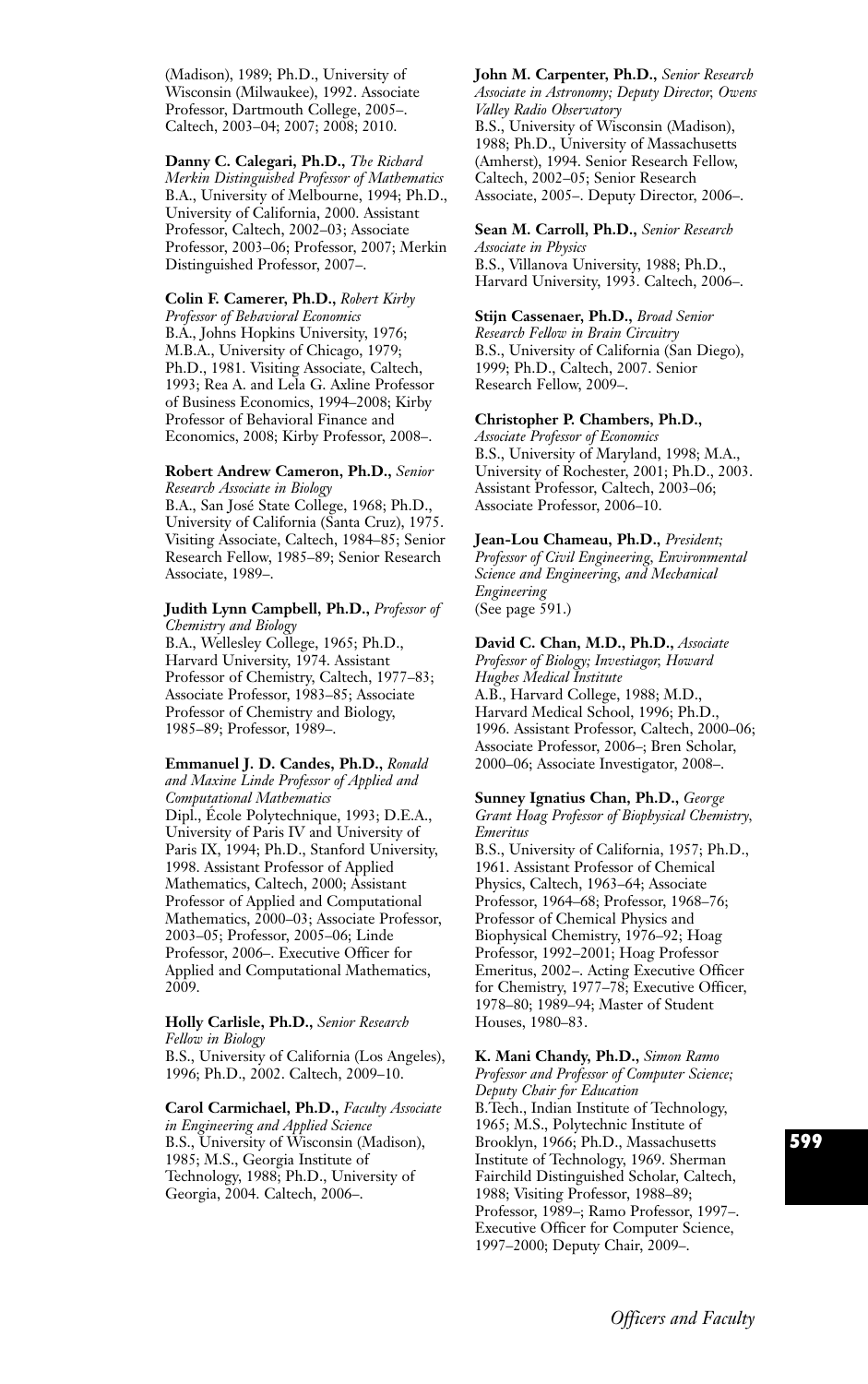**Yoon Seok Chang, Ph.D.,** *Visiting Associate in Computer Science* M.S., Inha University, 1993; Ph.D., Imperial College of Sciences. Caltech, 2010–11.

**Goutam Chattopadhyay, Ph.D.,** *Visiting Associate in Physics* Ph.D., Caltech, 1999. Senior Member of the Engineering Staff, Jet Propulsion Laboratory, 2005–. Caltech, 2006–11.

**Kuo-Ching Chen, Ph.D.,** *Visiting Associate in Mechanical Engineering* B.S., National Taiwan University, 1987; Ph.D., 1993. Caltech, 2010.

**Pin Chen, Ph.D.,** *Visiting Associate in Chemistry* B.S., University of California, 1991; Ph.D.,

Caltech, 1999. Scientist, Jet Propulsion Laboratory, 2000–. Visiting Associate, Caltech, 2006–07; 2008–11.

**Qiang Chen, M.S.,** *Visiting Associate in Electrical Engineering* M.S., Wuhan University of Technology, 1984; M.S., 1987; Ph.D., Kagoshima University, 1999. Associate Professor, Kochi National College of Technology, 2004–. Caltech, 2009–10.

**Tirong Chen, M.S.,** *Visiting Associate in Applied Physics* M.S., Wuhan University (China), 1962. Senior Scientist, Archcom Technology Inc., 2001–. Caltech, 1980–82; 1985–2010.

**Yanbei Chen, Ph.D.,** *Associate Professor of Physics*

B.S., Peking University, 1999; Ph.D., Caltech, 2003. Visiting Associate, 2005–07; Assistant Professor, 2007–10; Associate Professor, 2010–.

**Calum Ronald Inneas Chisholm, Ph.D.,**

*Visiting Associate in Materials Science* B.S., Yale University, 1995; M.S., Caltech, 2000; Ph.D., 2003. Vice President, SuperProtonic, Inc., 2005–. Caltech, 2008–10.

**Anne Chomyn, Ph.D.,** *Senior Research Associate in Biology, Emeritus* B.S., Drexel University, 1972; Ph.D., Caltech, 1978. Research Fellow, 1978–82; Senior Research Fellow, 1982–87; Senior Research Associate, 1989–2007; Senior Research Associate Emeritus, 2007–; Lecturer in Biology, 2007.

**Kwang Ho Choo, Ph.D.,** *Visiting Associate in Environmental Science and Engineering* B.S., Seoul National University, 1990; M.S., 1992; Ph.D., 1996. Noh President, Kyungpook National University, 2004–. Caltech, 2008–09.

**Robert Frederick Christy, Ph.D.,** *Institute Professor of Theoretical Physics, Emeritus* B.A., University of British Columbia, 1935; Ph.D., University of California, 1941. Associate Professor of Physics, Caltech, 1946–50; Professor of Theoretical Physics, 1950–83; Institute Professor, 1983–85; Institute Professor Emeritus, 1986–. Executive Officer for Physics, 1968–70; Vice President and Provost, 1970–80; Acting President, 1977–78.

**Ara Chutjian, Ph.D.,** *Visiting Associate in Chemistry* B.S., Brown University, 1962; Ph.D., University of California, 1966. Senior

Research Scientist, Jet Propulsion Laboratory, 1990–. Caltech, 1998–2011.

**Katie E. Clark, D.Phil.,** *Ahmanson Postdoctoral Instructor in History* B.A., Tulane University (Newcomb College), 2005; M.St., University of Oxford, 2006; D.Phil., 2009. Caltech, 2009–.

**Francis H. Clauser, Ph.D.,** *Clark Blanchard Millikan Professor of Engineering, Emeritus* B.S., Caltech, 1934; M.S., 1935; Ph.D., 1937. Clark Blanchard Millikan Professor of Engineering, 1969–80; Millikan Professor Emeritus, 1980–. Chairman, Division of Engineering and Applied Science, 1969–74.

**Robert Webster Clayton, Ph.D.,** *Professor of Geophysics; Divisional Academic Officer for Geological and Planetary Sciences* B.A.Sc., University of Toronto, 1973; M.Sc., University of British Columbia, 1976; Ph.D., Stanford University, 1981. Assistant Professor of Exploration Geophysics, Caltech, 1981–85; Associate Professor, 1985–89; Professor of Geophysics, 1989–. Executive Officer for Geophysics, 1987–94; Acting Director, Seismological Laboratory, 1989; 2008–09; Deputy Director, 1989–90; Academic Officer, 2008–.

**Kieran A. Cleary, Ph.D.,** *Senior Research Fellow in Astronomy* M.Sc., University College Dublin, 1993; Ph.D., University of Manchester, 2003. Caltech, 2007–10.

**William M. Clemons Jr., Ph.D.,** *Assistant Professor of Biochemistry* B.S., Virginia Polytechnic Institute and State University, 1995; Ph.D., University of Utah, 2000. Assistant Professor of Chemistry, Caltech, 2005–07; Assistant Professor of Biochemistry, 2007–.

**Donald S. Cohen, Ph.D.,** *Charles Lee Powell Professor of Applied Mathematics, Emeritus* Sc.B., Brown University, 1956; M.S., Cornell University, 1959; Ph.D., New York University (Courant Institute), 1962. Assistant Professor of Mathematics,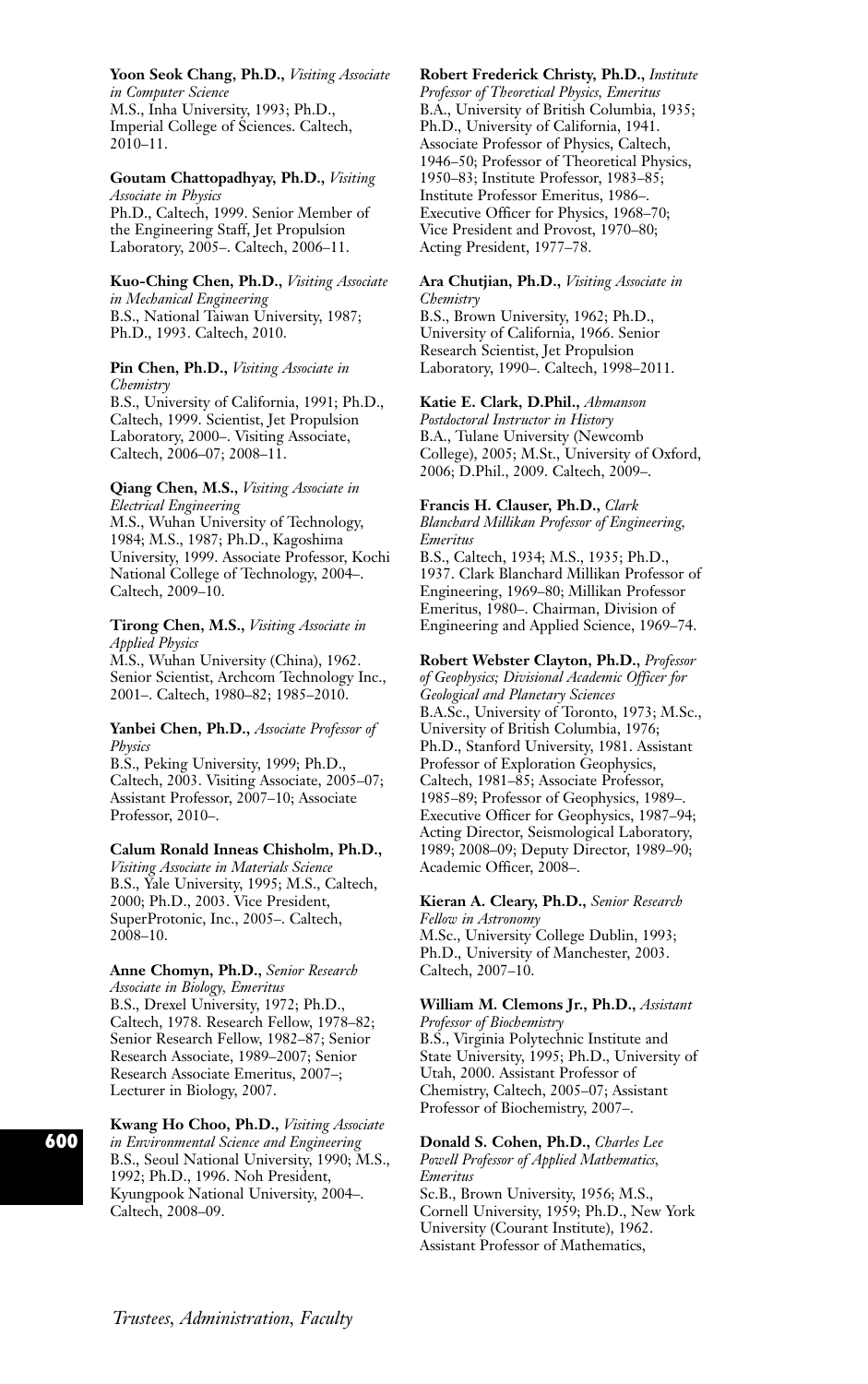Caltech, 1965–67; Associate Professor of Applied Mathematics, 1967–71; Professor, 1971–98; Powell Professor, 1998–2003; Powell Professor Emeritus, 2003–. Executive Officer for Applied Mathematics, 1988–93; Chairman, Division of Engineering and Applied Science, 1990.

## **Judith G. Cohen, Ph.D.,** *Kate Van Nuys*

*Page Professor of Astronomy* B.A., Radcliffe College, 1967; M.S., Caltech, 1969; Ph.D., 1971; B.S., University of Arizona, 1978. Associate Professor, Caltech, 1979–88; Professor, 1988–2005; Page Professor, 2005–. Executive Officer for Astronomy, 1995–96.

#### **Marshall Harris Cohen, Ph.D.,** *Professor of Astronomy, Emeritus*

B.E.E., Ohio State University, 1948; M.S., 1949; Ph.D., 1952. Visiting Associate Professor, Caltech, 1965; Professor of Radio Astronomy, 1968–90; Professor of Astronomy, 1990–95; Professor Emeritus, 1995–. Executive Officer for Astronomy, 1981–85.

#### **Donald Earl Coles, Ph.D.,** *Professor of Aeronautics, Emeritus*

B.S., University of Minnesota, 1947; M.S., Caltech, 1948; Ph.D., 1953. Research Fellow, 1953–55; Senior Research Fellow, 1955–56; Assistant Professor, 1956–59; Associate Professor, 1959–64; Professor, 1964–96; Professor Emeritus, 1996–.

## **Andres Collazo, Ph.D.,** *Visiting Associate in Biology*

B.S., Cornell University, 1985; Ph.D., University of California, 1990. Scientist II, Section Chief, House Ear Institute, 2000–. Research Fellow, Caltech, 1991–94; Senior Research Fellow, 1994–96; Visiting Associate, 2005–10.

## **Curtis L. Collins, Ph.D.,** *Lecturer in*

*Mechanical Engineering* B.S., University of California (San Diego), 1990; M.S., University of California (Irvine), 1993; Ph.D., 1997. Instructor, Caltech, 1997–98; Visiting Associate, 2002–03; Lecturer, 2003–10.

## **Michael Collins, Ph.D.,** *Visiting Associate in Biology*

M.S., University of Illinois (Urbana-Champaign); M.S.P., University of Missouri (Columbia), 1981; Ph.D., 1982. Professor, University of California (Los Angeles), 2002–. Caltech, 2008–11.

#### **Timothy E. Colonius, Ph.D.,** *Professor of Mechanical Engineering*

B.S., University of Michigan (Ann Arbor), 1987; M.S., Stanford University, 1988; Ph.D., 1994. Assistant Professor, Caltech, 1994–2000; Associate Professor, 2000–05; Professor, 2005–.

#### **Agustin J. Colussi, Ph.D.,** *Senior Research Associate in Environmental Science and Engineering*

Lic., University of Buenos Aires, 1968; Ph.D., 1972. Visiting Associate, Caltech, 1997–98; Senior Research Fellow, 1998–2004; Senior Research Associate, 2004–.

## **R. Dale Conner, Ph.D.,** *Visiting Associate in Materials Science*

B.S., California State Polytechnic University, 1989; M.S., Caltech, 1994; Ph.D., 1998. Assistant Professor, California State University (Northridge), 2006–. Lecturer, Caltech, 2002–04; Senior Research Fellow, 2003–06; Visiting Associate, 2001–02; 2006–10.

## **Matthew Makonnen Cook, Ph.D.,**

*Visiting Associate in Computation and Neural Systems* Ph.D., Caltech, 2005. Assistant Professor,

Swiss Federal Institute of Technology, 2006–. Caltech, 2006–11.

## **Asantha Cooray, Ph.D.,** *Visiting Associate in Physics*

B.S., Massachusetts Institute of Technology, 1997; M.S., 1997; M.S., University of Chicago, 1998; Ph.D., 2001. Assistant Professor, University of California (Irvine), 2005–. Sherman Fairchild Senior Research Fellow, Caltech, 2001–05; Visiting Associate, 2005–10.

## **Bradford Cornell, Ph.D.,** *Visiting Professor of Finance*

A.B., Stanford University, 1970; M.S., 1974; Ph.D., 1975. Professor, Anderson School of Management, University of California (Los Angeles); Director, Bank of America Research Center, University of California (Los Angeles), 1987–. Visiting Associate Professor, Caltech, 1984; Visiting Professor, 2006–07; 2008; 2009; 2010.

#### **Noel Robert Corngold, Ph.D.,** *Professor of*

*Applied Physics, Emeritus* A.B., Columbia College, 1949; A.M., Harvard University, 1950; Ph.D., 1954. Professor of Applied Science, Caltech, 1966–74; Professor of Applied Physics, 1974–2002; Professor Emeritus, 2002–.

## **Eugene Woodville Cowan, Ph.D.,**

*Professor of Physics, Emeritus* B.S., University of Missouri, 1941; S.M., Massachusetts Institute of Technology, 1943; Ph.D., Caltech, 1948. Research Fellow, 1948–50; Assistant Professor, 1950–54; Associate Professor, 1954–61; Professor, 1961–86; Professor Emeritus, 1986–.

## **Fiona Cowie, Ph.D.,** *Associate Professor of Philosophy*

B.A., University of Sydney, 1987; M.A.,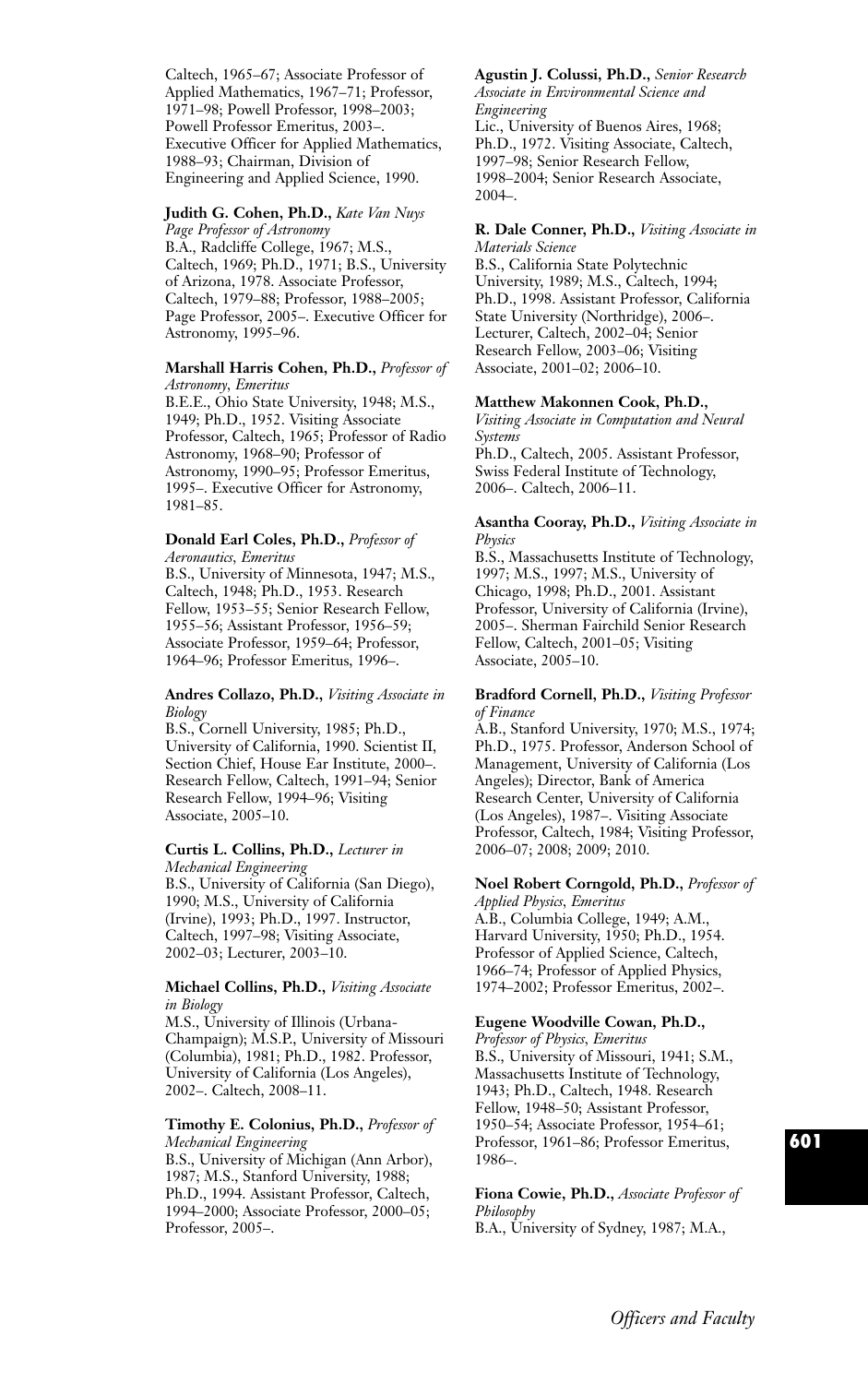Princeton University, 1991; Ph.D., 1993. Instructor, Caltech, 1992–93; Assistant Professor, 1993–98; Associate Professor, 1998–.

**Brendan Patrick Crill, Ph.D.,** *Visiting Associate in Physics* Ph.D., Caltech, 2001. Senior Technical Staff, Jet Propulsion Laboratory, 2008–. Visiting Associate, Caltech, 2008–11.

**Bruno Crosignani, Lib.Doc.,** *Visiting Professor of Applied Physics* Laurea, University of Rome, 1962; Lib.Doc., 1971. Professor, University of Aquila, 1987–. Research Fellow, Caltech, 1970–71; Visiting Associate in Electrical Engineering, 1976–78; 1980; 1982–84; Visiting Associate in Applied Physics, 1985–87; 1988–2004; Visiting Professor, 2001–10.

**Michael Clifford Cross, Ph.D.,** *Professor of Theoretical Physics* B.A., University of Cambridge, 1972; Ph.D., 1975. Caltech, 1984–.

**Darren Greg Crowdy, Ph.D.,** *Visiting Associate in Applied and Computational Mathematics and Aeronautics* B.S., University of Cambridge, 1992; Ph.D., Caltech, 1998. Chair, Imperial College London, 2006–. Visiting Associate, Caltech, 2009.

**Kelle Lin Cruz, Ph.D.,** *Visiting Associate in Astronomy* B.A., University of Pennsylvania, 2000;

Ph.D., 2004. Caltech, 2010.

**Fred E. C. Culick, Ph.D.,** *Richard L. and Dorothy M. Hayman Professor of Mechanical Engineering and Professor of Jet Propulsion, Emeritus*

S.B., S.M., Massachusetts Institute of Technology, 1957; Ph.D., 1961. Research Fellow in Jet Propulsion, Caltech, 1961–63; Assistant Professor, 1963–66; Associate Professor, 1966–71; Professor, 1971–78; Professor of Applied Physics and Jet Propulsion, 1978–88; Professor of Mechanical Engineering and Jet Propulsion, 1988–97; Hayman Professor, 1997–2004; Professor of Jet Propulsion, 1997–2004; Hayman Professor and Professor, Emeritus, 2004–.

**Curt J. Cutler, Ph.D.,** *Senior Faculty Associate in Physics* B.S., Yale University, 1983; Ph.D., 1989. Visiting Associate, Caltech, 1999–2006; Senior Faculty Associate, 2006–.

**Jaksa Cvitanic, Ph.D.,** *Professor of Mathematical Finance* B.A., University of Zagreb (Croatia), 1985; M.S., 1988; M.Phil., Columbia University,

1991; Ph.D., 1992. Caltech, 2005–.

**John M. D'Auria, M.A.,** *Coach*

A.A., Pasadena City College, 1972; B.A., California State University, 1974; M.A., Azusa Pacific University, 1988. Caltech, 1989–.

**John O. Dabiri, Ph.D.,** *Associate Professor of Aeronautics and Bioengineering* B.S., Princeton University, 2001; M.S., Caltech, 2003; Ph.D., 2005. Assistant Professor, 2005–2009; Associate Professor, 2009–.

**Christine M. Daley, Ph.D.,** *Lecturer in Writing*

B.A., Boston College, 1991; M.A., Loyola Marymount University, 1997; Ph.D., City University of New York Graduate School, 2006. Caltech, 2007–10.

**Nathan F. Dalleska, Ph.D.,** *Lecturer in Chemistry*

M.S., University of Minnesota, 1988; Ph.D., University of Utah, 1993. Lecturer in Environmental Science and Engineering, Caltech, 2003–06; Lecturer in Chemistry, 2008; 2009.

**Chiara Daraio, Ph.D.,** *Assistant Professor of Aeronautics and Applied Physics* B.S., M.S., University of Ancona (Italy), 2001; M.S., University of California (Sand Diego), 2003; Ph.D., 2006. Caltech, 2006–.

**Eric Harris Davidson, Ph.D.,** *Norman Chandler Professor of Cell Biology* B.A., University of Pennsylvania, 1958; Ph.D., Rockefeller University, 1963. Visiting Assistant Professor of Biology, Caltech, 1970; Associate Professor, 1971–74; Professor, 1974–81; Chandler Professor, 1982–.

**Gregory L. Davis, Ph.D.,** *Lecturer in Aeronautics* B.S., University of Akron, 1982; M.S., 1982; Ph.D., Rice University, 1998. Caltech, 2006–10.

**Lance Edwin Davis, Ph.D.,** *Mary Stillman Harkness Professor of Social Science, Emeritus* B.A., University of Washington, 1950; Ph.D., Johns Hopkins University, 1956. Professor of Economics, Caltech, 1968–80; Harkness Professor, 1980–2005; Harkness Professor Emeritus, 2005–. Executive Officer for the Social Sciences, 1982–85.

**Mark E. Davis, Ph.D.,** *Warren and Katharine Schlinger Professor of Chemical Engineering* B.S., University of Kentucky, 1977; M.S., 1978; Ph.D., 1981. Professor, Caltech, 1991–93; Schlinger Professor, 1993–. Executive Officer for Chemical Engineering, 1999–2004.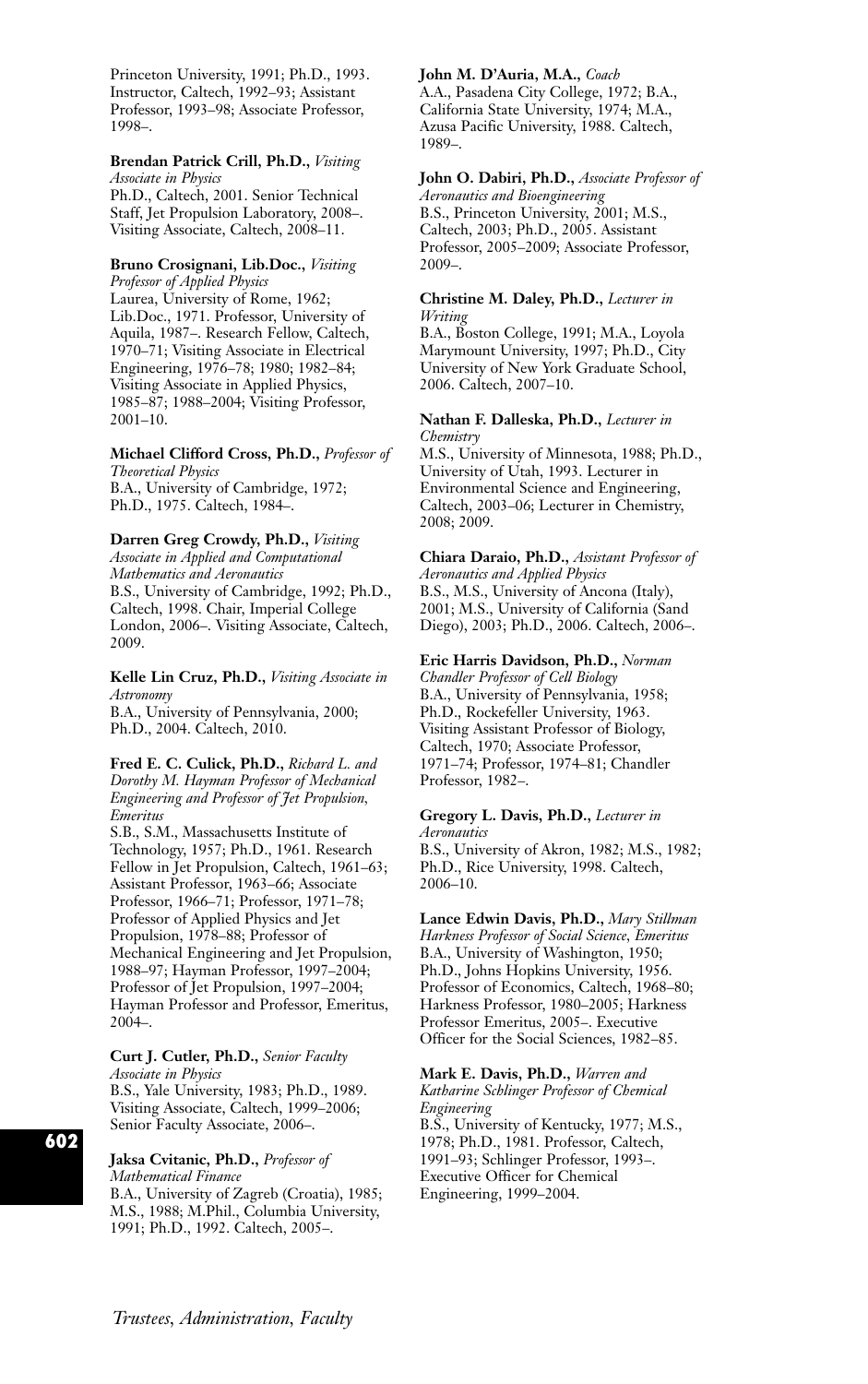**Peter K. Day, Ph.D.,** *Visiting Associate in Physics*

B.S., University of California, 1988; Ph.D., Caltech, 1993. Senior Engineer, Jet Propulsion Laboratory, 2003–. Lecturer, Caltech, 1993; Research Fellow, 1993–94; Visiting Associate, 2005–10.

**Charles de Bedts, Ph.D.,** *Lecturer in French* A.A., Pasadena City College, 1980; B.A., University of California (Los Angeles), 1982; M.A., 1985; Ph.D., 1994. Caltech, 1996–99; 2001–10.

#### **Maria Elena de Bellard, Ph.D.,** *Visiting Associate in Biology*

B.S., University Simon Bolivar (Venezuela), 1985; Ph.D., City University of New York, 1998. Assistant Professor, Cal State Northridge, 2005–. Senior Research Fellow, Caltech, 2004–05; 2010–11.

**Luigi De Nardo, Ph.D.,** *Visiting Associate in Aeronautics*

M.S., Politecnico di Milano, 2003; Ph.D., 2007. Assistant Professor, 2007–. Caltech, 2008–11.

#### **Richard Albert Dean, Ph.D.,** *Professor of Mathematics, Emeritus*

B.S., Caltech, 1945; A.B., Denison University, 1947; M.S., Ohio State University, 1948; Ph.D., 1953. Harry Bateman Research Fellow, Caltech, 1954–55; Assistant Professor, 1955–59; Associate Professor, 1959–66; Professor, 1966–86; Professor Emeritus, 1987–.

## **Marios Demetri Demetriou, Ph.D.,**

*Senior Research Fellow in Materials Science* B.S.,University of Arizona, 1995; M.S., University of California (Los Angeles), 1997; Ph.D., 2001. Caltech, 2007–.

## **Tracy K. Dennison, Ph.D.,** *Associate*

*Professor of Social Science History* B.A., Bucknell University, 1992; M.Phil., University of Oxford, 1999; Ph.D., University of Cambridge, 2004. Assistant Professor of History, Caltech, 2006–2009; Associate Professor of Social Science History, 2009–.

### **Peter B. Dervan, Ph.D., D.Sc.h.c.,** *Bren Professor of Chemistry*

B.S., Boston College, 1967; Ph.D., Yale University, 1972; D.Sc.h.c., Boston College. Assistant Professor, Caltech, 1973–79; Associate Professor, 1979–82; Professor, 1982–88; Bren Professor, 1988–. Chair, Division of Chemistry and Chemical Engineering, 1994–99.

**Mathieu Desbrun, Ph.D.,** *Professor of Computing and Mathematical Sciences; Director of Computing and Mathematical Sciences, and Information Science and Technology*

M.Eng., National Engineering School of

Computer Science and Applied Mathematics (Grenoble), 1994; M.S., University of Grenoble, 1994; Ph.D., National Polytechnic Institute of Grenoble, 1997. Visiting Associate, Caltech, 2000–04; Associate Professor, 2004–09; Professor, 2009–. Director of Computing and Mathematical Sciences, 2009–; Director of Information Science and Technology, 2009–.

## **Stanley Deser, Ph.D.,** *Visiting Associate in Theoretical Physics*

M.A., Harvard University, 1950; Ph.D., 1953. Ancell Professor, Brandeis University, 1980–. Caltech, 2005–10.

**Raymond Deshaies, Ph.D.,** *Professor of Biology; Investigator, Howard Hughes Medical Institute; Executive Officer for Molecular Biology* B.S., Cornell University, 1983; Ph.D.,

University of California, 1988. Assistant Professor, Caltech, 1994–1999; Associate Professor, 2000–05; Professor, 2005–. Assistant Investigator, Howard Hughes Medical Institute, 2000–05; Investigator, 2005–; Executive Officer, 2006–10.

## **Emmanuelle Despagnet, Ph.D.,** *Visiting Associate in Chemistry* B.S., École Normale Supérieure, 1998;

M.S., Paul Sabatier, 1999; Ph.D., 2002. Caltech, 2010.

**Benjamin E. Deverman, Ph.D.,** *Senior Research Fellow in Biology* B.S., University of Detroit Mercy, 1996; Ph.D., Washington University, 2002. Caltech, 2009–.

## **T. Gregory Dewey, Ph.D.,** *Visiting*

*Associate in Applied Physics* B.S., University of Rochester, 1974; M.S., 1977; Ph.D., Carnegie-Mellon University, 1979. Finnegan Professor, Keck Graduate Institute of Applied Life Sciences, 1999–. Caltech, 2009–10.

**Mamadou S. Diallo, Ph.D.,** *Visiting Associate in Environmental Science and Engineering*

B.S., École Nationale de l'Industrie Minérale, 1981; M.Sc., Colorado School of Mines, 1987; M.Sc., University of Michigan (Ann Arbor), 1993; Ph.D., 1995. Caltech, 2010–11.

**Michael H. Dickinson, Ph.D.,** *Esther M. and Abe M. Zarem Professor of Bioengineering* Sc.B., Brown University, 1984; Ph.D., University of Washington, 1989. Visiting Associate, Caltech, 2001–02; Professor, 2002–03; Zarem Professor, 2003–.

**William B. Dickson, Ph.D.,** *Senior Research Fellow in Bioengineering* B.A., University of Wisconsin (Madison), 1992; Ph.D., University of Glasgow, 1999.

Caltech, 2007–.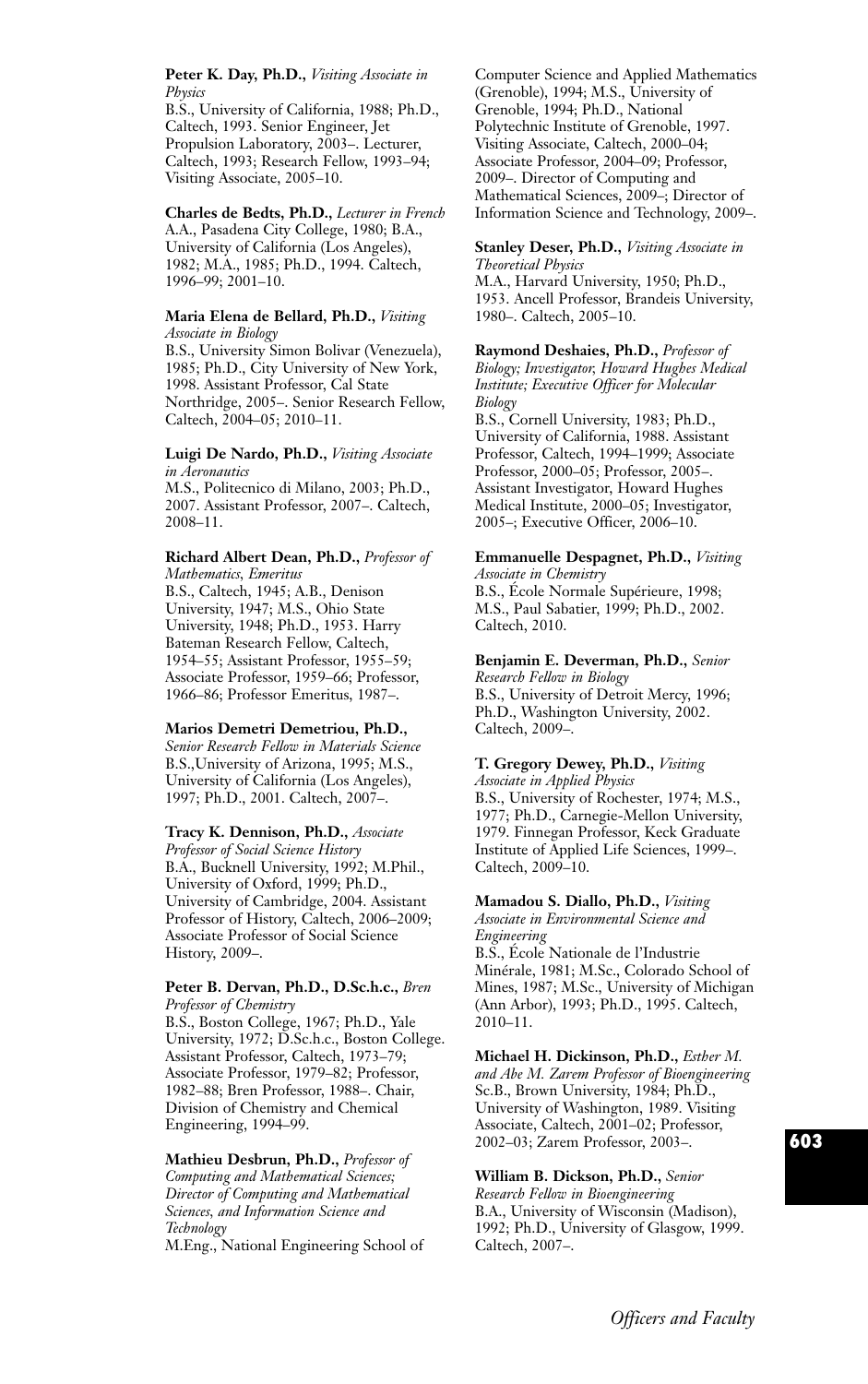## **Paul Emmanuel Dimotakis, Ph.D.,** *John*

*K. Northrop Professor of Aeronautics and Professor of Applied Physics; Chief Technologist, Jet Propulsion Laboratory*

B.S., Caltech, 1968; M.S., 1969; Ph.D., 1973. Research Fellow, 1973–74; Research Fellow and Lecturer, 1974–75; Assistant Professor, 1975–81; Associate Professor, 1981–85; Professor, 1986–; Northrop Professor, 1995–. Chief Technologist, 2006–.

#### **S. George Djorgovski, Ph.D.,** *Professor of Astronomy*

B.A., University of Belgrade, 1979; M.A., University of California, 1981; Ph.D., 1985. Assistant Professor, Caltech, 1987–90; Associate Professor, 1990–97; Professor, 1997–.

**Clinton Dean Dodd, B.A.,** *Coach* B.A., Humboldt State University, 1978. Caltech, 1980–.

**Olivier P. Doré, Ph.D.,** *Visiting Associate in Theoretical Astrophysics* Ph.D., Institute d'Astrophysique de Paris, 2001. Caltech, 2010–11.

**Dennis A. Dougherty, Ph.D.,** *George Grant Hoag Professor of Chemistry* B.S., M.S., Bucknell University, 1974; Ph.D., Princeton University, 1978. Assistant Professor, Caltech, 1979–85; Associate Professor, 1985–89; Professor, 1989–2001; Hoag Professor, 2002–. Executive Officer for Chemistry, 1994–99.

## **Kimberly Douglas, M.S.,** *University Librarian*

M.A., Freie Universität (Germany), 1976; M.S., Long Island University, 1977. Caltech, 2003–.

**Charles D. Dowell, Ph.D.,** *Visiting Associate in Physics; Lecturer in Physics* B.S., Rice University, 1991; M.S., University of Chicago, 1992; Ph.D., 1997. Scientist, Jet Propulsion Laboratory, 2003–. Visiting Associate, Caltech, 2003–10; Lecturer, 2007; 2008; 2009; 2010.

**John C. Doyle, Ph.D.,** *John G Braun Professor of Control and Dynamical Systems, Electrical Engineering, and Bioengineering* B.S., M.S., Massachusetts Institute of Technology, 1977; Ph.D., University of California, 1984. Visiting Assistant Professor of Electrical Engineering, Caltech, 1985; Visiting Associate Professor, 1986; Visiting Associate in Chemistry, 1986–87; Associate Professor of Electrical Engineering, 1987–91; Professor, 1991–2001; Professor of Control and Dynamical Systems, Electrical Engineering, and Bioengineering, 2002–04; Braun Professor, 2004–08; 2009–; Braun Professor Emeritus, 2008–2009.

#### **Ronald William Prest Drever, Ph.D.,**

*Professor of Physics, Emeritus* B.Sc., Glasgow University, 1953; Ph.D., 1958. Visiting Associate, Caltech, 1977; Professor, 1979–2002; Professor Emeritus, 2002–.

#### **Noel Eduard Du Toit, Ph.D.,** *Lecturer in*

*Mechanical Engineering* B.S., University of Stellenbosch, 2001; M.S., Massachusetts Institute of Technology, 2005; Ph.D., Caltech, 2009. Caltech, 2009–10.

**Maurice Duits, M.Sc.,** *Olga Taussky and John Todd Instructor in Mathematics* M.Sc., Eindhoven University of Technology, 2004; Caltech, 2008–.

### **Robert V. Duncan, Ph.D.,** *Visiting Associate in Physics*

B.S., Massachusetts Institute of Technology, 1982; Ph.D., University of California (Santa Barbara), 1988. Associate Dean for Research and Professor of Physics, University of New Mexico, 2002–. Visiting Associate, Caltech, 1998–2004; 2005–10; Moore Distinguished Scholar, 2004–07.

**William G. Dunphy, Ph.D.,** *Grace C. Steele Professor of Biology* A.B., Harvard College, 1980; Ph.D., Stanford University, 1985. Assistant Professor, Caltech, 1989–95; Associate Professor, 1995–2001; Professor, 2001–08; Steele Professor, 2008–. Assistant Investigator, Howard Hughes Medical Institute, 1994–98; Associate Investigator, 1998–2004.

#### **Christopher Eagle, Ph.D.,** *Instructor in English*

B.A., Villanova University, 1998; Ph.D., University of California, 2009. Caltech, 2009–10.

## **Bertrand Echenard, Ph.D.,** *Lecturer in Physics*

Ph.D., Geneva University, 2005. Caltech, 2009.

## **Federico Echenique, Ph.D.,** *Professor of Economics*

M.A., University of the Republic (Uruguay), 1995; Ph.D., University of California, 2000. Instructor, Caltech, 2002–03; Assistant Professor, 2004; Associate Professor, 2004–10; Professor, 2010–.

### **Michelle Effros, Ph.D.,** *Professor of*

*Electrical Engineering* B.S., Stanford University, 1989; M.S., 1990; Ph.D., 1994. Assistant Professor, Caltech, 1994–2000; Associate Professor, 2000–05; Professor, 2005–.

#### **Gerald Eigen, Ph.D.,** *Visiting Associate in Physics*

Dipl., University of Freiburg (Germany), 1980; Ph.D., University of Munich, 1985.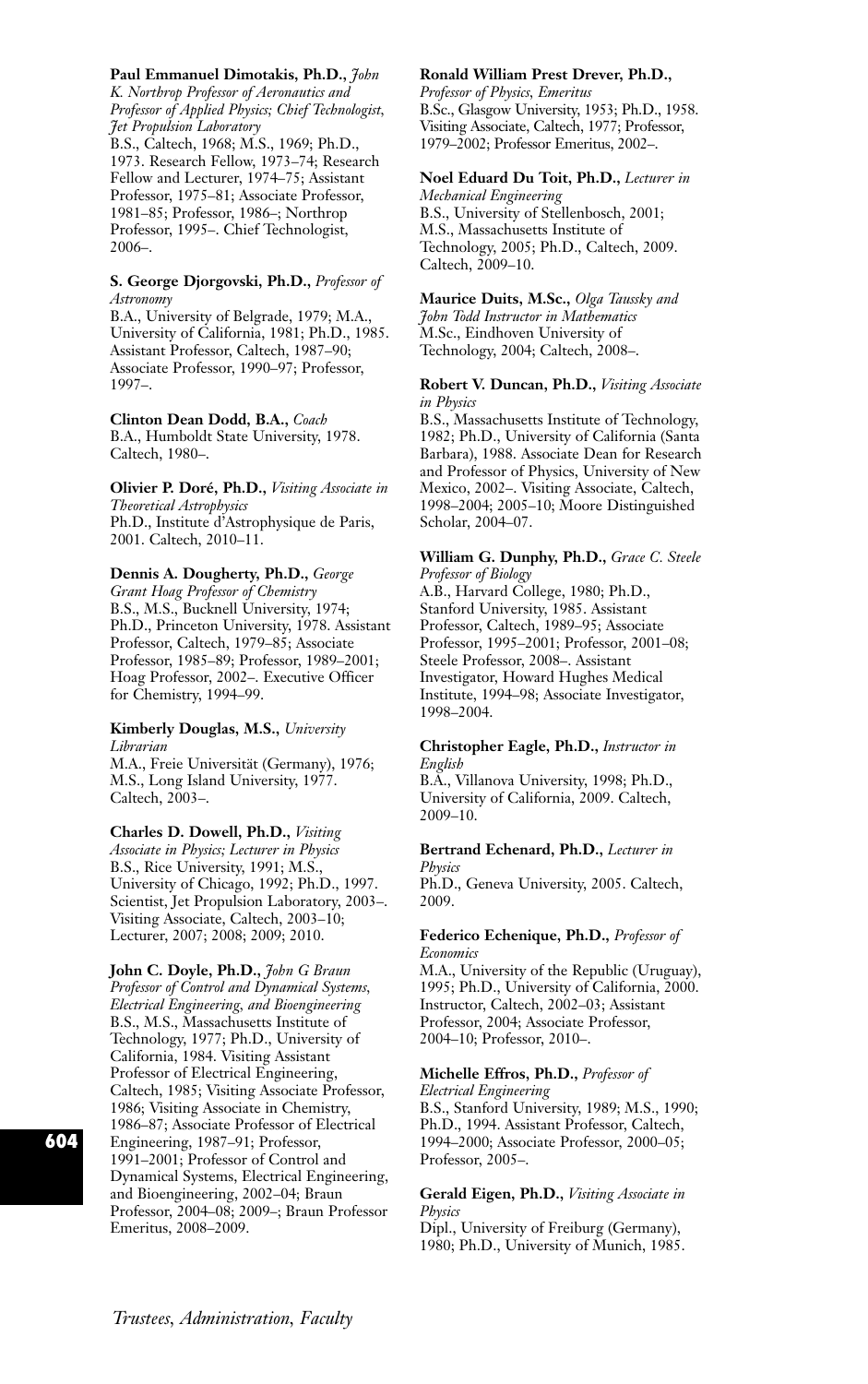Professor, University of Bergen (Norway), 1995–. Research Fellow, Caltech, 1984–87; Senior Research Fellow, 1987–94; Lecturer, 1991; 1993; Visiting Associate, 1994–2010.

**John M. Eiler, Ph.D.,** *Robert P. Sharp Professor of Geology and Professor of*

*Geochemistry* B.S., University of Iowa, 1989; M.S., University of Wisconsin (Madison), 1991; Ph.D., 1994. Research Fellow in Geochemistry, Caltech, 1994–97; Senior Research Fellow, 1997–98; Assistant Professor, 1998–2003; Associate Professor, 2003–06; Professor, 2006–; Sharp Professor, 2008–.

**James P. Eisenstein, Ph.D.,** *Frank J. Roshek Professor of Physics and Applied Physics* A.B., Oberlin College, 1974; Ph.D., University of California, 1980. Professor of Physics, Caltech, 1996–2004; Roshek Professor, 2004–05; Roshek Professor of Physics and Applied Physics, 2005–.

**Charles Elachi, Ph.D.,** *Vice President, Director of the Jet Propulsion Laboratory; Professor of Electrical Engineering and Planetary Science* B.Sc., University of Grenoble, 1968; Dipl.Ing., National Polytechnic Institute (Grenoble), 1968; M.S., Caltech, 1969; Ph.D., 1971; M.B.A., University of Southern California, 1978. Research Fellow, Caltech, 1971–73; Lecturer in Electrical Engineering, 1982–88; Lecturer in Electrical Engineering and Planetary Science, 1988–2001; Professor, 2002–. Vice President and Director, 2001–.

## **Matthew P. Elgart, D.M.A.,** *Lecturer in Guitar*

B.F.A., University of California (Los Angeles), 1983; M.F.A., 1985; D.M.A., Claremont Graduate School, 1996. Caltech, 2007–11.

**Heinz E. Ellersieck, Ph.D.,** *Associate Professor of History, Emeritus* A.B., University of California (Los Angeles), 1942; M.A., 1948; Ph.D., 1955. Instructor, Caltech, 1950–55; Assistant Professor, 1955–60; Associate Professor, 1960–88; Associate Professor Emeritus, 1988–.

## **Richard S. Ellis, D.Phil., D.Sc.h.c.,** *Steele*

*Family Professor of Astronomy* B.Sc., University College London, 1971; D.Phil., University of Oxford, 1974; D.Sc.h.c., University of Durham. Visiting Associate, Caltech, 1997–98; Professor, 1999–2002; Steele Professor, 2002–. Deputy Director, Palomar Observatory, 1999–2000; Director, 2000–02; Director, Caltech Optical Observatories, 2002–05.

**Michael Elowitz, Ph.D.,** *Associate Professor of Biology and Bioengineering; Investigator, Howard Hughes Medical Institute* B.A., University of California, 1992; M.A.,

Ph.D., Princeton University, 1999. Assistant Professor, Caltech, 2003–2009; Associate Professor, 2009–; Bren Scholar, 2003–09; Investigator, 2008–.

## **Azita Emami-Neyestanak, Ph.D.,**

*Assistant Professor of Electrical Engineering* B.S., Sharif University of Technology, 1996; M.S., Stanford University, 1999; Ph.D., 2004. Caltech, 2007–.

### **Stuart A. Ende, Ph.D.,** *Faculty Associate in Literature*

A.B., Cornell University, 1965; M.A., New York University, 1966; Ph.D., Cornell University, 1970. Assistant Professor of English, Caltech, 1970–74; Associate Professor, 1974–80; Associate Professor of Literature, 1980–90; Faculty Associate, 1990–.

**Hermann Engelhardt, Dr.rer.Nat.,** *Senior Research Associate in Geophysics, Emeritus* Dipl., Technical University of Munich, 1960; Dr.rer.Nat., 1974. Senior Research Fellow, Caltech, 1976–79; Visiting Associate, 1981; Senior Research Associate, 1988–2002; Senior Research Associate Emeritus, 2002–.

**Jean E. Ensminger, Ph.D.,** *Edie and Lew Wasserman Professor of Social Sciences* B.A., Cornell University, 1974; M.A., Northwestern University, 1976; Ph.D., 1984. Professor of Anthropology, Caltech, 2000–07; Wasserman Professor of Anthropology, 2007–09; Wasserman Professor of Social Sciences, 2009–. Chair, Division of the Humanities and Social Sciences, 2002–06.

#### **Inessa Epstein, Ph.D.,** *Lecturer in Mathematics*

B.S., Rutgers University, 2004; Ph.D., University of California (Los Angeles), 2008. Caltech, 2009–10.

**Oliver W. Eslinger, M.A.,** *Coach* M.A., Clark University, 1999; M.A., Boston University, 2002. Caltech, 2009–.

## **Thomas Eugene Everhart, Ph.D.,**

**D.L.h.c., D.h.c.,** *President Emeritus; Professor of Electrical Engineering and Applied Physics, Emeritus* A.B., Harvard College, 1953; M.Sc., University of California (Los Angeles), 1955; Ph.D., University of Cambridge, 1958; D.L.h.c., Illinois Wesleyan University; Pepperdine University; D.h.c., Colorado School of Mines. Professor, Caltech, 1987–99; Professor Emeritus, 1999–. President, 1987–97; President Emeritus, 1997–.

**Pamela L. Eversole-Cire, Ph.D.,** *Visiting Associate in Biology* B.S. (Biology), B.S. (Chemistry), University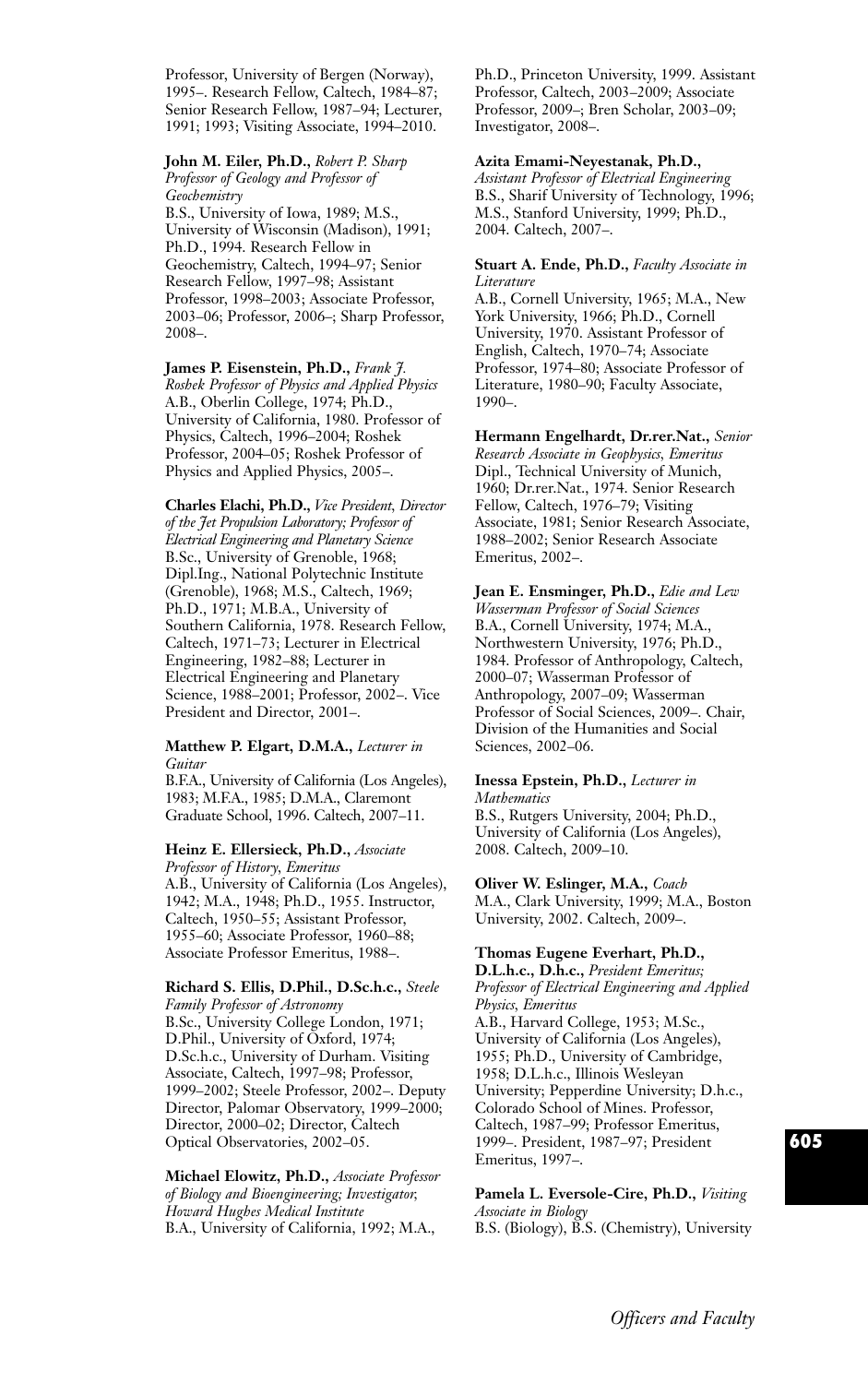of California (Irvine), 1982; M.S., 1985; Ph.D., University of Southern California, 1994. Research Fellow, Caltech, 1995–98; Senior Research Fellow, 1998–2001; Visiting Associate, 2008–11.

**Maxellende Ezin, Ph.D.,** *Senior Research Fellow in Biology* B.S., Spelman College, 1996; Ph.D.,

University of Virginia, 2002. Caltech, 2009–.

**Kenneth A. Farley, Ph.D.,** *W. M. Keck Foundation Professor of Geochemistry; Chair, Division of Geological and Planetary Sciences* B.S., Yale University, 1986; Ph.D., University of California (San Diego), 1991. Assistant Professor, Caltech, 1993–96; Associate Professor, 1996–98; Professor, 1998–2003; Keck Foundation Professor, 2003–. Director, Tectonics Observatory, 2003–04. Chair, 2004–.

**Mordechai Feingold, D.Phil.,** *Professor of History*

B.A., Hebrew University of Jerusalem, 1972; M.A., 1976; D.Phil., University of Oxford, 1980. Visiting Associate Professor, Caltech, 1994; Professor, 2002–.

**Katalin Fejes Toth, Ph.D.,** *Thomas Hunt Morgan Senior Research Fellow in Biology* M.D., Semmelweiss University, 2001; Ph.D., University of Heidelberg, 2004. Caltech, 2010–.

#### **Antony R. H. Fender, B.S.,** *Lecturer in Engineering*

B.S., University of California (Los Angeles), 1970. Caltech, 1996–2010.

#### **Bradley Ward Filippone, Ph.D.,** *Professor of Physics*

B.S., Pennsylvania State University, 1977; M.S., University of Chicago, 1979; Ph.D., 1982. Research Fellow, Caltech, 1983–84; Assistant Professor, 1984–90; Associate Professor, 1990–95; Professor, 1995–.

## **Caleb Finch, Ph.D.,** *Visiting Associate in Biology*

B.S., Yale University, 1961; Ph.D., 1969. Professor, University of Southern California, 1989–. Caltech, 2007–10.

### **Wolfgang Fink, Ph.D.,** *Visiting Associate in Physics*

Ph.D., University of Tübingen, 1997. Associate Professor, University of Southern California, 2005–. Associate Professor, University of Arizona, 2009–. Caltech, 2001–10.

## **Brian Fischer, D.Sc.,** *Visiting Associate in Biology*

B.A., Illinois Wesleyan University, 1999; M.A., University of Missouri (St. Louis), 2001; D.Sc., Washington University, 2005. Assistant Professor, Occidental College, 2008–. Caltech, 2008–09.

## **Woodward Fischer, Ph.D.,** *Assistant*

*Professor of Geobiology* B.A., Colorado College, 2000; Ph.D., Harvard University, 2007. Caltech, 2009–.

**Matthew Fisher, Ph.D.,** *Earle C. Anthony Professor of Theoretical Physics* B.S., Cornell University, 1981; Ph.D., University of Illinois (Urbana-Champaign), 1986; Permanent Member, Institute for Theoretical Physics, University of California (Santa Barbara), 1993–2009; Caltech, 2009–.

#### **Matthias Flach, Ph.D.,** *Professor of Mathematics*

Dipl., Johann-Wolfgang von Goethe University (Frankfurt), 1986; Ph.D., St. John's College, 1991. Associate Professor, Caltech, 1995–99; Professor, 1999–. Executive Officer for Mathematics, 2006–2009.

**Richard Charles Flagan, Ph.D.,** *Irma and Ross McCollum–William H. Corcoran Professor of Chemical Engineering and Professor of Environmental Science and Engineering; Executive Officer for Chemical Engineering* B.S.E., University of Michigan, 1969; S.M., Massachusetts Institute of Technology, 1971; Ph.D., 1973. Assistant Professor of Environmental Engineering Science, Caltech, 1975–81; Associate Professor, 1981–84; Associate Professor of Environmental Engineering and Mechanical Engineering, 1984–85; Professor, 1986–90; Professor of Chemical Engineering, 1990–2000; McCollum Professor of Chemical Engineering, 2000–03; McCollum Professor of Chemical Engineering and Professor of Environmental Science and Engineering, 2003–04; McCollum–Corcoran Professor of Chemical Engineering and Professor of Environmental Science and Engineering, 2004–. Acting Executive Officer, 1996; Executive Officer, 1997; 2004–.

## **Eanna E. Flanagan, Ph.D.,** *Visiting*

*Associate in Physics* B.S.,University College Dublin, 1987; M.S., 1998; Ph.D., Caltech, 1993. Caltech, 2010.

**Stephen J. Forman, M.D.,** *Visiting Associate in Chemical Engineering* B.A., St. John's College, 1970; M.D., University of Southern California, 1974. Staff Physician and Chairman of the Board of Directors, City of Hope, 2001–. Caltech, 2005–11.

**Joel N. Franklin, Ph.D.,** *Professor of Applied Mathematics, Emeritus* B.S., Stanford University, 1950; Ph.D., 1953. Associate Professor of Applied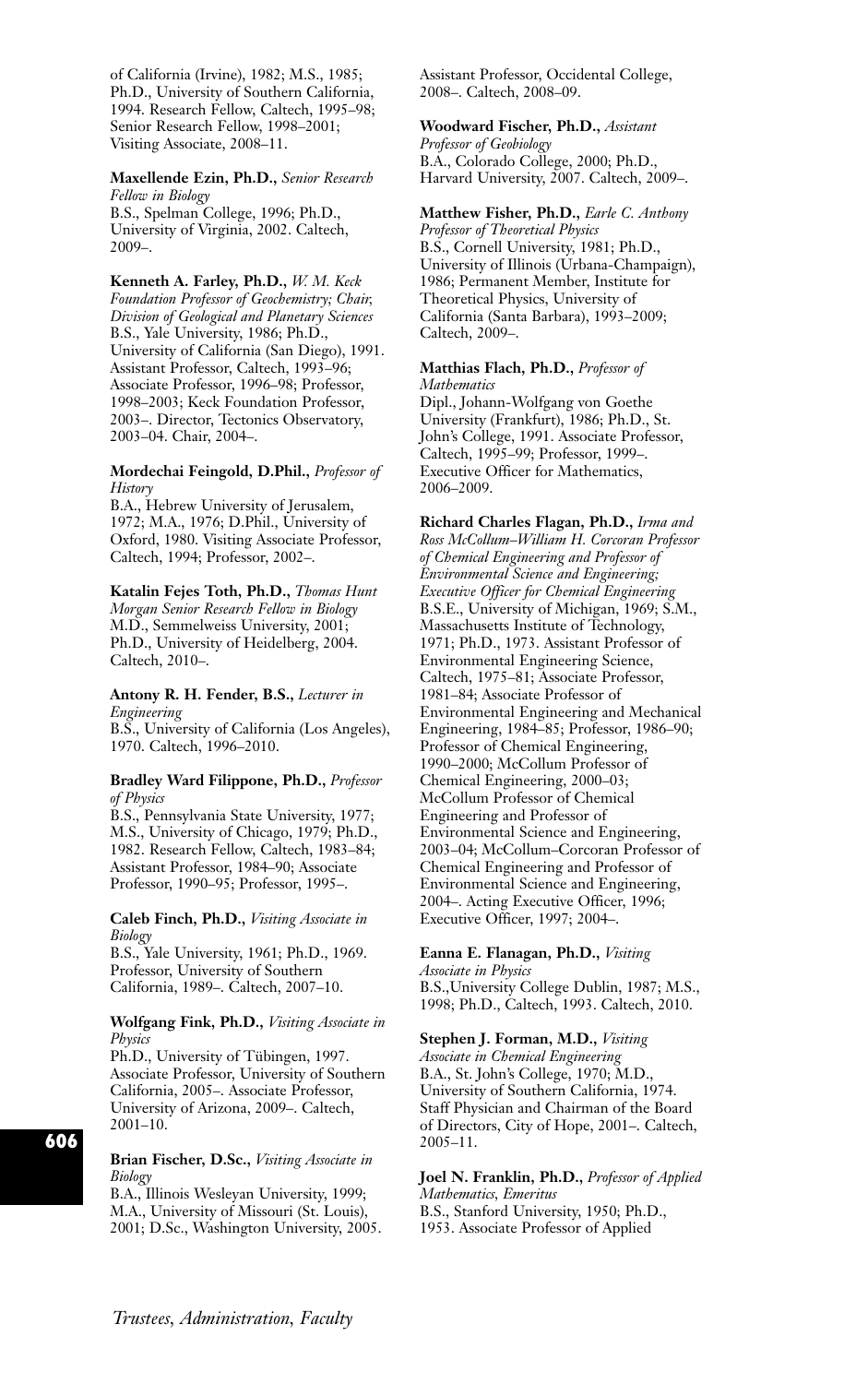Mechanics, Caltech, 1957–65; Professor of Applied Science, 1965–69; Professor of Applied Mathematics, 1969–2000; Professor Emeritus, 2000–.

**Scott E. Fraser, Ph.D.,** *Anna L. Rosen Professor of Biology and Professor of Bioengineering; Director, Donna and Benjamin M. Rosen Bioengineering Center* B.S., Harvey Mudd College, 1976; Ph.D., Johns Hopkins University, 1979. Professor of Biology, Caltech, 1991; Rosen Professor, 1991–; Professor of Bioengineering, 2005–. Director, Magnetic Resonance Imaging Center, 2002–08; Director, Rosen Bioengineering Center, 2008–.

## **Steven Clark Frautschi, Ph.D.,** *Professor of*

*Theoretical Physics, Emeritus* A.B., Harvard College, 1954; Ph.D., Stanford University, 1958. Assistant Professor, Caltech, 1962–64; Associate Professor, 1964–66; Professor, 1966–2006; Professor Emeritus, 2006–. Executive Officer for Physics, 1988–97; Master of Student Houses, 1997–2002.

#### **Stuart Freed, B.A.,** *Lecturer in Art— Ceramics* B.A., California State University

(Northridge), 1979. Caltech, 1999–2011.

**Winrich Freiwald, Ph.D.,** *Visiting Associate in Biology*

Dipl., Tübingen University, 1993; Ph.D., 1997. Assistant Professor, Rockefeller University, 2009–. Caltech, 2009–11.

### **Brent Thomas Fultz, Ph.D.,** *Professor of Materials Science and Applied Physics* B.Sc., Massachusetts Institute of Technology, 1975; M.Sc., University of California, 1978; Ph.D., 1982. Assistant Professor of Materials Science, Caltech, 1985–90; Associate Professor, 1990–97; Professor of Materials Science, 1997–2002; Professor of Materials Science and Applied Physics, 2003–.

## **Avishay Gal-Yam, Ph.D.,** *Visiting Associate in Astronomy*

Ph.D., Tel Aviv University, 2003. Senior Scientist, Weizmann Institute of Science, 2007–. Caltech, 2007–12.

## **Mandy Gamble, M.A.,** *Coach*

B.A., California State University, 1995; M.A., 1997. Caltech, 2002–.

**Daniel A. Garcia, M.A.,** *Lecturer in Spanish* Lic., National University of Colombia, 1988; M.A., University of Southern California, 1991. Caltech, 1996–.

#### **Jorge García-Ojalvo, Ph.D.,** *Visiting Associate in Biology*

M.Sc., University of Barcelona, 1991; Ph.D., 1995. Associate Professor, Technical University of Catalonia, 2003–. Caltech, 2006–11.

## **George Rousetos Gavalas, Ph.D.,**

*Professor of Chemical Engineering, Emeritus* B.S., Technical University of Athens, 1958; M.S., University of Minnesota, 1962; Ph.D., 1964. Assistant Professor, Caltech, 1964–67; Associate Professor, 1967–75; Professor, 1975–2002; Professor Emeritus, 2002–.

## **John B. Geasland, B.S.F.S.,** *Lecturer in*

*English as a Second Language* B.S.F.S., Georgetown University, 1966. Caltech, 2001–10.

## **Murray Gell-Mann, Ph.D., Sc.D.h.c.,**

**D.Sc.h.c., Nobel Laureate,** *Robert Andrews Millikan Professor of Theoretical Physics, Emeritus* B.S., Yale University, 1948; Ph.D., Massachusetts Institute of Technology, 1950; Sc.D.h.c., Columbia University; University of Cambridge; University of Chicago; University of Illinois; University of Utah; Wesleyan University; Yale University; D.Sc.h.c., University of Turin (Italy). Associate Professor, Caltech, 1955–56; Professor, 1956–67; Millikan Professor, 1967–93; Millikan Professor Emeritus, 1993–.

### **Glen A. George, M.S.,** *Lecturer in Computer Science and Electrical Engineering* B.S. (Engineering and Applied Science), Caltech, 1981; B.S. (Electrical Engineering), 1982; M.S., University of California (Los Angeles), 1984. Lecturer in Applied Science, Caltech, 1986–91; Lecturer in Computer Science and Electrical Engineering, 1992–.

#### **Merrill Joan Gerber, M.A.,** *Lecturer in Creative Writing*

B.A., University of Florida, 1959; M.A., Brandeis University, 1980. Caltech, 1989–2009.

## **Alireza Ghaffari, M.S.,** *Lecturer in Applied Physics*

B.S., California State University, 1986; M.S., Caltech, 2008. Lecturer, 2005–11.

## **Morteza Gharib, Ph.D.,** *Hans W. Liepmann Professor of Aeronautics and Professor of Bioinspired Engineering; Vice Provost*

B.S., Teheran University, 1976; M.S., Syracuse University, 1978; Ph.D., Caltech, 1983. Professor of Aeronautics, 1992–2001; Professor of Aeronautics and Bioengineering, 2001–02; Liepmann Professor of Aeronautics and Bioengineering, 2002–06; Professor of Bioengineering, 2006–09; Professor of Bioinspired Engineering, 2009–; Liepmann Professor, 2006–. Vice Provost, 2010–.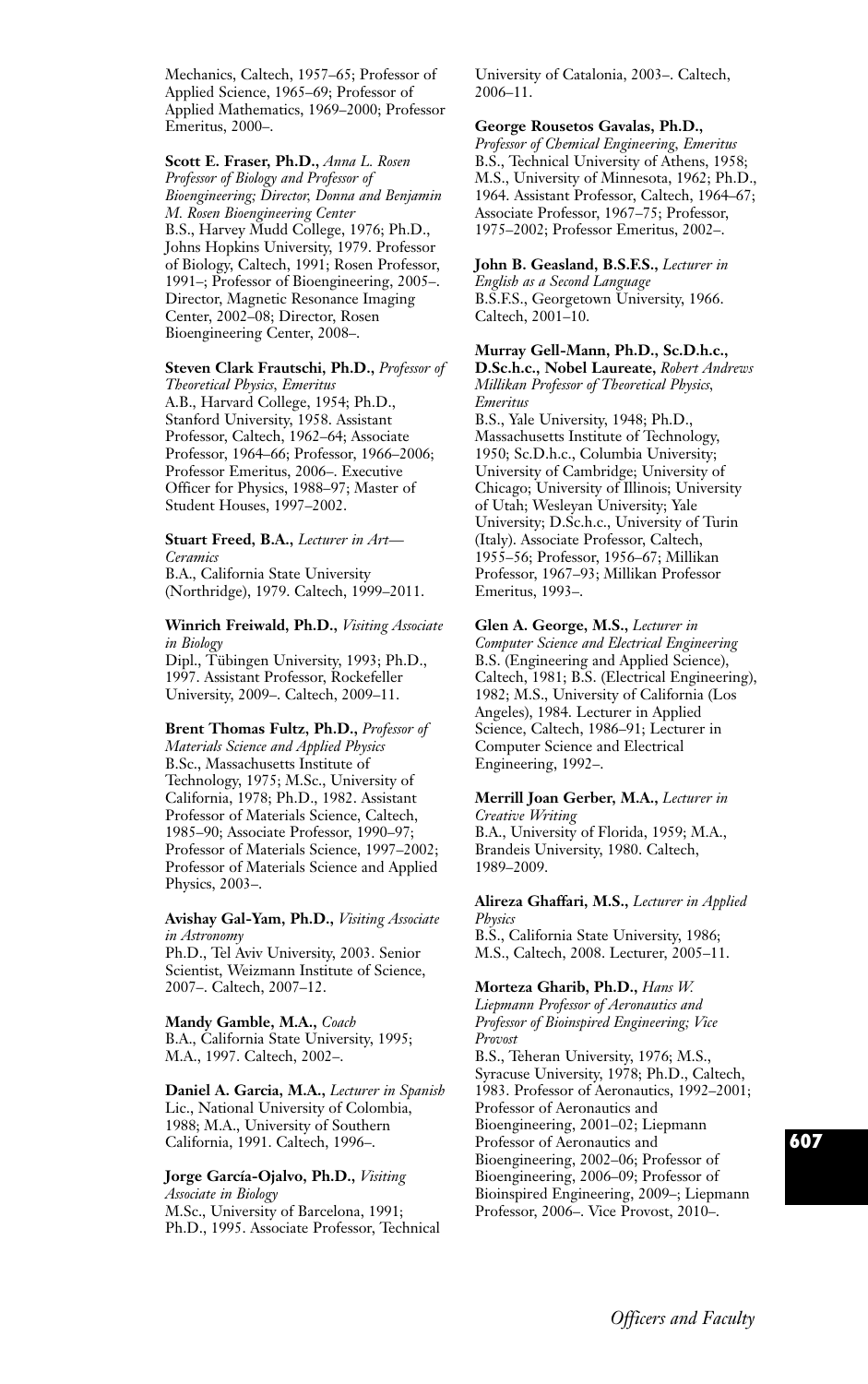**Amin Gholampour, Ph.D.,** *Olga Taussky and John Todd Instructor in Mathematics* M.S., Sharif University of Technology (Iran), 2002; Ph.D., University of British Columbia, 2007. Caltech, 2008–10.

**Konstantinos P. Giapis, Ph.D.,** *Associate Professor of Chemical Engineering* Dipl., National Technical University of Athens, 1984; Ph.D., University of Minnesota, 1989. Lacey Instructor, Caltech, 1992–93; Assistant Professor, 1993–98; Associate Professor, 1999–.

#### **Vernon Charles Gibson, Ph.D.,** *Visiting Associate in Chemistry*

B.S., University of Sheffield, 1980; Ph.D., University of Oxford, 1984. Frankland BP Professor, Imperial College of Science, Technology and Medicine (London), 2001–. Caltech, 2006–07; 2008–10.

**Benjamin J. Gillen, Ph.D.,** *Assistant*

*Professor of Economics* B.A., Yale University, 1999; Ph.D., University of California (San Diego), 2010. Caltech, 2010–.

#### **Kevin M. Gilmartin, Ph.D.,** *Professor of English*

B.A., Oberlin College, 1985; M.A., University of Chicago, 1986; Ph.D., 1991. Assistant Professor of Literature, Caltech, 1991–97; Associate Professor, 1997–2004; Associate Professor of English, 2004–07; Professor, 2007–.

**Dehn Gilmore, Ph.D.,** *Assistant Professor of English*

B.A., Harvard University, 2002; M.Phil., Cambridge University (Trinity College), 2003; M.Phil., Columbia University, 2005; Ph.D., 2009. Caltech, 2009–.

#### **Jacqueline G. Gish, Ph.D.,** *Visiting Associate in Aerospace*

B.A., University of California (Los Angeles), 1972; Ph.D., Caltech, 1976; M.B.A., University of Southern California, 2003. Director, Directed Energy Technology, Northrop Grumman Space Technology, 2001–. Visiting Associate, Caltech, 2008–13.

**Jan Glascher, Ph.D.,** *Visiting Associate in Psychology* Ph.D., University of Hamburg, 2005. Caltech, 2010–12.

**Philip L. Gleckman, Ph.D.,** *Visiting Associate in Materials Science* B.S., Massachusetts Institute of Technology, 1984; Ph.D., University of Chicago, 1988. Chief Scientist, eSolar, 2008–. Visiting Associate, Caltech, 2009–10.

**M. Michael Glovsky, M.D.,** *Visiting Associate in Chemical Engineering* B.S., Tufts University, 1957; M.D., Tufts Medical School, 1962. Head, Asthma and Allergy Center, Huntington Memorial Hospital, 1989–. Caltech, 1999–2010.

## **William Andrew Goddard III, Ph.D.,**

*Charles and Mary Ferkel Professor of Chemistry, Materials Science, and Applied Physics*

B.S., University of California (Los Angeles), 1960; Ph.D., Caltech, 1965. Noyes Research Fellow in Chemistry, 1964–66; Noyes Research Instructor, 1966–67; Assistant Professor of Theoretical Chemistry, 1967–71; Associate Professor, 1971–74; Professor, 1974–78; Professor of Chemistry and Applied Physics, 1978–84; Ferkel Professor of Chemistry, 1984–2001; Ferkel Professor of Chemistry, Materials Science, and Applied Physics, 2001–.

## **Anja-Silvia Goeing, Ph.D.,** *Instructor in History*

M.A., University of Wuerzburg, 1992; Ph.D., 1999. Caltech, 2009–10.

## **Jacob K. Goeree, Ph.D.,** *Professor of Economics*

B.S., Utrecht University (Netherlands), 1989; Ph.D. (Theoretical Physics), 1993; B.A., University of Amsterdam, 1994; Ph.D. (Economics), 1997. Visiting Associate, Caltech, 1999; Visiting Professor, 2003; Professor, 2004–10.

## **Marvin Leonard Goldberger, Ph.D., Sc.D.h.c., D.H.L.h.c., LL.D.h.c.,** *President Emeritus*

B.S., Carnegie Institute of Technology, 1943; Ph.D., University of Chicago, 1948; Sc.D.h.c., Carnegie Mellon University; University of Notre Dame; D.H.L.h.c., Hebrew Union College; University of Judaism; LL.D.h.c., Occidental College. President and Professor of Theoretical Physics, Caltech, 1978–87; President Emeritus, 1991–.

## **Peter Martin Goldreich, Ph.D.,** *Lee A.*

*DuBridge Professor of Astrophysics and Planetary Physics, Emeritus* B.S., Cornell University, 1960; Ph.D., 1963. Associate Professor of Planetary Science and Astronomy, Caltech, 1966–69; Professor, 1969–81; DuBridge Professor of Astrophysics and Planetary Physics, 1981–2002; DuBridge Professor Emeritus, 2002–. Acting Chairman, Division of Geological and Planetary Sciences, 1989.

### **Paul F. Goldsmith, Ph.D.,** *Visiting Associate in Astronomy*

A.B., University of California, 1969; Ph.D., 1975. Principal Scientist, Jet Propulsion Laboratory, 2005–. Caltech, 2006–10.

## **Sunil Golwala, Ph.D.,** *Associate Professor of Physics*

B.A., University of Chicago, 1993; M.A.,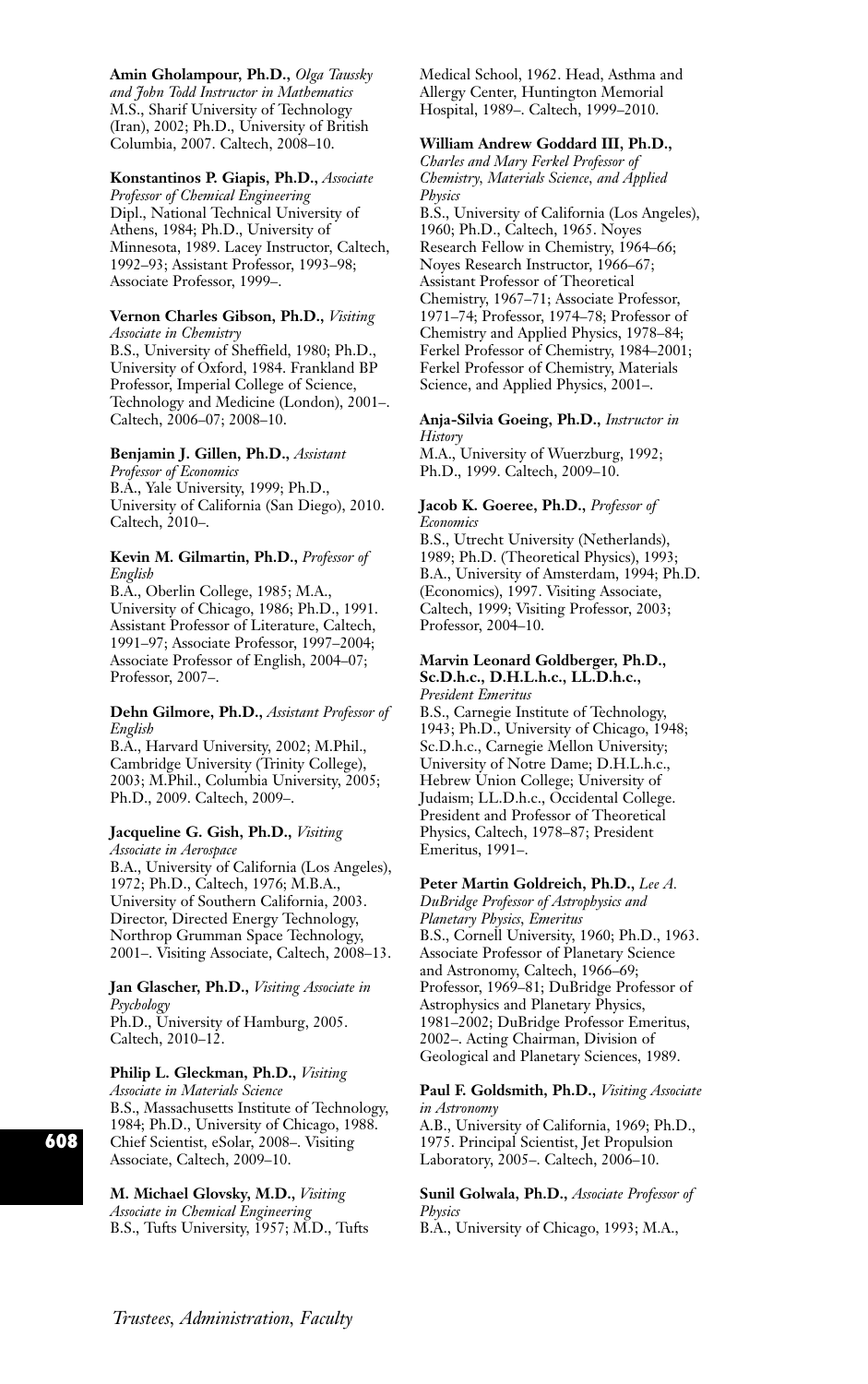University of California, 1995; Ph.D., 2000. Assistant Professor, Caltech, 2003–10; Associate Professor, 2010–.

#### **Frank A. Gomez, Ph.D.,** *Visiting Associate in Applied Physics*

B.S., California State University, 1986; Ph.D., University of California (Los Angeles), 1991. Professor, California State University, 2002–. Caltech, 2003–11.

#### **Gabriela Gonzalez, Ph.D.,** *Visiting Associate in Physics*

Ph.D., Syracuse University, 1995–. Caltech, 2008–10.

**David Louis Goodstein, Ph.D.,** *Frank J. Gilloon Distinguished Teaching and Service Professor, Emeritus; Professor of Physics and Applied Physics, Emeritus* B.S., Brooklyn College, 1960; Ph.D., University of Washington, 1965. Research Fellow in Physics, Caltech, 1966–67; Assistant Professor, 1967–71; Associate Professor, 1971–75; Associate Professor of Physics and Applied Physics, 1975–76; Professor, 1976–2009; Gilloon Professor, 1995–2009; Gilloon Professor Emeritus, 2009–. Vice Provost, 1987–2007.

## **Judith R. Goodstein, Ph.D.,** *Faculty Associate in History; University Archivist, Emeritus*

B.A., Brooklyn College, 1960; Ph.D., University of Washington, 1969. Faculty Associate, Caltech, 1982–; Lecturer, 1989; 2001; 2002; 2007. Registrar, 1989–2003; Institute Archivist, 1968–95; University Archivist, 1995–2009; University Archivist Emeritus, 2009–.

## **David George Goodwin, Ph.D.,** *Professor of Mechanical Engineering and Applied Physics* B.S., Harvey Mudd College, 1979; M.S., Stanford University, 1980; Ph.D., 1986. Assistant Professor of Mechanical Engineering, Caltech, 1988–93; Associate Professor of Mechanical Engineering and Applied Physics, 1993–2000; Professor, 2000–.

## **Krzysztof M. Gorski, Ph.D.,** *Visiting Associate in Physics*

M.Sc., Nicolaus Copernicus University (Poland), 1975; Ph.D., Warsaw University, 1987. Senior Research Scientist, Jet Propulsion Laboratory, 2003–. Caltech, 2003–11.

## **Frederic Gosselin, Ph.D.,** *Visiting Associate in Psychology*

B.A., University of Ottawa, 1993; M.Sc., University of Montreal, 1996; Ph.D., University of Glasgow, 2000. Associate Professor, University of Montreal, 2002–. Caltech, 2007–08; 2010.

## **Roy Walter Gould, Ph.D.,** *Simon Ramo Professor of Engineering, Emeritus* B.S., Caltech, 1949; M.S., Stanford

University, 1950; Ph.D., Caltech, 1956. Assistant Professor of Electrical Engineering, 1955–58; Associate Professor, 1958–60; Associate Professor of Electrical Engineering and Physics, 1960–62; Professor, 1962–74; Professor of Applied Physics, 1974–80; Ramo Professor of Engineering, 1980–96; Ramo Professor Emeritus, 1996–. Executive Officer for Applied Physics, 1973–79; Chairman, Division of Engineering and Applied Science, 1979–85.

## **Thomas B. Graber, Ph.D.,** *Professor of Mathematics*

A.B., Harvard University, 1994; M.A., University of California (Los Angeles), 1995; Ph.D., 1998. Associate Professor, Caltech, 2005–2008; Professor, 2008–.

## **Keith J. B. Grainge, Ph.D.,** *Visiting*

*Associate in Physics* Ph.D., University of Cambridge, 1996. Senior Research Associate, 2004–. Caltech, 2008–11.

## **Harry Barkus Gray, Ph.D., D.Sc.h.c.,**

**Laurea h.c., Fil.Dr.h.c., D.L.h.c.,** *Arnold O. Beckman Professor of Chemistry; Founding Director, Beckman Institute* B.S., Western Kentucky College, 1957; Ph.D., Northwestern University, 1960; D.Sc.h.c., Northwestern University; University of Rochester; University of Chicago; Göteborg University; University of Pennsylvania; Bowling Green State University; University of Arizona; Laurea h.c., University of Florence; D.L.h.c., Illinois Wesleyan University. Visiting Professor of Inorganic Chemistry, Caltech, 1965; Professor of Chemistry, 1966–81; William R. Kenan Professor, 1976–81; Beckman Professor, 1981–. Chairman, Division of Chemistry and Chemical Engineering, 1978–84; Director, Beckman Institute, 1986–2001; Founding Director, 2001–.

#### **Julia R. Greer, Ph.D.,** *Assistant Professor of Materials Science*

B.S., Massachusetts Institute of Technology, 1997; M.S., Stanford University, 2000; Ph.D., 2005. Caltech, 2007–.

## **David M. Grether, Ph.D.,** *Frank J. Gilloon*

*Professor of Economics, Emeritus* B.S., University of California, 1960; Ph.D., Stanford University, 1969. Associate Professor, Caltech, 1970–75; Professor, 1975–2009; Gilloon Professor, 2009–10; Gilloon Professor Emeritus, 2010–. Executive Officer for Social Sciences, 1978–82; Chairman, Division of the Humanities and Social Sciences, 1982–92; Interim Chair, Division of the Humanities and Social Sciences, 2006–07.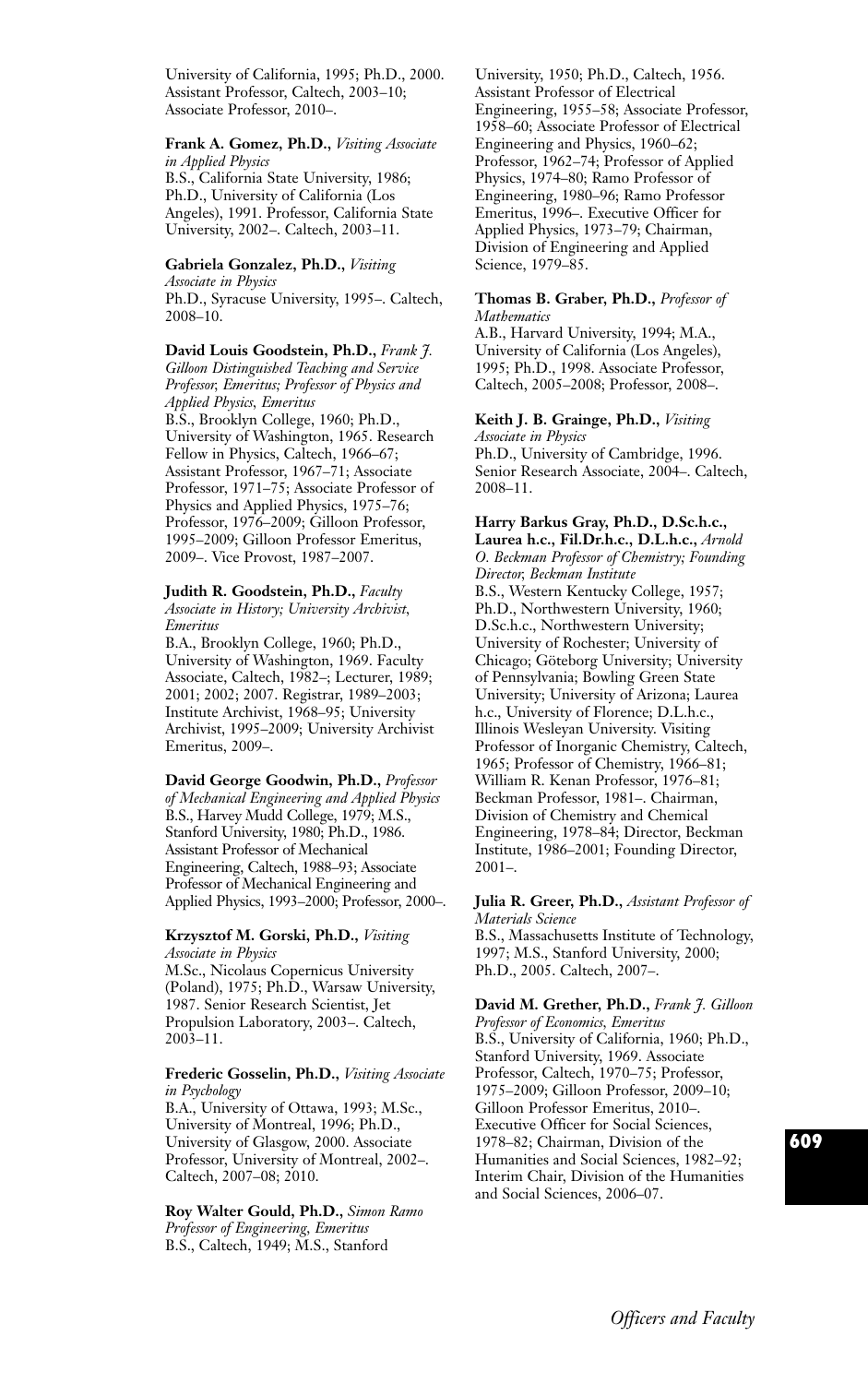**Allen R. Gross, D.M.A.,** *Lecturer in Symphony Orchestra* A.B., Queens College, 1965; M.A., University of California, 1967; D.M.A., Stanford University, 1978. Caltech, 1999–2011.

**John P. Grotzinger, Ph.D.,** *Fletcher Jones Professor of Geology* B.S., Hobart College, 1979; M.S., University of Montana, 1981; Ph.D., Virginia Polytechnic Institute and State University, 1985. Visiting Associate Professor, Caltech, 1996; Moore Distinguished Scholar, 2004; Jones Professor, 2005–.

**Robert H. Grubbs, Ph.D., Nobel Laureate,** *Victor and Elizabeth Atkins Professor of Chemistry* B.S., University of Florida, 1963; M.S., 1965; Ph.D., Columbia University, 1968. Professor, Caltech, 1978–90; Atkins Professor, 1990–.

**Sergei G. Gukov, Ph.D.,** *Professor of Theoretical Physics and Mathematics* B.S., Moscow Institute of Physics and Technology, 1997; M.S., Princeton University, 2001; Ph.D., 2001. Associate Professor, Caltech, 2005–07; Professor, 2007–.

**Chin-Lin Guo, Ph.D.,** *Assistant Professor of Bioengineering and Applied Physics* B.S., National Taiwan University, 1994; M.S., 1996; Ph.D., University of California (San Diego), 2001. Caltech, 2006–.

**Ming Guo, M.D., Ph.D.,** *Visiting Associate in Biology*

M.D., Shanghai Medical University, 1989; Ph.D., University of California (San Francisco), 1996. Assistant Professor, University of California (Los Angeles), 2002–. Caltech, 2005–11.

**Michael C. Gurnis, Ph.D.,** *John E. and Hazel S. Smits Professor of Geophysics; Director, Siesmological Laboratory* B.S., University of Arizona, 1982; Ph.D., Australian National University, 1987. Associate Professor, Caltech, 1994–96; Professor, 1996–2005; Smits Professor, 2005–. Associate Director, Seismological Laboratory, 1995–2003; Director, 2009–.

#### **Herold R. Gustafson, Ph.D.,** *Visiting Associate in Physics*

B.S., Caltech, 1959; M.S., University of Washington, 1961; Ph.D., 1968. Senior Research Scientist, University of Michigan, 1968–. Visiting Associate, Caltech, 1997–2010.

#### **Inseob Hahn, Ph.D.,** *Visiting Associate in Physics*

B.Sc., Seoul National University, 1985; Ph.D., University of Southern California, 1993. Principal Scientist, Jet Propulsion Laboratory, 2007–. Caltech, 2008–10.

**Sossina M. Haile, Ph.D.,** *Professor of Materials Science and Chemical Engineering* B.S., Massachusetts Institute of Technology, 1986; M.S., University of California, 1988; Ph.D., Massachusetts Institute of Technology, 1992. Assistant Professor of Materials Science, Caltech, 1996–2001; Associate Professor, 2001–02; Associate Professor of Materials Science and Chemical Engineering, 2003–06; Professor, 2006–.

**Seyed-Ali Hajimiri, Ph.D.,** *Thomas G. Myers Professor of Electrical Engineering* B.S., Sharif University of Technology, 1994; M.S., Stanford University, 1996; Ph.D., 1998. Assistant Professor, Caltech, 1998–2003; Associate Professor, 2003–06; Professor, 2006–10; Myers Professor, 2010–.

#### **John Franklin Hall, Ph.D.,** *Professor of Civil Engineering*

B.S., West Virginia University, 1972; M.S., University of Illinois, 1973; Ph.D., University of California, 1980. Research Fellow, Caltech, 1980–83; Lecturer, 1981–83; Assistant Professor, 1983–89; Associate Professor, 1989–97; Professor, 1997–. Executive Officer for Civil Engineering and Applied Mechanics, 1998–2005; Dean of Students, 2005–10; Acting Vice President for Student Affairs, 2006–07.

#### **Judith Hall, M.A.,** *Lecturer in Creative Writing*

A.B., Clark University, 1973; M.A., Johns Hopkins University, 1979. Caltech, 1999–2006; 2008; 2009–11.

**Kevin Hand, Ph.D.,** *Visiting Associate in Geology*  B.A., Dartmouth University, 1998; M.S.,

Stanford University; Ph.D., 2007. Caltech, 2009–10.

**Andrew J. Hanson, Ph.D.,** *Moore Distinguished Scholar in Engineering and Applied Science* B.S., Harvard College, 1966; Ph.D., Massachusetts Institute of Technology, 1971. Professor, Indiana University, 1995–. Caltech, 2010.

## **David Garrison Harkrider, Ph.D.,**

*Professor of Geophysics, Emeritus* B.A., Rice University, 1953; M.A., 1957; Ph.D., Caltech, 1963. Associate Professor, 1970–79; Professor, 1979–95; Professor Emeritus, 1995–. Associate Director, Seismological Laboratory, 1977–79.

**Jan Harms, Ph.D.,** *Senior Research Fellow in Physics* Ph.D., University of Hannover, 2006. Caltech, 2010–13.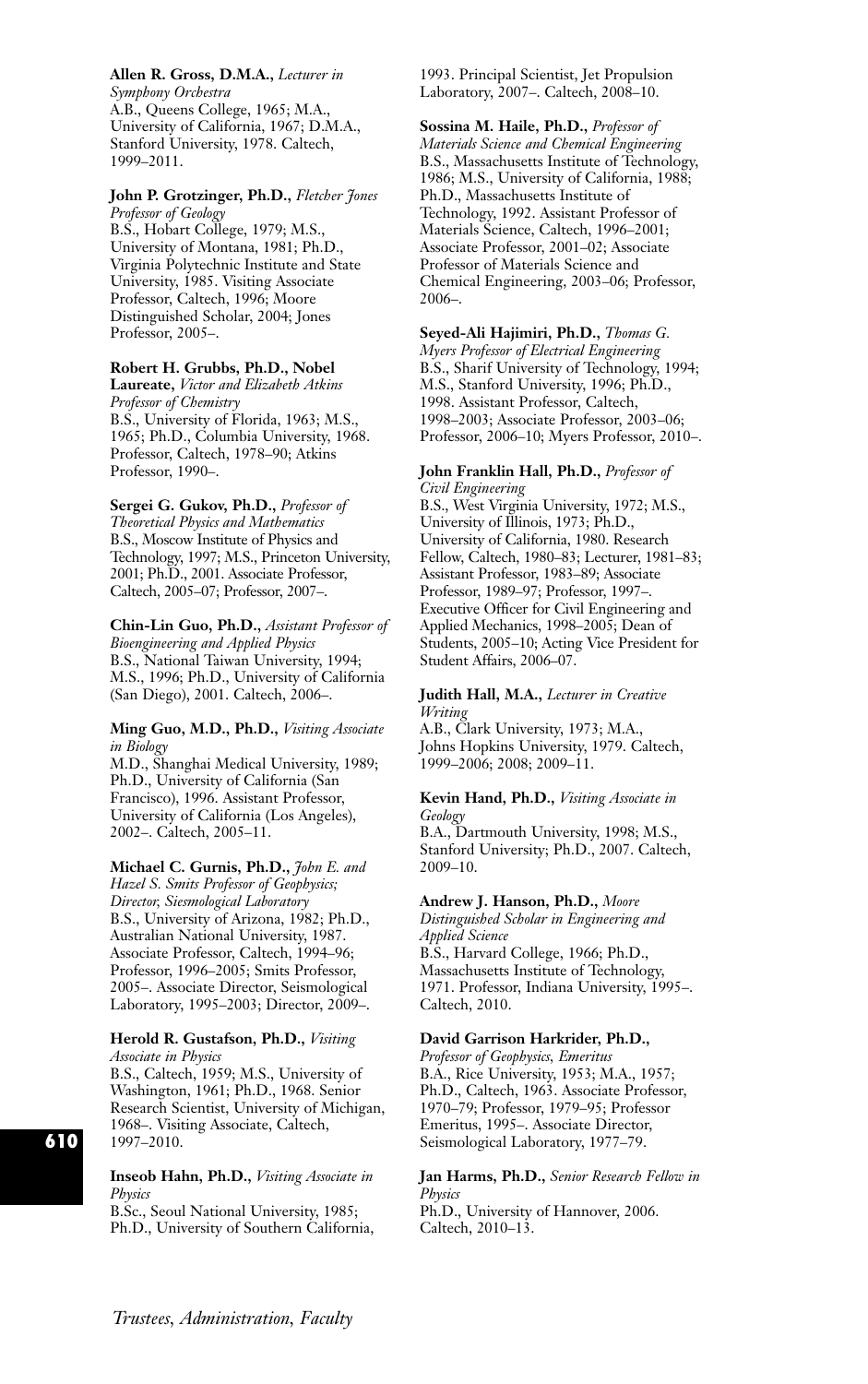**Andrew I. Harris, Ph.D.,** *Visiting Associate in Physics*

B.S., University of California (Davis), 1979; M.A., University of California, 1982; Ph.D., 1986. Professor, University of Maryland, 2007–. Caltech, 2004–05; 2009.

## **John M. Harris, Ph.D.,** *Visiting Associate in Geology*

B.Sc., University of Leicester (United Kingdom), 1964; M.A., University of Texas (Austin), 1967; Ph.D., University of Bristol, 1970. Chief Curator, George C. Page Museum, 1993–. Caltech, 2001–10.

## **Fiona A. Harrison, Ph.D., D.techn.h.c.,**

*Professor of Physics and Astronomy* A.B., Dartmouth College, 1985; Ph.D., University of California, 1993; D.techn.h.c., Danish Technical University, 2010. Robert Millikan Research Fellow, Caltech, 1993–95; Assistant Professor of Physics, 1996–99; Assistant Professor of Physics and Astronomy, 1999–2001; Associate Professor, 2001–05; Professor, 2005–.

## **Jamshid Hassanzadeh, Ph.D.,** *Visiting Associate in Geology*

B.S., University of Tehran, 1974; M.S., 1978; Ph.D., University of California (Los Angeles), 1993. Associate Professor, University of Tehran, 2000–. Caltech, 2003–04; 2008–10.

**Babak Hassibi, Ph.D.,** *Professor of Electrical Engineering; Executive Officer for Electrical Engineering; Associate Director of Information Science and Technology*

B.S., University of Tehran, 1989; M.S., Stanford University, 1993; Ph.D., 1996. Assistant Professor, Caltech, 2001–03; Associate Professor, 2003–08; Professor, 2008–. Executive Officer, 2008–; Associate Director, 2010–.

#### **Kristine L. Haugen, Ph.D.,** *Assistant Professor of English*

B.A., University of Chicago, 1996; M.A., Princeton University, 1998; Ph.D., 2001. Caltech, 2005–.

## **Egill Hauksson, Ph.D.,** *Senior Research Associate in Geophysics*

M.S., University of Trondheim (Norway), 1974; M.A., Columbia University, 1978; M.Phil., 1980; Ph.D., 1981. Research Fellow, Caltech, 1989–92; Senior Research Associate, 1992–.

## **Michael G. Hauser, Ph.D.,** *Visiting*

*Associate in Physics* Ph.D., Caltech, 1967. Deputy Director, State Telescope Science Institute, 1995–. Caltech, 2009–10.

**Bruce A. Hay, Ph.D.,** *Professor of Biology* B.A., Claremont McKenna College, 1982; Ph.D., University of California (San

Francisco), 1989. Assistant Professor, Caltech, 1996–2002; Associate Professor, 2002–08; Professor, 2008–.

## **James R. Heath, Ph.D.,** *Elizabeth W. Gilloon Professor and Professor of Chemistry* B.Sc., Baylor University, 1984; M.A., Rice University, 1988; Ph.D., 1988. Caltech, 2003–.

## **Thomas Harrison Heaton, Ph.D.,**

*Professor of Engineering Seismology* B.S., Indiana University, 1972; Ph.D., Caltech, 1978. Visiting Associate in Geophysics, Caltech, 1980–91; Faculty Associate, 1991–95; Lecturer in Geophysics, 1993–94; Lecturer in Engineering Seismology, 1995; Professor, 1995–.

## **Donald Vincent Helmberger, Ph.D.,**

*Smits Family Professor of Geological and Planetary Sciences* B.S., University of Minnesota, 1961; M.S., University of California (San Diego), 1965; Ph.D., 1967. Assistant Professor, Caltech, 1970–74; Associate Professor, 1974–79; Professor, 1979–2000; Smits Family Professor, 2000–. Director, Seismological Laboratory, 1998–2003.

**George Helou, Ph.D.,** *Senior Research Associate in Physics; Executive Director of the Infrared Processing and Analysis Center* B.S., American University of Beirut, 1975; Ph.D., Cornell University, 1980. Senior Research Associate, Caltech, 1998–. Executive Director, 1999–.

**Janet G. Hering, Ph.D.,** *Visiting Associate in Environmental Science and Engineering* A.B., Cornell University, 1979; A.M., Harvard University, 1981; Ph.D., Massachusetts Institute of Technology, 1988. Visiting Associate, Caltech, 1995–96; Associate Professor of Environmental Engineering Science, 1996–2002; Professor of Environmental Science and Engineering, 2002–08; Visiting Associate, 2009–11. Executive Officer for Keck Laboratories, 2002–08.

## **Matthew C. Heverly, M.S.,** *Lecturer in Mechanical Engineering*

B.S., California Polytechnic State University (San Luis Obispo), 1999; M.S., Boston University, 2005. Caltech, 2008; 2009–10.

#### **David J. Hill, Ph.D.,** *Senior Research Fellow in Aeronautics*

B.S., Reed College, 1991; Ph.D., Caltech, 1998. Lecturer, 2007; 2008; Senior Research Fellow, 2007–.

## **Michael G. Hill, Ph.D.,** *Visiting Associate in Chemistry*

B.A., Macalester College, 1987; Ph.D., University of Minnesota, 1992. Assistant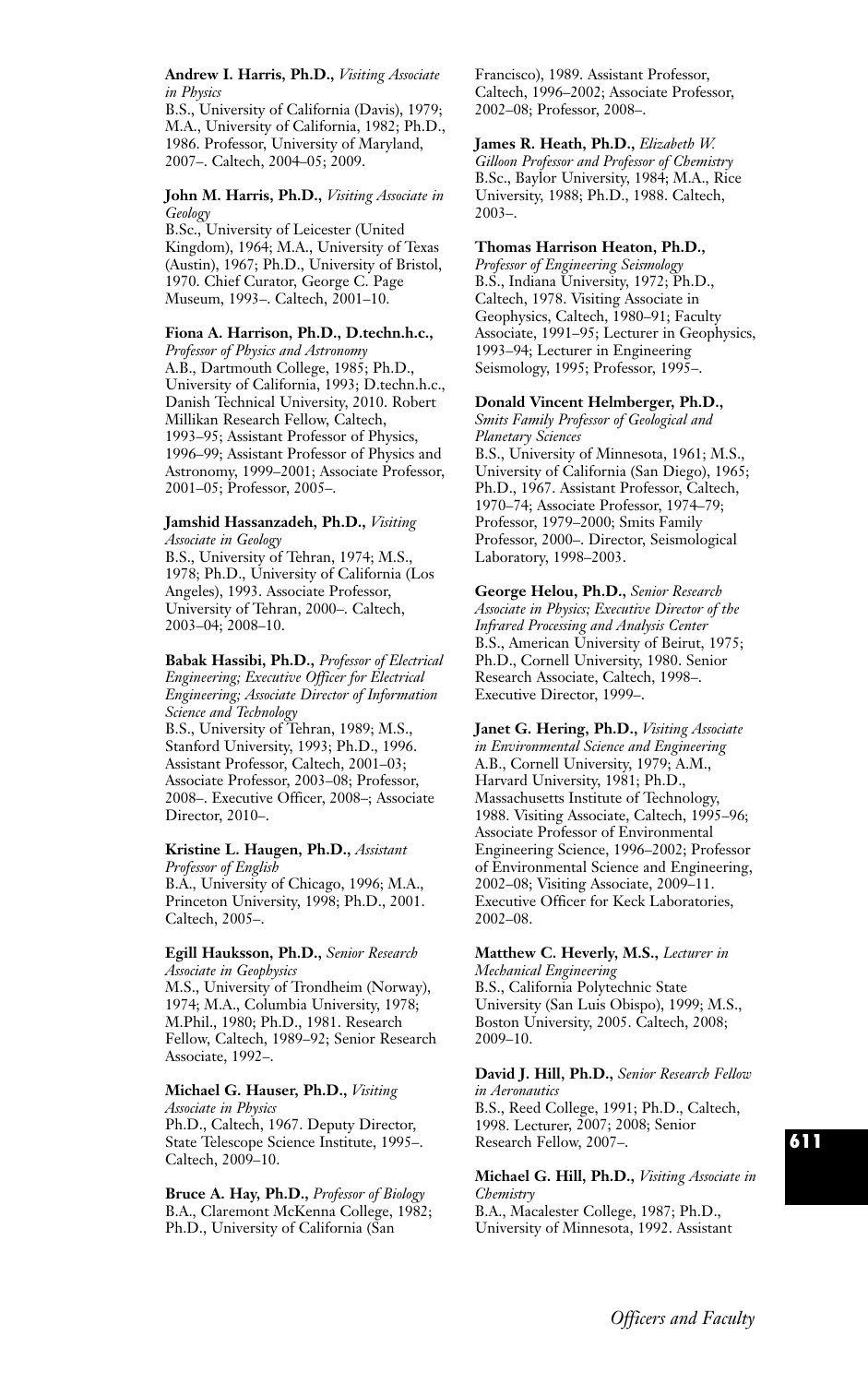Professor, Occidental College, 1994–. Research Fellow, Caltech, 1992–94; Visiting Associate, 1995–2010; Lecturer, 2008.

**Lynne Anne Hillenbrand, Ph.D.,** *Associate Professor of Astronomy; Executive Officer for Astronomy* A.B., Princeton University, 1989; M.S., 1989; Ph.D., University of Massachusetts, 1995. Assistant Professor, Caltech, 2000–06; Associate Professor, 2006–. Executive Officer, 2007–.

**Christopher M. Hirata, Ph.D.,** *Assistant Professor of Astrophysics* B.S., Caltech, 2001; Ph.D., Princeton University, 2005. Caltech, 2007–.

**Kayoko Hirata, Ph.D.,** *Lecturer in Japanese* B.A., Kitakyushu University (Japan), 1966; M.A., University of Oregon, 1978; M.A., University of Arizona (Tucson), 1987; Ph.D., 1989. Caltech, 1990–.

## **Christopher Read Hitchcock, Ph.D.,**

*Professor of Philosophy* A.B., Princeton University, 1986; M.A. (Philosophy), M.A. (Mathematics), University of Pittsburgh, 1990; Ph.D., 1993. Associate Professor, Caltech, 1998–2002; Professor, 2002–.

**David George Hitlin, Ph.D.,** *Professor of Physics*

B.A., Columbia University, 1963; M.A., 1965; Ph.D., 1968. Associate Professor, Caltech, 1979–85; Professor, 1986–.

**Tracey C. Ho, Ph.D.,** *Assistant Professor of Electrical Engineering and Computer Science* S.B., Massachusetts Institute of Technology, 1999; M.Eng., 1999; Ph.D., 2004. Caltech, 2004–.

**Philip Thomas Hoffman, Ph.D.,** *Rea A. and Lela G. Axline Professor of Business Economics and Professor of History* A.B., Harvard College, 1969; M.A., University of California, 1971; Ph.D., Yale University, 1979. Lecturer in History, Caltech, 1980–81; Instructor, 1981–82; Assistant Professor, 1982–84; Associate Professor of History and Social Science, 1984–95; Professor, 1995–2003; Richard and Barbara Rosenberg Professor of History and Social Science, 2003–08; Axline Professor, 2008–. Executive Officer for the Humanities, 1995–2000.

**Michael Robert Hoffmann, Ph.D.,** *James Irvine Professor of Environmental Science* B.A., Northwestern University, 1968; Ph.D., Brown University, 1974. Research Fellow, Caltech, 1973–76; Associate Professor, 1980–85; Professor of Environmental Engineering Science, 1986–90; Professor of Environmental Chemistry, 1990–96; Irvine Professor of

Environmental Science, 1996–. Executive Officer for Environmental Engineering Science, 1996–2002; Dean of Graduate Studies, 2002–09.

## **Susan Hojnacki, Ph.D.,** *Visiting Associate in Chemistry*

M.S., Rochester Institute of Technology, 2000; Ph.D., 2005. Senior Member, Engineering and Space Directorate, Jet Propulsion Laboratory, 2007–. Caltech, 2008–11.

**Gerard J. Holzmann, Ph.D.,** *Faculty*

*Associate in Computer Science; Lecturer in Computer Science* B.S., Delft University of Technology (Netherlands), 1973; M.S., 1976; Ph.D., 1979. Lecturer, Caltech, 2003–06; 2008; 2009; Faculty Associate, 2007–.

## **Narimon Honarpour, Ph.D., M.D.,**

*Visiting Associate in Biology* B.S., University of Texas (Austin), 1996; Ph.D., University of Texas Southwestern Medical Center, 2001; M.D., University of California (Los Angeles), 2003. STAR Postdoctoral Fellow, 2005–. Caltech, 2006–11.

**John J. Hopfield, Ph.D.,** *Roscoe G. Dickinson Professor of Chemistry and Biology, Emeritus* A.B., Swarthmore College, 1954; Ph.D., Cornell University, 1958. Dickinson Professor, Caltech, 1980–97; Dickinson Professor Emeritus, 1997–.

**Hans G. Hornung, Ph.D.,** *C. L. "Kelly" Johnson Professor of Aeronautics, Emeritus* B.S., University of Melbourne, 1960; M.S., 1962; Ph.D., University of London (Imperial College), 1965. Johnson Professor, Caltech, 1987–2005; Johnson Professor Emeritus, 2005–. Director, Graduate Aeronautical Laboratories, 1987–2004.

**Yizhao Thomas Hou, Ph.D.,** *Charles Lee Powell Professor of Applied and Computational Mathematics* B.S., South China University of Technology, 1982; M.S., University of California (Los Angeles), 1985; Ph.D., 1987. Associate Professor of Applied Mathematics, Caltech, 1993–98; Professor, 1998–2000; Professor of Applied and Computational Mathematics, 2000–04; Powell Professor, 2004–. Executive Officer for Applied and Computational Mathematics, 2000–06.

**Susan Hough, Ph.D.,** *Visiting Associate in Geophysics*

A.B., University of California, 1982; Ph.D., Scripps Institution of Oceanography, 1987. Scientist-in-Charge, U.S. Geological Survey, Pasadena, 2006–. Caltech, 2009–11.

**612**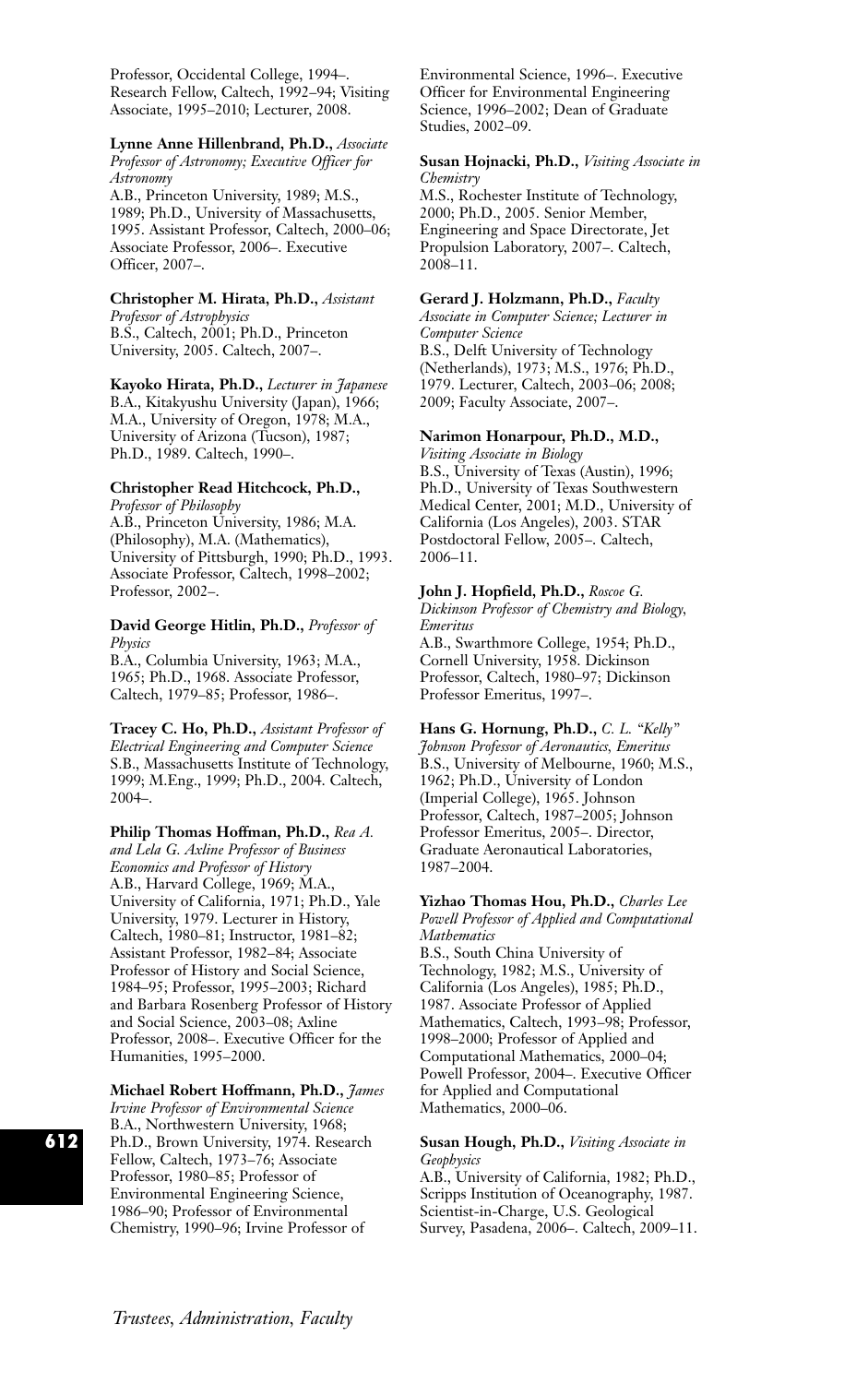**James Morrow House, M.D.,** *Visiting Associate in Chemical Engineering; Chief Administrator, Jacobs Institute for Molecular Engineering for Medicine* B.S., University of Kansas, 1962; M.D., 1966. Staff Physician, Huntington Memorial Hospital, 1971–. Assistant Professor, University of California (Los Angeles), 1973–. Caltech, 2002–10; Chief Administrator, 2008–10.

## **Robert M. Housley, Ph.D.,** *Visiting*

*Associate in Geochemistry* B.A., Reed College, 1956; Ph.D., University of Washington, 1964. Member of the Technical Staff, Rockwell International Science Center, 1966–. Visiting Professor, Caltech, 1984–85; 1985–86; Visiting Associate, 1986–2004; 2010–11.

## **James B. Howard, Ph.D.,** *Visiting Associate in Chemistry*

B.A., DePauw University, 1964; Ph.D., University of California (Los Angeles), 1968. Professor, University of Minnesota, 1982–. Caltech, 1996–2010.

## **Linda C. Hsieh-Wilson, Ph.D.,** *Associate Professor of Chemistry; Investigator, Howard Hughes Medical Institute* B.S., Yale University, 1990; Ph.D., University of California, 1996. Assistant Professor, Caltech, 2000–06; Associate Professor, 2006–. Investigator, 2005–.

## **Alice Shih-hou Huang, Ph.D., M.A.h.c., D.Sc.h.c.,** *Senior Faculty Associate in Biology* B.A., Johns Hopkins University, 1961; M.S.,

1963; Ph.D., 1966. M.A.h.c., Harvard University; D.Sc.h.c., Wheaton College; Mt. Holyoke College; Medical College of Pennsylvania. Faculty Associate, Caltech, 1997–2007; Senior Faculty Associate, 2007–.

**Michael Hucka, Ph.D.,** *Senior Research Fellow in Control and Dynamical Systems* B.S., University of Utah, 1987; M.S., University of Michigan, 1991; Ph.D., 1989. Caltech, 2005–.

#### **Kenneth W. Hudnut, Ph.D.,** *Visiting Associate in Geophysics*

A.B., Dartmouth College, 1983; M.A., Columbia University, 1986; Ph.D., 1989. Geophysicist and Project Chief, U.S. Geological Survey, 1992–. Research Fellow, Caltech, 1989–92; Visiting Associate, 1997–2011.

## **Marita Huebner, Ph.D.,** *Weisman*

*Postdoctoral Instructor in History of Science* M.A., University of Göttingen, 2002; Ph.D., 2006. Caltech, 2010–.

#### **Emlyn W. Hughes, Ph.D.,** *Visiting Associate in Physics*

B.S., Stanford University, 1982; M.A., Columbia University, 1984; M.Phil., 1985; Ph.D., 1987. Associate Professor, Caltech,

1995–99; Professor, 1999–2008; Visiting Associate, 2008–.

**Melany L. Hunt, Ph.D.,** *Professor of Mechanical Engineering; Vice Provost* B.S., University of Minnesota, 1983; M.S., University of California, 1985; Ph.D., 1987. Assistant Professor, Caltech, 1988–95; Associate Professor, 1995–2001; Professor, 2001–. Executive Officer for Mechanical Engineering, 2002–07; Vice Provost, 2007–.

## **Christopher Hunter, Ph.D.,** *Assistant Professor of English*

B.A., Harvard University, 2002; M.A., University of Pennsylvania, 2004; Ph.D., 2009. Caltech, 2010–.

**Matthew C. Hunter, Ph.D.,** *Weisman Postdoctoral Instructor in Art History* B.A., Reed College, 1997; M.A., University of Chicago, 1999; Ph.D., 2007. Caltech, 2008–.

## **Joel A. Hurowitz, Ph.D.,** *Visiting Associate in Geology*

B.S., State University of New York, 1996; M.S., 2004; Ph.D., 2006. Directors Fellow, Jet Propulsion Laboratory, 2007–. Visiting Associate, Caltech, 2009–10.

**Fazle Hussain, Ph.D.,** *Moore Distinguished Scholar in Engineering and Applied Science* B.S., University of Cambridge, 1992; M.A. 1996; Ph.D., Caltech, 1998. Chair, Imperial College London, 2006–. Caltech, 2009.

**Matias J. Iaryczower, Ph.D.,** *Assistant Professor of Economics and Political Science* B.A., University of Buenos Aires, 1998; M.A., University of San Andres (Buenos Aires), 1998; Ph.D., University of California (Los Angeles), 2005. Caltech, 2005–10.

**Teruyuki Ikeda, Ph.D.,** *Visiting Associate in Materials Science* Ph.D., Kyoto University, 2003. Caltech, 2009–11.

## **Jozsef Illy, Ph.D.,** *Visiting Associate in History*

Ph.D., Szeged University and Hungarian Academy of Sciences, 1982. Contributing Editor of Collected Papers of Albert Einstein, Princeton University Press, 1991–. Senior Research Associate, Retired, Hungarian Academy of Sciences (Institute of Isotopes), 1993–. Caltech, 2000–10.

**Andrew Perry Ingersoll, Ph.D.,** *Earle C. Anthony Professor of Planetary Science* B.A., Amherst College, 1960; A.M., Harvard University, 1961; Ph.D., 1966. Assistant Professor, Caltech, 1966–71; Associate Professor, 1971–76; Professor, 1976–2003; Anthony Professor, 2003–. Executive Officer for Planetary Science, 1987–94.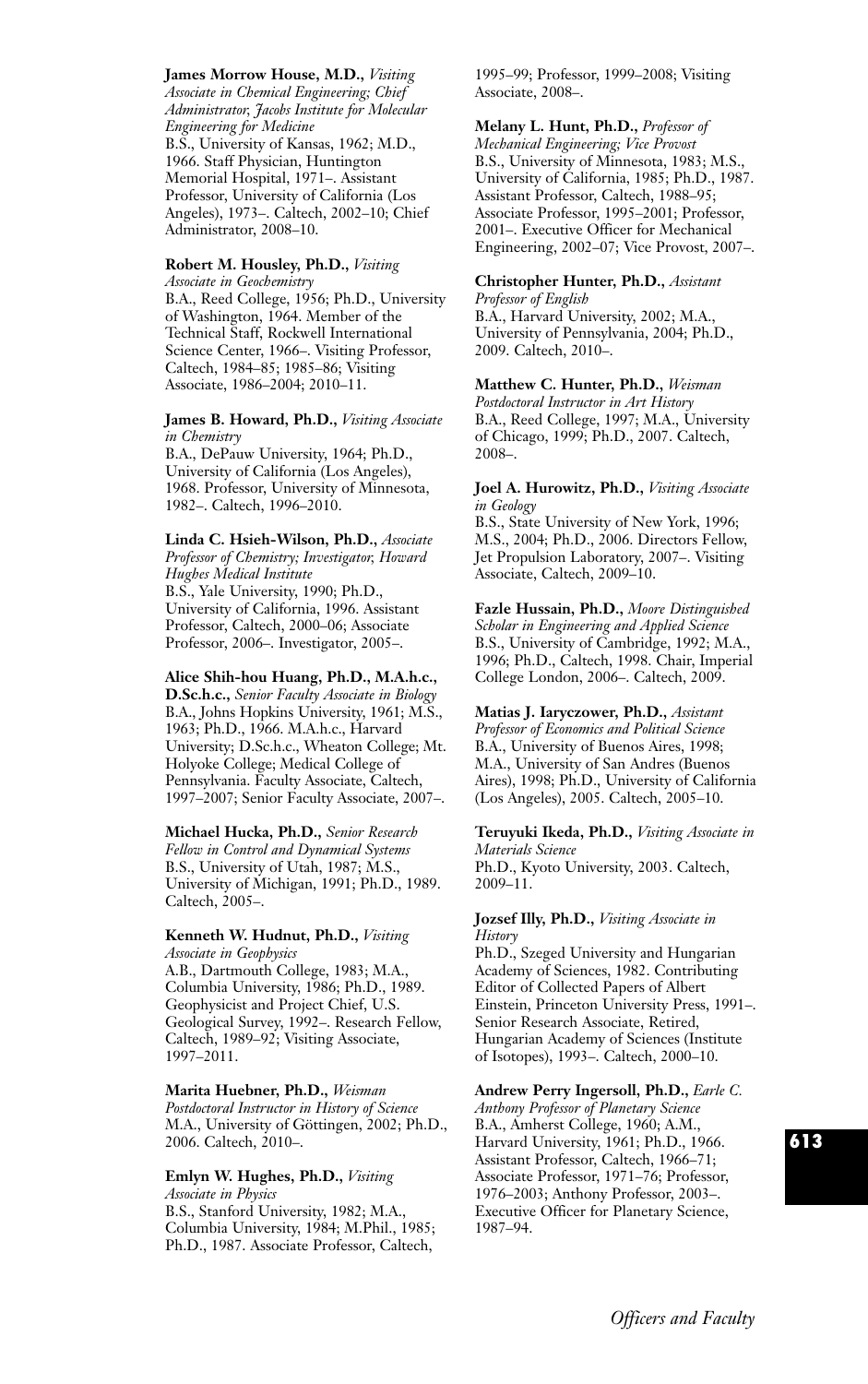**Sandra S. Irani, Ph.D.,** *Visiting Associate in Computer Science*

B.S., Princeton University, 1986; Ph.D., University of California, 1991. Chair, Computer Science Department, University of California (Irvine), 2004–. Visiting Associate, Caltech, 2008–10.

## **Takeo Ito, Ph.D.,** *Visiting Associate in Geophysics*

B.S., Ehime University, 1998; M.S., Kyushu University, 2000; Ph.D., 2003. Assistant Professor, Nagoya University, 2004–. Caltech, 2009–11.

## **Wilfred Dean Iwan, Ph.D.,** *Professor of*

*Applied Mechanics, Emeritus* B.S., Caltech, 1957; M.S., 1958; Ph.D., 1961. Assistant Professor, 1964–67; Associate Professor, 1967–72; Professor, 1972–2004; Professor Emeritus, 2004–. Executive Officer for Civil Engineering and Applied Mechanics, 1980–86.

# **Jennifer Mae Jackson, Ph.D.,** *Assistant*

*Professor of Mineral Physics* B.S., University of Illinois (Urbana-Champaign), 1999; M.S., University of Notre Dame, 2000; Ph.D., University of Illinois, 2005. Assistant Professor of Geophysics, Caltech, 2007–2009; Assistant Professor of Mineral Physics, 2009–.

## **Paul Christian Jennings, Ph.D.,** *Professor of Civil Engineering and Applied Mechanics, Emeritus*

B.S., Colorado State University, 1958; M.S., Caltech, 1960; Ph.D., 1963. Research Fellow in Civil Engineering, 1965; Assistant Professor of Applied Mechanics, 1966–68; Associate Professor, 1968–72; Professor, 1972–77; Professor of Civil Engineering and Applied Mechanics, 1977–2002; 2004–07; Professor Emeritus, 2002–04; 2007–. Executive Officer for Civil Engineering and Applied Mechanics, 1975–80; Chairman, Division of Engineering and Applied Science, 1985–89; Vice President and Provost, 1989–95; Acting Vice President for Business and Finance, 1995; 1998–99; Provost, 2004–07.

## **Grant J. Jensen, Ph.D.,** *Associate Professor of Biology; Investigator, Howard Hughes Medical Institute* B.S., Brigham Young University, 1994;

Ph.D., Stanford University, 1999. Assistant Professor, Caltech, 2002–08; Associate Professor, 2008–. Investigator, 2008–.

## **John A. Johnson, Ph.D.,** *Assistant Professor of Astronomy*

B.S., University of Missouri (Rolla), 1999; M.A., University of California, 2002; Ph.D., 2007. Caltech, 2009–.

**Lee K. Johnson, Ph.D.,** *Visiting Associate in Aeronautics* B.S., Harvey Mudd College, 1982; M.S.,

Rice University, 1985; Ph.D., 1987. Senior Research Engineer, Jet Propulsion Laboratory, 2000–. Caltech, 2007–10.

## **William Lewis Johnson, Ph.D.,** *Ruben F. and Donna Mettler Professor of Engineering*

*and Applied Science* B.A., Hamilton College, 1970; Ph.D., Caltech, 1975. Assistant Professor of Materials Science, 1977–80; Associate Professor, 1980–84; Professor, 1984–89; Mettler Professor, 1989–.

## **Lucile Merrill Jones, Ph.D.,** *Visiting*

*Associate in Geophysics* A.B., Brown University, 1976; Ph.D., Massachusetts Institute of Technology, 1981. Research Associate, U.S. Geological Survey, 1984–. Caltech, 1984–2010.

## **Catherine Jurca, Ph.D.,** *Associate Professor of English*

B.A., University of California, 1987; M.A., Johns Hopkins University, 1992; Ph.D., 1995. Instructor in Literature, Caltech, 1995; Assistant Professor, 1995–2001; Associate Professor, 2001–04; Associate Professor of English, 2004–. Master of Student Houses, 2002–09.

#### **Igor Kagan, Ph.D.,** *Senior Research Fellow in Biology*

B.Sc., Tel Aviv University, 1996; Ph.D., Technion-Israel Institute of Technology, Schepens Eye Research Institute, Harvard Medical School, 2003. Caltech, 2009–.

# **Daniel Kahn, Ph.D., M.D.,** *Visiting*

*Associate in Biology* B.S., Ohio State University, 1994; Ph.D., University of California (San Diego), 2001; M.D., 2002. Residency, University of California (Los Angeles), 2003–. Caltech, 2008–11.

## **W. Barclay Kamb, Ph.D.,** *Barbara and Stanley R. Rawn Jr. Professor of Geology and Geophysics, Emeritus* B.S., Caltech, 1952; Ph.D., 1956. Assistant

Professor of Geology, 1956–60; Associate Professor, 1960–62; Professor, 1962–63; Professor of Geology and Geophysics, 1963–90; Rawn Professor, 1990–99; Rawn Professor Emeritus, 1999–. Chairman, Division of Geological and Planetary Sciences, 1972–83; Vice President and Provost, 1987–89.

**Marc P. Kamionkowski, Ph.D.,** *Robinson Professor of Theoretical Physics and Astrophysics* B.A., Washington University (St. Louis), 1987; Ph.D., University of Chicago, 1991. Professor, Caltech, 1999–2006; Robinson Professor, 2006–.

**Hiroo Kanamori, Ph.D.,** *John E. and Hazel S. Smits Professor of Geophysics, Emeritus* B.S., University of Tokyo, 1959; M.S., 1961; Ph.D., 1964. Research Fellow, Caltech,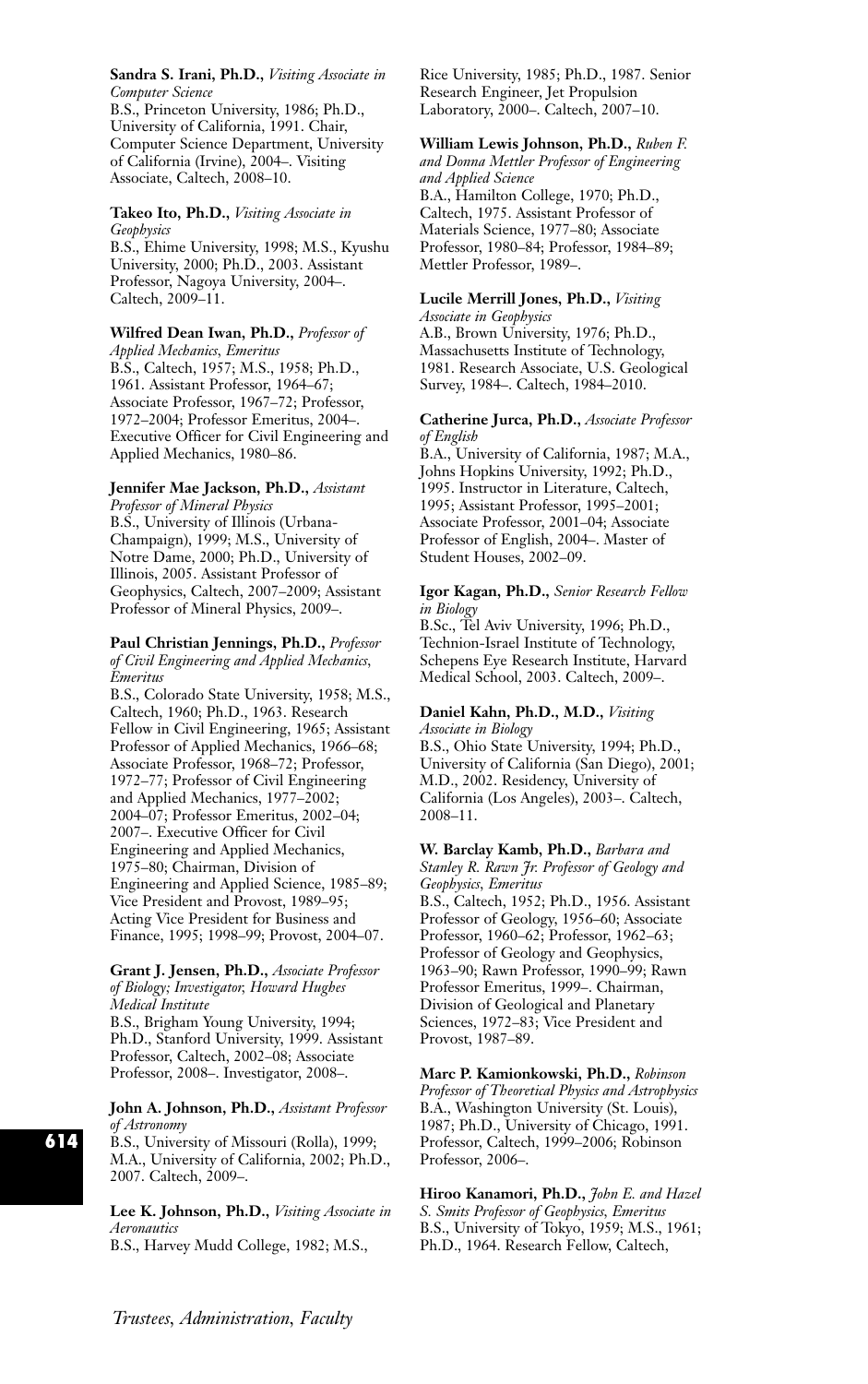1965–66; Professor, 1972–89; Smits Professor, 1989– 2005; Smits Professor Emeritus, 2005–. Director, Seismological Laboratory, 1990–98.

## **Keiko Kanamori, Ph.D.,** *Visiting Associate in Chemistry*

B.A., University of Tokyo, 1962; B.S., California State University, 1976; Ph.D., Caltech, 1981. Postdoctoral Research Chemist, University of California (Los Angeles), 1982–. Visiting Associate, Caltech, 1984–.

#### **Anton N. Kapustin, Ph.D.,** *Professor of Theoretical Physics*

M.S., Moscow State University, 1993; Ph.D., Caltech, 1997. Assistant Professor, 2001–04; Associate Professor, 2004–10; Professor, 2010–.

**Emil P. Kartalov, Ph.D.,** *Visiting Associate*

*in Electrical Engineering* B.S., Caltech, 1998; M.S., 2004; Ph.D., 2004. Assistant Professor, University of Southern California, 2007–. Visiting Associate, Caltech, 2008–11.

## **Victoria M. Kaspi, Ph.D.,** *Moore*

*Distinguished Scholar in Physics* B.Sc., McGill University, 1989; M.A., Princeton University, 1991; Ph.D., 1994. Hubble Postdoctoral Fellow, Jet Propulsion Laboratory, 1994–. Professor, McGill University, 2006–. Visiting Associate, Caltech, 1994–96; Moore Distinguished Scholar, 2009.

**Mihoko Kato, Ph.D.,** *Senior Research Fellow in Biology; Associate, Howard Hughes Medical Institute* B.S., Caltech, 1996; M.S., The University of Chicago, 1997; Ph.D., 2002. Caltech, 2010–11.

**Jonathan N. Katz, Ph.D.,** *Professor of Social Sciences and Statistics; Chair, Division of the Humanities and Social Sciences* S.B., Massachusetts Institute of Technology, 1990; M.A., University of California (San Diego), 1992; Ph.D., 1995. Assistant Professor, Caltech, 1995–98; Associate Professor, 1998; 1999–2003; Professor of Political Science, 2003–2009; Professor of Social Sciences and Statistics, 2009–. Executive Officer for the Social Sciences*,* 2007; Chair, 2007–.

## **Seiji Kawamura, Ph.D.,** *Visiting Associate in Physics*

B.S., Waseda University, 1981; M.Eng., 1983; M.S., University of Tokyo, 1985; Ph.D., 1989. Associate Professor, National Astronomical Observatory of Japan, 1997–. Researach Fellow, Caltech, 1989–90; Visiting Associate, 1998; 2001–06; 2010.

#### **Alexander Sotirios Kechris, Ph.D.,**

**D.h.c.,** *Professor of Mathematics* M.S., National Technological University (Athens), 1969; Ph.D., University of California (Los Angeles), 1972; D.h.c., University of Athens. Assistant Professor, Caltech, 1974–76; Associate Professor, 1976–81; Professor, 1981–. Executive Officer for Mathematics, 1994–97.

### **Mary B. Kennedy, Ph.D.,** *The Allen and Lenabelle Davis Professor of Biology* B.S., St. Mary's College, 1969; Ph.D., Johns Hopkins University, 1975. Assistant Professor, Caltech, 1981–84; Associate Professor, 1984–92; Professor, 1992–2002; Davis Professor, 2002–.

**Daniel Jerome Kevles, Ph.D.,** *J. O. and Juliette Koepfli Professor of the Humanities, Emeritus*

A.B., Princeton University, 1960; Ph.D., 1964. Assistant Professor of History, Caltech, 1964–68; Associate Professor, 1968–78; Professor, 1978–86; Koepfli Professor of the Humanities, 1986–2001; Koepfli Professor Emeritus, 2001–. Executive Officer for the Humanities, 1978–81.

## **Farid Ya Khalili, Ph.D.,** *Visiting Associate in Physics*

Ph.D., Moscow State University, 1979. Professor, 1997–. Caltech, 2001–08; 2009.

**Jeehyeong Khim, Ph.D.,** *Visiting Associate in Environmental Science and Engineering* Ph.D., Caltech, 1982. Professor, Pohang University of Science and Technology, 2001–. Research Fellow, Caltech, 1982–83; Visiting Associate, 2009–10.

#### **Abdollah Khodadoust, Ph.D.,** *Visiting Associate in Aeronautics*

B.S., Ohio State University, 1984; M.S., 1987; Ph.D., 1993. Visiting Associate, Caltech, 2009–12.

## **D. Roderick Kiewiet, Ph.D.,** *Professor of Political Science*

B.A., University of Iowa, 1974; Ph.D., Yale University, 1980. Assistant Professor, Caltech, 1979–82; Associate Professor, 1982–89; Professor, 1989–. Dean of Students, 1992–96; Dean of Graduate Studies, 2000–02.

**Paul C. Kim, Ph.D.,** *Visiting Associate in Materials Science* B.S., University of South Florida, 1992; Ph.D., Caltech, 2001. Vice President, Liquidmetal Technologies, 2002–. Visiting Associate, Caltech, 2006–10.

**Yunjin Kim, Ph.D.,** *Lecturer in Aerospace* B.S., California State University (Sacramento), 1983; M.S., University of Pennsylvania, 1985; Ph.D., 1987. Caltech, 2009–10.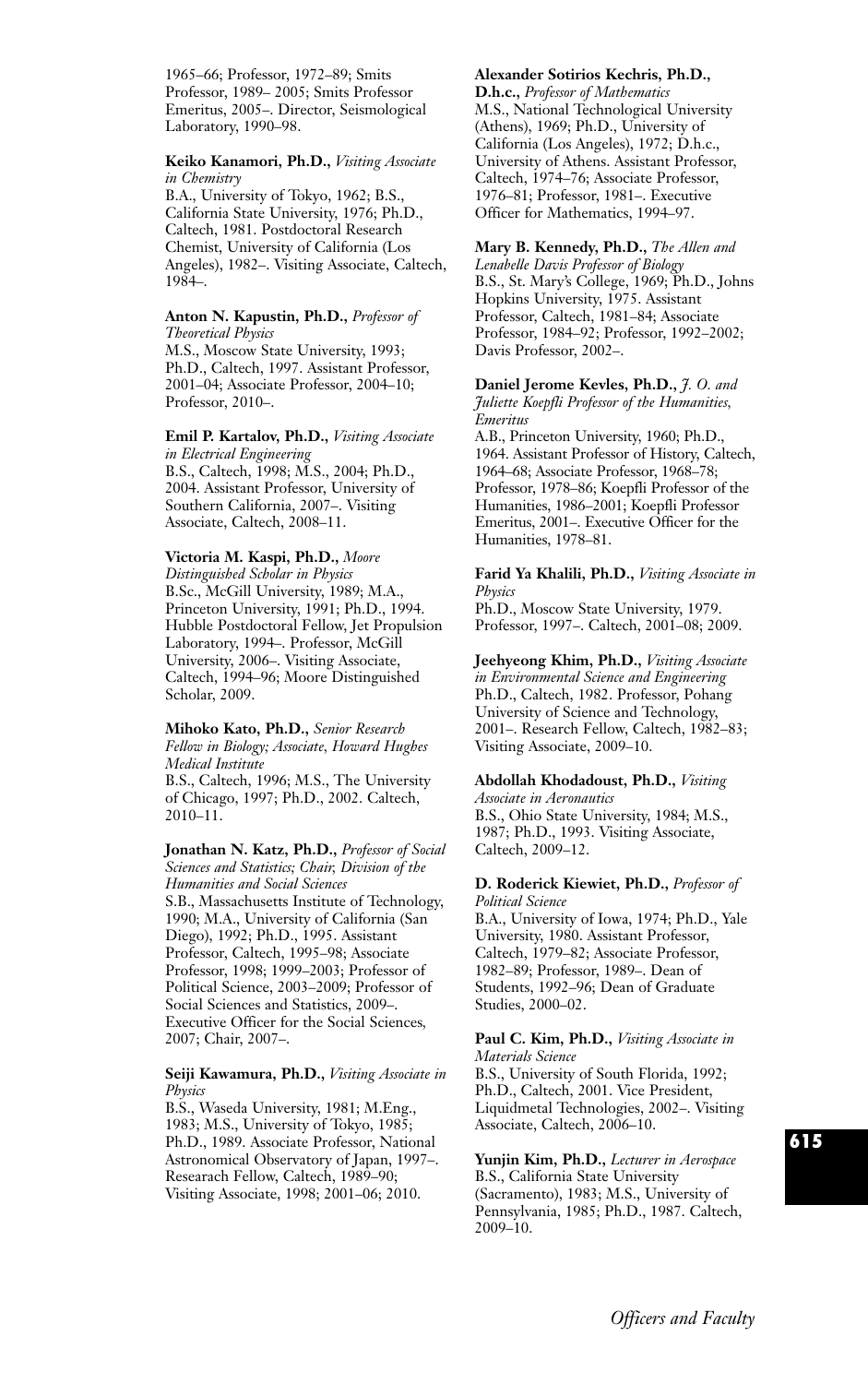**H. Jeff Kimble, Ph.D., D.Sc.h.c.,** *William L. Valentine Professor and Professor of Physics* B.S., Abilene Christian University, 1971; M.S., University of Rochester, 1973; Ph.D., 1978; D.Sc.h.c., Niels Bohr Institute, University of Copenhagen. Professor, Caltech, 1989–; Valentine Professor, 1997–.

**Richard R. King, Ph.D.,** *Visiting Associate in Applied Physics* B.S., Stanford University, 1985; M.S., 1987; Ph.D., 1990. Principal Scientist/Technical

Fellow, Spectrolab, 1997–. Caltech, 2008–10.

**James P. Kirby, Ph.D.,** *Lecturer in Chemistry* B.S., Ithaca College, 1990; Ph.D., Michigan State University, 1997. Caltech, 2009–10.

**Joseph Lynn Kirschvink, Ph.D.,** *Nico and Marilyn Van Wingen Professor of Geobiology* B.S., M.S., Caltech, 1975; M.A., Princeton University, 1978; Ph.D., 1979. Assistant Professor, Caltech, 1981–87; Associate Professor, 1987–92; Professor, 1992–2004; Van Wingen Professor, 2004–.

**Alexei Kitaev, Ph.D.,** *Professor of Theoretical Physics and Computer Science* Dipl., Moscow Institute of Physics and Technology, 1986; Ph.D., Landau Institute for Theoretical Physics, 1989. Visiting Associate, Caltech, 1998–99; Lecturer, 1998–99; Senior Research Associate, 2001–02; Professor, 2002–.

**Gary L. Kleiger, Ph.D.,** *Senior Research Fellow in Biology* Ph.D., University of California (Los Angeles), 2002. Caltech, 2009–.

**Wolfgang Gustav Knauss, Ph.D.,** *Theodore von Kármán Professor of Aeronautics and Applied Mechanics, Emeritus* B.S., Caltech, 1958; M.S., 1959; Ph.D., 1963. Research Fellow in Aeronautics, 1963–65; Assistant Professor, 1965–69; Associate Professor, 1969–78; Professor, 1978–82; Professor of Aeronautics and Applied Mechanics, 1982–2001; von Kármán Professor, 2001–04; von Kármán Professor Emeritus, 2004–.

**Tarja Knuuttila, Ph.D.,** *Visiting Associate in Philosophy*

M.S., Helsinki School of Economics, 1991; M.S., University of Helsinki, 2002; Ph.D., 2005. Teacher, 2003–. Caltech, 2009–10.

**Christof Koch, Ph.D.,** *The Lois and Victor Troendle Professor of Cognitive and Behavioral Biology and Professor of Computation and Neural Systems; Executive Officer for Neurobiology*

M.S., University of Tübingen, 1980; Ph.D., 1982. Assistant Professor of Computation and Neural Systems, Caltech, 1986–91;

Associate Professor, 1991–94; Professor, 1994–; Troendle Professor, 2000–. Executive Officer for Computation and Neural Systems, 1997–2005; Executive Officer for Neurobiology, 2006–10.

**Monica D. Kohler, Ph.D.,** *Visiting Associate in Civil Engineering; Lecturer in Civil Engineering*

A.B., Harvard University, 1988; Ph.D., Caltech, 1995. Assistant Research Engineer, University of California (Los Angeles), 1998–. Visiting Associate, Caltech, 2007–11; Lecturer, 2009.

**Masakazu Konishi, Ph.D.,** *Bing Professor of Behavioral Biology* B.S., Hokkaido University (Japan), 1956; M.S., 1958; Ph.D., University of California, 1963. Professor of Biology, Caltech, 1975–80; Bing Professor, 1980–. Executive Officer for Biology, 1977–80.

## **Diana Lena Kormos-Buchwald, Ph.D.,** *Professor of History*

B.Sc., Technion—Israel Institute of Technology, 1981; M.Sc., Tel Aviv University, 1983; A.M., Harvard University, 1985; Ph.D., 1990. Instructor, Caltech, 1989–90; Assistant Professor, 1990–96; Associate Professor, 1996–2005; Professor, 2005–.

**Julia A. Kornfield, Ph.D.,** *Professor of Chemical Engineering* B.S., Caltech, 1983; M.S., 1984; Ph.D., Stanford University, 1988. Assistant Professor, Caltech, 1990–95; Associate Professor, 1995–2001; Professor, 2001–.

**Petros D. Koumoutsakos, Ph.D.,** *Clark B. Millikan Visiting Professor of Aeronautics* Dipl., National Technical University of Athens, 1986; B.S., Unversity of Michigan, 1987; M.S., Caltech, 1988; Ph.D., 1992. Director, Institute of Scientific Computing, ETH Zurich, 2003–. Research Fellow, Caltech, 1992–1994; Millikan Visiting Professor, 2009–10.

**J. Morgan Kousser, Ph.D.,** *Professor of History and Social Science* A.B., Princeton University, 1965; M.Phil., Yale University, 1968; Ph.D., 1971. Instructor in History, Caltech, 1969–71; Assistant Professor, 1971–74; Associate Professor, 1974–79; Professor, 1979–80; Professor of History and Social Science, 1980–.

**Christopher K. Kovach, Ph.D.,** *Visiting Associate in Neuroscience* B.A., University of Kansas, 1999; Ph.D., University of Iowa, 2008. Caltech, 2010–12.

**Anne Jacob Kox, Ph.D.,** *Visiting Associate in History* M.S., University of Amsterdam, 1972;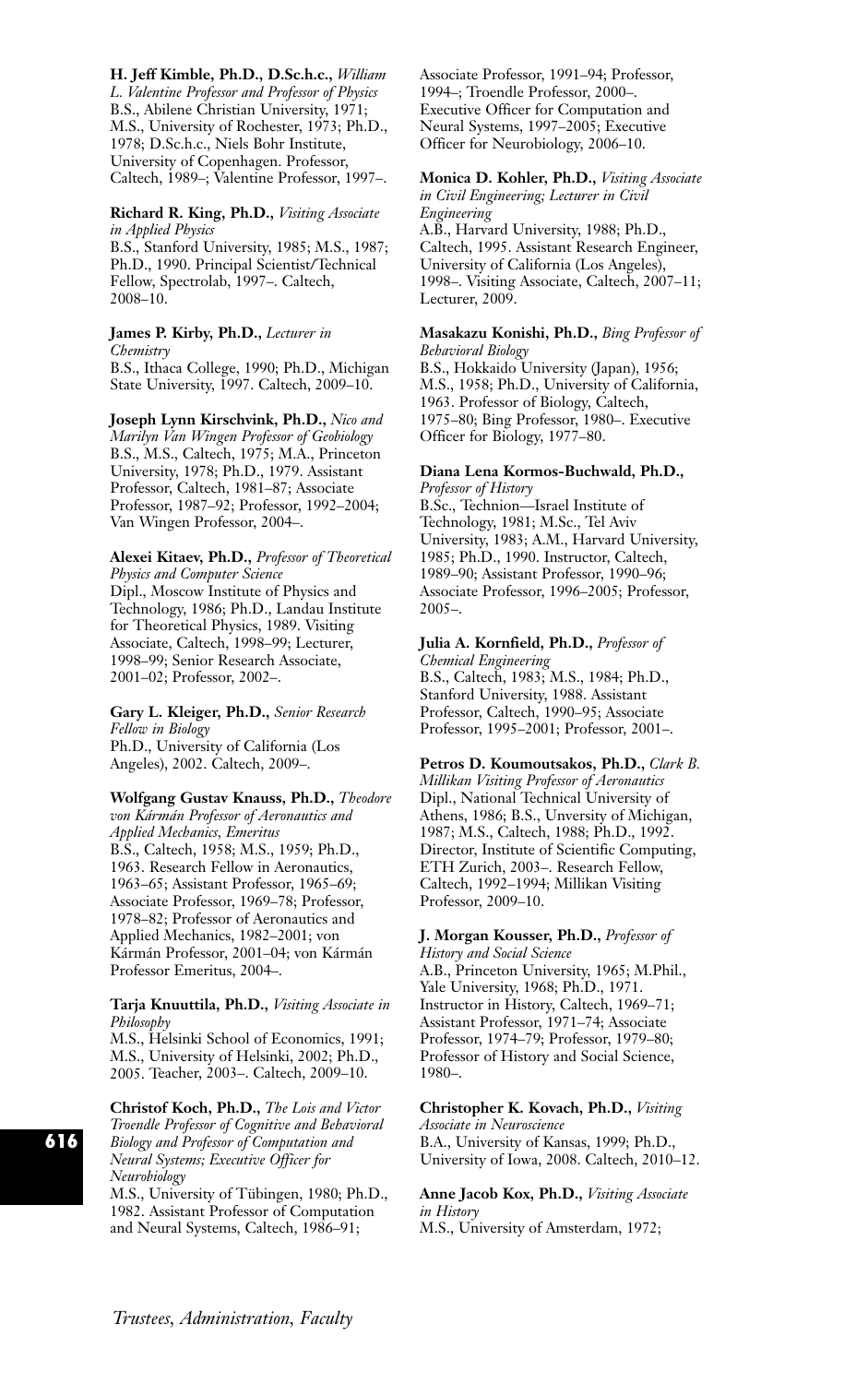Ph.D., 1976. Pieter Zeeman Professor, 1998–. Visiting Professor, Caltech, 2003; Visiting Associate, 2005–10.

**Rainer Andreas Krause, Ph.D.,** *Assistant*

*Professor of Computer Science* Dipl., Technische Universität Munchen, 2004; M.Sc., Carnegie Mellon University, 2998; Ph.D., 2008. Caltech, 2009–.

**Rouslan Krechetnikov, Ph.D.,** *Visiting Associate in Control and Dynamical Systems* M.S., University of Notre Dame, 2000; Ph.D. (Aerospace and Mechanical Engineering), 2002; Ph.D. (Applied Mathematics), Moscow Institute of Physics and Technology, 2004. Assistant Professor, University of Alberta, 2007–. Caltech, 2008–09.

## **Swaminathan Krishnan, Ph.D.,** *Assistant*

*Professor of Structural Engineering and Geophysics* B.S., Indian Institute of Technology, 1992; M.S., Rice University, 1994; Ph.D., Caltech, 2003. Assistant Professor of Civil Engineering, 2006–07; Assistant Professor of Civil Engineering and Geophysics, 2007–10; Assistant Professor, 2010–.

## **Shrinivas R. Kulkarni, Ph.D.,** *John D. and*

*Catherine T. MacArthur Professor of Astronomy and Planetary Science; Director, Caltech Optical Observatories* M.S., Indian Institute of Technology, 1978; Ph.D., University of California, 1983. Millikan Research Fellow in Radio Astronomy, Caltech, 1985–87; Assistant Professor of Astronomy, 1987–90; Associate Professor, 1990–92; Professor, 1992–96; Professor of Astronomy and Planetary Science, 1996–2001; MacArthur Professor, 2001–. Executive Officer for Astronomy, 1997–2000; Director, 2006–.

## **Akiko Kumagai, Ph.D.,** *Senior Research Associate in Biology*

B.S., Kyoto University (Japan), 1979; Ph.D., 1986. Senior Research Fellow, Caltech, 1989–95; Senior Research Associate, 1996–.

## **Aron Kuppermann, Ph.D.,** *Professor of*

*Chemical Physics, Emeritus* M.Sc., University of São Paulo, 1948; Ph.D., University of Notre Dame, 1956. Professor, Caltech, 1963–2010; Professor Emeritus, 2010–.

## **Jenijoy La Belle, Ph.D.,** *Professor of English, Emeritus*

B.A., University of Washington, 1965; Ph.D., University of California (San Diego), 1969. Assistant Professor of English, Caltech, 1969–76; Associate Professor, 1977–80; Associate Professor of Literature, 1980–88; Professor, 1988–2004; Professor of English, 2004–07; Professor Emeritus, 2007–.

**Jay A. Labinger, Ph.D.,** *Faculty Associate in Chemistry; Lecturer in Chemistry* B.S., Harvey Mudd College, 1968; Ph.D., Harvard University, 1974. Lecturer, Caltech, 1988–1996; Faculty Associate, 2006–; Lecturer in Chemistry, 2008–11.

## **Michael P. Lamb, Ph.D.,** *Assistant Professor of Geology*

B.S., University of Minnesota, 2001; M.S., University of Washington, 2004; Ph.D., University of California, 2008. Caltech, 2009–.

## **Maria P. Lambros, Ph.D.,** *Visiting Associate in Chemical Engineering*

B.S., University of Greece, 1980; M.S., University of Cincinnati, 1983; Ph.D., University of Minnesota, 1991. Adjunct Professor, University of Oklahoma, 1999–. Caltech, 2007–08.

## **Russell D. Lansford, Ph.D.,** *Lecturer in Bioengineering*

A.B., University of California, 1986; M.A., Columbia University, 1989; M.S., 1990; Ph.D., 1996. Senior Research Fellow in Biology, Caltech, 1999–2002; 2003–10.

**Nadia Lapusta, Ph.D.,** *Associate Professor of Mechanical Engineering and Geophysics* Dipl., Kiev State University, 1994; M.S., Harvard University, 1996; Ph.D., 2001. Assistant Professor of Mechanical Engineering, Caltech, 2002–03; Assistant Professor of Mechanical Engineering and Geophysics, 2003–2008; Associate Professor of Mechanical Engineering and Geophysics, 2008–.

## **Gilles J. Laurent, Ph.D., D.V.M.,**

*Lawrence A. Hanson, Jr., Professor of Biology and Computation and Neural Systems* B.A., University of Toulouse, 1978; Ph.D., 1985; D.V.M., National School of Veterinary Medicine of Toulouse, 1985. Assistant Professor, Caltech, 1990–95; Associate Professor, 1996–2000; Professor, 2000–02; Hanson Professor, 2002–.

## **Desiree LaVertu, M.M.,** *Lecturer in Choral Music*

B.M., California State University (Fullerton), 1988; M.M., University of Nevada, 1998. Caltech, 2000–.

## **Eugene Lavretsky, Ph.D.,** *Lecturer in Control and Dynamical Systems* M.S., Saratov State University (Russia), 1983; Ph.D., Claremont Graduate University, 2000. Caltech, 2006–10.

## **Jared Renton Leadbetter, Ph.D.,** *Associate*

*Professor of Environmental Microbiology* B.S., Goucher College, 1991; Ph.D., Michigan State University, 1997. Assistant Professor, Caltech, 2000–06; Associate Professor, 2006–.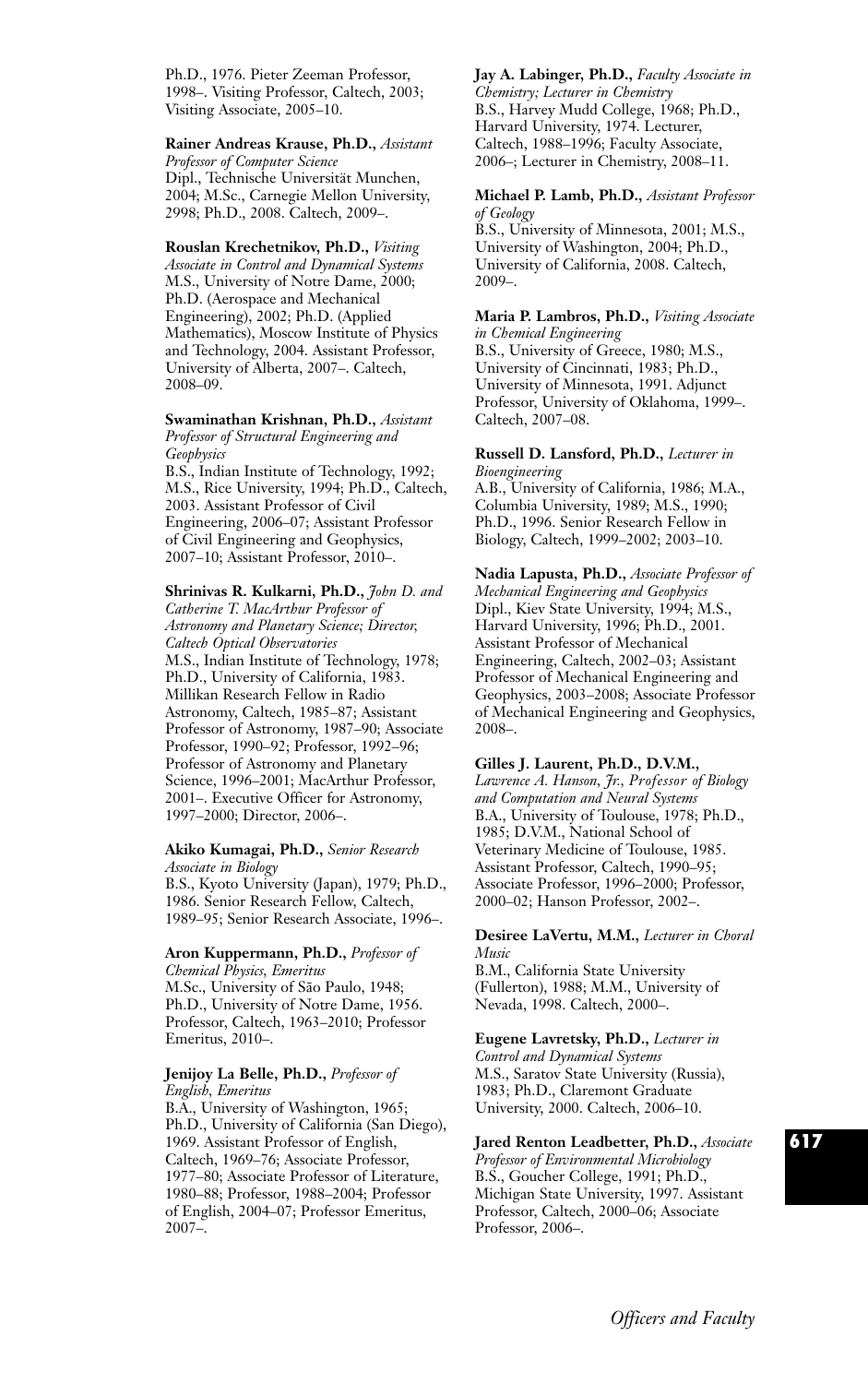**John O. Ledyard, Ph.D., D.Lit.h.c.,** *Allen and Lenabelle Davis Professor of Economics and Social Sciences*

A.B., Wabash College, 1963; M.S., Purdue University, 1965; Ph.D., 1967; D.Lit.h.c., Purdue University. Professor, Caltech, 1985–2002; Davis Professor, 2002–. Executive Officer for the Social Sciences, 1989–92; Chair, Division of the Humanities and Social Sciences, 1992–2002.

### **Joon-Hyung Lee, Ph.D.,** *Visiting Associate in Materials Science*

B.S., Yeungnam University, 1989; M.S., Kyungpook National University, 1991; Ph.D., 1995. Associate Professor, 2004–. Caltech, 2008–10.

**Patrick A. Lee, Ph.D.,** *Moore Distinguished Scholar*

B.S., Massachusetts Institute of Technology, 1966; Ph.D., 19770. Caltech, 2010.

**Richard A. M. Lee, Ph.D.,** *Visiting Associate in Physics* Ph.D., Lancaster University, 1994. Senior Member, Technical Staff, Jet Propulsion Laboratory, 2007–. Caltech, 2007–10.

**Seung-Yeop Lee, Ph.D.,** *Sherman Fairchild Senior Research Fellow in Mathematics* M.S., Pennsylvania State University, 2001; Ph.D., University of Chicago, 2007. Caltech, 2009–12.

**Yi-Kuen Lee, Ph.D.,** *Visiting Associate in Electrical Engineering* B.S., National University of Taiwan, 1992; M.S., 1995; Ph.D., University of California (Los Angeles), 2001. Associate Professor, Hong Kong University of Science and Technology, 2007–. Visiting Associate, Caltech, 2010.

**Dennis Lehmkuhl, D.Phil.,** *Visiting Associate in History* M.Sc., Imperial College London, 2003; M.A., Hamburg University, 2006; D.Phil., Oxford University (Oriel College), 2009. Visiting Associate, Caltech, 2010.

**Anthony Leonard, Ph.D.,** *Theodore von Kármán Professor of Aeronautics, Emeritus* B.S., Caltech, 1959; M.S., Stanford University, 1960; Ph.D., 1963. Professor, Caltech, 1985–2000; von Kármán Professor, 2000–05; von Kármán Professor Emeritus, 2005–.

**Henry Allen Lester, Ph.D.,** *Bren Professor of Biology*

A.B., Harvard College, 1966; Ph.D., Rockefeller University, 1971. Assistant Professor, Caltech, 1973–76; Associate Professor, 1976–83; Professor, 1983–2000; Bren Professor, 2000–.

**Henry Levenson, M.D.,** *Visiting Associate in Chemistry*

B.A., West Virginia University, 1972; M.D., West Virginia School of Medicine, 1976. Pasadena Rehabilitation Institute, 1998–. Caltech, 2006–11.

**Julie M. Levesque, M.S.,** *Acting Athletic Director; Coach*

B.S., California Polytechnic State University (San Luis Obispo), 1994; M.S., 1996. Caltech, 1997–2007; Assistant Athletic Director, 2007–; Acting Athletic Director, 2010–.

**Carmel Levitan, Ph.D.,** *Visiting Associate in Biology*

B.S., Stanford University, 2001; Ph.D., University of California (San Francisco & Berkeley), 2007. Caltech, 2009–10.

**Nathan S. Lewis, Ph.D.,** *George L. Argyros Professor and Professor of Chemistry* B.S., Caltech, 1977; M.S., 1977; Ph.D.,

Massachusetts Institute of Technology, 1981. Associate Professor, Caltech, 1988–91; Professor, 1991–; Argyros Professor, 2002–.

## **Ivett A. Leyva, Ph.D.,** *Visiting Associate in Aeronautics*

B.A., Whitman College, 1994; B.S., Caltech, 1994; M.S., 1995; Ph.D., 1999. Combustion Devices Lead, Air Force Research Laboratory, Edwards Air Force Base, 2006–. Caltech, 2009–10.

### **Yuan-Chang Liang, Ph.D.,** *Visiting*

*Associate in Physics* M.S., Taiwan University, 1999; Ph.D., 2004. Caltech, 2009–10.

## **Kenneth George Libbrecht, Ph.D.,**

*Professor of Physics; Executive Officer for Physics* B.S., Caltech, 1980; Ph.D., Princeton University, 1984. Visiting Associate in Solar Astronomy, Caltech, 1984; Assistant Professor of Astrophysics, 1984–89; Associate Professor, 1989–95; Professor of Physics, 1995–. Executive Officer, 1997–.

**Daniel Lidar, Ph.D.,** *Visiting Associate in Theoretical Physics* Ph.D., Hebrew University, 1997. Associate Professor, University of Southern California, 2005–. Caltech, 2008–10.

#### **Ron Yitzhak Lifshitz, Ph.D.,** *Visiting Associate in Physics*

B.Sc., Hebrew University of Jerusalem, 1990; Ph.D., Cornell University, 1995. Associate Professor, Tel Aviv University, 2006–. Research Fellow, Caltech, 1995–98; Senior Research Fellow, 1998–99; Visiting Associate, 2001; 2003; 2006–07; 2009.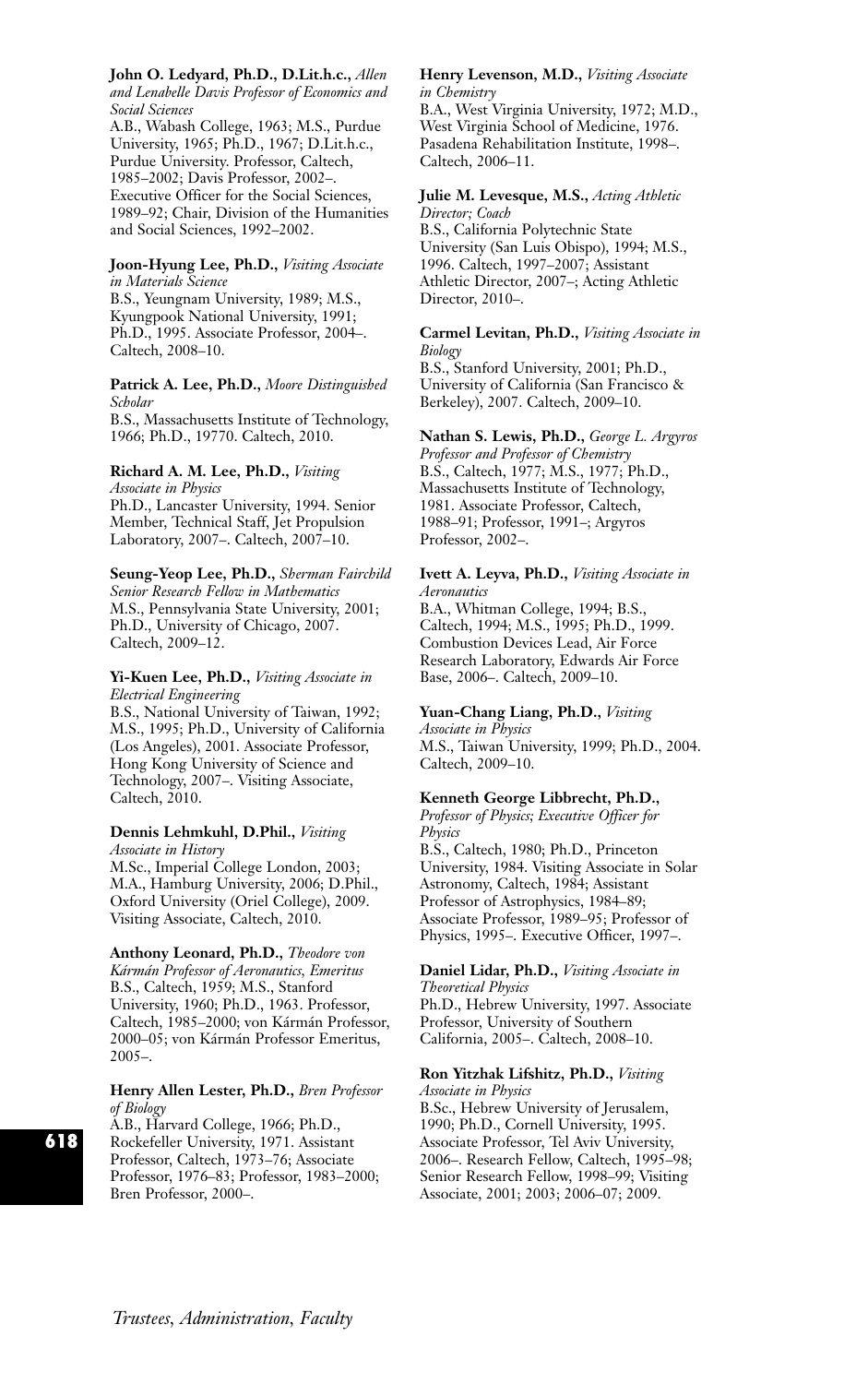**Lee A. Lindblom, Ph.D.,** *Senior Research Associate in Theoretical Astrophysics* B.S., Caltech, 1972; M.S., University of Maryland, 1975; Ph.D., 1978. Visiting Associate, Caltech, 1992; 1996–2002; Lecturer, 2000–01; 2003–06; 2008. Senior Research Associate, 2002–.

**Valentina A. Lindholm, M.A.,** *Lecturer in Russian, Emeritus* M.A., Moscow State University, 1971. Lecturer, Caltech, 1974–2000; Lecturer Emeritus, 2000–.

**Dariusz C. Lis, Ph.D.,** *Senior Research Associate in Physics* Ph.D., University of Massachusetts (Amherst), 1989. Research Fellow, Caltech, 1989–92; Senior Research Fellow, 1992–98; Senior Research Associate, 1998–.

**Ute Lisenfeld, Ph.D.,** *Visiting Associate at the Spitzer Science Center/IPAC* Ph.D., University of Heidelberg, 1993. Caltech, 2010–11.

**E. John List, Ph.D.,** *Professor of Environmental Engineering Science, Emeritus* B.E., University of Auckland, 1961; M.E., 1962; Ph.D., Caltech, 1965. Research Fellow, 1965–66; Assistant Professor, 1969–72; Associate Professor, 1972–78; Professor, 1978–97; Professor Emeritus, 1997–. Executive Officer for Environmental Science, 1980–85.

**Charles Y. Liu, Ph.D., M.D.,** *Visiting Associate in Chemical Engineering* B.S.E., University of Michigan (Ann Arbor), 1987; Ph.D., Rice University, 1993; M.D., Yale University School of Medicine, 1996. Resident Physician, University of Southern California, Keck School of Medicine, 1996–. Caltech, 2002–10.

#### **Andrea Loettgers, Ph.D.,** *Lecturer in Biology* Dipl., University of Heidelberg (Germany),

1991; Ph.D., University of Gottingen, 1995. Caltech, 2001–03; 2010.

**Gary Allen Lorden, Ph.D.,** *Professor of Mathematics, Emeritus*

B.S., Caltech, 1962; Ph.D., Cornell University, 1966. Assistant Professor, Caltech, 1968–71; Associate Professor, 1971–77; Professor, 1977–2009; Professor Emeritus, 2009–. Dean of Students, 1984–88; Vice President for Student Affairs, 1989–98; Acting Vice President, 2002; Executive Officer for Mathematics, 2003–06.

**Angelique Y. Louie, Ph.D.,** *Visiting Associate in Biology* B.S., University of California (Davis), 1985;

M.S., University of California (Los Angeles), 1988; Ph.D., University of California (Irvine), 1994. Assistant Professor, University of California (Davis), 2002–. Research Fellow, Caltech, 1995–98; Senior Research Fellow, 1998–2002; Visiting Associate, 2003–07; 2009–10.

**Steven H. Low, Ph.D.,** *Professor of Computer Science and Electrical Engineering* B.S., Cornell University, 1987; M.S., University of California, 1989; Ph.D., 1992. Associate Professor, Caltech, 2000–06; Professor, 2006–.

**Jonathan Lubin, Ph.D.,** *Visiting Associate in Mathematics* Ph.D., Harvard University, 1963. Professor Emeritus, Brown University, 2000–.

Caltech, 2003–10. **Guo Luo, Ph.D.,** *von Kármán Instructor in*

*Applied and Computational Mathematics* B.S., Zhongshan University, 2001; M.Phil., Chinese University of Hong Kong, 2003; Ph.D., Ohio State University, 2009. Caltech, 2009–.

### **Wilhelmus A. J. Luxemburg, Ph.D.,**

*Professor of Mathematics, Emeritus* B.A., University of Leiden, 1950; M.A., 1953; Ph.D., Delft Institute of Technology, 1955. Assistant Professor, Caltech, 1958–60; Associate Professor, 1960–62; Professor, 1962–2000; Professor Emeritus, 2000–. Executive Officer for Mathematics, 1970–85.

**Chris Mach, B.S.,** *Lecturer in Physics* B.S., California State University (Northridge), 1993. Caltech, 2001–10.

**Douglas G. MacMynowski, Ph.D.,** *Senior Research Associate in Control and Dynamical Systems; Lecturer in Control and Dynamical Systems*

B.A.Sc., University of Toronto, 1987; S.M., Massachusetts Institute of Technology, 1990; Ph.D., 1992. Visiting Associate, Caltech, 2000–02; Lecturer, 2001; 2004; 2005; 2009–10; Senior Research Fellow, 2002–08; Senior Research Associate, 2008–.

**Michihisa Maeda, Ph.D.,** *Visiting Associate in Chemical Engineering* B.S., University of Tokyo, 1987; M.S., 1989; Ph.D., 1992. Associate Professor, Meiji University, 2001–. Caltech, 2010–11.

#### **Nikolai G. Makarov, Ph.D.,** *Professor of Mathematics*

B.A., Leningrad University, 1982; Ph.D., LOMI Mathematics Institute (Leningrad), 1986. Visiting Professor, Caltech, 1991; Professor, 1991–. **619**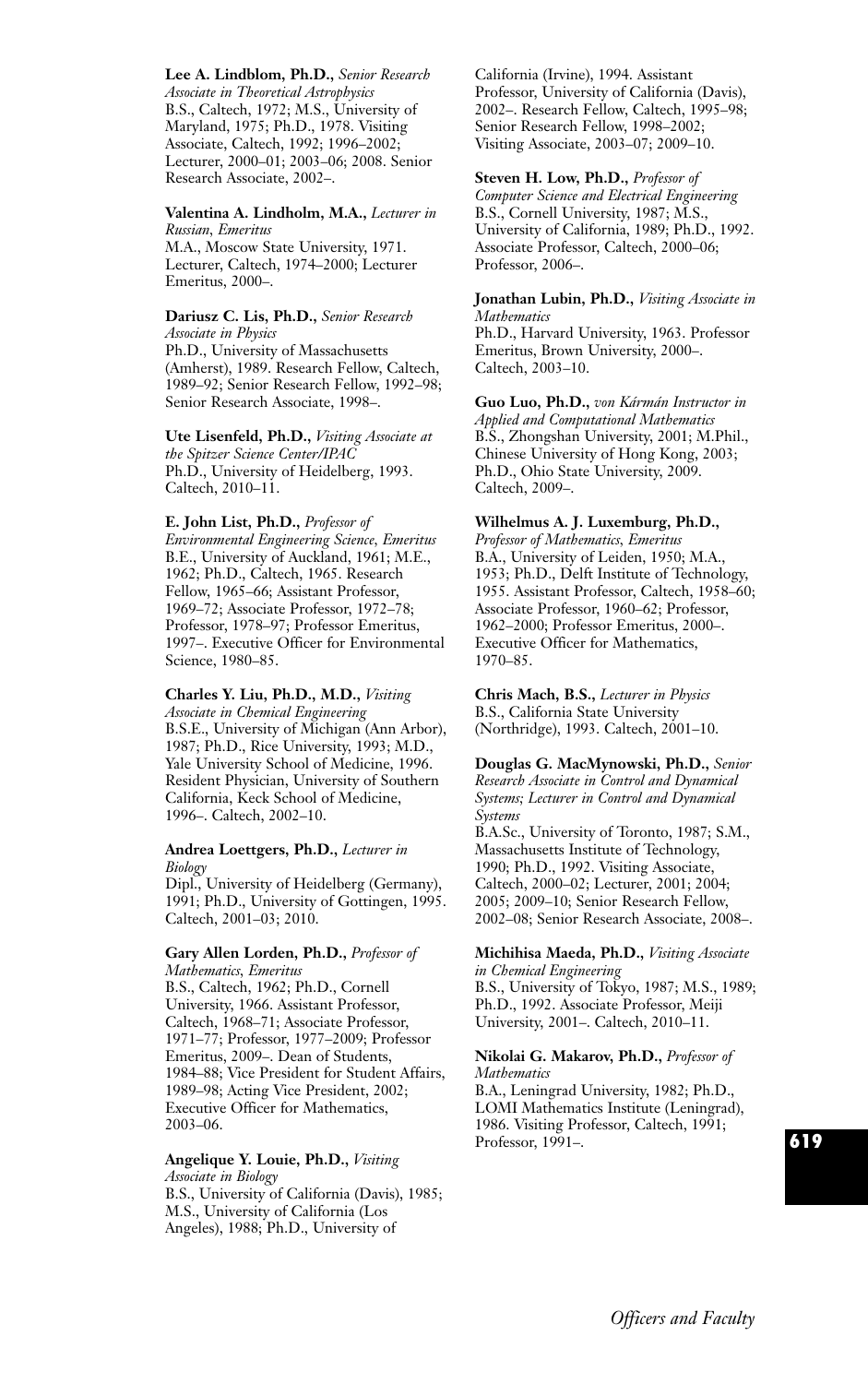**Oscar Mandel, Ph.D.,** *Professor of Literature, Emeritus*

B.A., New York University, 1947; M.A., Columbia University, 1948; Ph.D., Ohio State University, 1951. Visiting Associate Professor of English, Caltech, 1961–62; Associate Professor, 1962–68; Professor, 1968–80; Professor of Literature, 1980–2003; Professor Emeritus, 2003–.

#### **Gideon Manning, Ph.D.,** *Assistant Professor of Philosophy*

A.B., Harvard University, 1974; Ph.D., University of Chicago, 2006. Caltech, 2007–.

**Elena Mantovan, Ph.D.,** *Assistant Professor of Mathematics*

Laurea, University of Padua, 1995; M.A., Harvard University, 1998; Ph.D., 2002. Assistant Professor, Caltech, 2005–10; Associate Professor, 2010–.

**Frank Earl Marble, Ph.D.,** *Richard L. and Dorothy M. Hayman Professor of Mechanical Engineering and Professor of Jet Propulsion, Emeritus*

B.S., Case Institute of Technology, 1940; M.S., 1942; A.E., Caltech, 1947; Ph.D., 1948. Instructor in Aeronautics, 1948–49; Assistant Professor of Jet Propulsion and Mechanical Engineering, 1949–53; Associate Professor, 1953–57; Professor, 1957–80; Hayman Professor of Mechanical Engineering and Professor of Jet Propulsion, 1980–89; Hayman Professor and Professor Emeritus, 1989–. Administrator, Industrial Relations Center, 1986–89.

**Sandra E. Marbut, B.A.,** *Coach* B.A., Sheldon Jackson College, 1991. Caltech, 2003–.

#### **Matilde Marcolli, Ph.D.,** *Professor of Mathematics*

Laurea, University Degli Studi, 1993; M.Sc., University of Chicago, 1994; Ph.D., 1997. Caltech, 2008–.

**Edoardo Marcora, Ph.D.,** *Senior Research Fellow in Physics* Ph.D., University of Colorado (Boulder), 2002. Caltech, 2008–10.

#### **Rudolph Arthur Marcus, Ph.D., D.Sc.h.c., Fil.Dr.h.c., D.h.c., Nobel**

**Laureate,** *Arthur Amos Noyes Professor of Chemistry* B.Sc., McGill University, 1943; Ph.D., 1946; D.Sc.h.c., University of Chicago; McGill University; Polytechnic University; University of Oxford; University of New Brunswick; Queen's University; University of North Carolina (Chapel Hill); University of Illinois; Technion–Israel Institute of Technology; Universidad Politecnica de

Valencia; University of Waterloo; Fil.Dr.h.c., Gothenburg University; D.h.c., Yokohama National University; Northwestern University. Caltech, 1978–.

**Shirley A. Marneus, M.A.,** *Lecturer in*

*Theater Arts, Emeritus* B.A., San José State College, 1959; M.A., State University of Iowa, 1962. Lecturer in Literature, Caltech, 1999–2005; Lecturer in English, 2005–07; Lecturer in Theater Arts, 1999–2008; Lecturer in Theater Arts Emeritus, 2008–.

J**errold E. Marsden, Ph.D.,** *Carl F Braun Professor of Engineering, Control and Dynamical Systems, and Applied and*

*Computational Mathematics* B.S., University of Toronto, 1965; Ph.D., Princeton University, 1968. Sherman Fairchild Distinguished Scholar, Caltech, 1992; Professor, Control and Dynamical Systems, 1995–2003; Braun Professor of Applied and Computational Mathematics and Computer Science, 2003–09; Braun Professor, 2009–.

**Richard E. Marsh, Ph.D.,** *Senior Research Associate in Chemistry, Emeritus* B.S., Caltech, 1943; Ph.D., University of California (Los Angeles), 1950. Research Fellow, Caltech, 1950–55; Senior Research Fellow, 1955–73; Research Associate, 1973–81; Senior Research Associate, 1981–90; Senior Research Associate Emeritus, 1990–.

**Hardy Cross Martel, Ph.D.,** *Professor of Electrical Engineering, Emeritus* B.S., Caltech, 1949; M.S., Massachusetts Institute of Technology, 1950; Ph.D., Caltech, 1956. Instructor, 1953–55; Assistant Professor, 1955–58; Associate Professor, 1958–82; Professor, 1982–90; Professor Emeritus, 1990–. Executive Assistant to the President, 1969–83; Secretary of the Board of Trustees, 1973–83; Executive Officer for Electrical Engineering, 1981–86.

#### **Alain Jean Martin, Ing.,** *Professor of Computer Science*

B.S., University of Marseille, 1965; Ing., Polytechnic Institute (Grenoble), 1969. Visiting Assistant Professor, Caltech, 1981–83; Visiting Associate Professor, 1983; Associate Professor, 1983–86; Professor, 1986–. Executive Officer for Computer Science, 1994–97.

### **D. Christopher Martin, Ph.D.,** *Professor of Physics*

B.A., Oberlin College, 1978; Ph.D., University of California, 1986. Caltech, 1993–.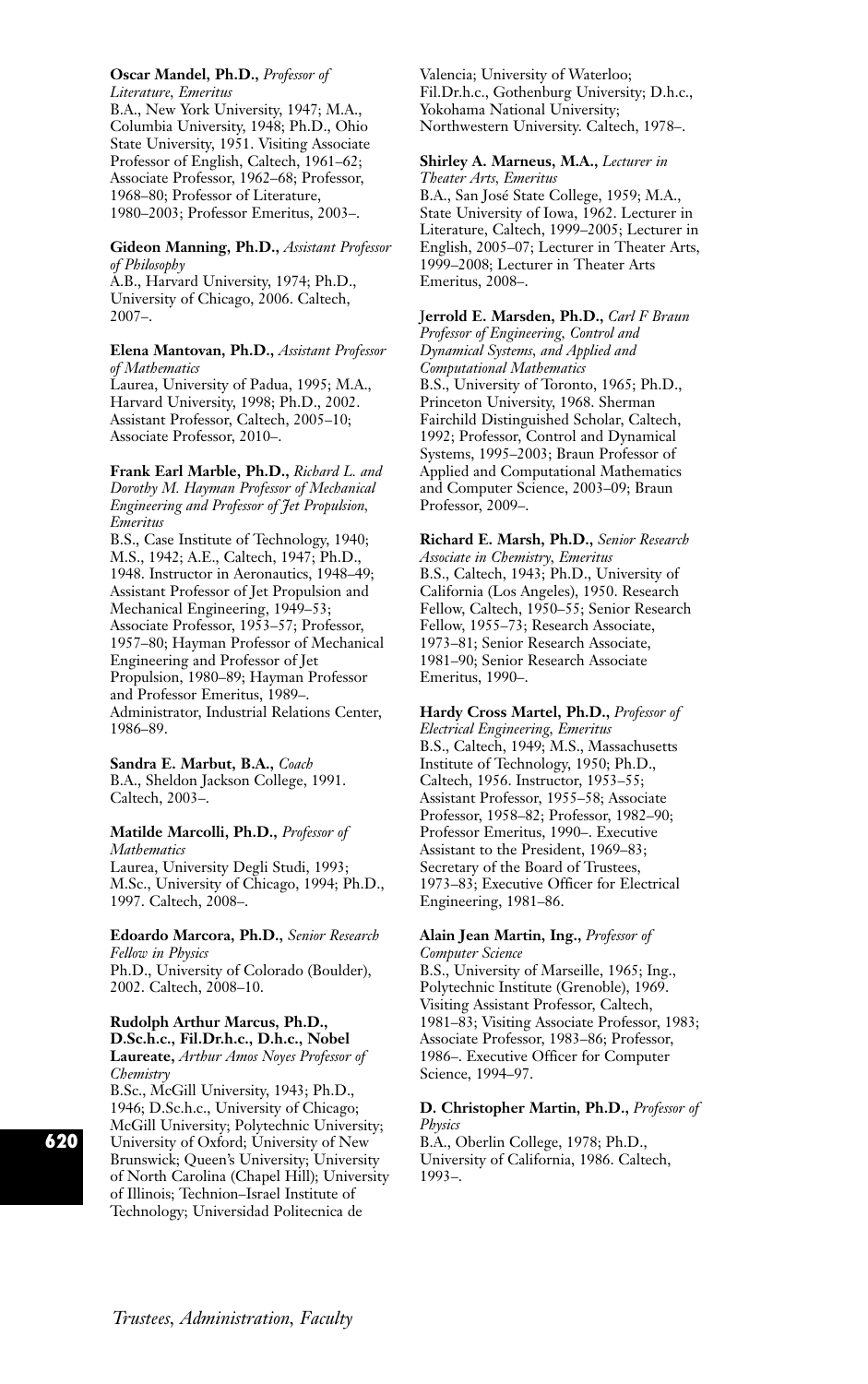**Jay N. Marx, Ph.D.,** *Senior Research Associate in Physics; Executive Director, LIGO* M.S., Columbia University, 1969; Ph.D., 1970. Senior Research Associate, Caltech, 2006–; Executive Director, 2006–.

**Sotiris K. Masmanidis, Ph.D.,** *Broad Senior Research Fellow in Brain Circuitry* B.Sc., University College (London), 2001; M.S., Caltech, 2003; Ph.D., 2006. Broad Senior Research Fellow, 2006–.

**Peter V. Mason, Ph.D.,** *Visiting Associate in Physics*

B.S., Caltech, 1951; M.S., 1952; Ph.D., 1962. Technical Staff, Retired, Jet Propulsion Laboratory, 1997–. Assistant Professor, Caltech, 1962–66; Visiting Associate, 1997–2010.

**Sami F. Masri, Ph.D.,** *Visiting Associate in Civil Engineering*

B.S., University of Texas, 1960; M.S., 1961; M.S., Caltech, 1962; Ph.D., 1965. Professor, University of Southern California, 1981–. Research Fellow in Mechanical Engineering, Caltech, 1965–66; Visiting Associate, 1973; 1981; 1989–96; 2002–04; 2010–11.

**Richard Massey, Ph.D.,** *Visiting Associate in Astronomy*

Ph.D., University of Cambridge, 2003; STFC Advanced Fellow, Royal Observatory Edinburgh, 2008–. Caltech, 2009–10.

## **Andrea Mattozzi, Ph.D.,** *Assistant Professor of Economics*

B.A., Bocconi University (Italy), 1997; Ph.D., University of Pennsylvania, 2004. Caltech, 2004–.

#### **Stephen Leon Mayo, Ph.D.,** *Bren Professor of Biology and Chemistry; Chair, Division of Biology*

B.S., Pennsylvania State University, 1983; Ph.D., Caltech, 1987. Senior Research Fellow, 1991–92; Assistant Professor, 1992–98; Associate Professor, 1998–2003; Professor, 2003–07; Bren Professor, 2007–. Assistant Investigator, Howard Hughes Medical Institute, 1994–2000; Associate Investigator, 2000–05; Investigator, 2005–07. Executive Officer for Biochemistry and Molecular Biophysics, 2004–07; Vice Provost, 2007–10; Chair, 2010–.

## **Sarkis Mazmanian, Ph.D.,** *Assistant*

*Professor of Biology* B.S., University of California (Los Angeles), 1995; Ph.D., 2002. Caltech, 2006–.

## **Preston R. McAfee, Ph.D., D.Sc.h.c.,**

*Visiting Professor of Economics* B.A., University of Florida, 1976; M.S., Purdue University, 1978; Ph.D., 1980; D.Sc.h.c., Purdue University. Visiting

Associate Professor, Caltech, 1988–89; Visiting Professor, 1989–90; 2010–12; Johnson Professor, 2004–09. Executive Officer for the Social Sciences, 2005–07.

## **Edward J. McCaffery, J.D.,** *Visiting*

*Professor of Law*  B.A., Yale University, 1980; J.D., Harvard Law School, 1985. Associate Professor, University of Southern California, 1991–. Visiting Associate Professor, Caltech, 1996–97; Visiting Professor, 1997–2008; 2009–10; Visiting Associate, 2008–09.

#### **David R. McClay, Ph.D.,** *Visiting Associate in Biology*

B.S., Pennsylvania State University, 1963; M.S., University of Vermont, 1965; Ph.D., University of North Carolina (Chapel Hill), 1971. Professor, Duke University, 1973–. Caltech, 2002; 2009–10.

**Daniel McCleese, D.Phil.,** *Visiting Associate in Planetary Science* B.S., Antioch College, 1972; D.Phil., University of Oxford, 1976. Chief Scientist, Jet Propulsion Laboratory, 1994–. Caltech, 2002–10.

**Robert James McEliece, Ph.D.,** *Allen E. Puckett Professor and Professor of Electrical Engineering, Emeritus* B.S., Caltech, 1964; Ph.D., 1967. Professor, 1982–2007; Puckett Professor, 1997–2007; Puckett Professor and Professor, Emeritus, 2007–. Executive Officer for Electrical Engineering, 1990–99.

## **Stephen Craig McGuire, Ph.D.,** *Visiting Associate in Physics*

B.S., Southern University and A&M College, 1970; M.S., University of Rochester, 1974; Ph.D., Cornell University, 1979. Professor and Chair, Southern University and A&M College, 1999–. Caltech, 2000–11.

#### **Beverley J. McKeon, Ph.D.,** *Assistant*

*Professor of Aeronautics* B.A., University of Cambridge, 1995; M.Eng., 1996; M.A. (Mechanical and Aerospace Engineering), M.A., (Engineering), Princeton University, 1999; Ph.D., 2003. Caltech, 2006–.

#### **Robert D. McKeown, Ph.D.,** *Professor of Physics*

B.S., State University of New York (Stony Brook), 1974; Ph.D., Princeton University, 1979. Assistant Professor, Caltech, 1980–86; Associate Professor, 1986–92; Professor, 1992–.

### **Basil Vincent McKoy, Ph.D.,** *Professor of Theoretical Chemistry*

B.S., Nova Scotia Technical University, 1960; Ph.D., Yale University, 1964. Noyes Research Instructor in Chemistry, Caltech,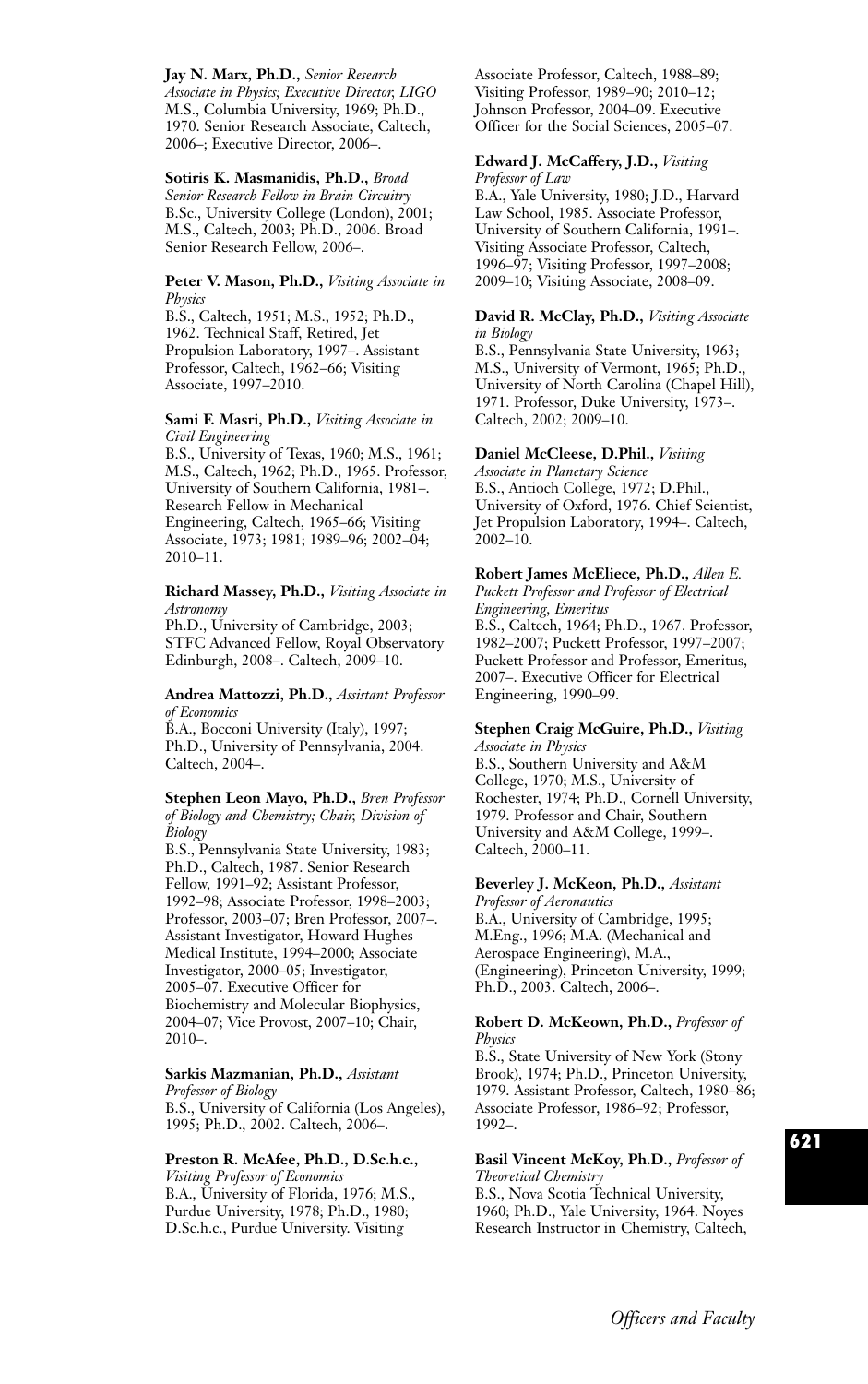1964–66; Assistant Professor of Theoretical Chemistry, 1967–69; Associate Professor, 1969–75; Professor, 1975–.

**Carver Andress Mead, Ph.D., D.Sc.h.c.,**

**D.h.c.,** *Gordon and Betty Moore Professor of Engineering and Applied Science, Emeritus* B.S., Caltech, 1956; M.S., 1957; Ph.D., 1960; D.Sc.h.c., University of Lund (Sweden); D.h.c., University of Southern California. Instructor in Electrical Engineering, Caltech, 1958–59; Assistant Professor, 1959–62; Associate Professor, 1962–67; Professor, 1967–77; Professor of Computer Science and Electrical Engineering, 1977–80; Moore Professor of Computer Science, 1980–92; Moore Professor of Engineering and Applied Science, 1992–99; Moore Professor Emeritus, 1999–.

**Barry B. Megdal, Ph.D.,** *Lecturer in Electrical Engineering* B.S., Caltech, 1977; M.S., 1978; Ph.D., 1983. Lecturer, 1992–2009.

**Simona Mei, Ph.D.,** *Visiting Associate in Astronomy*

Ph.D., University of Strasbourg, 1999. Associate Professor, University of Paris, 2006–. Caltech, 2008–10.

**Daniel I. Meiron, Sc.D.,** *Fletcher Jones Professor of Aeronautics and Applied and Computational Mathematics; Associate Director, Graduate Aerospace Laboratories* S.B., Massachusetts Institute of Technology, 1976; Sc.D., 1981. Research Fellow in Applied Mathematics, Caltech, 1981–83; Visiting Associate, 1984–85; Assistant Professor, 1985–89; Associate Professor, 1989–94; Professor, 1994–2000; Professor of Applied and Computational Mathematics, 2000; Professor of Applied and Computational Mathematics and Computer Science, 2001–06; Jones Professor of Applied and Computational Mathematics and Computer Science, 2006–09; Jones Professor, 2009–. Executive Officer for Applied Mathematics, 1994–98; Associate Provost for Information and Information Technology, 2000–04. Associate Director, 2009–.

**Joao M. Melo de Sousa, Ph.D.,** *Visiting Associate in Mechanical Engineering* Ph.D., Technical University of Lisbon, 1996; Visiting Associate, Caltech, 2010.

**Remy Mevel, Ph.D.,** *Visiting Associate in Aerospace*

B.S., University of Orleans, 2004; M.S., 2006; Ph.D., 2009. Visiting Associate, Caltech, 2010.

**622**

**Richard A. Mewaldt, Ph.D.,** *Senior Research Associate in Physics* B.A., Lawrence University, 1965; M.A., Washington University (St. Louis), 1967; Ph.D., 1971. Research Fellow, Caltech, 1971–75; Senior Research Fellow, 1975–81; Lecturer, 1987; Senior Research Associate, 1981–.

#### **Elliot M. Meyerowitz, Ph.D.,** *George W. Beadle Professor of Biology*

A.B., Columbia University, 1973; M.Phil., Yale University, 1975; Ph.D., 1977. Assistant Professor, Caltech, 1980–85; Associate Professor, 1985–89; Professor, 1989–2002; Beadle Professor, 2002–. Executive Officer for Biology, 1995–2000. Chair, Division of Biology, 2000–10.

#### **Georges Meylan, Ph.D.,** *Visiting Associate in Astronomy*

Ph.D., University of Geneva, 1985. Director, École Polytechnique Fédérale de Lausanne, 2004–. Caltech, 2001–10.

#### **Carol Ann Miller, M.D.,** *Visiting Associate in Biology*

A.B., Mount Holyoke College, 1961; M.D., Jefferson Medical College, 1965. Professor, University of Southern California School of Medicine, 1990–; Chief, Cajal Laboratory of Neuropathology, University of Southern California Medical Center, 1982–. Caltech, 1982–2003; 2005–11.

## **Thomas F. Miller III, Ph.D.,** *Assistant*

*Professor of Chemistry* B.S., Texas A&M University, 2000; Ph.D., University of Oxford, 2005. Caltech, 2008–.

### **Ralph Milliken, Ph.D.,** *Visiting Associate in Geology*

B.S., Indiana University, 2001; M.S., Brown University, 2003; Ph.D., 2006. Staff Scientist, Jet Propulsion Laboratory, 2007–. Caltech, 2009–10.

#### **Feng-Ying Ming, Ph.D.,** *Lecturer in Chinese*

B.A., Tamkang University (Taiwan), 1978; M.A., California State University, 1984; M.A., University of California (Los Angeles), 1991; Ph.D., 1999. Caltech, 2000–11.

#### **Yasushi Mino, Ph.D.,** *Senior Research Fellow in Physics* B.S., Kyoto University, 1993; M.S., 1995; Ph.D., 1998. Caltech, 2008–.

**Valery P. Mitrofanov,** *Visiting Associate in Physics* M.Sc., Moscow State University, 1971; Kandidat, 1975. Assistant Professor, 1981–. Caltech, 1995–2008; 2009; 2010.

### **Julie M. Miwa, Ph.D.,** *Senior Research Fellow in Biology* B.A., University of California, 1987; Ph.D., Rockefeller University, 1997. Caltech,

2009–.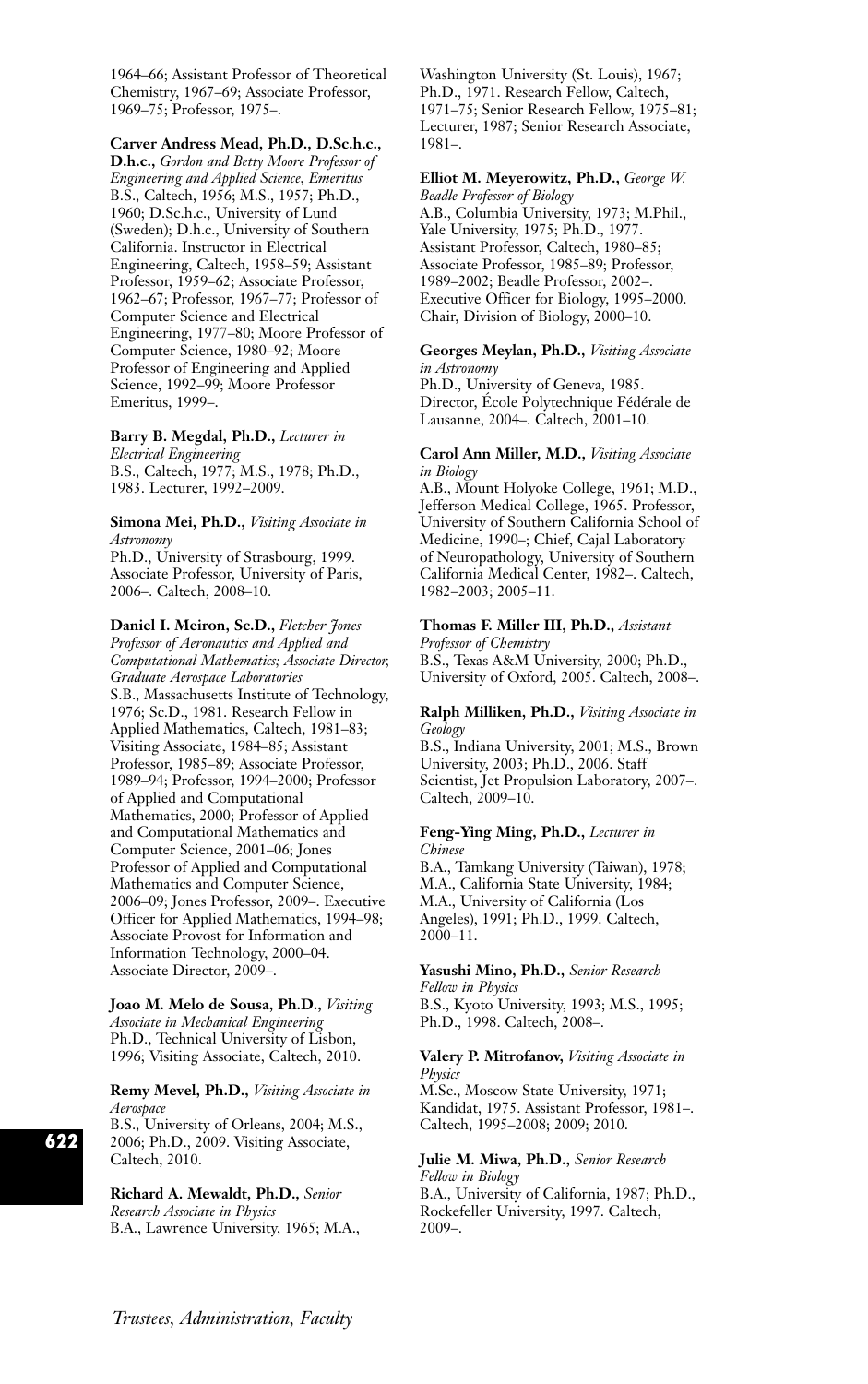**Eric Mjolsness, Ph.D.,** *Moore Distinguished Scholar in Biology and Engineering and Applied Science*

A.B., Washington University, 1980; Ph.D., Caltech, 1985. Principal Computer Scientist, Jet Propulsion Laboratory, 1998–. Associate Professor, University of California (Irvine), 2002–. Faculty Associate, Caltech, 2000–02; Visiting Associate, 2002–10; Moore Distinguished Scholar, 2010.

## **Bahram Mobasher, Ph.D.,** *Visiting*

*Associate in Astronomy* M.Sc., University of Durham, 1983; Ph.D., 1988. Professor, University of California (Riverside), 2007–. Caltech, 2008.

#### **Farshad Moradi, Ph.D.,** *Visiting Associate in Biology*

M.S., Tehran University of Medical Sciences, 2000; Ph.D., Caltech, 2006. Postdoctoral Scholar, New York University, 2006–. Visiting Associate, Caltech, 2007–09.

## **James John Morgan, Ph.D., D.Sc.h.c.,**

*Marvin L. Goldberger Professor of Environmental Engineering Science, Emeritus* B.C.E., Manhattan College, 1954; M.S.E., University of Michigan, 1956; M.A., Harvard University, 1962; Ph.D., 1964; D.Sc.h.c., Manhattan College. Associate Professor of Environmental Health Engineering, Caltech, 1965–69; Professor, 1969–87; Goldberger Professor of Environmental Engineering Science, 1987–2000; Goldberger Professor Emeritus, 2000–. Academic Officer for Environmental Engineering Science, 1971–72; Dean of Students, 1972–75; Executive Officer for Environmental Engineering Science, 1974–80, 1993–96; Acting Dean of Graduate Studies, 1981–84; Vice President for Student Affairs, 1980–89.

#### **Baptiste J. Morin, Ph.D.,** *Harry Bateman Research Instructor in Mathematics* M.S., Universite de Bordeaux I, 2004. Caltech, 2008–.

### **S. M. Motaghian Nezam, Ph.D.,** *Senior Research Fellow in Biology*

B.S., Sharif University of Technology, 1995; M.S., Iran University of Science and Technology, 1999; M.S., University of Southern California, 2002; Ph.D., 2004. Caltech, 2008–.

#### **Nader Motee, Ph.D.,** *Lecturer in Control and Dynamical Systems*

B.S., Sharif University of Technology, 2000; M.S., University of Pennsylvania, 2006; Ph.D., 2007. Caltech, 2010.

## **Olexei I. Motrunich, Ph.D.,** *Assistant*

*Professor of Theoretical Physics* B.S., University of Missouri (Columbia), 1996; Ph.D., Princeton University, 2001. Caltech, 2006–.

#### **Duane Owen Muhleman, Ph.D.,** *Professor of Planetary Science, Emeritus*

B.S., University of Toledo, 1953; Ph.D., Harvard University, 1963. Associate Professor, Caltech, 1967–71; Professor, 1971–97; Professor Emeritus, 1997–. Staff Member, Owens Valley Radio Observatory, 1967–.

## **Hans-Michael Müller, Ph.D.,** *Senior*

*Research Fellow in Biology* Ph.D., Caltech, 1999. Senior Research Fellow, 2009–.

## **Bruce Churchill Murray, Ph.D.,** *Professor*

*of Planetary Science and Geology, Emeritus* S.B., Massachusetts Institute of Technology, 1953; S.M., 1954; Ph.D., 1955. Research Fellow in Space Science, Caltech, 1960–63; Associate Professor of Planetary Science, 1963–68; Professor, 1968–92; Professor of Planetary Science and Geology, 1992–2001; Professor Emeritus, 2001–. Director, Jet Propulsion Laboratory, 1976–82.

**Richard Martin Murray, Ph.D.,** *Thomas E. and Doris Everhart Professor of Control and Dynamical Systems and Bioengineering* B.S., Caltech, 1985; M.S., University of California, 1988; Ph.D., 1990. Assistant Professor of Mechanical Engineering, Caltech, 1991–97; Associate Professor, 1997–2000; Professor, 2000–05; Professor of Control and Dynamical Systems, 2005–06; Everhart Professor of Control and Dynamical Systems, 2006–09; Everhart Professor of Control and Dynamical Systems and Bioengineering, 2009–; Chair, Division of Engineering and Applied Science, 2000–05; Interim Chair, Engineering and Applied Science, 2008–09; Director, Information Science & Technology, 2006–2009.

#### **Paul Myrow, Ph.D.,** *Visiting Professor of Geology*

B.S., Colgate University, 1980; M.S., University of Vermont, 1983; Ph.D., Memorial University of Newfoundland, 1987. Professor, Colorado College, 2000–. Caltech, 2009–10.

#### **Steven Nafziger, Ph.D.,** *Visiting Associate in Economics*

B.A., Northwestern University, 2000; M.A., Yale University, 2002; M.Phil., 2003; Ph.D., 2006. Assistant Professor, Williams College, 2006. Caltech, 2009–10.

**Yoshie Narui, M.S.,** *Lecturer in Chemistry* B.S., Ohio State University, 2003; M.S., Caltech, 2009. Caltech, 2010.

#### **Abbas Nasiraei Moghaddam, Ph.D.,**

*Visiting Associate in Bioengineering* B.S., University of Tehran, 1995; M.S., 1998; Ph.D., Caltech, 2006. Caltech, 2010–11.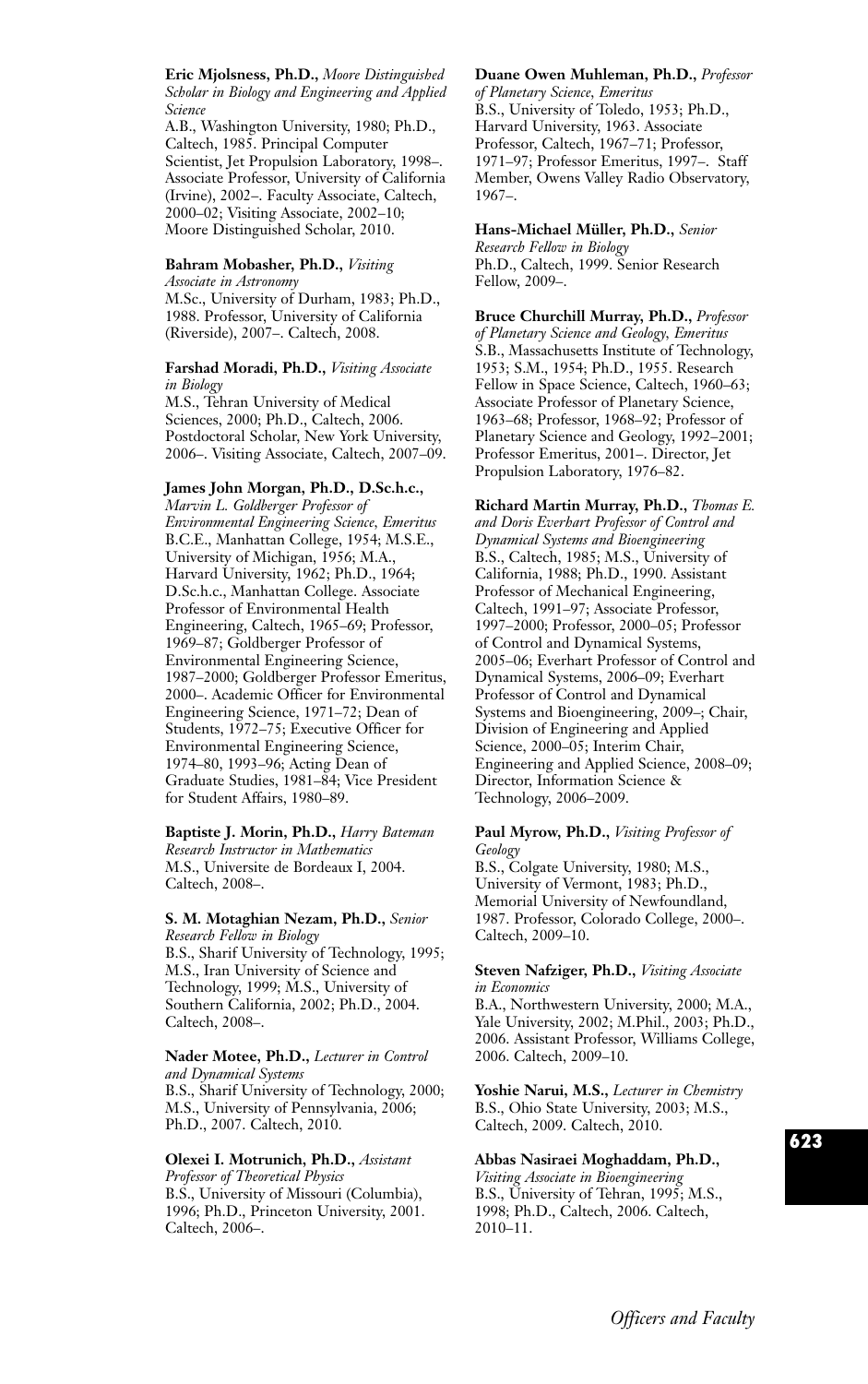#### **Linda Faye Nazar, Ph.D.,** *Moore*

*Distinguished Scholar in Engineering and Applied Science* B.S., University of British Columbia, 1978; Ph.D., University of Toronto, 1984. Caltech, 2010.

#### **Thomas A. Neenan, M.F.A.,** *Lecturer in Music*

B.F.A., California State University (Northridge), 1977; M.F.A., University of California (Los Angeles), 1982. Caltech, 1991–98; 1998–.

**Gerry Neugebauer, Ph.D.,** *Robert Andrews Millikan Professor of Physics, Emeritus* A.B., Cornell University, 1954; Ph.D., Caltech, 1960. Assistant Professor, 1962–65; Associate Professor, 1965–70; Professor, 1970–96; Howard Hughes Professor, 1985–96; Millikan Professor, 1996–98; Millikan Professor Emeritus, 1998–. Acting Director, Palomar Observatory, 1980–81; Director, 1981–94; Chairman, Division of Physics, Mathematics and Astronomy, 1988–93.

#### **Dianne K. Newman, Ph.D.,** *Professor of Biology and Geobiology; Investigator, Howard Hughes Medical Institute*

B.A., Stanford University, 1993; Ph.D., Massachusetts Institute of Technology, 1997. Clare Booth Luce Assistant Professor of Geobiology and Environmental Science and Engineering, Caltech, 2000–05; Associate Professor of Geobiology and Environmental Science and Engineering, 2005; Associate Professor of Geobiology, 2005–06; Professor of Geobiology, 2006–; Professor of Biology, 2006–. Investigator, Howard Hughes Medical Institute, 2005–07; 2010–.

#### **Harvey B. Newman, Sc.D., D.h.c.,** *Professor of Physics*

B.S., Massachusetts Institute of Technology, 1968; Sc.D., 1973; D.h.c., University Politehnica of Bucharest; Pavol Jozef Safarik University. Associate Professor, Caltech, 1982–90; Professor, 1990–.

**Hien Trong Nguyen, Ph.D.,** *Visiting Associate in Physics; Lecturer in Physics* Ph.D., Princeton University, 1993. Research Scientist, Jet Propulsion Laboratory, 2002–. Visiting Associate, Caltech, 2007–09; Lecturer, 2007; 2008; 2009–11.

#### **Yi Ni, Ph.D.,** *Assistant Professor of Mathematics*

B.S., Peking University, 2001; M.S., 2003; Ph.D., Princeton University, 2007. Caltech, 2009–.

**Marc-Aurele Nicolet, Ph.D.,** *Professor of Electrical Engineering and Applied Physics, Emeritus*

Ph.D., University of Basel, 1958. Assistant

Professor of Electrical Engineering, Caltech, 1959–65; Associate Professor, 1965–73; Professor, 1973–88; Professor of Electrical Engineering and Applied Physics, 1988–98; Professor Emeritus, 1998–.

**Mika Nystroem, Ph.D.,** *Visiting Associate in Computer Science; Lecturer in Computer Science*

S.B. (Physics), S.B. (Electrical Engineering), Massachusetts Institute of Technology, 1994; M.S., Caltech, 1997; Ph.D., 2001. Research Scientist, Situs Logic of Pasadena, 2005–. Instructor, Caltech, 2001–03; Visiting Associate, 2005–06; 2008–10; Lecturer, 2009–10.

#### **John P. O'Doherty, D.Phil.,** *Professor of Psychology*

B.A., University of Dublin (Trinity College), 1996; D.Phil., University of Oxford, 2000. Assistant Professor, Caltech, 2004–07; Associate Professor, 2007–09; Professor, 2009–.

#### **David D. Oglesby, Ph.D.,** *Visiting Associate in Aeronautics*

B.S., Carleton College; M.S., University of California (Santa Barbara), 1993; Ph.D., 1999. Associate Professor, University of California (Riverside), 2006–. Visiting Associate, Caltech, 2009–11.

## **Hiroshi Oguri, Ph.D.,** *Fred Kavli Professor of Theoretical Physics*

B.A., Kyoto University (Japan), 1984; M.A., 1986; Ph.D., University of Tokyo, 1989. Visiting Associate, Caltech, 1999–2000; Professor, 2000–07; Kavli Professor, 2007–.

#### **Mitchio Okumura, Ph.D.,** *Professor of Chemical Physics; Executive Officer for Chemistry* B.S., Yale University, 1979; M.S., 1979; C.P.G.S., University of Cambridge, 1980; Ph.D., University of California, 1986. Assistant Professor, Caltech, 1988–94; Associate Professor, 1994–2003; Professor, 2003–. Executive Officer, 2006–.

#### **Christiane H. Orcel, Ph.D.,** *Lecturer in French*

M.A., Princeton University, 1987; Ph.D., 1992. Instructor, Caltech, 1990–93; Lecturer, 1993–95; 1995–.

### **Peter C. Ordeshook, Ph.D.,** *Mary*

*Stillman Harkness Professor of Political Science* B.S., Massachusetts Institute of Technology, 1964; Ph.D., University of Rochester, 1969. Professor, Caltech, 1987–2009; Harkness Professor, 2009–. Executive Officer for the Social Sciences, 1992–95.

#### **Naomi Oreskes, Ph.D.,** *Francis Bacon*

*Visiting Professor of History* B.Sc., University of London, 1981; Ph.D., Stanford University, 1990. Professor,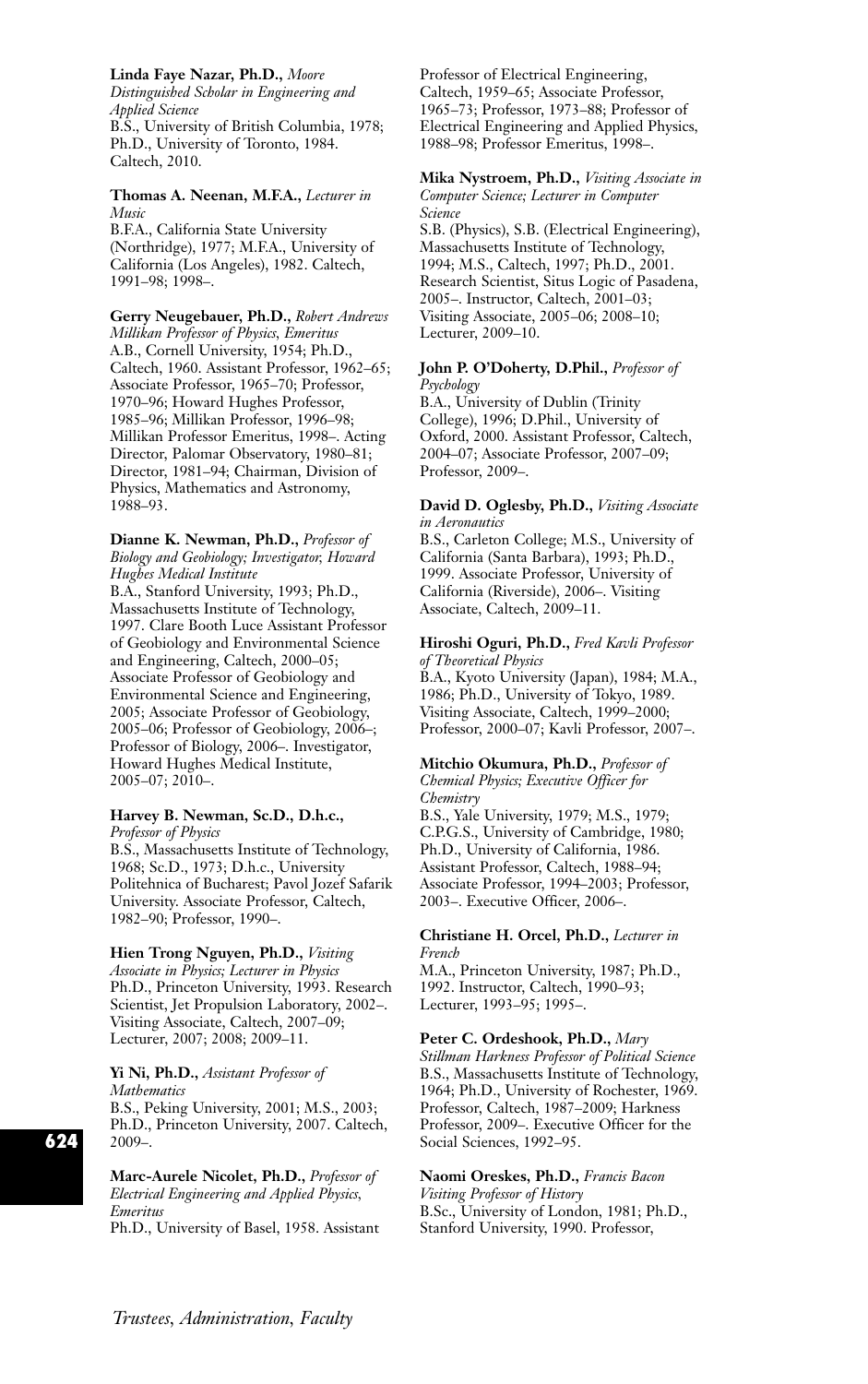University of California (San Diego), 2005–. Caltech, 2010.

**Victoria Orphan, Ph.D.,** *Associate Professor of Geobiology* B.A., University of California (Santa Barbara), 1994; Ph.D., 2002. Assistant

Professor, Caltech, 2004–10; Associate Professor, 2010–.

**Michael Ortiz, Ph.D.,** *Dotty and Dick Hayman Professor of Aeronautics and Mechanical Engineering* B.S., Polytechnic University of Madrid, 1977; M.S., University of California, 1978; Ph.D., 1982. Sherman Fairchild Distinguished Scholar, Caltech, 1994–95; Professor of Aeronautics and Applied Mechanics, 1995–2000; Professor of Aeronautics and Mechanical Engineering, 2000–04; Hayman Professor, 2004–.

**Pietro S. T. Ortoleva, Ph.D.,** *Assistant*

*Professor of Economics* B.A., University of Turin, 2004; Ph.D., New York University, 2009. Caltech, 2009–.

**Christian D. Ott, D.Sc.,** *Assistant Professor of Theoretical Astrophysics* Dipl., University of Heidelberg, 2003; Dr.rer.nat, University of Potsdam, 2007. Sherman Fairchild Prize Fellow, Caltech, 2008–09; Assistant Professor, 2009–.

**Benjamin J. Owen, Ph.D.,** *Visiting Associate in Physics* Ph.D., Caltech, 1998. Associate Professor, Penn State, 2008–. Caltech, 2010.

#### **Ray David Owen, Ph.D., Sc.D.h.c.,**

*Professor of Biology, Emeritus* B.S., Carroll College, 1937; Ph.M., University of Wisconsin, 1938; Ph.D., 1941; Sc.D.h.c., Carroll College; University of the Pacific. Gosney Fellow, Caltech, 1946–47; Associate Professor, 1947–53; Professor, 1953–83; Professor Emeritus, 1983–. Chairman, Division of Biology, 1961–68; Vice President for Student Affairs and Dean of Students, 1975–80.

**Houman Owhadi, Ph.D.,** *Assistant Professor of Applied and Computational Mathematics and Control and Dynamical Systems* B.S., École Polytechnique (France), 1994; M.S., École Nationale des Ponts et Chaussées, 1997; Ph.D., École Polytechnique Fédérale de Lausanne (Switzerland), 2001. Caltech, 2004–.

**Stephen Padin, Ph.D.,** *Senior Research Associate in Astrophysics* B.Sc., University of Manchester, 1982; Ph.D., 1985. Caltech, 2009–.

**Oskar J. Painter, Ph.D.,** *Associate Professor of Applied Physics; Executive Officer for Applied Physics and Materials Science* B.S., University of British Columbia, 1994;

M.S., Caltech, 1995; Ph.D., 2001. Visiting Associate, 2001–02; Assistant Professor, 2002–08; Associate Professor, 2008–. Executive Officer, 2010–.

**Thomas R. Palfrey III, Ph.D.,** *Flintridge Foundation Professor of Economics and Political Science*

B.A., University of Michigan, 1975; M.A., 1976; Ph.D., Caltech, 1981. Professor, 1986–2002; Flintridge Foundation Professor, 2003–05; 2006–. Executive Officer for the Social Sciences, 2001–02.

#### **Anna Pandolfi, Ph.D.,** *Visiting Associate in Aeronautics*

M.S., Technical University (Milan), 1984; Ph.D., Université Paul Verlaine de Metz, 2007. Associate Professor, 2001–. Caltech, 1996–2001; 2005–06; 2008–10.

#### **Dimitri A. Papanastassiou, Ph.D.,** *Faculty Associate in Geochemistry*

B.S., Caltech, 1965; Ph.D., 1970. Research Fellow in Physics, 1970–72; Senior Research Fellow in Planetary Science, 1972–76; Research Associate in Geochemistry, 1976–81; Senior Research Associate, 1981–99; Faculty Associate, 1999–.

**Robert Pappalardo, Ph.D.,** *Visiting*

*Associate in Planetary Science* B.A., Cornell University, 1986; Ph.D., Arizona State University, 1994. Principal Scientist and Director's Fellow, Jet Propulsion Laboratory, 2006–. Caltech, 2007–11.

**Jun Seok Park, Ph.D.,** *Visiting Associate in Computer Science*

B.S., Kookmin University, 1991; M.S., 1993; Ph.D., 1996. Associate Professor, 2003–. Caltech, 2010–11.

#### **Carl Stevens Parker, Ph.D.,** *Professor of Biochemistry*

B.A., University of Rochester, 1973; Ph.D., Washington University (St. Louis), 1977. Assistant Professor of Chemical Biology, Caltech, 1981–87; Associate Professor, 1987–92; Professor, 1992–99; Professor of Biochemistry, 1999–. Executive Officer for Biochemistry and Molecular Biophysics, 2000–04.

**Paul H. Patterson, Ph.D.,** *Anne P. and Benjamin F. Biaggini Professor of Biological Sciences*

B.A., Grinnell College, 1965; Ph.D., Johns Hopkins University, 1970. Professor, Caltech, 1983–2005; Biaggini Professor, 2005–. Executive Officer for Neurobiology, 1989–2000.

**Michael T. Pauken, Ph.D.,** *Lecturer in Mechanical Engineering* B.S., Vanderbilt University, 1983; M.S., Washington University, 1990; Ph.D.,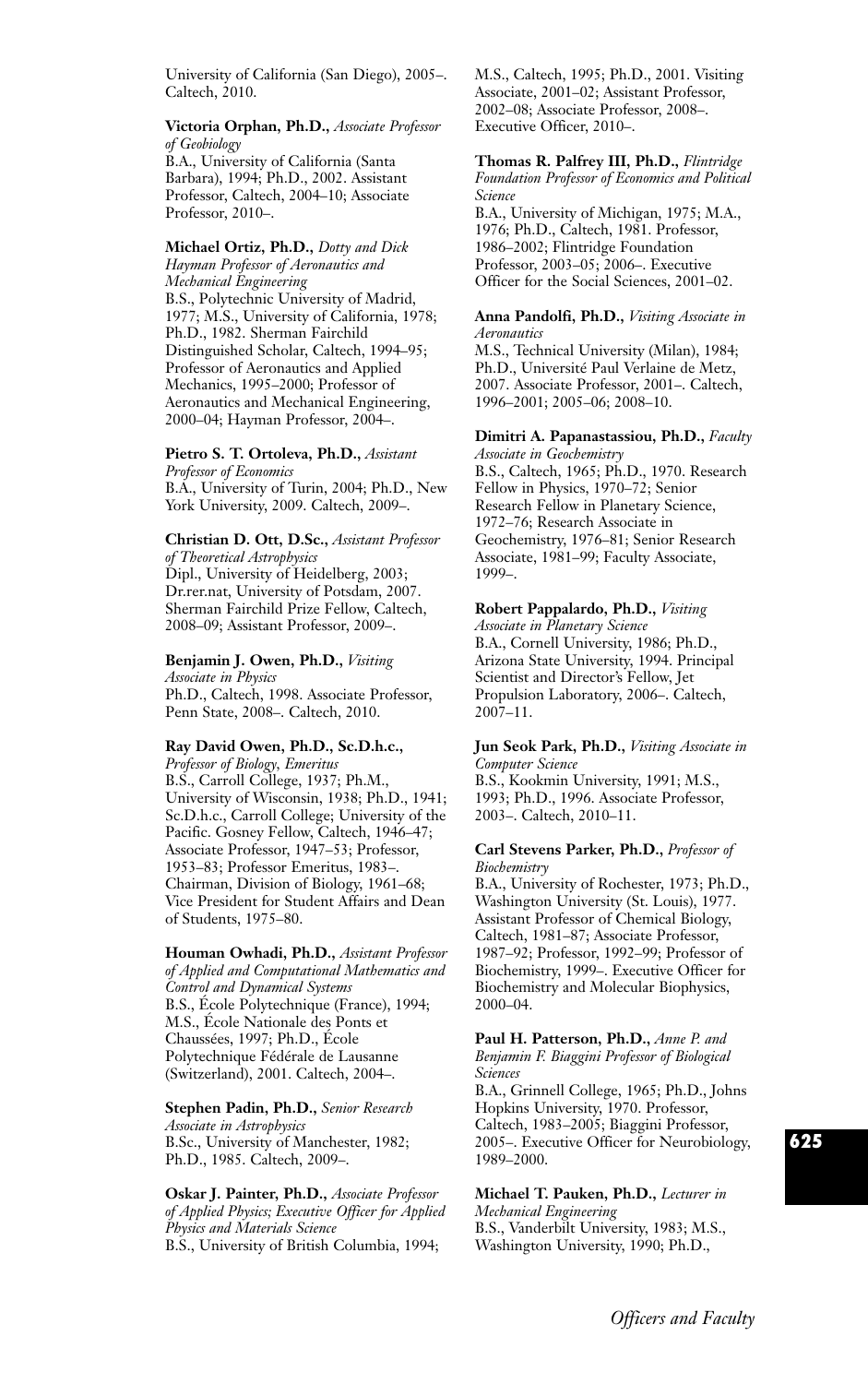Georgia Institute of Technology, 1994. Caltech, 2001; 2008–10.

**Timothy John Pearson, Ph.D.,** *Senior Research Associate in Radio Astronomy* B.A., University of Cambridge, 1972; M.A., 1976; Ph.D., 1977. Research Fellow, Caltech, 1977–80; Senior Research Associate, 1988–.

#### **Charles William Peck, Ph.D.,** *Professor of Physics, Emeritus*

B.S., New Mexico College of Agricultural and Mechanical Arts, 1956; Ph.D., Caltech, 1964. Research Fellow, 1964–65; Assistant Professor, 1965–69; Associate Professor, 1969–77; Professor, 1977–2004; Professor Emeritus, 2004–. Executive Officer for Physics, 1983–86; Chair, Division of Physics, Mathematics and Astronomy, 1993–98.

**Jinsong Pei, Ph.D.,** *Visiting Associate in Civil Engineering*

B.S., Xian Jiaotong University, 1989; M.E., Nanyang Technological University, 1996; M.S., Columbia University, 2000; Ph.D., 2001. Caltech, 2009–10.

**Sergio Pellegrino, Ph.D.,** *Joyce and Kent Kresa Professor of Aeronautics and Professor of Civil Engineering; Jet Propulsion Laboratory Senior Research Scientist*

Laurea, University of Naples, 1982; Ph.D., University of Cambridge, 1986. Professor, Caltech, 2007–10; Kresa Professor, 2010–. Senior Research Scientist, Jet Propulsion Laboratory, 2009–.

**Leora Peltz, Ph.D.,** *Visiting Associate in Electrical Engineering* B.S., University of Negev, 1975; B.S., 1976;

M.S., Case Western Reserve University, 1995; Ph.D., 2005. Scientist, Boeing, 2003–. Caltech, 2007–10.

**Robert C. Penner, Ph.D.,** *Visiting Associate in Mathematical and Theoretical Physics* Ph.D., Massachusetts Institute of Technology, 1982. Caltech, 2010–11.

**Bryan E. Penprase, Ph.D.,** *Visiting Associate in Astronomy* M.S., Stanford University, 1985; Ph.D.,

University of Chicago, 1992. Associate Professor, Pomona College, 2000–. Caltech, 2007–10.

**Matthew Perlmutter, Ph.D.,** *Visiting Associate in Control and Dynamical Systems* B.S., University of California, 1990; Ph.D., 1999. Caltech, 2009–10.

**Pietro Perona, D.Eng., Ph.D.,** *Allen E. Puckett Professor of Electrical Engineering* D.Eng., University of Padua (Italy), 1985; Ph.D., University of California, 1990. Assistant Professor, Caltech, 1991–96; Professor, 1996–2008; Puckett Professor,

2008–. Director, Center for Neuromorphic Systems Engineering, 1999–2004. Executive Officer, 2006–10.

#### **Jonas C. Peters, Ph.D.,** *Bren Professor of Chemistry*

B.S., University of Chicago, 1993; Ph.D., Massachusetts Institute of Technology, 1998. Assistant Professor, Caltech, 1999–2004; Associate Professor, 2004–06; Professor, 2006–09; Bren Professor, 2010–.

**Danny Petrasek, M.D., Ph.D.,** *Visiting Associate in Applied and Computational Mathematics and Bioengineering; Lecturer in Bioengineering*

B.S., University of California (Los Angeles), 1980; M.D., Chicago Medical School, 1985; Ph.D., Caltech, 2002. Clinical Professor, University of California (Los Angeles) School of Medicine, 2004–. Senior Research Fellow in Applied and Computational Mathematics and Bioengineering, 2002–08; Lecturer in Bioengineering, 2005–10; Visiting Associate, 2008–12.

**Robert B. Phillips, Ph.D.,** *Professor of Applied Physics and Mechanical Engineering* B.S., University of Minnesota, 1986; Ph.D., Washington University, 1989. Clark Millikan Visiting Assistant Professor, Caltech, 1997; Professor, 2000–.

**Thomas G. Phillips, D.Phil.,** *Altair Professor of Physics; Director, Caltech Submillimeter Observatory* B.A., University of Oxford, 1961; M.A., 1964; D.Phil., 1964. Visiting Associate in Radio Astronomy, Caltech, 1978–79; Professor of Physics, 1979–2004; Altair Professor, 2004–. Staff Member, Owens Valley Radio Observatory, 1978–85;

Associate Director, Owens Valley Radio Observatory, 1981–85; Director, Caltech Submillimeter Observatory, 1986–.

**E. Sterl Phinney III, Ph.D.,** *Professor of Theoretical Astrophysics* B.S., Caltech, 1980; Ph.D., University of Cambridge, 1983. Assistant Professor, Caltech, 1985–91; Associate Professor, 1991–95; Professor, 1995–.

**Kenneth A. Pickar, Ph.D.,** *Visiting Professor of Mechanical Engineering* B.S., City University of New York, 1961; Ph.D., University of Pennsylvania, 1966. Senior Vice President, Retired, Allied Signal Aerospace, 1993–. Visiting Professor of Engineering, Caltech, 1998; Visiting Professor of Mechanical Engineering, 1998–99; 2003–11; J. Stanley Johnson Visiting Professor, 1999–2003.

**Gillian Pierce, B.A.,** *Lecturer in Engineering* B.A., Oxford University, 1997. Caltech, 2009; 2010.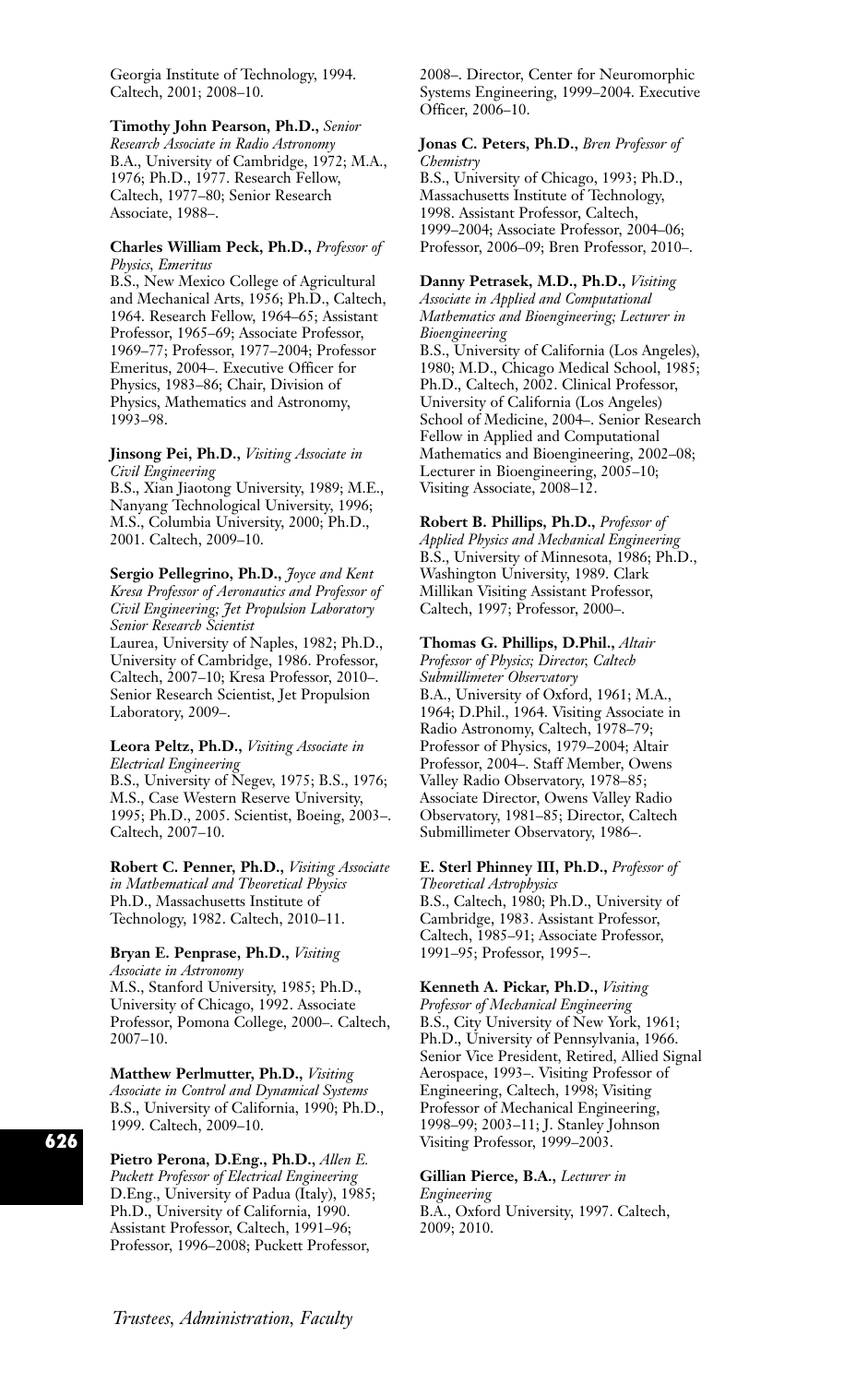**James R. Pierce, M.D.,** *Lecturer in Biology* B.S., Caltech, 1998; M.D., Jefferson Medical College, 2002. Lecturer, Caltech, 2002–03; 2005–09.

**Niles A. Pierce, D.Phil.,** *Associate Professor of Applied and Computational Mathematics and Bioengineering; Executive Officer for Bioengineering* B.S.E., Princeton University, 1993; D.Phil., University of Oxford, 1997. Assistant Professor of Applied Mathematics, Caltech, 2000; Assistant Professor of Applied and Computational Mathematics, 2000–04; Assistant Professor of Applied and Computational Mathematics and Bioengineering, 2004–06; Associate Professor, 2006–; Acting Executive Officer for Bioengineering, 2007; Executive Officer, 2007–.

**Elena Pierpaoli, Ph.D.,** *Visiting Associate in Astrophysics*

Ph.D., International School for Advanced Studies (Italy), 1998. Assistant Professor, University of Southern California, 2006–. Senior Research Fellow, Caltech, 2004–06; Visiting Associate, 2006–10.

#### **George Pigman III, Ph.D.,** *Professor of English*

A.B., Harvard College, 1973; M.Phil., Yale University, 1975; Ph.D. (Comparative Literature), 1977; Ph.D. (Psychoanalysis), Southern California Psychoanalytic Institute, 1989. Assistant Professor of English, Caltech, 1977–80; Assistant Professor of Literature, 1980–83; Associate Professor, 1983–93; Professor, 1993–2004; Professor of English, 2004–. Executive Officer for the Humanities, 2003–08.

**Jerome Pine, Ph.D.,** *Professor of Physics* A.B., Princeton University, 1949; M.S., Cornell University, 1952; Ph.D., 1959. Associate Professor, Caltech, 1963–67; Professor, 1967–.

**Donald Pinkston III, B.S.,** *Lecturer in Computer Science* B.S., Caltech, 1998. Lecturer, 2005–10.

#### **Charles Raymond Plott, Ph.D.,**

**D.Lit.h.c., D.h.c.,** *Edward S. Harkness Professor of Economics and Political Science* B.S., Oklahoma State University, 1961; M.S., 1964; Ph.D., University of Virginia, 1965; D.Lit.h.c., Purdue University; D.h.c., Université Pierre Mendès. Professor of Economics, Caltech, 1971–87; Harkness Professor, 1987–.

#### **Hugh David Politzer, Ph.D., Nobel**

**Laureate,** *Richard Chace Tolman Professor of Theoretical Physics* B.S., University of Michigan, 1969; Ph.D., Harvard University, 1974. Visiting Associate, Caltech, 1975–76; Associate

Professor, 1976–79; Professor, 1979–2004; Tolman Professor, 2004–. Executive Officer for Physics, 1986–88.

#### **James E. Polk, Ph.D.,** *Visiting Associate in Aeronautics*

B.S., Georgia Institute of Technology, 1984; M.S., Princeton University, 1986; Ph.D., 1996. Lecturer, Caltech, 1999–2002; 2005–08; Visiting Associate, 2007–12.

#### **Adrian Ponce, Ph.D.,** *Visiting Associate in Chemistry*

B.S., Michigan State University, 1993; Ph.D., Caltech, 1999. Research Scientist, Jet Propulsion Laboratory, 2001–. Visiting Associate, Caltech, 2000–.

#### **Frank Clifford Porter, Ph.D.,** *Professor of Physics*

B.S., Caltech, 1972; Ph.D., University of California, 1977. Research Fellow, Caltech, 1977–78; Weizmann Research Fellow, 1978–80; Senior Research Fellow, 1980–82; Assistant Professor, 1982–88; Associate Professor, 1988–94; Professor, 1994–.

**John P. Preskill, Ph.D.,** *Richard P. Feynman Professor of Theoretical Physics* A.B., Princeton University, 1975; A.M., Harvard University, 1976; Ph.D., 1980. Associate Professor, Caltech, 1983–90; Professor, 1990–2002; MacArthur Professor, 2002–09; Feynman Professor, 2010–.

**Thomas Allen Prince, Ph.D.,** *Professor of Physics; Jet Propulsion Laboratory Senior Research Scientist; Director, W. M. Keck Institute for Space Studies* B.S., Villanova University, 1970; M.S., University of Chicago, 1972; Ph.D., 1978. Research Fellow, Caltech, 1979–80; Robert A. Millikan Research Fellow, 1980–82; Senior Research Fellow, 1982–83; Assistant Professor, 1983–86; Associate Professor, 1986–92; Professor, 1992–. Associate Director, Center for Advanced Computer Research, 1995–2001; Director, 2005–; Director, Keck Institute, 2008–. Chief Scientist, Jet Propulsion Laboratory, 2001–06; Senior Research Scientist, 2006–.

### **David Prober, Ph.D.,** *Assistant Professor of Biology*

B.Sc., University of Manitoba, 1995; Ph.D., University of Washington, 2002. Caltech, 2009–.

#### **Daniele Procissi, Ph.D.,** *Visiting Associate in Biology*

M.S., University of Florence, 1998; Ph.D., Iowa State University, 2003. Caltech, 2010.

## **Carmie Puckett Robinson, M.D.,** *Visiting*

*Associate in Biology* B.S., Michigan State University, 1970; M.D., 1975. Professor, University of Southern California, 2000–. Senior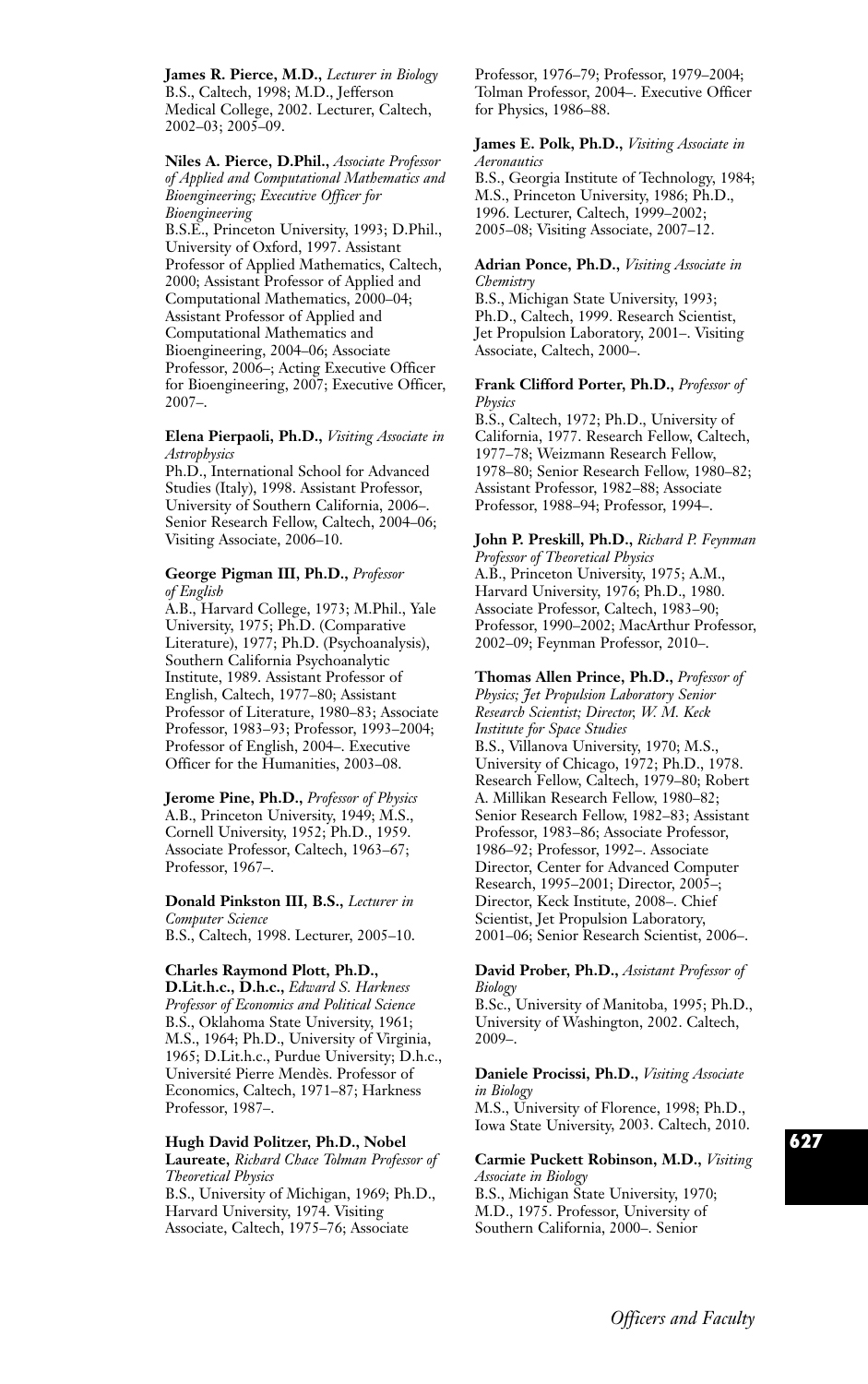Research Fellow, Caltech, 1986–92; Visiting Associate, 2006–10.

**Pierre Puget, Ph.D.,** *Visiting Associate in Physics*

M.Sc., School of Applied Mathematics and Computer Sciences of Grenoble, 1985; Ph.D., Grenoble Institute of Technology, 1989. Senior Scientist and Program Portfolio Manager, CEA/LETI, 2004–. Caltech, 2008–09.

**Dale Ian Pullin, Ph.D.,** *Theodore von Kármán Professor of Aeronautics* B.Sc., University of Melbourne, 1966; B.E., University of Sydney, 1968; Ph.D., University of London (Imperial College), 1974. Visiting Associate, Caltech, 1990; Professor, 1991–2006; von Kármán Professor, 2006–.

#### **Steven R. Quartz, Ph.D.,** *Associate Professor of Philosophy*

B.A., University of Western Ontario (Huron College), 1986; M.A., 1988; Ph.D., University of California (San Diego), 1993. Instructor, Caltech, 1998–99; Assistant Professor, 1999–2002; Associate Professor,  $2002 -$ 

**Kevin J. Quirk, Ph.D.,** *Lecturer in Electrical Engineering*

B.S., University of California (San Diego), 1993; M.S., 1997; Ph.D., 2000. Caltech, 2006–10.

#### **Andreas Quirrenbach, Ph.D.,** *Visiting Associate in Astronomy*

Ph.D., University of Bonn, 1990. Professor, University of Heidelberg, 2002–. Caltech, 2006–11.

**Fredric Raichlen, Sc.D.,** *Professor of Civil and Mechanical Engineering, Emeritus* B.E., Johns Hopkins University, 1953; S.M., Massachusetts Institute of Technology, 1955; Sc.D., 1962. Assistant Professor of Civil Engineering, Caltech, 1962–67; Associate Professor, 1967–72; Professor, 1972–97; Professor of Civil and Mechanical Engineering, 1997–2001; Professor Emeritus, 2001–.

### **Eric M. Rains, Ph.D.,** *Professor of Mathematics*

B.A., Case Western Reserve University, 1991; B.S., 1991; M.S., 1991; Ph.D., Harvard University, 1995. Visiting Associate and Lecturer, Caltech, 2002; Professor, 2007–.

**Dinakar Ramakrishnan, Ph.D.,** *Taussky-Todd-Lonergan Professor of Mathematics* B.E., University of Madras, 1970; M.S., Brooklyn Polytech, 1973; M.A., Columbia University, 1977; Ph.D., 1980. Professor, Caltech, 1988–2007; Taussky-Todd-Lonergan Professor, 2007–.

#### **Michael Ramsey-Musolf, Ph.D.,** *Visiting Associate in Physics*

Ph.D., Princeton University, 1989. Visiting Associate, Caltech, 2001; 2007–10; Senior Research Associate, 2001–07; Lecturer, 2005–06.

#### **Antonio Rangel, Ph.D.,** *Professor of Economics*

B.Sc., Caltech, 1993; M.S., Harvard University, 1996; Ph.D., 1997. Assistant Professor, Stanford University, 1998–. Instructor, Caltech, 1997–98; Visiting Associate, 2005–06; Associate Professor, 2006–10; Professor, 2010–.

**Vilupanur A. Ravi, Ph.D.,** *Visiting Professor of Bioengineering and Materials Science* B.S., University of Madras, 1980; B.E. Indian Institute of Science, 1983; M.S., Ohio State University, 1986; Ph.D., 1988. Associate Professor, California State Polytechnic University, 1996–; Adjunct Professor, Drexel University, 1996–. Visiting Associate in Aeronautics, Caltech, 2001–04; Visiting Associate Professor, 2004–06; Visiting Professor, 2006–10.

**Guruswami Ravichandran, Ph.D., D.h.c.,** *John E. Goode Jr. Professor of Aeronautics and Mechanical Engineering; Director, Graduate*

*Aerospace Laboratories* B.E., University of Madras (Regional Engineering College), 1981; Sc.M. (Solid Mechanics and Structures), Brown University, 1983; Sc.M. (Applied Mathematics), 1984; Ph.D., 1986; D.h.c., Paul Verlaine University. Assistant Professor of Aeronautics, Caltech, 1990–95; Associate Professor, 1995–99; Professor, 1999–2000; Professor of Aeronautics and Mechanical Engineering, 2000–05; Goode Professor, 2005–. Associate Director, Graduate Aerospace Laboratories, 2008–09; Director, 2009–.

**Anthony C. S. Readhead, Ph.D.,** *Barbara and Stanley R. Rawn, Jr., Professor of Astronomy; Director, Chajnantor Observatory; Jet Propulsion Laboratory Senior Research Scientist; Director, Owens Valley Radio Observatory*

B.Sc., University of Witwatersrand (South Africa), 1968; Ph.D., University of Cambridge, 1972. Research Fellow, Caltech, 1974–75; Senior Research Fellow, 1976–79; Research Associate, 1979–81; Professor of Radio Astronomy, 1981–90; Professor of Astronomy, 1990–2000; Rawn Professor, 2000–. Director, Owens Valley Radio Observatory, 1981–86; 2007–; Executive Officer for Astronomy, 1990–92; Director, Chajnantor Observatory, 2006–; Senior Research Scientist, Jet Propulsion Laboratory, 2006–.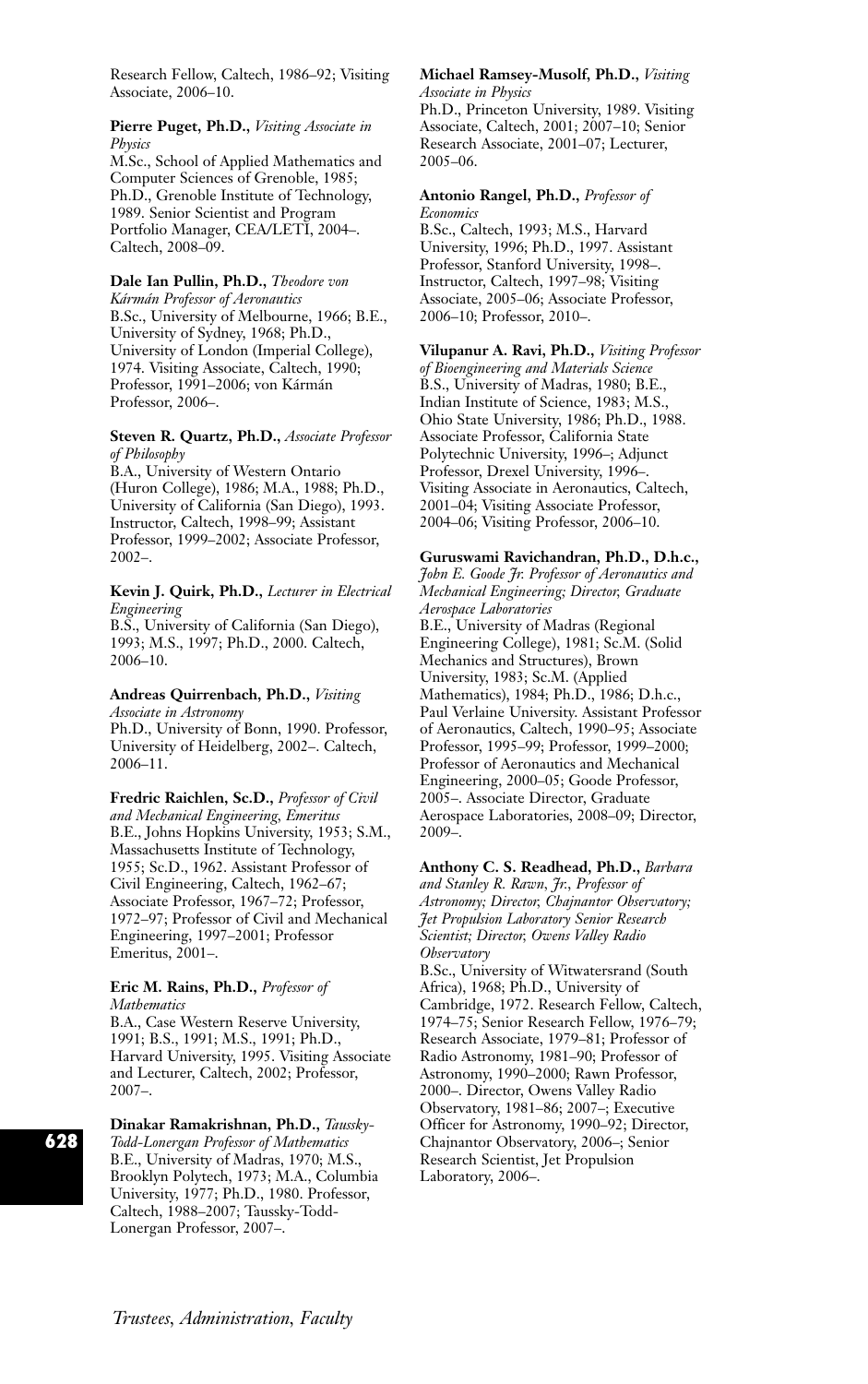#### **Carol Readhead, Ph.D.,** *Lecturer in Engineering*

B.Sc., University of Witwatersrand (South Africa), 1969; Ph.D., University of Cambridge, 1976. Research Fellow in Biology, Caltech, 1977–79; Senior Research Fellow, 1980–83; Senior Research Associate, 1998–2002; Lecturer in Engineering, 2006–10.

## **Douglas C. Rees, Ph.D.,** *Roscoe Gilkey*

*Dickinson Professor of Chemistry; Investigator, Howard Hughes Medical Institute; Executive Officer for Biochemistry and Molecular Biophysics*

B.S., Yale University, 1974; Ph.D., Harvard University, 1980. Professor, Caltech, 1989–2004; Dickinson Professor, 2004–. Investigator, 1997–2002; 2005–; Full Investigator, 2002–05. Executive Officer for Chemistry, 2002–06; Executive Officer, 2007–.

#### **Gil Refael, Ph.D.,** *Associate Professor of Theoretical Physics*

B.S., Tel Aviv University, 1997; M.S., 1998; Ph.D., Harvard University, 2003. Assistant Professor, Caltech, 2005–08; Associate Professor, 2008–.

## **Sarah E. Reisman, Ph.D.,** *Assistant Professor of Chemistry*

B.A., Connecticut College, 2001; Ph.D., Yale University, 2006. Caltech, 2008–.

#### **David H. Reitze, Ph.D.,** *Visiting Associate in LIGO*

B.A., Northwestern University, 1983; Ph.D., University of Texas (Austin), 1993. Professor, University of Florida, 1998–. Visiting Associate, Caltech, 1996–97; 2000; 2003; 2007–11.

#### **Paul Renteln, Ph.D.,** *Visiting Associate in Mathematics*

A.B., University of California, 1981; Ph.D., Harvard University, 1988. Assistant Professor, California State University (San Bernardino), 1991–. Caltech, 1998–2010.

#### **Jean-Paul Revel, Ph.D.,** *Albert Billings Ruddock Professor of Biology, Emeritus* B.Sc., University of Strasbourg, 1949; Ph.D., Harvard University, 1957. Professor of Biology, Caltech, 1971–78; Ruddock Professor, 1978–2006; Ruddock Professor Emeritus, 2006–. Dean of Students, 1996–2005.

#### **Jason Rhodes, Ph.D.,** *Visiting Associate in Astronomy*

B.S., Harvey Mudd College, 1994; Ph.D., Princeton University, 1999. Staff Scientist, Jet Propulsion Laboratory, 2004–. Caltech, 2004–11.

**Frank R. Rice, M.S.,** *Lecturer in Physics* M.S., Caltech, 1996. Lecturer, 2001–10.

### **John Hall Richards, Ph.D.,** *Professor of*

*Organic Chemistry and Biochemistry* B.A., University of California, 1951; B.Sc., University of Oxford, 1953; Ph.D., University of California, 1955. Assistant Professor of Organic Chemistry, Caltech, 1957–61; Associate Professor, 1961–70; Professor, 1970–99; Professor of Organic Chemistry and Biochemistry, 1999–.

#### **Mark I. Richardson, Ph.D.,** *Assistant*

*Professor of Planetary Science* B.Sc., University of London (Imperial College), 1992; M.S. (Geophysics and Space Science), University of California (Los Angeles), 1995; M.S. (Atmospheric Science), 1996; Ph.D., 1999. Caltech, 2001–10.

#### **José Luis Riechmann, Ph.D.,** *Visiting Associate in Biology*

B.S., Madrid Autonomous University, 1987; Ph.D., 1991. ICREA Research Professor, Center for Research in Agriculture Genomics, 2008–. Research Fellow, Caltech, 1993–96; Senior Research Fellow, 1996–98; Senior Research Associate, 2004–08; Visiting Associate, 2008–11.

#### **Robert C. Ritchie, Ph.D.,** *Visiting Associate in History*

A.B., Occidental College, 1960; Ph.D., University of California (Los Angeles), 1970. W. M. Keck Foundation Director of Research, Huntington Library and Art Gallery, 1992–. Visiting Associate, Caltech, 1993–; Lecturer, 1995; 1997; 1999: 2001; 2005.

### **John D. Roberts, Ph.D., Dr.rer.nat.h.c., Sc.D.h.c., D.Sc.h.c.,** *Institute Professor of Chemistry, Emeritus*

B.A., University of California (Los Angeles), 1941; Ph.D., 1944; Dr.rer.Nat.h.c., University of Munich; Sc.D.h.c., Temple University; D.Sc.h.c., University of Wales; University of Notre Dame; Scripps Research Institute. Research Associate, Caltech, 1952–53; Professor, 1953–72; Institute Professor, 1972–88; Institute Professor Emeritus, 1988–; Lecturer, 1988–92. Chairman, Division of Chemistry and Chemical Engineering, 1963–68; Acting Chairman, 1972–73; Provost and Vice President, Dean of the Faculty, 1980–83.

**Ares J. Rosakis, Ph.D.,** *Theodore von Kármán Professor of Aeronautics and Professor of Mechanical Engineering; Chair, Division of Engineering and Applied Science* B.Sc., University of Oxford, 1978; Sc.M., Brown University, 1980; Ph.D., 1982. Assistant Professor of Aeronautics and Applied Physics, Caltech, 1982–88; Associate Professor, 1988–93; Professor of Aeronautics and Applied Mechanics, 1993–2000; Professor of Aeronautics and Mechanical Engineering, 2000–04; von Kármán Professor, 2004–; Professor, 2009–.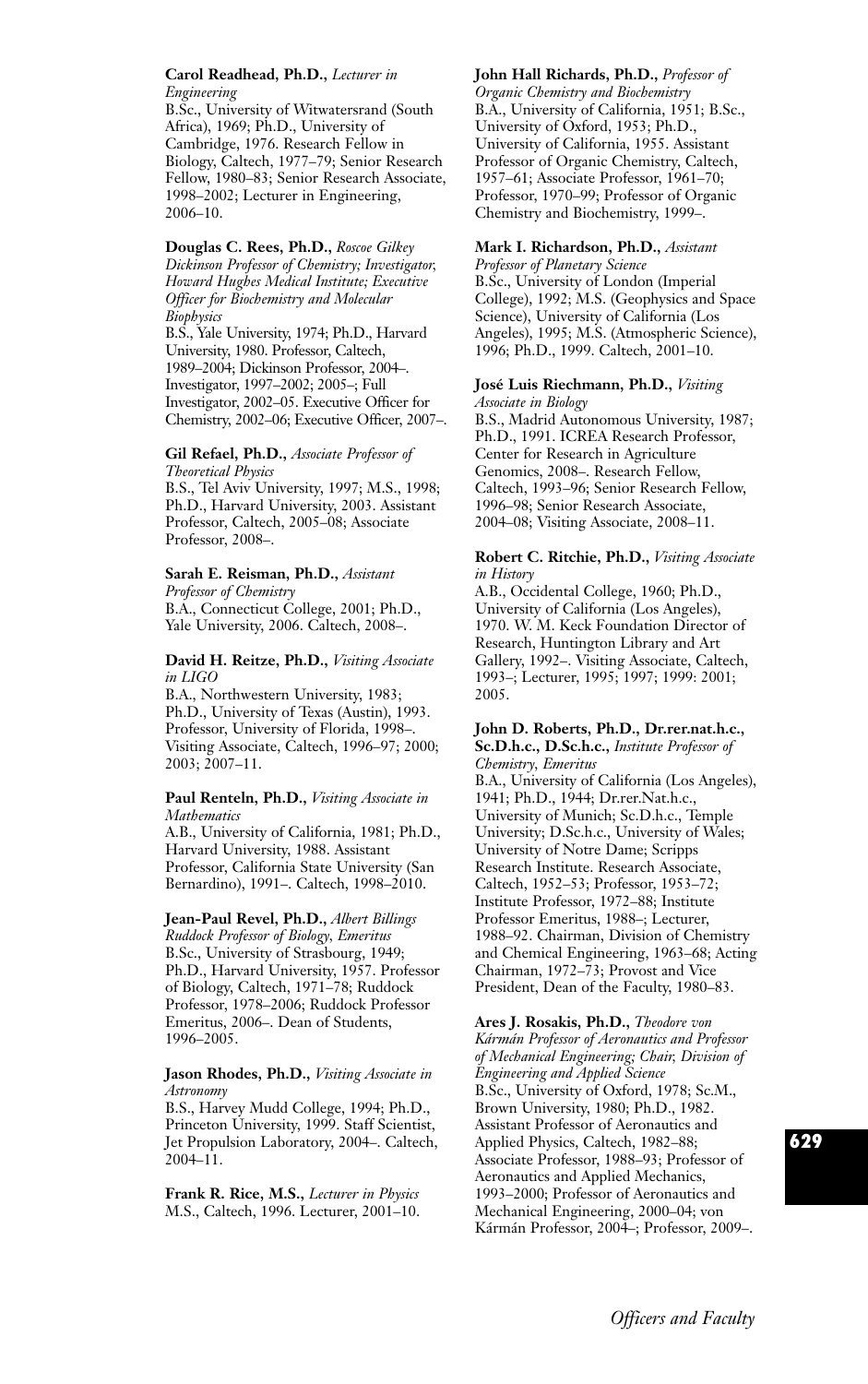Director, Graduate Aeronautical Laboratories, 2004–08; Director, Graduate Aerospace Laboratories, 2008–09; Chair, 2009–.

#### **Paul A. Rosen, Ph.D.,** *Visiting Associate in Geophysics*

B.S., University of Pennsylvania, 1981; M.S., 1982; Ph.D., Stanford University, 1989. Technical Group Supervisor, Jet Propulsion Laboratory, 1992–. Visiting Associate, Caltech, 1998–2010; Lecturer, 2000–03; 2005.

#### **Robert Allan Rosenstone, Ph.D.,** *Professor of History*

B.A., University of California (Los Angeles), 1957; Ph.D., 1965. Visiting Assistant Professor, Caltech, 1966–68; Assistant Professor, 1968–69; Associate Professor, 1969–75; Professor, 1975–. Executive Officer for the Humanities, 1983–86.

**Howard Rosenthal, Ph.D.,** *Visiting Professor of Economics* B.S., Massachusetts Institute of Technology, 1960; Ph.D., 1964. Professor, New York University, 2005–. Caltech, 2010.

**Jean-Laurent Rosenthal, Ph.D.,** *Rea A. and Lela G. Axline Professor of Business Economics; Executive Officer for the Social Sciences*

B.A., Reed College, 1984; Ph.D., Caltech, 1988. Professor of Economics, 2006–08; Axline Professor, 2008–. Executive Officer, 2007–.

**Anatol Roshko, Ph.D.,** *Theodore von Kármán Professor of Aeronautics, Emeritus* B.Sc., University of Alberta, 1945; M.S., Caltech, 1947; Ph.D., 1952. Research Fellow, 1952–54; Senior Research Fellow, 1954–55; Assistant Professor, 1955–58; Associate Professor, 1958–62; Professor, 1962–85; von Kármán Professor, 1985–94; von Kármán Professor Emeritus, 1994–. Acting Director, Graduate Aeronautical Laboratories, 1985–87.

**Ian Ross, Ph.D.,** *Visiting Associate in Biology* B.Sc., McGill University, 1981; M.D., Queens University, 1985; M.Sc., University of Toronto, 1992. Provisional Staff, Huntington Memorial Hospital, 2005–. Caltech, 2008–10.

**George Robert Rossman, Ph.D.,** *Eleanor and John R. McMillan Professor of Mineralogy* B.S., Wisconsin State University, 1966; Ph.D., Caltech, 1971. Instructor, 1971; Assistant Professor, 1971–77; Associate Professor, 1977–83; Professor, 1983–2008; McMillan Professor, 2008–. Divisional Academic Officer for Geological and Planetary Sciences, 1999–2008.

**Paul W. K. Rothemund, Ph.D.,** *Senior Research Associate in Bioengineering, Computer Science, and Computation and Neural Systems* B.S., Caltech, 1994; Ph.D., University of Southern California, 2001. Visiting Associate, Caltech, 2001; Beckman Senior Research Fellow, 2001–04; Senior Research Fellow in Computation and Neural Systems and Computer Science, 2004–08; Senior Research Associate, 2008–.

#### **Ellen Rothenberg, Ph.D.,** *Albert Billings*

*Ruddock Professor of Biology* A.B., Harvard University, 1972; Ph.D., Massachusetts Institute of Technology, 1977. Assistant Professor, Caltech, 1982–88; Associate Professor, 1988–94; Professor, 1994–2007; Ruddock Professor, 2007–.

#### **Ira Zvi Rothstein, Ph.D.,** *Visiting Associate in Physics*

Sc.B., Brown University, 1985; M.S., 1987; Ph.D., University of Maryland, 1992. Assistant Professor, Carnegie Mellon University, 1998–. Caltech, 1999–2000; 2010.

**Michael L. Roukes, Ph.D.,** *Professor of Physics, Applied Physics, and Bioengineering; Codirector, Kavli Nanoscience Institute* B.A., University of California (Santa Cruz), 1978; Ph.D., Cornell University, 1985. Associate Professor of Physics, Caltech, 1992–96; Professor, 1996–2002; Professor of Physics, Applied Physics, and Bioengineering, 2002–. Director, Kavli Nanosicence Institute, 2004–06; Codirector, 2008–.

**David B. Rutledge, Ph.D.,** *Kiyo and Eiko Tomiyasu Professor of Electrical Engineering;*  B.A., Williams College, 1973; M.A., University of Cambridge, 1975; Ph.D., University of California, 1980. Assistant Professor, Caltech, 1980–84; Associate Professor, 1984–89; Professor, 1989–2001; Tomiyasu Professor, 2001–. Executive Officer for Electrical Engineering, 1999–2002; Chair, Division of Engineering and Applied Science, 2005–2008.

**Eric Ryckman, Ph.D.,** *Harry Bateman Research Instructor in Mathematics* M.A., University of California (Los Angeles), 2003; Ph.D., 2007. Caltech, 2008–10.

**Su Young Ryu, Ph.D.,** *Visiting Associate in Environmental Science and Engineering* B.S., Chungnam National University, 1990; M.S., 1997; Ph.D., 2002. Oak Crest Institute of Science, 2009–. Caltech, 2009–10.

**Rolf Heinrich Sabersky, Ph.D.,** *Professor of Mechanical Engineering, Emeritus* B.S., Caltech, 1942; M.S., 1943; Ph.D., 1949. Assistant Professor, 1949–55;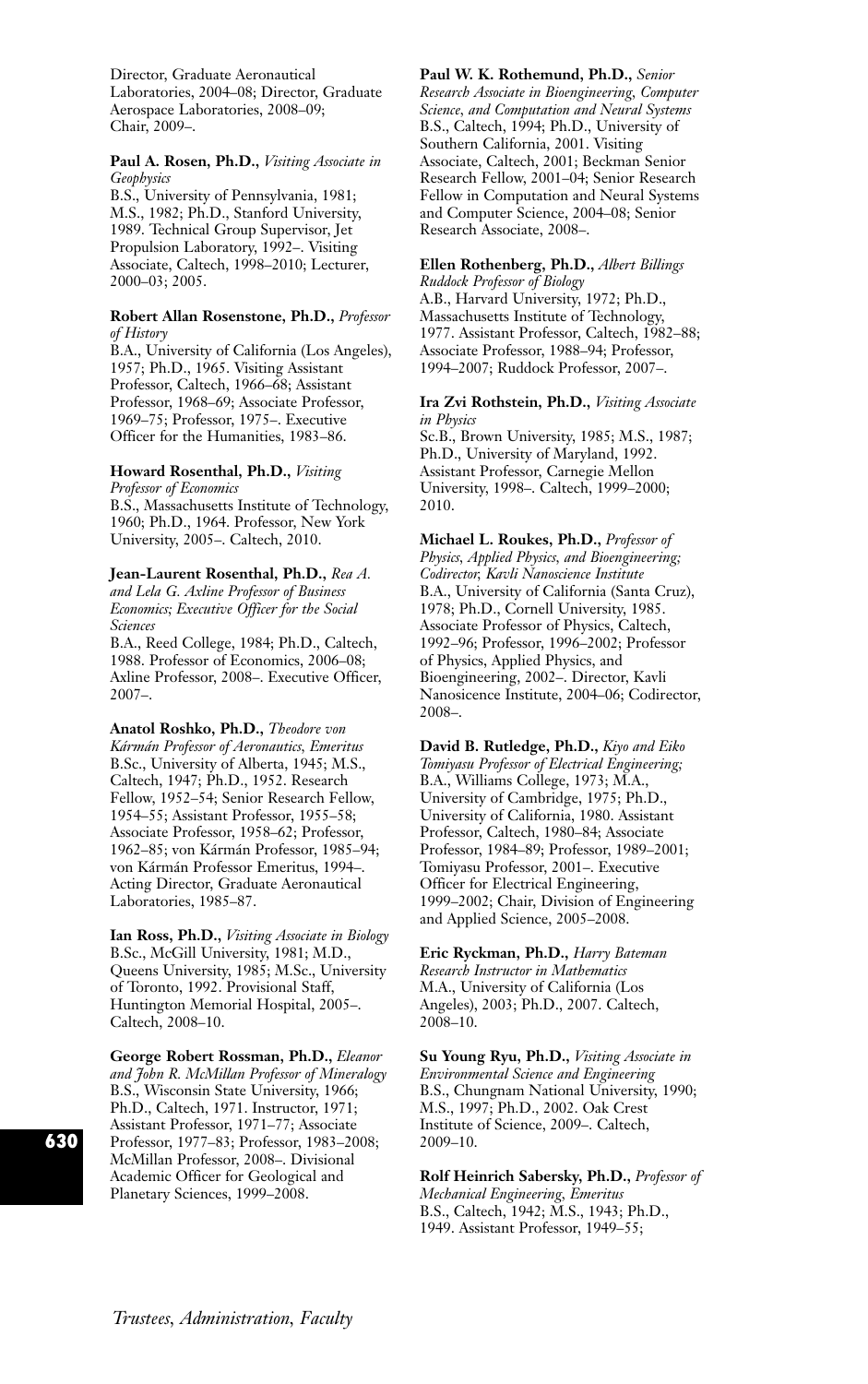Associate Professor, 1955–61; Professor, 1961–88; Professor Emeritus, 1988–.

#### **Inge-Juliana Sackmann, Ph.D.,** *Faculty Associate in Physics*

B.A., University of Toronto, 1963; M.A., 1965; Ph.D., 1968. Research Fellow, Caltech, 1971–74; Visiting Associate, 1974–76; Senior Research Fellow, 1976–81; Faculty Associate, 1981–.

#### **John Elie Sader, Ph.D.,** *Visiting Associate in Physics*

B.S., University of New South Wales, 1989; Ph.D., 1993. Professor, University of Melbourne, 2008–. Caltech, 2009; 2010.

**Peter N. Saeta, Ph.D.,** *Visiting Associate in Applied Physics*

Ph.D., Harvard University, 1991; Professor, Harvey Mudd College, 1995–. Caltech, 2008–10.

#### **Vatche Sahakian, Ph.D.,** *Visiting Associate in Physics*

Ph.D., University of Chicago, 1999; Associate Professor, Harvey Mudd College, 2009. Caltech, 2009–10.

#### **Jason Brian Saleeby, Ph.D.,** *Professor of Geology*

B.S., California State University (Northridge), 1972; Ph.D., University of California (Santa Barbara), 1975. Associate Professor, Caltech, 1978–88; Professor, 1988–.

#### **Konrad H. Samwer, Ph.D.,** *Visiting*

*Associate in Materials Science* Ph.D., University of Göttingen (Germany), 1981. Professor, 1990–. Research Fellow, Caltech, 1981–82; Visiting Associate, 1987; 1994; 1998–2000; 2004–05; 2007; 2009–11.

#### **Stanley P. Sander, Ph.D.,** *Visiting Associate in Planetary Science*

B.A., Pomona College, 1974; M.S., Caltech, 1975; Ph.D., 1980. Senior Research Scientist, Jet Propulsion Laboratory, 1996–. Visiting Associate in Planetary Science and Environmental Engineering Science, Caltech, 1998–2005; Lecturer in Geology and Planetary Sciences and Environmental Engineering Science, 1998–2004; Visiting Associate in Planetary Science and Environmental Engineering and Science, 2005; Visiting Associate in Planetary Science, 2006–10.

## **Virginio Sannibale Ph.D.,** *Lecturer in Physics*

Ph.D., University of Savoy (France), 1998. Caltech, 2001–10.

#### **Anneila I. Sargent, Ph.D., D.Sc.h.c.,**

*Benjamin M. Rosen Professor of Astronomy; Vice President for Student Affairs* B.Sc., University of Edinburgh, 1963; M.S., Caltech, 1967; Ph.D., 1977; D.Sc.h.c., University of Edinburgh. Research Fellow in Astronomy, 1977–79; Member of the Professional Staff, 1979–88; Senior Research Fellow, 1988–90; Senior Research Associate, 1990–98; Professor, 1998–2004; Rosen Professor, 2004–. Associate Director, Owens Valley Radio Observatory, 1992–96; Executive Director, 1996–98; Director, 1998–2007; Director, Interferometry Science Center, 2000–03; Director, Michelson Science Center, 2003; Vice President for Student Affairs, 2007–.

## **Wallace L. W. Sargent, Ph.D.,** *Ira S.*

*Bowen Professor of Astronomy* B.Sc., University of Manchester, 1956; M.Sc., 1957; Ph.D., 1959. Research Fellow, Caltech, 1959–62; Assistant Professor, 1966–68; Associate Professor, 1968–71; Professor, 1971–81; Bowen Professor, 1981–. Executive Officer for Astronomy, 1975–81; 1996–97; Staff Member, Owens Valley Radio Observatory, 1978–88; Director, Palomar Observatory, 1997–2000.

#### **Re'em Sari, Ph.D.,** *Visiting Associate in Astrophysics*

B.Sc. (Physics), Ben-Gurion University of the Negev, 1991; B.Sc. (Mathematics), 1992; M.Sc., Hebrew University of Jerusalem, 1994; Ph.D., 1998. Fairchild Senior Research Fellow in Astrophysics, Caltech, 1998–2003; Lecturer in Physics, 2001; Lecturer in Planetary Science, 2001; Associate Professor of Astrophysics and Planetary Science, 2003–2009; Visiting Associate, 2010–11.

#### **Surajit Sarkar, Ph.D.,** *Visiting Associate in Biology*

B.Sc., Banaras Hindu University, 1999; M.Sc., 2001; Ph.D., 2007. Caltech, 2010–11.

**Tilman Sauer, Ph.D.,** *Senior Research Associate in History; Lecturer in History* Dipl., Free University (Berlin), 1990; Ph.D., 1994. Visiting Associate, Caltech, 2001–03; Senior Research Fellow, 2003–05; Senior Research Associate, 2005–; Lecturer, 2006; 2008; 2009.

# **Tatjana Sauka-Spengler, Ph.D.,** *Senior Research Fellow in Biology* B.A., The Faculty of Natural and

Mathematical Sciences, 1992; M.S., University of Paris VII, 1998; Ph.D., 2002. Caltech, 2008–.

#### **William P. Schaefer, Ph.D.,** *Senior Research Associate in Chemistry, Emeritus*

B.S., Stanford University, 1952; M.S., University of California (Los Angeles), 1954; Ph.D., 1960. Instructor, Caltech, 1960–62; Assistant Professor, 1962–66; Senior Research Fellow, 1968–77; Research Associate, 1977–81; Senior Research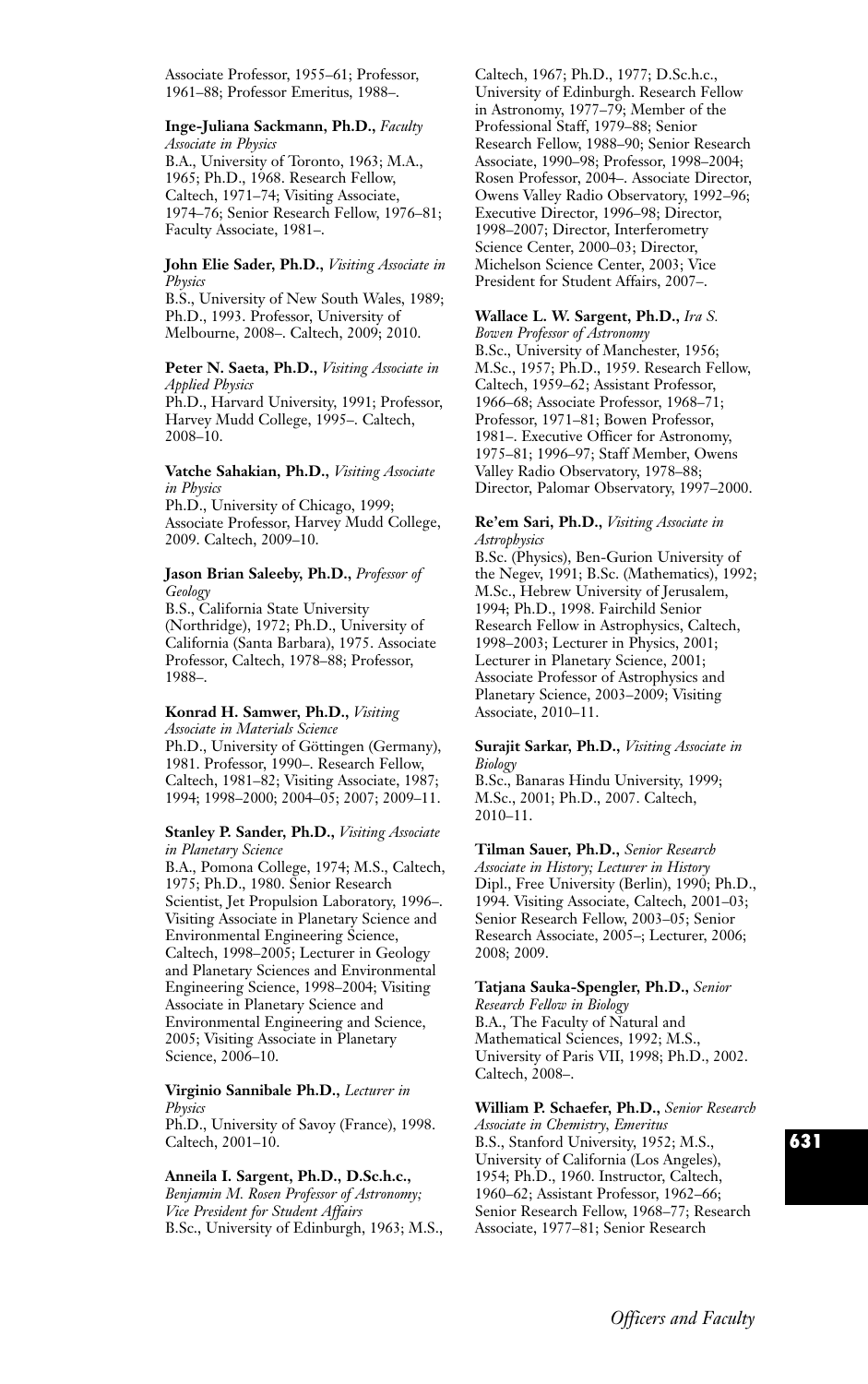Associate, 1981–94; Senior Research Associate Emeritus, 1994–. Assistant Director of Admissions, 1968–73; Registrar, 1971–77; Director of Financial Aid, 1973–77.

#### **Janet D. Scheel, Ph.D.,** *Visiting Associate in Physics*

Ph.D., Caltech, 2006. Assistant Professor, California Lutheran University, 2006–. Visiting Associate, Caltech, 2006–10.

**Mark Scheel, Ph.D.,** *Senior Research Fellow in Physics*

Ph.D., Cornell University, 1996. Senior Research Fellow, Caltech, 2005–; Lecturer, 2005–06.

**Axel Scherer, Ph.D.,** *Bernard A. Neches Professor of Electrical Engineering, Applied Physics, and Physics; Codirector, Kavli Nanoscience Institute*

B.S., New Mexico Institute of Mining and Technology, 1981; M.S., 1982; Ph.D., 1985. Associate Professor of Electrical Engineering, Caltech, 1993–95; Professor, 1995; Professor of Electrical Engineering and Applied Physics, 1995–96; Professor of Electrical Engineering, Applied Physics, and Physics, 1996–2000; Neches Professor, 2000–. Director, Kavli Nanoscience Institute, 2006–08; Codirector, 2008–.

**Maarten Schmidt, Ph.D., Sc.D.,** *Francis L. Moseley Professor of Astronomy, Emeritus* Ph.D., University of Leiden, 1956; Sc.D., Yale University, 1966. Associate Professor, Caltech, 1959–64; Professor, 1964–81; Institute Professor, 1981–87; Moseley Professor, 1987–96; Moseley Professor Emeritus, 1996–. Executive Officer for Astronomy, 1972–75; Chairman, Division of Physics, Mathematics and Astronomy, 1976–78; Director, Hale Observatories, 1978–80.

**Tapio Schneider, Ph.D.,** *Frank J. Gilloon Professor of Environmental Science and Engineering*

Vordipl., Freiburg University, 1993; Ph.D., Princeton University, 2001. Assistant Professor, Caltech, 2002–08; Associate Professor, 2008–2009; Professor, 2009–10; Gilloon Professor, 2010–.

**Robert Schofield, Ph.D.,** *Visiting Associate in Physics*

Ph.D., University of Oregon, 1990. Senior Research Associate, 1999–. Caltech, 2000–10.

**Peter Schröder, Ph.D.,** *Professor of Computer Science and Applied and Computational Mathematics* B.S., Technical University of Berlin, 1987; M.S., Massachusetts Institute of Technology, 1990; M.A., Princeton University, 1992; Ph.D., 1994. Assistant

Professor of Computer Science, Caltech, 1995–98; Associate Professor, 1998–2000; Associate Professor of Computer Science and Applied and Computational Mathematics, 2000–01; Professor, 2001–.

#### **Leonard J. Schulman, Ph.D.,** *Professor of Computer Science*

B.S., Massachusetts Institute of Technology, 1988; Ph.D., 1992. Associate Professor, Caltech, 2000–05; Professor, 2005–.

#### **Wolfram Schultz, M.D., Ph.D.,** *Visiting Associate in Neuroscience*

B.A., Universities of Hamburg and Heidelberg, 1971; M.D., University of Heidelberg, 1972; Ph.D., University of Fribourg, 1981. Professor, University of Cambridge, 2001–. Visiting Associate, Caltech, 2004–05; 2007; 2008; 2009; 2010. Moore Distinguished Scholar, 2005–06.

**Erin M. Schuman, Ph.D.,** *Professor of Biology; Investigator, Howard Hughes Medical Institute*

B.A., University of Southern California, 1985; M.A., Princeton University, 1987; Ph.D., 1990. Assistant Professor, Caltech, 1993–99; Associate Professor, 1999–2004; Professor, 2004–. Assistant Investigator, 1997–2002; Associate Investigator, 2002–05; Investigator, 2005–. Executive Officer for Neurobiology, 2000–06.

**Keith C. Schwab, Ph.D.,** *Associate Professor of Applied Physics*

B.A., University of Chicago, 1990; Ph.D., University of California, 1996. Caltech, 2009–.

**John H. Schwarz, Ph.D.,** *Harold Brown Professor of Theoretical Physics* A.B., Harvard College, 1962; Ph.D., University of California, 1966. Research Associate, Caltech, 1972–81; Senior Research Associate, 1981–85; Professor of Theoretical Physics, 1985–89; Brown Professor, 1989–.

**Clint Scovel, Ph.D.,** *Visiting Associate in Applied and Computational Mathematics* B.S., Cornell University, 1977; M.S., University of Arizona, 1979; Ph.D., New York University, 1983. Caltech, 2010.

**Nicholas Zabriskie Scoville, Ph.D.,**

*Francis L. Moseley Professor of Astronomy*  B.A., Columbia University, 1967; Ph.D., 1972. Professor, Caltech, 1984–96; Moseley Professor, 1996–. Director, Owens Valley Radio Observatory, 1986–96. Executive Officer for Astronomy, 2000–04.

# **Thayer Scudder, Ph.D.,** *Professor of*

*Anthropology, Emeritus* A.B., Harvard College, 1952; Ph.D., Harvard University, 1960. Assistant Professor, Caltech, 1964–66; Associate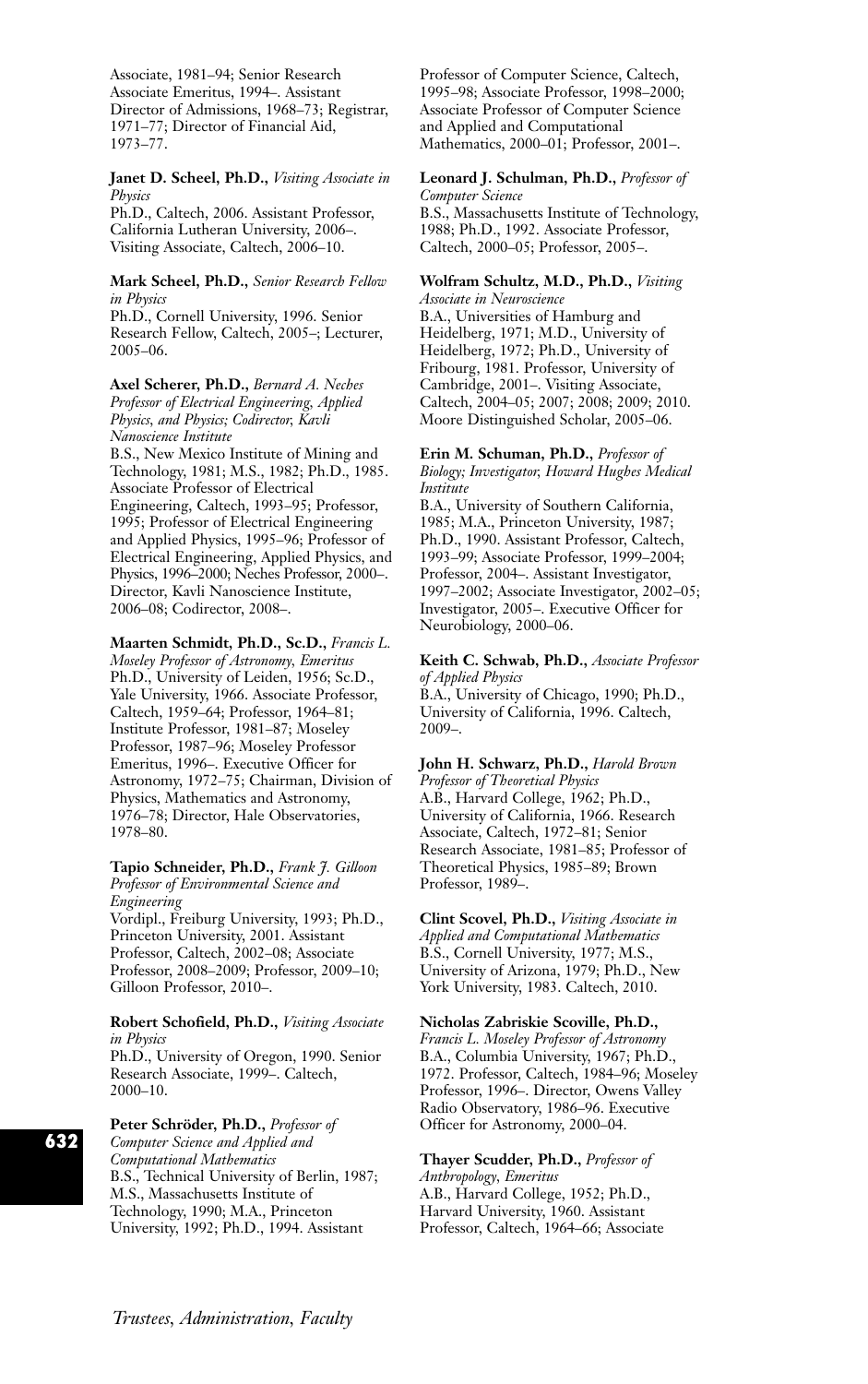Professor, 1966–69; Professor, 1969–2000; Professor Emeritus, 2000–.

#### **Yoav Segev, Ph.D.,** *Visiting Associate in Mathematics*

B.S., Hebrew University, 1975; M.S., 1978; Ph.D., 1985. Professor, Ben Gurion University of the Negev, 1999–. Bateman Research Instructor, Caltech, 1985–87; Visiting Associate, 1990–91; 1993; 1996; 1998–2000; 2002–06; 2009.

#### **Michael D. Seiffert, Ph.D.,** *Visiting Associate in Physics*

B.S., Stanford University, 1986; Ph.D., University of California (Santa Barbara), 1994. Group Supervisor and Lead Scientist for Cosmology, Jet Propulsion Laboratory, 2004–. Caltech, 2005–10.

## **John Hersh Seinfeld, Ph.D., D.Sc.h.c.,**

*Louis E. Nohl Professor and Professor of Chemical Engineering* B.S., University of Rochester, 1964; Ph.D., Princeton University, 1967; D.Sc.h.c, University of Patras (Greece); Carnegie Mellon University; Clarkson University. Assistant Professor, Caltech, 1967–70; Associate Professor, 1970–74; Professor, 1974–; Nohl Professor, 1979–. Executive Officer for Chemical Engineering, 1974–90; Chair, Division of Engineering and Applied Science, 1990–2000.

#### **Eugene Serabyn, Ph.D.,** *Visiting Associate in Physics*

B.S., Massachusetts Institute of Technology, 1978; M.S., University of California, 1980; Ph.D., 1984. Senior Research Scientist, Jet Propulsion Laboratory, 2001–. Research Fellow, Caltech, 1986–89; Senior Research Fellow, 1989–95; Senior Research Associate, 1995–98; Visiting Associate, 1998–2010.

#### **Alex L. Sessions, Ph.D.,** *Associate Professor of Geobiology*

B.A., Williams College, 1991; M.Sc., Dartmouth College, 1996; Ph.D., Indiana University (Bloomington), 2001. Assistant Professor, Caltech, 2003–10; Associate Professor, 2010–.

#### **Mona Shahgholi, Ph.D.,** *Lecturer in Chemistry*

B.S., Oklahoma State University, 1979; M.S., University of Colorado, 1989; Ph.D., University of Tennessee, 1993. Caltech, 2008; 2009; 2010.

#### **Shu-ou Shan, Ph.D.,** *Assistant Professor of Chemistry*

B.S., University of Maryland, 1994; Ph.D., Stanford University, 2000. Caltech, 2005–.

### **Andrew A. Shapiro, Ph.D.,** *Visiting*

*Associate in Mechanical Engineering* B.S., University of California, 1981; M.S., University of California (Los Angeles), 1989; Ph.D., University of California

(Irvine), 1998. Principal Engineer, Jet Propulsion Laboratory, 2002–. Caltech, 2008–10.

#### **Peter M. Shearer, Ph.D.,** *Visiting Professor of Geophysics* B.S., Yale University, 1978; Ph.D., University of California (San Diego), 1986.

Caltech, 2010. **Joseph E. Shepherd, Ph.D.,** *C. L. "Kelly"*

*Johnson Professor of Aeronautics and Professor of Mechanical Engineering; Dean of Graduate Studies*

B.S., University of South Florida, 1976; Ph.D., Caltech, 1981. Associate Professor of Aeronautics, Caltech, 1993–99. Professor, 1999–2005; Professor of Aeronautics and Mechanical Engineering, 2006–08; Johnson Professor and Professor of Mechanical Engineering, 2008–; Dean, 2009–.

#### **Robert P. Sherman, Ph.D.,** *Professor of Economics and Statistics*

B.A., Marquette University, 1978; M.A., University of Louisville, 1985; M.Phil., Yale University, 1987; Ph.D., 1991. Assistant Professor, Caltech, 1996–99; Associate Professor, 1999–2005; Professor, 2005–.

**Zuoqiang Shi, Ph.D.,** *Lecturer in Applied and Computational Mathematics* B.S., Tsinghua University, 2003; Ph.D., 2008. Caltech, 2010.

**Shinsuke Shimojo, Ph.D.,** *Gertrude Baltimore Professor of Experimental Psychology* B.A., University of Tokyo, 1978; M.A., 1980; Ph.D., Massachusetts Institute of Technology, 1985. Associate Professor of Biology, Caltech, 1997–98; Professor of Biology, 1999–2010; Baltimore Professor, 2010.

#### **David H. Shoemaker, Ph.D.,** *Visiting Associate in LIGO*

M.S., Massachusetts Institute of Technology, 1980; Ph.D., University of Paris (Sud), 1987. Principal Research Scientist, Massachusetts Institute of Technology, 1991–. Caltech, 2005–11.

#### **Kirill Shtengel, Ph.D.,** *Visiting Associate in Physics*

B.S., St. Petersburg Technical University, 1988; M.S., University of California (Los Angeles), 1994; Ph.D., 1999. Assistant Professor, University of California (Riverside), 2005–. Caltech, 2005–10.

#### **Matthew S. Shum, Ph.D.,** *Professor of Economics* B.A., Columbia University, 1992; Ph.D., Stanford University, 1998. Caltech, 2008–.

**Athanassios G. Siapas, Ph.D.,** *Associate Professor of Computation and Neural Systems* B.S., Massachusetts Institute of Technology, 1990; M.S., 1992; Ph.D., 1996. Assistant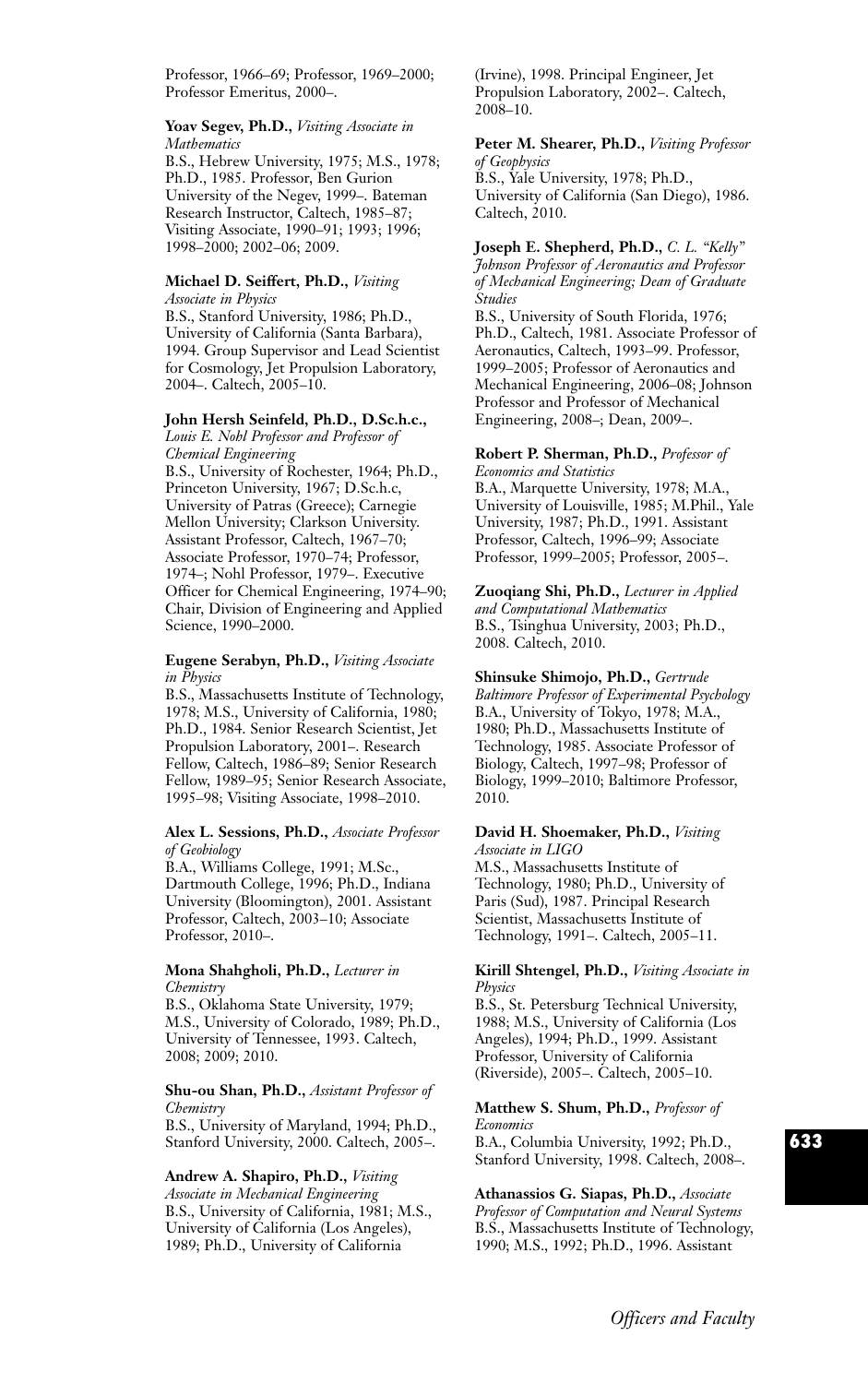Professor, Caltech, 2002–2008; Associate Professor, 2008–; Bren Scholar, 2003–08.

**Peter H. Siegel, Ph.D.,** *Faculty Associate in Electrical Engineering* B.A., Colgate University, 1975; M.S., Columbia University, 1983; M.Ph., 1983; Ph.D., 1983. Caltech, 2002; 2007–.

## **David O. Siegmund, Ph.D.,** *Visiting*

*Associate in Mathematics* B.A., Southern Methodist University, 1963; Ph.D., Columbia University, 1966. Professor, Stanford University, 1976–. Caltech, 2006–11.

#### **Kerry Edward Sieh, Ph.D.,** *Professor of Geology*

A.B., University of California (Riverside), 1972; Ph.D., Stanford University, 1977. Assistant Professor, Caltech, 1977–82; Associate Professor, 1982–86; Professor, 1986–2002; 2008–10; Robert P. Sharp Professor of Geology, 2003–08. Divisional Academic Officer, 1989–94.

#### **David Silva, Ph.D.,** *Visiting Associate in Astronomy*

Ph.D., Unversity of Michigan, 1991. Director, AURA/NOAO, 2008–. Caltech, 2008–11.

**Leon Theodore Silver, Ph.D.,** *W. M. Keck Foundation Professor for Resource Geology, Emeritus*

B.S., University of Colorado, 1945; M.S., University of New Mexico, 1948; Ph.D., Caltech, 1955. Assistant Professor of Geology, 1955–62; Associate Professor, 1962–65; Professor, 1965–83; Keck Professor, 1983–96; Keck Professor Emeritus, 1996–.

#### **Barry Martin Simon, Ph.D., D.Sc.h.c.,**

*International Business Machines Professor of Mathematics and Theoretical Physics; Executive Officer for Mathematics* A.B., Harvard College, 1966; Ph.D., Princeton University, 1970; D.Sc.h.c., Technion–Israel Institute of Technology; University of Wales Swansea. Sherman Fairchild Distinguished Scholar, Caltech, 1980–81; Professor, 1981–84; International Business Machines Professor, 1984–. Executive Officer for Mathematics, 1997–2003; 2009–.

**Melvin I. Simon, Ph.D.,** *Anne P. and Benjamin F. Biaggini Professor of Biological Sciences, Emeritus* B.S., City College of New York, 1959; Ph.D., Brandeis University, 1963. Professor, Caltech, 1982–86; Biaggini Professor, 1986–2005; Biaggini Professor Emeritus, 2005–. Chair, Division of Biology,

**Mark Simons, Ph.D.,** *Professor of Geophysics* B.S., University of California (Los Angeles), 1989; Ph.D., Massachusetts Institute of Technology, 1995. Assistant Professor, Caltech, 1997–2003; Associate Professor, 2003–07; Professor, 2007–.

### **Annette Jacqueline Smith, Ph.D.,**

*Professor of Literature, Emeritus* B.A., University of Paris (Sorbonne), 1947; M.A., 1950; Ph.D., 1970. Visiting Assistant Professor of French, Caltech, 1970–71; Lecturer, 1971–81; Associate Professor, 1982–85; Professor, 1985–92; Professor of Literature Emeritus, 1993–.

**Christina Smolke, Ph.D.,** *Assistant Professor of Chemical Engineering* B.S., University of Southern California, 1997; Ph.D., University of California, 2001. Caltech, 2003–.

**Erik Snowberg, Ph.D.,** *Assistant Professor of Economics and Political Science* S.B., Massachusetts Institute of Technology, 1999; Ph.D., Stanford University, 2008. Caltech, 2008–.

**G. Jeffrey Snyder, Ph.D.,** *Faculty Associate in Materials Science* B.A., Cornell University, 1991; Ph.D., Stanford University, 1997. Visiting Associate, Caltech, 2000–06; Lecturer, 2003; 2007–08; Faculty Associate, 2006–.

**B. Thomas Soifer, Ph.D.,** *Professor of Physics; Director, Spitzer Science Center; Chair, Division of Physics, Mathematics and Astronomy* B.S., Caltech, 1968; Ph.D., Cornell University, 1972. Senior Research Fellow, Caltech, 1978–81; Senior Research

Associate, 1981–89; Professor, 1989–. Director, Space Infrared Telescope Facility (SIRTF) Science Center, 1997–2004; Director, Spitzer Science Center, 2004–; Deputy Chair, Division of Physics, Mathematics and Astronomy, 2008–10; Acting Chair, 2010; Chair, 2010–.

#### **The-Ru Alex Song, Ph.D.,** *Visiting Associate in Geophysics*

B.S., National Central University, 1995; M.S., 1997; Ph.D., Caltech, 2006. Visiting Associate, Caltech, 2010.

**Eileen Marie Spain, Ph.D.,** *Visiting Associate in Environmental Science and Engineering* B.S., Sonoma State University, 1987; Ph.D., University of Utah, 1992. Professor, Occidental College, 1995–. Visiting Associate, Caltech, 2009–10.

**Ulrich Sperhake, Ph.D.,** *Visiting Associate in Physics* Ph.D., University of Southhampton, 2001. Caltech, 2010–11.

**634**

1995–2000.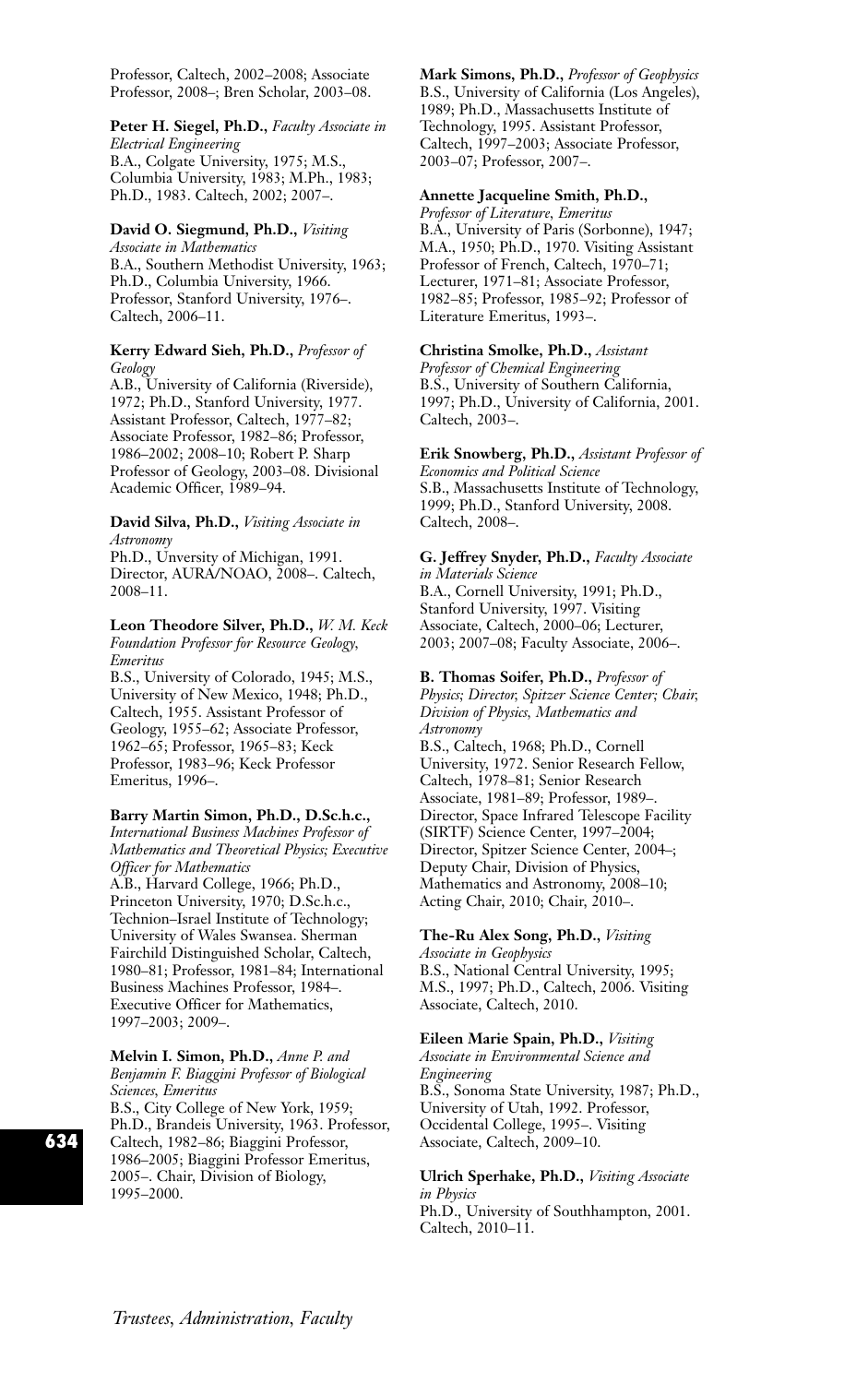**Michael L. Spezio, Ph.D.,** *Visiting Associate in Psychology*

B.S., Case Western Reserve University, 1988; Ph.D., Cornell University, 1994; M.Div., Pittsburgh Theological Seminary, 1996; Ph.D., University of Oregon, 2002. Assistant Professor, Scripps College, 2007–. Lecturer, Caltech, 2006–07; Visiting Associate, 2007–12.

**Maria Spiropulu, Ph.D.,** *Associate Professor of Physics*

B.Sc., Aristotle University of Thessaloniki, 1993; M.A., Harvard University, 1995; Ph.D., 2000. Caltech, 2008–.

**Matthew L. Spitzer, J.D., Ph.D.,** *Professor of Law and Social Science* B.A., University of California (Los Angeles), 1973; J.D., University of Southern California, 1977; Ph.D., Caltech, 1979. Visiting Professor, Caltech, 1988; 1990; 1991–92; Professor of Law and Social Sciences, 1992–2001; 2006–; Visiting Associate, 2001–06.

**Jagan Srinivasan, Ph.D.,** *Senior Research Fellow in Biology* B.S., University of Madras, 1993; M.S., University of Goa, 1995; Ph.D., Max Planck

Institute, 2003. Caltech, 2010.

**Mark Stalzer, Ph.D.,** *Faculty Associate in Computing and Mathematical Sciences* B.S., California State University (Northridge), 1984; Ph.D., University of Southern California, 1993. Caltech, 2010–.

**Marius Stan, Ph.D.,** *Caltech-Huntington Mellon Postdoctoral Instructor in Philosophy* B.A., University of Bucharest, 1997; M.A., 1999; M.A., Freiburg Universität, 1999; M.A., Johns Hopkins University, 2005; Ph.D., 2009. Caltech, 2009–.

**Angelike Stathopoulos, Ph.D.,** *Assistant Professor of Biology* B.A., University of California, 1992; Ph.D., Stanford University, 1998. Caltech, 2005–.

**Andrew Steele, Ph.D.,** *Broad Senior Research Fellow in Brain Circuitry* A.B., University of Chicago, 2001; Ph.D., Massachusetts Institute of Technology, 2008. Caltech, 2008–.

**Charles C. Steidel, Ph.D.,** *Lee A. DuBridge Professor of Astronomy* A.B., Princeton University, 1984; Ph.D., Caltech, 1990. Assistant Professor, 1995–97;

Associate Professor, 1997–98; Professor, 1998-2004; DuBridge Professor, 2004-Executive Officer for Astronomy, 2004–07.

**Aldo Ernesto Steinfeld, Ph.D.,** *Visiting Associate in Materials Science* B.S., Technion-Israel Institute of Technology, 1983; M.S., Tel Aviv

University, 1986; Ph.D., University of Minnesota, 1989. Deputy Head, Department of Mechanical Process Engineering, ETH Zurich, 2007–. Caltech, 2009.

**Eric D. A. Stemp, Ph.D.,** *Visiting Associate in Chemistry*

B.S., University of Denver, 1987; M.S., Northwestern University, 1988; Ph.D., 1993. Assistant Professor, Mount St. Mary's College, 1996–. Research Fellow, Caltech, 1993–96; Visiting Associate, 1996–2012.

**Thomas L. Sterling, Ph.D.,** *Visiting Associate in the Center for Advanced Computing Research* B.S., Old Dominion University, 1974; M.S., Massachusetts Institute of Technology, 1983; Ph.D., 1984. Visiting Associate, Caltech, 1996–99; 2008–10. Faculty Associate, 1999–2008.

**Paul Warren Sternberg, Ph.D.,** *Thomas Hunt Morgan Professor of Biology; Investigator, Howard Hughes Medical Institute* B.A., Hampshire College, 1978; Ph.D., Massachusetts Institute of Technology, 1984. Assistant Professor, Caltech, 1987–92; Associate Professor, 1992–96; Professor, 1996–2004; Morgan Professor, 2004–. Associate Investigator, 1992–97; Investigator, 1997–.

**David J. Stevenson, Ph.D.,** *George Van Osdol Professor of Planetary Science* B.S., Victoria University (New Zealand), 1971; M.S., 1972; Ph.D., Cornell University, 1976. Associate Professor, Caltech, 1980–84; Professor, 1984–95; Van Osdol Professor, 1995–. Chair, Division of Geological and Planetary Sciences, 1989–94.

#### **Joann M. Stock, Ph.D.,** *Professor of Geology and Geophysics*

B.S., Massachusetts Institute of Technology, 1981; M.S., 1981; Ph.D., 1988. Visiting Assistant Professor, Caltech, 1990; Associate Professor, 1992–98; Professor, 1998–.

**Edward Manin Stolper, Ph.D., D.Sc.h.c.,**

*Provost; William E. Leonhard Professor of Geology* A.B., Harvard College, 1974; M.Phil., University of Edinburgh, 1976; Ph.D., Harvard University, 1979; D.Sc.h.c., University of Edinburgh. Assistant Professor, Caltech, 1979–82; Associate Professor, 1982–83; Professor, 1983–90; Leonhard Professor, 1990–. Acting Executive Officer for Geochemistry, 1989; Executive Officer, 1989–94; Chair, Division of Geological and Planetary Sciences, 1994–2004; Acting Provost, 2004; Provost, 2007–.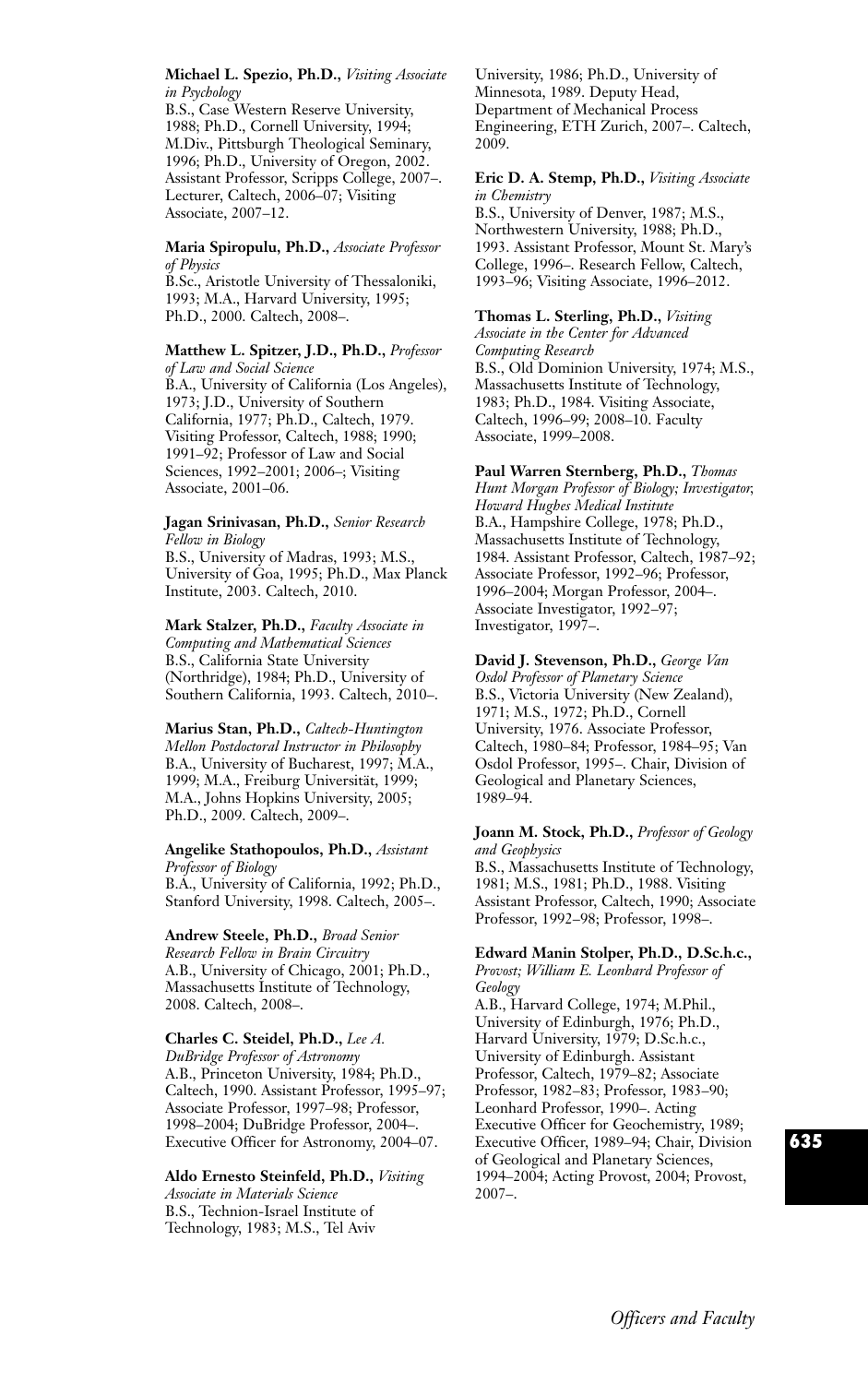**Brian M. Stoltz, Ph.D.,** *Ethel Wilson Bowles and Robert Bowles Professor of Chemistry; Executive Officer for Chemistry* B.S., B.A., Indiana University of Pennsylvania, 1993; M.A., Yale University, 1996; Ph.D., 1997. Assistant Professor, Caltech, 2000–06; Associate Professor, 2006–07; Professor, 2007; Bowles Professor, 2007–. Executive Officer, 2010–.

#### **Edward Carroll Stone Jr., Ph.D.,**

**D.Sc.h.c.,** *David Morrisroe Professor of Physics; Vice Provost for Special Projects* S.M., University of Chicago, 1959; Ph.D., 1964; D.Sc.h.c., Harvard University; Washington University; University of Chicago; University of Southern California. Research Fellow, Caltech, 1964–66; Senior Research Fellow, 1967; Assistant Professor, 1967–71; Associate Professor, 1971–76; Professor, 1976–94; Morrisroe Professor, 1994–. Chairman, Division of Physics, Mathematics and Astronomy, 1983–88; Vice President for Astronomical Facilities, 1988–90; Vice President and Director of the Jet Propulsion Laboratory, 1991–2001; Vice Provost, 2004–.

**Ellen Glowacki Strauss, Ph.D.,** *Senior Research Associate in Biology, Emeritus* B.A., Swarthmore College, 1960; Ph.D., Caltech, 1966. Research Fellow, 1969–73; Senior Research Fellow, 1973–84; Senior Research Associate, 1984–2007; Senior Research Associate Emeritus, 2007–.

**James Henry Strauss Jr., Ph.D.,** *Ethel Wilson Bowles and Robert Bowles Professor of Biology, Emeritus* B.S., Saint Mary's University, 1960; Ph.D., Caltech, 1967. Assistant Professor, 1969–75; Associate Professor, 1975–83; Professor, 1983–93; Bowles Professor, 1993–2007; Bowles Professor Emeritus, 2007–. Executive Officer for Molecular and Cellular Biology, 1980–89.

**Andrew D. Straw, Ph.D.,** *Senior Research Fellow in Computation and Neural Systems* B.S., University of Southern California, 1997; Ph.D., University of Adelaide, 2004. Caltech, 2010–.

**Wolfgang Sturhahn, Ph.D.,** *Visiting Associate in Geophysics* B.S., University of Hamburg, 1981; M.S., 1958; Ph.D., 1992. Physicist, Argonne National Laboratory, 1999–. Caltech, 2008–11.

**Francis Su, Ph.D.,** *Visiting Associate in Mathematics* Ph.D., Harvard University, 1995. Professor,

Harvey Mudd College, 2006–. Caltech, 2009.

**Nancy Sulahian, M.A.,** *Lecturer in Choral Music—Performing and Creative Arts* B.A., University of Southern California, 1983; M.A., 1992. Caltech, 2009–11.

**Qiaoyan Sun, Ph.D.,** *Visiting Associate in Materials Science* B.S., Xi'an Institute of Technology, 1994; M.S., 1997; Ph.D., Xi'an Jiaotong University, 2001. Caltech, 2010–11.

## **Noel M. Swerdlow, Ph.D.,** *Visiting*

*Associate in History* B.S., University of California (Los Angeles), 1964; M.A., Yale University, 1967; Ph.D., 1968. Professor, University of Chicago, 1982–. Visiting Associate, Caltech, 2008; 2010; Visiting Professor, 2008–09.

#### **Lisa E. Szechter, Ph.D.,** *Visiting Associate in Physics*

A.B., Oberlin College, 1997; M.S., Pennsylvania State University, 1999; Ph.D., 2003. Assistant Professor, Tulane University, 2005–. Caltech, 2005–10.

#### **Bela Szilagyi, Ph.D.,** *Senior Research Fellow in Physics*

Ph.D., University of Pittsburgh, 2000. Caltech, 2010–.

**Yu-Chong Tai, Ph.D.,** *Professor of Electrical Engineering and Mechanical Engineering* B.S., National Taiwan University, 1981; M.S., University of California, 1986; Ph.D., 1989. Assistant Professor of Electrical Engineering, Caltech, 1989–95; Associate Professor, 1995–2000; Professor, 2000–05; Professor of Electrical Engineering and Mechanical Engineering, 2005–. Executive Officer for Electrical Engineering, 2005–2008.

**Robert D. Tanner, Ph.D.,** *Visiting Associate in Chemical Engineering* B.S., University of Michigan, 1962; M.S., 1963; Ph.D., Case Western Reserve, 1967. Caltech, 2010–11.

**Hugh Pettingill Taylor Jr., Ph.D.,** *Robert P. Sharp Professor of Geology, Emeritus* B.S., Caltech, 1954; A.M., Harvard University, 1955; Ph.D., Caltech, 1959. Assistant Professor, 1959–61; Research Fellow, 1961; Assistant Professor, 1962–64; Associate Professor, 1964–69; Professor, 1969–81; Sharp Professor, 1981–2002; Sharp Professor Emeritus, 2002–. Executive Officer for Geology, 1987–94.

**Joao Teixeira, Ph.D.,** *Visiting Associate in Environmental Science and Engineering* Ph.D., University of Lisbon, 2000. Caltech, 2010–11.

#### **Saul A. Teukolsky, Ph.D.,** *Moore Distinguished Scholar*

B.Sc. (Applied Mathematics, Physics), University of Witwatersrand, 1970; Ph.D., Caltech, 1973. Bethe Professor, Cornell University, 1999–. Tolman Research Fellow, Caltech, 1973–74; Moore Distinguished Scholar, 2009–10.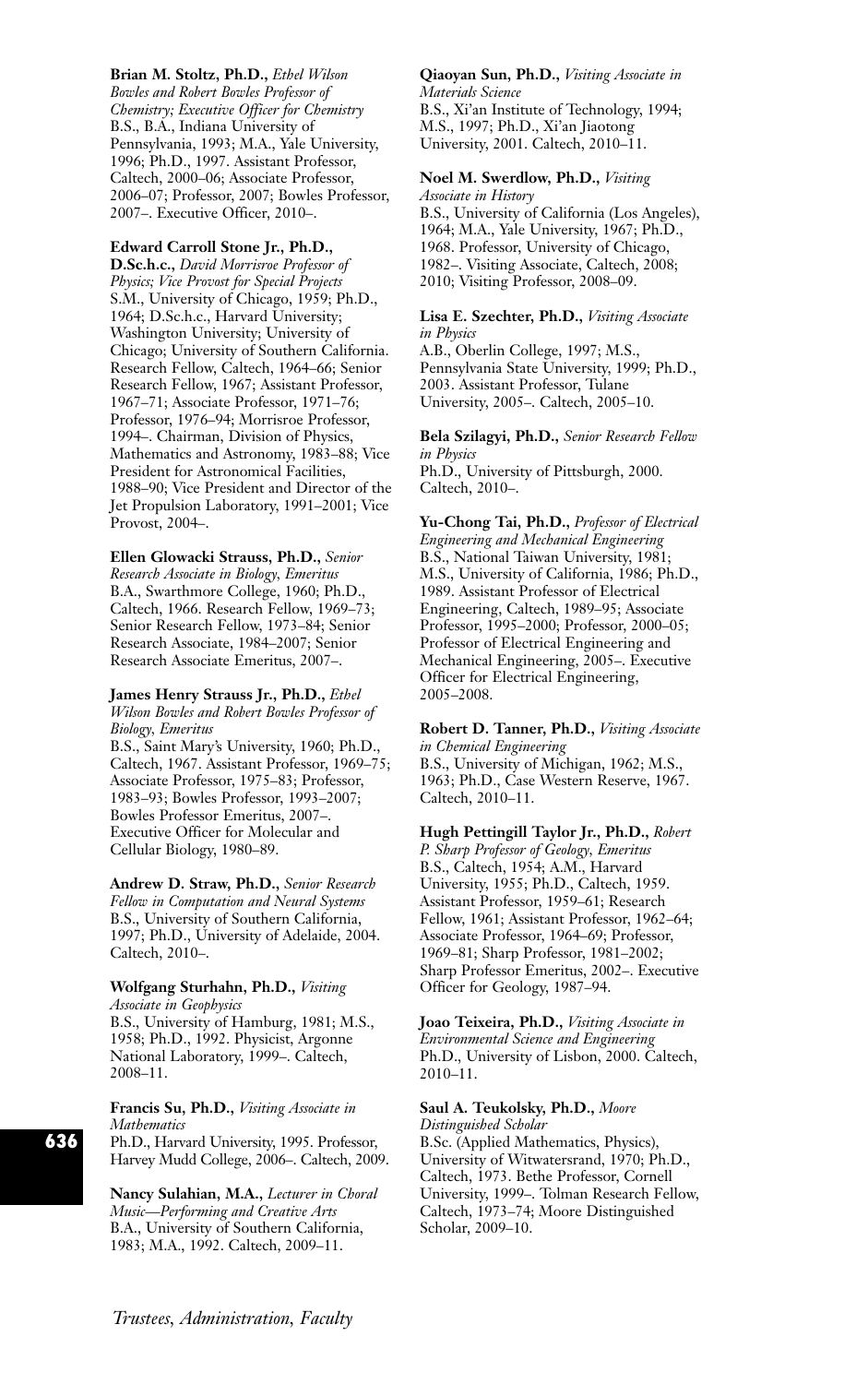**Vassilios Theofilis, Ph.D.,** *Visiting Associate in Mechanical Engineering* B.S., University of Patras, 1984; M.S., University of Manchester, 1988; Ph.D., 1991. Tenured Research Professor, Technical University of Madrid, 2006–. Caltech, 2008; 2009; 2010.

### **Frederick Burtis Thompson, Ph.D.,**

*Professor of Applied Philosophy and Computer Science, Emeritus*

A.B., University of California (Los Angeles), 1946; M.A., 1947; Ph.D., University of California, 1952. Professor of Applied Science and Philosophy, Caltech, 1965–77; Professor of Applied Philosophy and Computer Science, 1977–93; Professor Emeritus, 1993–.

## **Kip Stephen Thorne, Ph.D., D.Sc.h.c.,**

**D.h.c., L.H.D.h.c.,** *Richard P. Feynman Professor of Theoretical Physics, Emeritus* B.S., Caltech, 1962; Ph.D., Princeton University, 1965; D.Sc.h.c., Illinois College; Utah State University; University of Chicago; D.h.c., Moscow University; University of Glasgow; L.H.D.h.c., Claremont Graduate University. Research Fellow in Physics, Caltech, 1966–67; Associate Professor of Theoretical Physics, 1967–70; Professor, 1970–91; William R. Kenan Professor, 1981–91; Feynman Professor, 1991–2009; Professor Emeritus, 2009–.

#### **Massimo Tinto, Ph.D.,** *Visiting Associate in Physics*

Ph.D., University College (Wales), 1987. Senior Scientist, Jet Propulsion Laboratory, 1991–. Research Fellow, Caltech, 1987–89; Visiting Associate, 2001–10.

#### **David A. Tirrell, Ph.D., D.h.c.,** *Ross*

*McCollum–William H. Corcoran Professor and Professor of Chemistry and Chemical Engineering* B.S., Massachusetts Institute of Technology, 1974; M.S., University of Massachusetts, 1976; Ph.D., 1978; D.h.c., Eindhoven Technical University. McCollum– Corcoran Professor and Professor, Caltech,

1998–. Chair, Division of Chemistry and Chemical Engineering, 1999–2009.

### **Thomas Anthony Tombrello, Ph.D.,**

**Ph.D.h.c.,** *William R. Kenan Jr. Professor and Professor of Physics; Technology Assessment Officer*

B.A., Rice University, 1958; M.A., 1960; Ph.D., 1961; Ph.D.h.c., Uppsala University. Research Fellow, Caltech, 1961–62; 1964–65; Assistant Professor, 1965–67; Associate Professor, 1967–71; Professor, 1971–; Kenan Professor, 1997–. Technology Assessment Officer, 1996–2010. Chair, Division of Physics, Mathematics and Astronomy, 1998–2008.

#### **Ritsuko Hirai Toner, Ph.D.,** *Lecturer in Japanese*

B.A., Kyoto University of Foreign Studies (Japan), 1974; M.A., University of Southern California, 1979; Ph.D., 1987. Caltech, 1992–2011.

#### **Geoffrey C. Toon, D.Phil.,** *Visiting*

*Associate in Planetary Science* B.A., University of Oxford, 1978; M.A., 1981; D.Phil., 1984. Research Scientist, Jet Propulsion Laboratory, 1986–. Caltech, 2001–10.

#### **Tony D. Travouillon, Ph.D.,** *Visiting*

*Associate in Astronomy* Ph.D., University of New South Wales, 2004. Site Testing Scientist, Thirty-Meter Telescope, 2005–. Caltech, 2006–11.

## **Marie Treyer, Ph.D.,** *Visiting Associate in Physics*

Ph.D., University of Paris, 1994. Research Associate, Laboratoire d'Astrophysique de Marseille, 1999–. Caltech, 2003–10.

**Sandra M. Troian, Ph.D.,** *Professor of Applied Physics, Aeronautics, and Mechanical Engineering* B.A., Harvard University, 1980; M.S., Cornell University, 1984; Ph.D., 1987. Moore Distinguished Scholar, Caltech, 2004–05; Professor, 2006–.

**Joel A. Tropp, Ph.D.,** *Assistant Professor of Applied and Computational Mathematics* B.A., B.S., University of Texas (Austin), 1999; M.S., 2001; Ph.D., 2004. Caltech, 2007–.

**Ung-Pin Tsai, Ph.D.,** *Visiting Associate in Environmental Science and Engineering* B.S., National Central University, 1993; Ph.D., 1988. Visiting Associate, Caltech, 2010.

**Doris Ying Tsao, Ph.D.,** *Assistant Professor of Biology* B.S., Caltech, 1996; Ph.D., Harvard University, 2002. Caltech, 2008–.

### **Oliver Tschauner, Ph.D.,** *Visiting Associate in Geophysics*

B.A., University of Cologne, 1994; M.A., 1994; Ph.D., 1997. Assistant Research Professor, University of Nevada (Las Vegas), 2002–. Caltech, 2006–11.

#### **Nicholas William Tschoegl, Ph.D.,**

*Professor of Chemical Engineering, Emeritus* B.Sc., New South Wales University of Technology, 1954; Ph.D., University of New South Wales, 1958. Associate Professor of Materials Science, Caltech, 1965–67; Professor of Chemical Engineering, 1967–85; Professor Emeritus, 1985–.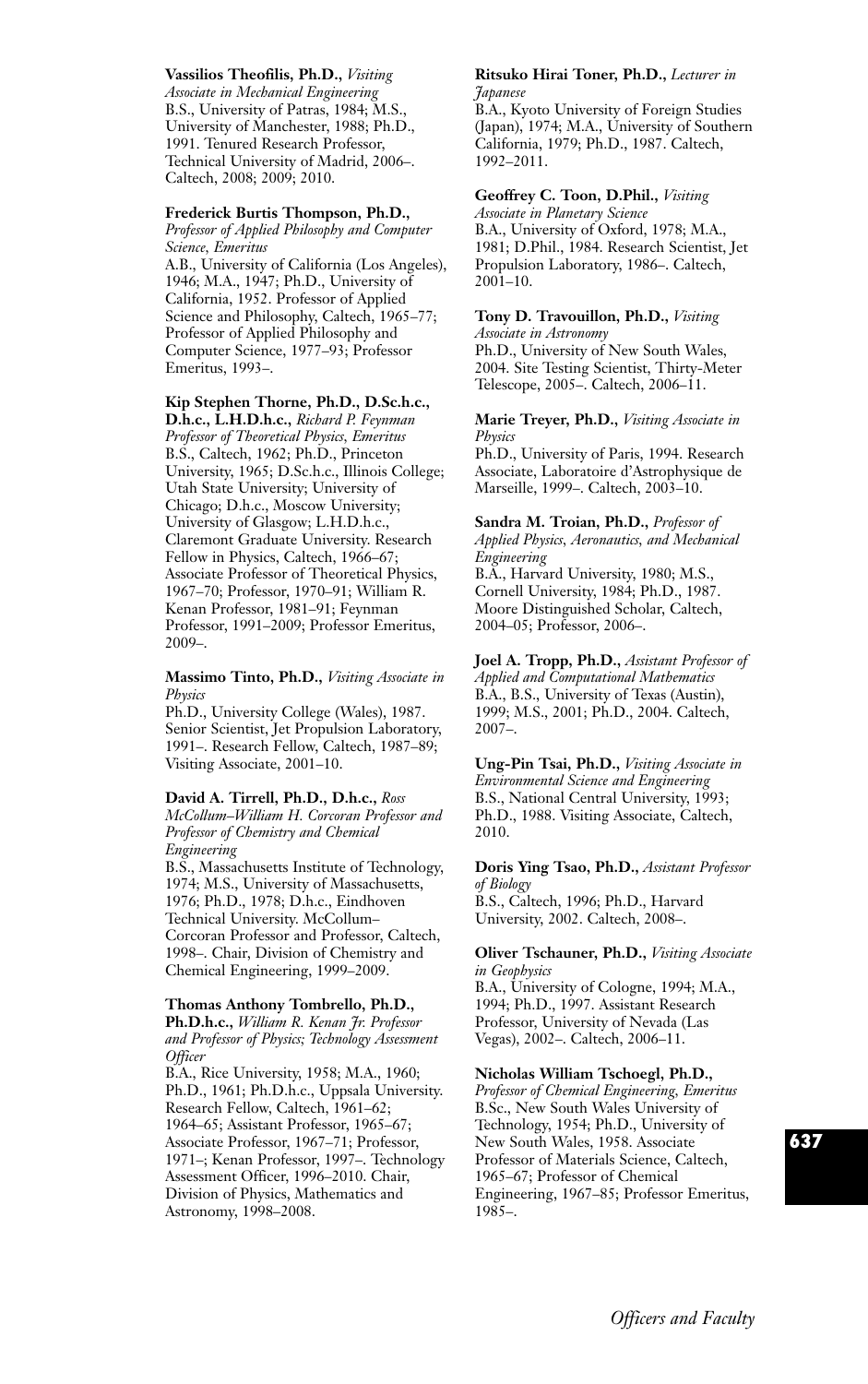**Snow H. Tseng, Ph.D.,** *Visiting Associate in Electrical Engineering*

B.S., National Taiwan University, 1994; M.S., University of Chicago, 1997; Ph.D., Northwestern University, 2005. Assistant Professor, National Taiwan University, 2006–. Caltech, 2009–10.

**Qiang Tu, Ph.D.,** *Senior Research Fellow in Biology*

B.S., Anhui Normal University, 1997; M.S., Fudan University, 2000; Ph.D., Shanghai Institutes for Biological Sciences, 2003. Caltech, 2010–.

**Carol Chace Tydell, D.V.M.,** *Visiting Associate in Biology; Lecturer in Biology* B.S., University of California (Davis), 1980; D.V.M., 1982. Adjunct Professor, Pasadena City College, 2007–. Visiting Associate, Caltech, 2007–10; Lecturer, 2008; 2010.

**Michiko Ueda, Ph.D.,** *Assistant Professor of Political Science*

B.A., International Christian University (Japan), 1996; M.A., University of Tokyo, 1999; M.A., Stanford University, 2001; Ph.D., Massachusetts Institute of Technology, 2006. Instructor, Caltech, 2006–08; Assistant Professor, 2008–10.

**Christopher M. Umans, Ph.D.,** *Associate Professor of Computer Science* B.A., Williams College, 1996; Ph.D., University of California, 2000. Assistant Professor, Caltech, 2002–08; Associate Professor, 2008–.

**Edwin T. Upchurch, Ph.D.,** *Visiting Associate in the Center for Advanced Computing Research* B.S., University of Texas (Austin), 1964; M.S., University of Wisconsin (Madison), 1969; Ph.D., University of Texas (Austin), 1982. Staff Scientist, Jet Propulsion Laboratory, 2000–. Caltech, 2002–11.

**Rolando Uribe, M.S.,** *Coach* B.S., California State University (San Bernardino), 1995; M.S., 2002. Caltech, 2001–.

**Kerry J. Vahala, Ph.D.,** *Ted and Ginger Jenkins Professor of Information Science and Technology and Professor of Applied Physics* B.S., Caltech, 1980; M.S., 1981; Ph.D., 1985. Research Fellow in Applied Physics, 1985; Assistant Professor, 1986–90; Associate Professor, 1990–96; Professor, 1996–; Jenkins Professor, 2002–.

**Palghat P. Vaidyanathan, Ph.D.,** *Professor of Electrical Engineering* B.Sc., University of Calcutta, 1974; B.Tech., 1977; M.Tech., 1979; Ph.D., University of California (Santa Barbara), 1982. Assistant Professor, Caltech, 1983–88; Associate Professor, 1988–93; Professor, 1993–. Executive Officer for Electrical Engineering, 2002–05.

**Michele Vallisneri, Ph.D.,** *Visiting Associate in Physics*

Laurea, University of Parma (Italy), 1997; M.S., 2000; Ph.D., Caltech, 2002. Research Scientist, Jet Propulsion Laboratory, 2005–. Lecturer, Caltech, 2003–05; Visiting Associate, 2005–10.

**Christiaan Van Bochove, Ph.D.,,** *Visiting Associate in Economics* M.A., Utrecht University, 2003; Ph.D., 2008. Caltech, 2010.

**Fokko van de Bult, Ph.D.,** *Harry Bateman Research Instructor in Mathematics* M.A., University of Amsterdam, 2003; Ph.D., 2007. Caltech, 2008–11.

**Axel van de Walle, Ph.D.,** *Assistant Professor of Materials Science* B.Eng., École Polytechnique de Montreal, 1994; M.Math., University of Waterloo, 1995; Ph.D., Massachusetts Institute of Technology, 2000. Caltech, 2006–.

**John P. Van Deusen, B.S.,** *Lecturer in Mechanical Engineering* A.A., El Camino College, 1978; B.S., California State University (Long Beach), 2003. Caltech, 2004–10.

## **Jeroen van Dongen, Ph.D.,** *Visiting*

*Associate in History* B.Sc., University of Amsterdam, 1994; M.Sc., 1998; Ph.D., 2002. Veni Research Fellow, University of Utrecht, 2005–. Caltech, 2007–10.

#### **Steven J. Van Enk, Ph.D.,** *Visiting Associate in Physics*

M.S., University of Utrecht, 1988; Ph.D., University of Leiden, 1992. Associate Professor, University of Oregon, 2006–. Caltech, 2005–10.

#### **Marten H. Van Kerkwijk, Ph.D.,** *Moore*

*Distinguished Scholar* M.S., University of Amsterdam, 1988; Ph.D., 1993. Professor, University of Toronto, 2003–. Caltech, 2010.

**Jakob J. van Zyl, Ph.D.,** *Faculty Associate;*

*Lecturer in Electrical Engineering* B.Eng., University of Stellenbosch (South Africa), 1979; M.S., Caltech, 1983; Ph.D., 1986. Research Fellow in Electrical Engineering, 1986; Lecturer in Electrical Engineering and Planetary Science, 2001–07; Faculty Associate, 2007–; Lecturer in Electrical Engineering, 2008–11.

#### **Michael C. Vanier, Ph.D.,** *Lecturer in Computer Science*

B.S., McGill University, 1986; M.S., 1993; Ph.D., Caltech, 2001. Lecturer, 2004–.

**Alexander J. Varshavsky, Ph.D.,** *Howard and Gwen Laurie Smits Professor of Cell Biology* B.S., Moscow State University, 1970; Ph.D.,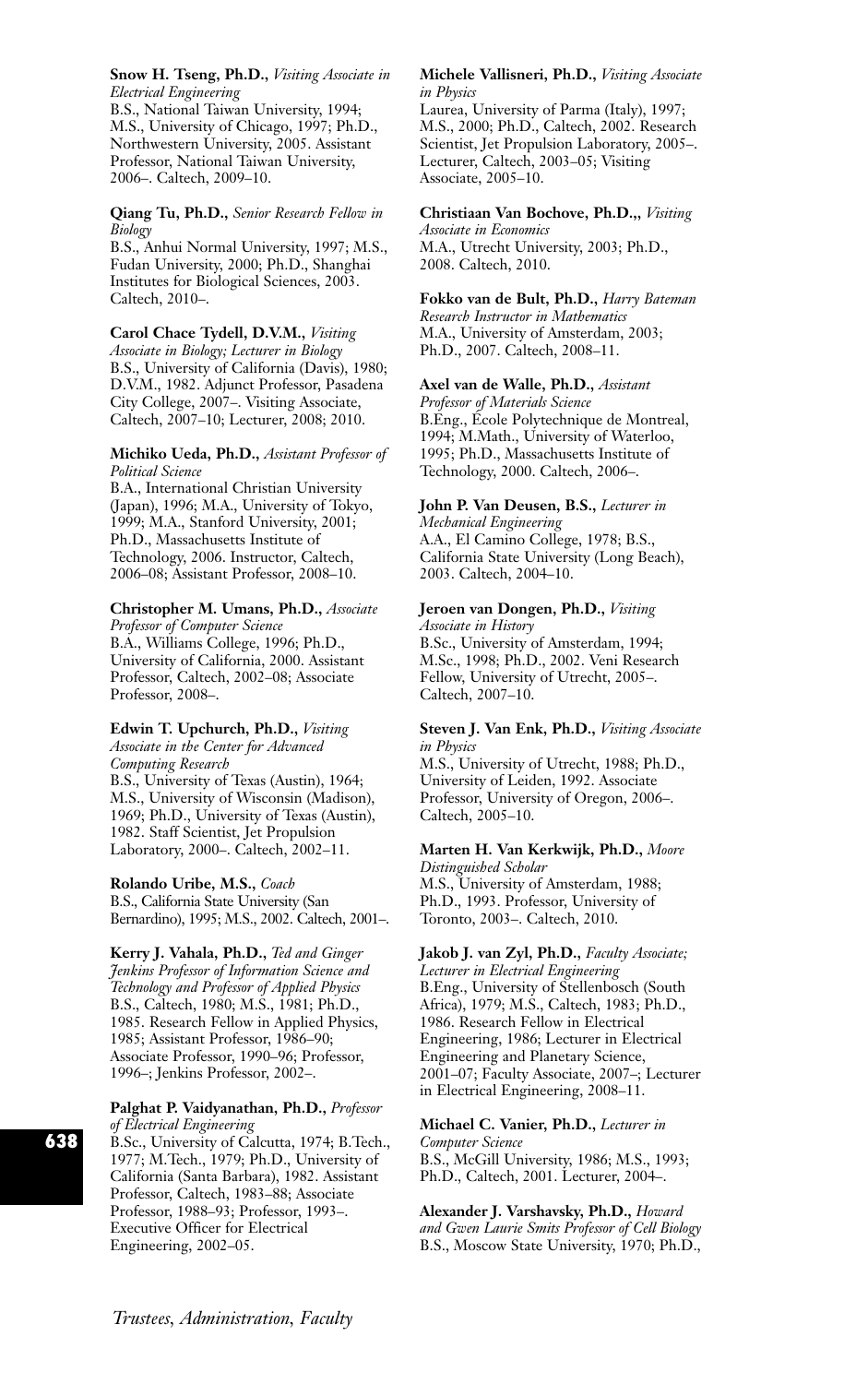Institute of Molecular Biology, 1973. Caltech, 1992–.

**Scott C. Virgil,** *Lccturer in Chemistry* Caltech, 2008; 2009; 2010.

**Petr Vogel, Ph.D.,** *Senior Research Associate in Physics, Emeritus* Ph.D., Joint Institute of Nuclear Research (USSR), 1966. Senior Research Fellow,

Caltech, 1970–75; Research Associate, 1975–81; Senior Research Associate, 1981–2004; Lecturer, 1983–90; 1992; 1995–96; 1999–2000; 2006. Senior Research Associate Emeritus, 2004–.

**Rochus E. Vogt, Ph.D.,** *R. Stanton Avery Distinguished Service Professor and Professor of Physics, Emeritus*

S.M., University of Chicago, 1957; Ph.D., 1961. Assistant Professor, Caltech, 1962–65; Associate Professor, 1965–70; Professor, 1970–2002; R. Stanton Avery Distinguished Service Professor, 1982–2002; Avery Professor and Professor of Physics, Emeritus, 2002–. Chief Scientist, Jet Propulsion Laboratory, 1977–78; Chairman, Division of Physics, Mathematics and Astronomy, 1978–83; Acting Director, Owens Valley Radio Observatory, 1980–81; Vice President and Provost, 1983–87; Director, Laser Interferometer Gravitational-Wave Observatory Project, 1987–94.

**Paul von Allmen, Ph.D.,** *Visiting Associate in Chemistry*

B.S., Swiss Federal Institute of Technology, 1984; Ph.D., 1991. Principal Member, Technical Staff, Jet Propulsion Laboratory, 2005–. Caltech, 2008–11.

**Thad Vreeland Jr., Ph.D.,** *Professor of*

*Materials Science, Emeritus* B.S., Caltech, 1949; M.S., 1950; Ph.D., 1952. Research Fellow in Engineering, 1952–54; Assistant Professor of Mechanical Engineering, 1954–58; Associate Professor, 1958–63; Associate Professor of Materials Science, 1963–68; Professor, 1968–91; Professor Emeritus, 1991–.

**Daniel A. Wagenaar, Ph.D.,** *Broad Senior Research Fellow in Brain Circuitry; Lecturer in Biology*

M.Sc., University of Amsterdam, 1977; M.Sc., King's College, London, 1998; Ph.D., Caltech, 2006. Broad Senior Research Fellow, Caltech, 2008–; Lecturer, 2010.

**David Bertram Wales, Ph.D.,** *Professor of Mathematics, Emeritus*

B.S., University of British Columbia, 1961; M.A., 1962; Ph.D., Harvard University, 1967. Bateman Research Fellow, Caltech, 1967–68; Assistant Professor, 1968–71; Associate Professor, 1971–77; Professor, 1977–2008; Professor Emeritus, 2008–.

Associate Dean of Students, 1976–80; Dean of Students, 1980–84; Executive Officer for Mathematics, 1985–91; Master of Student Houses, 1991–97.

**Duane E. Waliser, Ph.D.,** *Visiting Associate in Planetary Science* B.S., Oregon State University, 1985; M.S.,

University of California (San Diego), 1987; Ph.D., 1992. Research Scientist, Jet Propulsion Laboratory, 2004–. Caltech, 2004–12.

**Benjamin Wandelt, Ph.D.,** *Visiting*

*Associate in Physics* B.Sc., Imperial College London, 1994; Ph.D., 1997. Associate Professor, University of Illinois (Urbana-Champaign), 2006–. Caltech, 2009.

**Jiajun Wang, Ph.D.,** *Olga Taussky and John Todd Instructor in Mathematics* M.S., Peking University, 2001; Ph.D., University of California, 2007. Caltech, 2007–10.

**Shicheng Wang, Ph.D.,** *Visiting Associate in Mathematics*

M.Sc., Peking University, 1981; Ph.D., University of California (Los Angeles), 1988. Professor, Peking University, 1993–. Caltech, 2009–10.

#### **Shiing-wu Wang, Ph.D.,** *Lecturer in Accounting*

B.S., National Chiao Tung University, 1978; M.B.A., University of Wisconsin (Madison), 1980; Ph.D., University of Michigan, 1988. Associate Professor, University of Southern California, 1999–. Caltech, 2006–07; 2008–11.

**Shu Wang, Ph.D.,** *Visiting Associate in Applied and Computational Mathematics* B.S., Henan University, 1990; M.S., Beijing Institute of Technology, 1993; Ph.D., Nanjing University, 1998. Professor, Beijing Institute of Technology, 2003–. Caltech, 2009.

**Xiangyun Wang, Ph.D.,** *Lecturer in Chinese* M.A., Central Institute for Nationalities (China), 1985; Ph.D., Harvard University, 1995. Caltech, 2001–.

**Xinlong Wang, Ph.D.,** *Visiting Associate in Engineering Science* B.S., Ocean University of Tsingtao (China), 1982; M.S., Nanjing University, 1987; Ph.D., 1991. Professor, 1991–. Caltech, 2004–06, 2008.

**Zhen-Gang Wang, Ph.D.,** *Professor of Chemical Engineering* B.Sc., Beijing University, 1982; Ph.D., University of Chicago, 1987. Assistant Professor, Caltech, 1991–97; Associate Professor, 1997–2002; Professor, 2002–.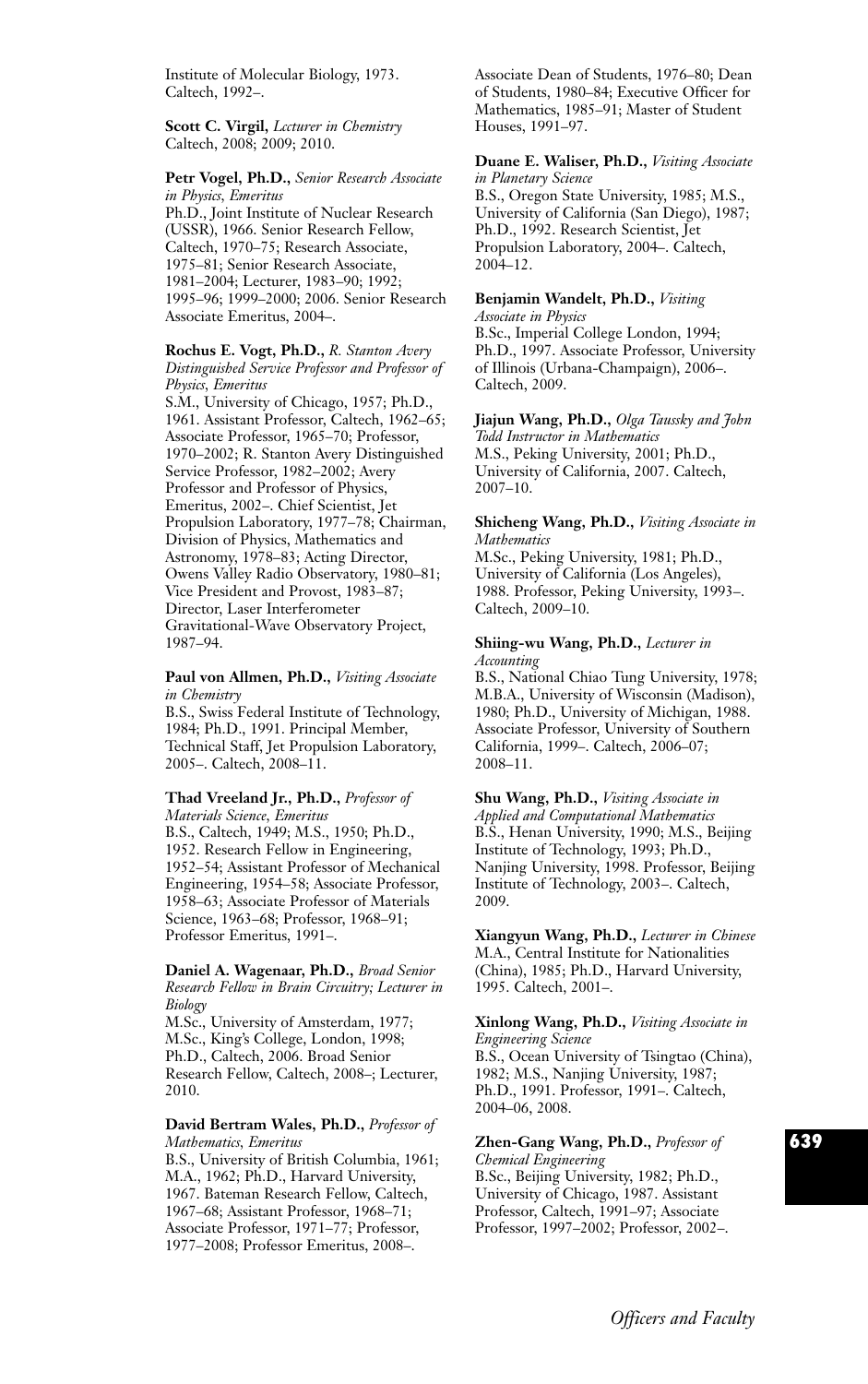**Theodore A. Waniuk, Ph.D.,** *Visiting Associate in Materials Science* B.S., Harvey Mudd College, 1996; M.S., Caltech, 1998; Ph.D., 2004. Senior Scientist, Liquidmetal Technology, 2002–. Caltech, 2008–11.

**Robert S. Ward, M.A.,** *Piano Lecturer* B.A., University of Illinois, 1962; M.A., 1964. Caltech, 2009–11.

### **Gerald J. Wasserburg, Ph.D., D.h.c.,**

**D.Sc.h.c., Sc.D.h.c., Crafoord Laureate,** *John D. MacArthur Professor of Geology and Geophysics, Emeritus* S.B., University of Chicago, 1951; S.M., 1952; Ph.D., 1954; D.h.c., University of Brussels; University of Paris; Sc.D.h.c., Arizona State University; D.Sc.h.c.,

University of Chicago; Dr.h.c., Rennes I University. Assistant Professor of Geology, Caltech, 1955–59; Associate Professor, 1959–62; Professor of Geology and Geophysics, 1963–82; MacArthur Professor, 1982–2001; MacArthur Professor Emeritus, 2001–. Chairman, Division of Geological and Planetary Sciences, 1987–89; Executive Officer for Geochemistry, 1987–89.

#### **Michael Watkins, Ph.D.,** *Lecturer in Aeronautics*

M.S., University of Texas (Austin), 1985; Ph.D., 1989. Mission Manager, Jet Propulsion Laboratory, 1998–. Caltech,  $2005 - 10$ .

#### **Frank H. Webb, Ph.D.,** *Visiting Associate in Geology*

B.A., University of California (Santa Barbara), 1984; M.S., Caltech, 1989; Ph.D., 1990. Group Supervisor, Satellite Geodesy and Geodynamics Systems Group, Jet Propulsion Laboratory, 2000–. Visiting Associate, Caltech, 2005–10.

**Sander Weinreb, Ph.D.,** *Senior Faculty Associate in Electrical Engineering* B.S., Massachusetts Institute of Technology, 1958; Ph.D., 1963. Caltech, 1999–.

#### **Alan Jay Weinstein, Ph.D.,** *Professor of Physics*

A.B., Harvard University, 1978; Ph.D., 1983. Assistant Professor, Caltech, 1988–95; Associate Professor, 1995–99; Professor, 2000–.

**Cindy A. Weinstein, Ph.D.,** *Professor of English; Executive Officer for the Humanities* B.A., Brandeis University, 1982; Ph.D., University of California, 1989. Assistant Professor of Literature, Caltech, 1989–95; Associate Professor, 1995–2004; Associate Professor of English, 2004–05; Professor, 2005–. Executive Officer, 2008–.

**Shimon Weiss, Ph.D.,** *Visiting Associate in Applied Physics* B.S., Technion-Israel Institute of

Technology, 1984; Ph.D., 1989. Professor, University of California (Los Angeles), 2001–. Caltech, 2010.

#### **Daniel Paul Weitekamp, Ph.D.,** *Professor of Chemical Physics*

B.A., Harvard College, 1974; Ph.D., University of California, 1982. Assistant Professor of Chemistry, Caltech, 1985–91; Associate Professor of Chemical Physics, 1991–2006; Professor, 2006–.

**Paul O. Wennberg, Ph.D.,** *R. Stanton Avery Professor of Atmospheric Chemistry and Environmental Science and Engineering* B.A., Oberlin College, 1985; Ph.D., Harvard University, 1994. Associate Professor of Atmospheric Chemistry and Environmental Engineering Science, Caltech, 1998–2001; Professor, 2001–03; Professor of Atmospheric Chemistry and Environmental Science and Engineering, 2003–04; Avery Professor, 2004–. Director, Ronald and Maxine Linde Center for Global Environmental Science, 2008–10.

#### **Michael W. Werner, Ph.D.,** *Visiting*

*Associate in Astrophysics* B.A., Haverford College, 1963; Ph.D., Cornell University, 1968. Visiting Associate, Caltech, 1992–96; 2009–10.

#### **Brian P. Wernicke, Ph.D.,** *Chandler Family Professor of Geology* B.S., University of Southern California,

1978; Ph.D., Massachusetts Institute of Technology, 1982. Visiting Professor, Caltech, 1990; Professor of Geology, 1992–2001; Chandler Professor, 2001–.

#### **Nicolas Wey-Gomez, Ph.D.,** *Associate Professor of History*

B.A., Brandeis University, 1986; M.A., Johns Hopkins University, 1987; M.A., 1991; PhD, 1996. Caltech, 2010–.

#### **Ward Whaling, Ph.D.,** *Professor of Physics, Emeritus*

B.S., Rice University, 1944; M.A., 1947; Ph.D., 1949. Research Fellow, Caltech, 1949–52; Assistant Professor, 1952–58; Associate Professor, 1958–62; Professor, 1962–93; Professor Emeritus, 1993–.

#### **Gerald Beresford Whitham, Ph.D.,**

*Charles Lee Powell Professor of Applied Mathematics, Emeritus* B.Sc., University of Manchester, 1948;

M.Sc., 1949; Ph.D., 1953. Visiting Professor of Applied Mechanics, Caltech, 1961–62; Professor of Aeronautics and Mathematics, 1962–67; Professor of Applied Mathematics, 1967–83; Powell Professor, 1983–98; Powell Professor Emeritus, 1998–. Executive Officer for Applied Mathematics, 1971–80.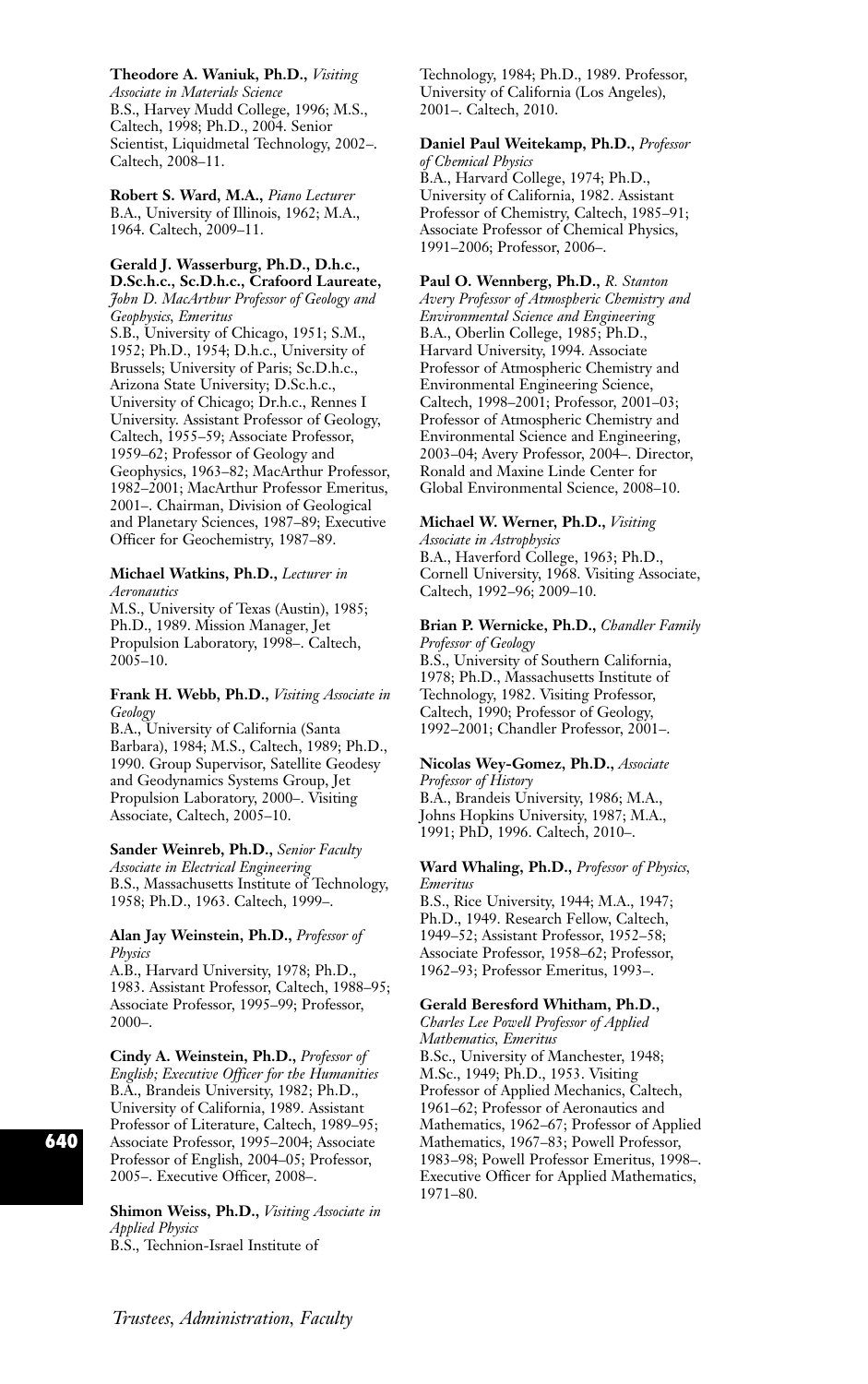#### **Mark Wiedenbeck, Ph.D.,** *Visiting*

*Associate in Physics* B.S., University of Michigan, 1971; Ph.D., 1978. Principal Research Scientist, Jet Propulsion Laboratory, 1992–. Caltech, 2009–12.

## **Adam C. Wierman, Ph.D.,** *Assistant*

*Professor of Computer Science* B.S., Carnegie Mellon University, 2001; M.S., 2004; Ph.D., 2007. Caltech, 2007–.

**Simon J. Wilkie, Ph.D.,** *Faculty Associate in Economics*

B.Comm., University of New South Wales, 1982; M.A., University of Rochester, 1988; Ph.D., 1990. Instructor, Caltech, 1994–95; Assistant Professor, 1995–2002; Senior Research Associate, 2002–05; Faculty Associate, 2005–.

### **Christian E. Willert, Ph.D.,** *Visiting*

*Associate in Aeronautics* B.S., University of California (San Diego), 1987; M.S., 1991; Ph.D., 1992. Senior Research Scientist, German Aerospace Center, 1997–. Research Fellow, Caltech, 1993–94; Visiting Associate, 2009–10.

**David B. Wilson, Ph.D.,** *Eleanor Searle Visiting Professor of History* B.A., Wabash College, 1963; Ph.D., Johns Hopkins University, 1968. Professor, Iowa

State University, 1987–. Caltech, 2010.

**Richard M. Wilson, Ph.D.,** *Professor of Mathematics*

B.S., Indiana University, 1966; M.S., Ohio State University, 1968; Ph.D., 1969. Sherman Fairchild Distinguished Scholar, Caltech, 1976; Professor, 1980–.

**Henry J. R. Wilton, Ph.D.,** *Scott Russel Johnson Senior Research Fellow in Mathematics* B.A., Trinity College, University of Cambridge, 2001; Ph.D., Imperial College London, 2006. Caltech, 2009–.

**Erik Winfree, Ph.D.,** *Associate Professor of Computer Science, Computation and Neural Systems, and Bioengineering* B.S., University of Chicago, 1991; Ph.D., Caltech, 1998. Assistant Professor, 1999–2006; Associate Professor of Computer Science and Computation and Neural Systems, 2006–07; Associate Professor of Computer Science, Computation and Neural Systems, and Bioengineering, 2007–.

**Jay R. Winkler, Ph.D.,** *Faculty Associate in Chemistry; Lecturer in Chemistry* B.S., Stanford University, 1978; Ph.D., Caltech, 1993. Lecturer, 2002; 2004–05; 2009–10; Faculty Associate, 2008–.

#### **Mark Brian Wise, Ph.D.,** *John A. McCone Professor of High Energy Physics*

B.Sc., University of Toronto, 1976; M.Sc., 1977; Ph.D., Stanford University, 1980. Assistant Professor of Theoretical Physics, Caltech, 1982–84; Associate Professor, 1984–85; Professor, 1985–92; McCone Professor, 1992–.

**Barbara J. Wold, Ph.D.,** *Bren Professor of Molecular Biology; Director, Beckman Institute* B.S., Arizona State University (Tempe), 1973; Ph.D., Caltech, 1978. Research Fellow, 1978; Assistant Professor, 1981–88; Associate Professor, 1988–96; Professor, 1996–2002; Bren Professor, 2003–. Director, 2001–.

**Juliann Kay Wolfgram, Ph.D.,** *Lecturer in Art History* B.A., Scripps College, 1979; M.A., University of Kansas, 1986; M.Phil., 1986; Ph.D., 1986. Caltech, 1992–2010.

**Nicolaj Wolfson, M.D.,** *Visiting Associate in Materials Science* M.D., Tel Aviv Medical School, 1984.

Visiting Assistant Professor, University of Southern California, 2006–. Caltech, 2007–10.

**Joyce Y. Wong, Ph.D.,** *Visiting Associate in Electrical Engineering* B.S., Caltech, 1995; M.S., 1996; Ph.D., 2000. Senior Research Scientist, Schlumberger, 2000–. Visiting Associate, Caltech, 2004–11.

#### **Vanessa Woods, Ph.D.,** *Lecturer in Psychology*

B.S., University of California (Santa Barbara), 2000; M.A., 2002; Ph.D., 2006. Caltech, 2009; 2010.

#### **James Francis Woodward, Ph.D.,** *J. O. and Juliette Koepfli Professor of the*

*Humanities, Emeritus* B.A., Carleton College, 1968; Ph.D., University of Texas (Austin), 1977. Mellon Postdoctoral Instructor, Caltech, 1983–86; Assistant Professor, 1986–88; Associate Professor, 1988–92; Professor, 1992–2001; Koepfli Professor, 2001–10; Koepfli Professor Emeritus, 2010–. Executive Officer for the Humanities, 1992–95; 2000–03.

**Edward Wright, Ph.D.,** *Visiting Associate in Astronomy* Ph.D., Harvard University, 1976. Caltech, 2010–11.

**Guangying Wu, Ph.D.,** *Broad Senior Research Fellow in Brain Circuitry* B.S., Huazhong University of Science and Technology, 2004; Ph.D., University of Southern California, 2009. Caltech, 2009–.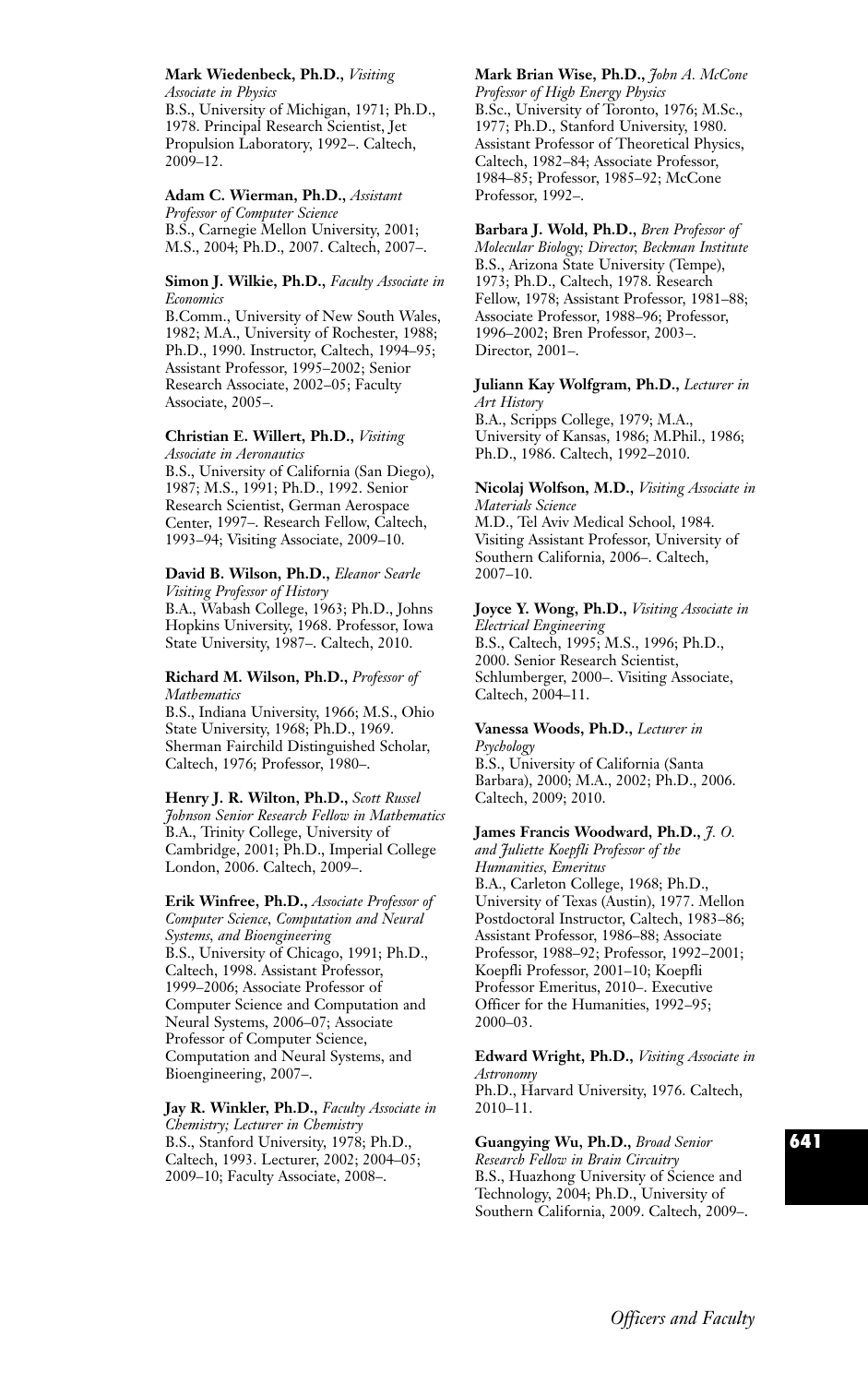**Theodore Yao-Tsu Wu, Ph.D.,** *Professor of Engineering Science, Emeritus*

B.S., Chiao-Tung University (China), 1946; M.S., Iowa State University, 1948; Ph.D., Caltech, 1952. Research Fellow, 1952–55; Assistant Professor of Applied Mechanics, 1955–57; Associate Professor, 1957–61; Professor, 1961–66; Professor of Engineering Science, 1966–96; Professor Emeritus, 1996–.

#### **Yanqing Wu, Ph.D.,** *Visiting Associate in Planetary Science*

B.S., University of Science and Technology of China, 1991; Ph.D., Caltech, 1997. Associate Professor, University of Toronto, 2008–. Caltech, 2010.

### **Peter John Wyllie, Ph.D., D.Sc.h.c.,**

*Professor of Geology, Emeritus* B.Sc. (Geology and Physics), Saint Andrews University (Scotland), 1952; B.Sc. (Geology), 1955; Ph.D., 1958; D.Sc.h.c., Saint Andrews University. Professor, Caltech, 1983–99; Professor Emeritus, 1999–. Chairman, Division of Geological and Planetary Sciences, 1983–87; Divisional Academic Officer, 1994–99.

**Pengchong Yan, Ph.D.,** *von Kármán Instructor in Applied and Computational Mathematics* B.S., Fudan University, 2002; Ph.D., University of California (Davis), 2008. Caltech, 2008–.

**Changhuei Yang, Ph.D.,** *Associate Professor of Electrical Engineering and Bioengineering* B.S. (Electrical Engineering), B.S. (Physics), Massachusetts Institute of Technology, 1997; M.S. (Engineering), 1997; B.S. (Mathematics), 2002; Ph.D., 2001. Assistant Professor of Electrical Engineering, Caltech, 2003–04; Assistant Professor of Electrical Engineering and Bioengineering, 2004–09; Associate Professor, 2009–.

**Amnon Yariv, Ph.D.,** *Martin and Eileen Summerfield Professor of Applied Physics and Professor of Electrical Engineering* B.S., University of California, 1954; M.S., 1956; Ph.D., 1958. Associate Professor of Electrical Engineering, Caltech, 1964–66; Professor, 1966–74; Professor of Electrical Engineering and Applied Physics, 1974–79; Thomas G. Myers Professor of Electrical Engineering and Professor of Applied Physics, 1979–96; Summerfield Professor and Professor of Electrical Engineering, 1996–.

**Leeat Yariv, Ph.D.,** *Professor of Economics* B.Sc., Tel Aviv University, 1992; M.Sc., 1995; M.A., Harvard University, 2001; Ph.D., 2001. Visiting Assistant Professor, Caltech, 2004–05; Associate Professor of Economics, 2005–10; Professor, 2010–.

**Rachid Yazami, Ph.D.,** *Visiting Associate in Materials Science*

Eng., National Polytechnic Institute of Grenoble, 1978; Ph.D., 1985. Research Director, National Center for Scientific Research, 1998–. Visiting Associate in Materials Science, Caltech, 2000–06; 2010–; Visiting Associate in Chemistry, 2006–09.

#### **Ye Jun, Ph.D.,** *Moore Distinguished Scholar in Physics*

B.S., Jiao Tong University, 1989; M.S., University of New Mexico, 1991; Ph.D., University of Colorado, 1997. Associate Professor, 2004–. Moore Distinguished Scholar, Caltech, 2008; 2010.

**Nai-Chang Yeh, Ph.D.,** *Professor of Physics* B.S., National Taiwan University, 1983; Ph.D., Massachusetts Institute of Technology, 1988. Assistant Professor, Caltech, 1989–95; Associate Professor, 1995–97; Professor, 1997–.

### **Yun Yen, M.D., Ph.D.,** *Visiting Associate in Chemical Engineering*

M.D., Taipei Medical College, 1982; Ph.D., Thomas Jefferson University, 1987. Associate Cancer Center Director, City of Hope, 2005–. Caltech, 2007–11.

#### **Satoshi Kokojima, Ph.D.,** *Visiting Associate in Mechanical Engineering*

B.S., Kobe University, 1998; M.S., 1999; Ph.D., 2002. Assistant Professor, Shizuoka University, 1999–. Caltech, 2006–.

#### **Sanichiro Yoshida, Ph.D.,** *Visiting Associate in Physics* Ph.D., Keio University (Japan), 1986.

Engineer, University of Florida, 1997–. Caltech, 2000–11.

**Nan Yu, Ph.D.,** *Lecturer in Applied Physics* B.S., Nanjing Institute of Technology, 1982; M.S., University of Arizona, 1985; Ph.D., 1988. Caltech, 2010.

#### **Mary An-yuan Yui, Ph.D.,** *Senior Research Fellow in Biology*

B.S., University of California (Santa Barbara), 1977; M.S., Oregon State University, 1982; Ph.D., Florida University, 1995. Lecturer, Caltech, 2005; Senior Research Fellow, 2005–09; 2009–.

#### **Yuk Ling Yung, Ph.D.,** *Professor of Planetary Science* B.S., University of California, 1969; Ph.D., Harvard University, 1974. Visiting Associate, Caltech, 1976; Assistant Professor, 1977–82; Associate Professor,

1982–86; Professor, 1986–.

**Bernard Yurke, Ph.D.,** *Visiting Associate in Computation and Neural Systems* B.S., University of Texas (Austin), 1975; M.A., 1976; Ph.D., Cornell University,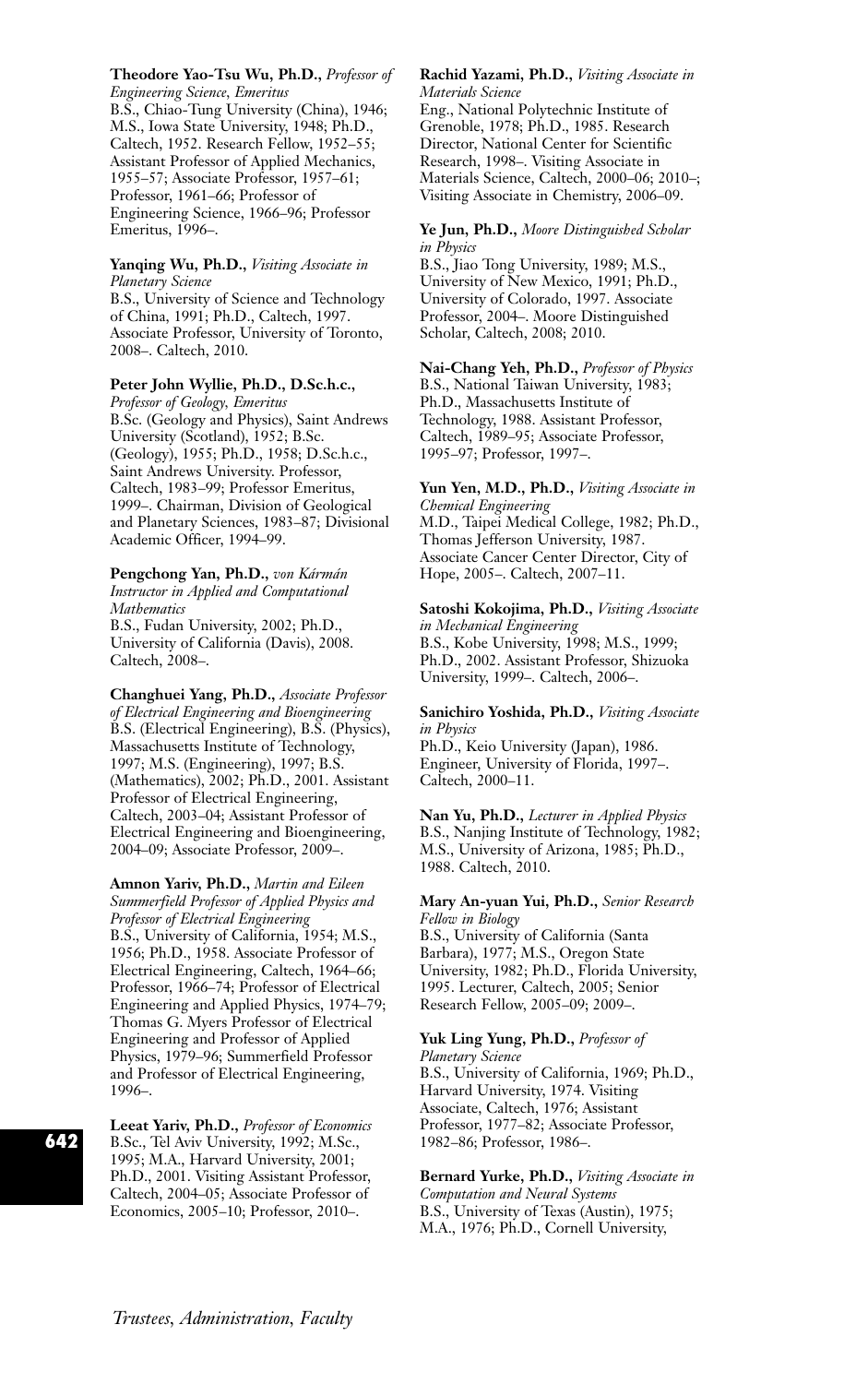1982. Distinguished Member of the Technical Staff, Bell Labs, Lucent Technologies, 1982–. Moore Distinguished Scholar, Caltech, 2003–04; Visiting Associate, 2006–11.

#### **William R. Zame, Ph.D.,** *Visiting Associate in Economics*

B.S., Caltech, 1965; M.S., Tulane University, 1967; Ph.D., 1970. Professor, University of California (Los Angeles), 1991–. Visiting Associate, Caltech, 1999–2005; 2009–10; Visiting Professor, 2000–03; 2005–06.

**Ahmed H. Zewail, Ph.D., D.Sc.h.c., D.h.c., D.Univ.h.c., D.Phil.h.c., LL.D.h.c., D.H.L., M.D.h.c., Nobel Laureate,** *Linus Pauling Professor of Chemistry and Professor of Physics* B.Sc., Alexandria University, 1967; Ph.D., University of Pennsylvania, 1974; D.Sc.h.c., American University in Cairo; Katholieke Universiteit, Leuven; University of Pennsylvania; Université de Lausanne; University of New Brunswick; Jadavpur University (India); Heriot-Watt University; Bogaziçi University; École Normale Supérieure; University of Oxford; University of Dublin; University of Cambridge; D.h.c., University of Rome; Université de Liége; D.Univ.h.c., Swinburne University of Technology (Australia); Peking University; Tohoku University; University of Buenos Aires; Babes-Bolyai University; D.Phil.h.c., Alexandria University, Lund University; D.H.L., American University of Beirut; LL.D.h.c., Concordia University (Canada); M.D.h.c., Pusan National University (Korea). Assistant Professor of Chemical Physics, Caltech, 1976–78; Associate Professor, 1978–82; Professor, 1982–89; Linus Pauling Professor of Chemical Physics, 1990–97; Professor of Physics, 1995–; Pauling Professor, 1997–.

#### **Jiji Zhang, Ph.D.,** *Assistant Professor of Philosophy*

B.A., Peking University, 2000; M.S., Carnegie Mellon University, 2002; Ph.D., 2006. Caltech, 2006–09.

#### **John Zhong, Ph.D.,** *Visiting Associate in Electrical Engineering*

B.S., San José State University, 1997; M.S., University of Southern California, 2002; Ph.D., 2003. Director, Bioinformatics, University of Southern California, 2003–. Caltech, 2009–10.

**Kai G. Zinn, Ph.D.,** *Professor of Biology* B.A., University of California (San Diego), 1977; Ph.D., Harvard University, 1983. Assistant Professor, Caltech, 1989–95; Associate Professor, 1995–99; Professor, 1999–.

## **Harold Zirin, Ph.D.,** *Professor of*

*Astrophysics, Emeritus* A.B., Harvard College, 1950; A.M., Harvard University, 1951; Ph.D., 1953. Visiting Associate, Caltech, 1963; Professor, 1964–98; Professor Emeritus, 1998–. Chief Astronomer, Big Bear Solar Observatory, 1970–80; Director, Big Bear Solar Observatory, 1980–97.

#### **Jonas Zmuidzinas, Ph.D.,** *Merle Kingsley Professor of Physics; Jet Propulsion Laboratory Senior Research Scientist; Director, Microdevices Laboratory, Jet Propulsion Laboratory* B.S., Caltech, 1981; Ph.D., University of California, 1987. Assistant Professor, Caltech, 1989–95; Associate Professor, 1995–2000; Professor, 2000–10; Kingsley Professor, 2010–. Senior Research Scientist, Jet Propulsion Laboratory, 2005–; Director, 2007–.

#### **Peter Albert Zoller, Ph.D.,** *Moore Distinguished Scholar in Physics*

Ph.D., University of Innsbruck, 1977. Moore Distinguished Scholar, Caltech, 2008; 2010.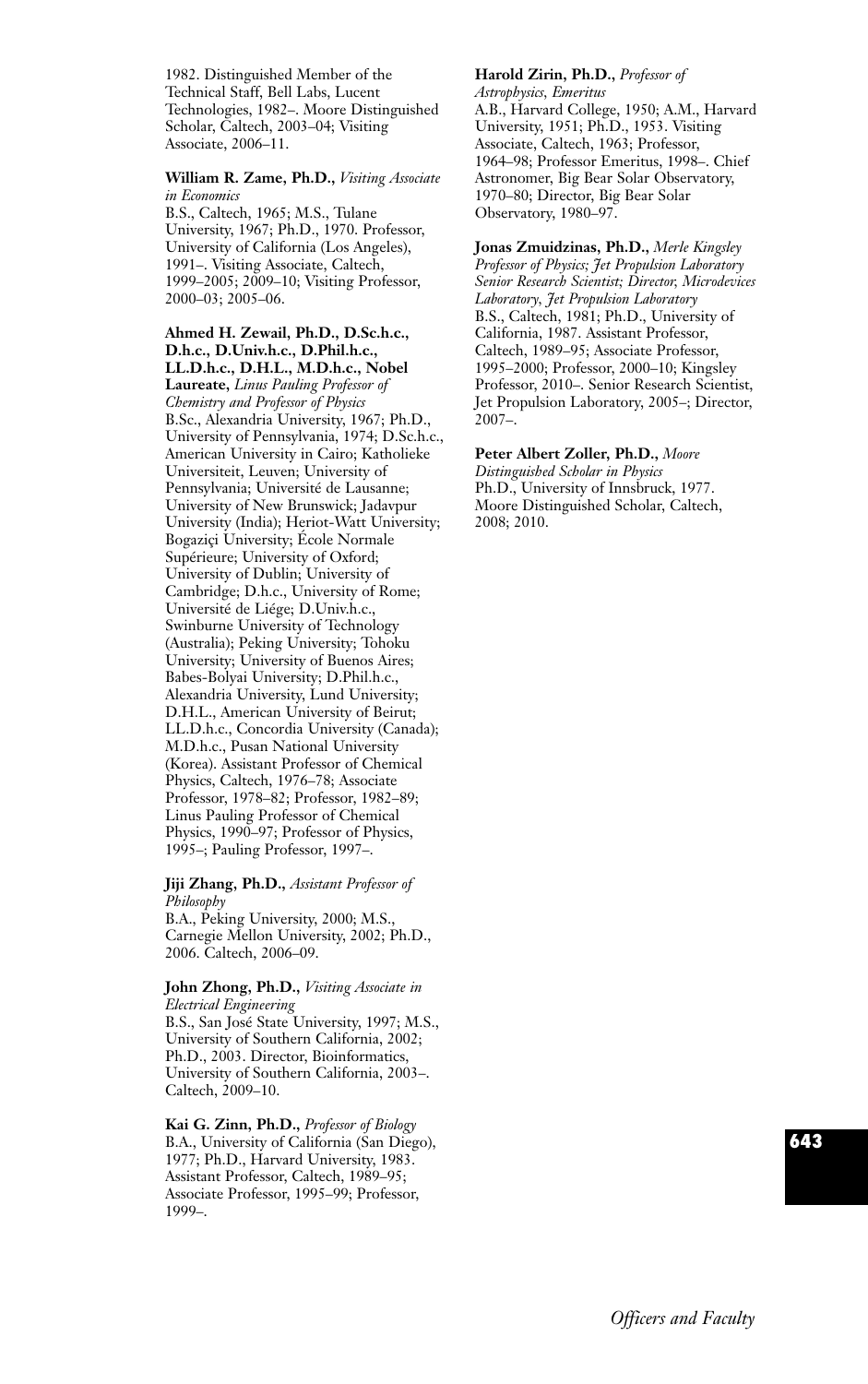## **INDEX**

## **A**

abbreviations of courses, 341 academic calendar, 4–5 academic divisions, 10, 237 academic standards, 142, 166, 258 accreditations, 48 administrative officers, 551 admission, 125, 130, 238 admission to candidacy, 145, 247, 248, 251 advanced placement, 127 advisers, 31, 143, 243 aerospace courses, 342 graduate option, 264 instructional and research staff, 565–573 option representative, 237 study and research, 79 undergraduate minor, 181 aerospace engineer degree, 267 Air Force ROTC, 138 alcohol on campus, 54 allowance of credit, 146 Alumni Association, 38 Americans with Disabilities Act (ADA), 54 anthropology courses, 349 applied and computational mathematics courses, 350 graduate option, 269 instructional and research staff, 565–573 option representative, 237 study and research, 83 undergraduate option, 181 applied computation minor, 271, 308 applied mechanics courses, 356 graduate option, 272 instructional and research staff, 565–573 option representative, 237 study and research, 85 applied physics courses, 358

graduate option, 274 instructional and research staff, 565–573 option representative, 237 study and research, 85 undergraduate option, 182 applying for admission, 125, 238 applying for financial aid, 152 applying for graduate standing, 238 Army ROTC, 138 art history courses, 362 ASCIT, 31 assistantships, 257 Associated Students of Caltech, 31 astronomical observatories, 88–89 astrophysics courses, 365 graduate option, 276 instructional and research staff, 581–589 option representative, 237 study and research, 87 undergraduate option, 185 athletics, 31. *See also* physical education auditing courses, 39 authorization and accreditation, 48 awards, 166, 259

## **B**

bachelor of science degree, 142, 247 Beckman Auditorium, 22, 34 Beckman Institute, 24, 26 Beckman Laboratory, 93, 98. *See also* buildings and facilities behavioral and social neuroscience study and research, 89 graduate option, 280 option representative, 237 Big Bear Solar Observatory, 26, 88 biochemistry and molecular biophysics courses, 371 graduate option, 284 instructional and research staff, 556–560 option representative, 237 study and research, 90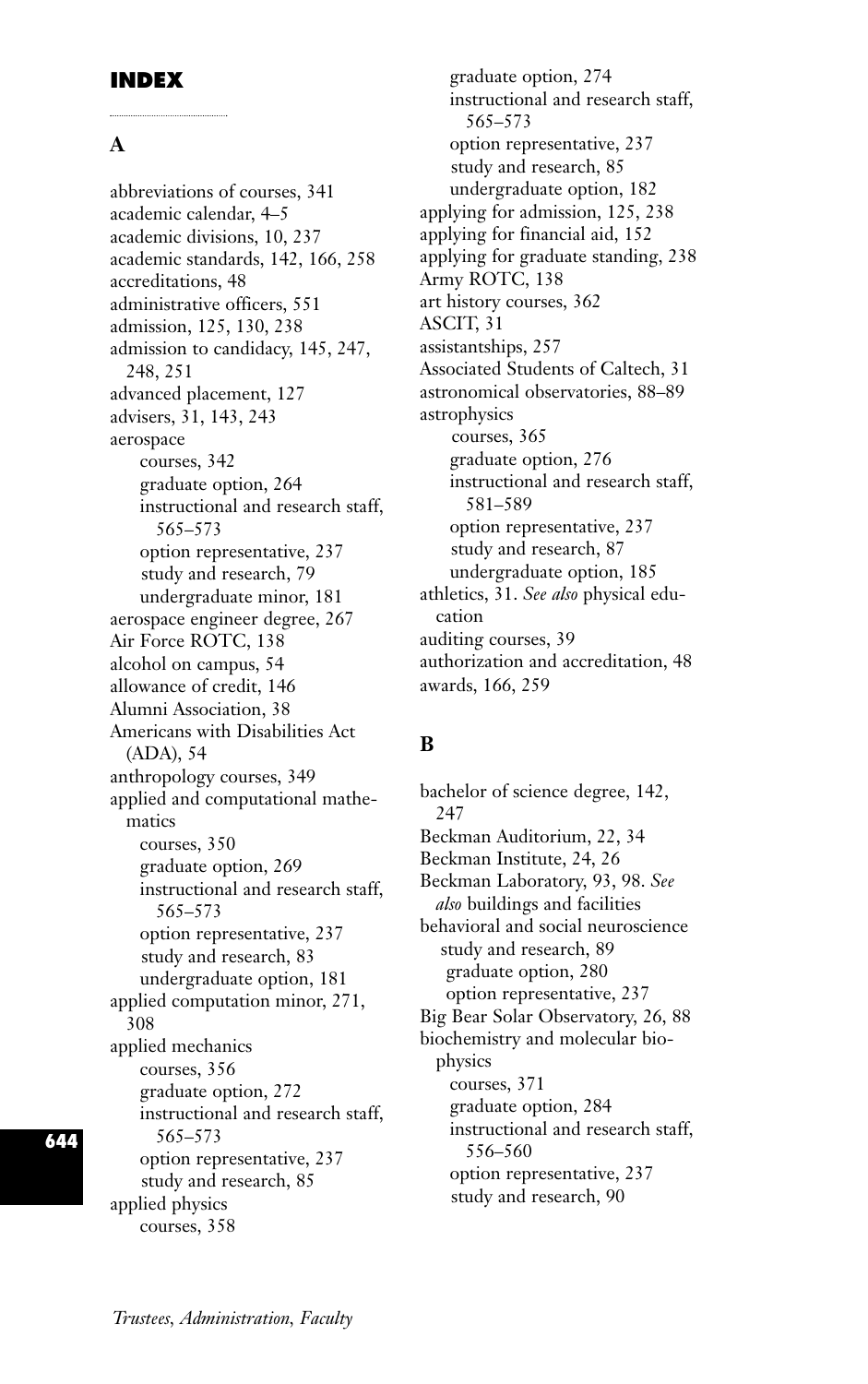bioengineering courses, 372 graduate option, 285 instructional and research staff, 565–573 option representative, 237 study and research, 91 undergraduate option, 187 biology advanced placement/college credit, 127 courses, 377 graduate option, 288 instructional and research staff, 556–560 option representative, 237 study and research, 92 undergraduate option, 189 biotechnology, 94 board of trustees, 547 bookstore, 34 B.S./M.S. joint degree, 247 buildings and facilities, 19–28 business economics and management courses, 388 undergraduate option, 193

## **C**

café, 34 calendar, 4–5 Cal Grants, 156 Caltech-UCLA Medical Scientist Training Program, 292 Caltech-USC M.D./Ph.D. Program, 293 Caltech Y, 34 Cambridge Scholars program, 132 campus directory, 7 candidacy, 145, 247, 248, 251 career development, 36–39 Center for Advanced Computing Research (CACR), 26, 589 chemical engineering courses, 391 graduate option, 293 instructional and research staff, 560–564

option representative, 237 study and research, 94 undergraduate option, 194 chemistry advanced placement/college credit, 127 courses, 396 graduate option, 297 instructional and research staff, 560–564 option representative, 237 study and research, 96 undergraduate option, 197 Chinese. *See* language courses civil engineering courses, 405 graduate option, 301 instructional and research staff, 565–573 option representative, 237 study and research, 98 civil engineer's degree, 301 College Board Tests, 126, 129 college credit, 130 College Scholarship Service (CSS) PROFILE application, 152–153 committees, 549–550, 552–555 competitiveness grant, 156 computation and neural systems courses, 407 graduate option, 303 instructional and research staff, 565–573 option representative, 237 study and research, 99 undergraduate concentration, 208, 210 computational science and engineering, 305 computer ethics, 50–51, 52–54 computer science courses, 412 graduate option, 306 instructional and research staff, 565–573 option representative, 237 study and research, 100 undergraduate option, 201 computer software agreement, 50 computer store, 34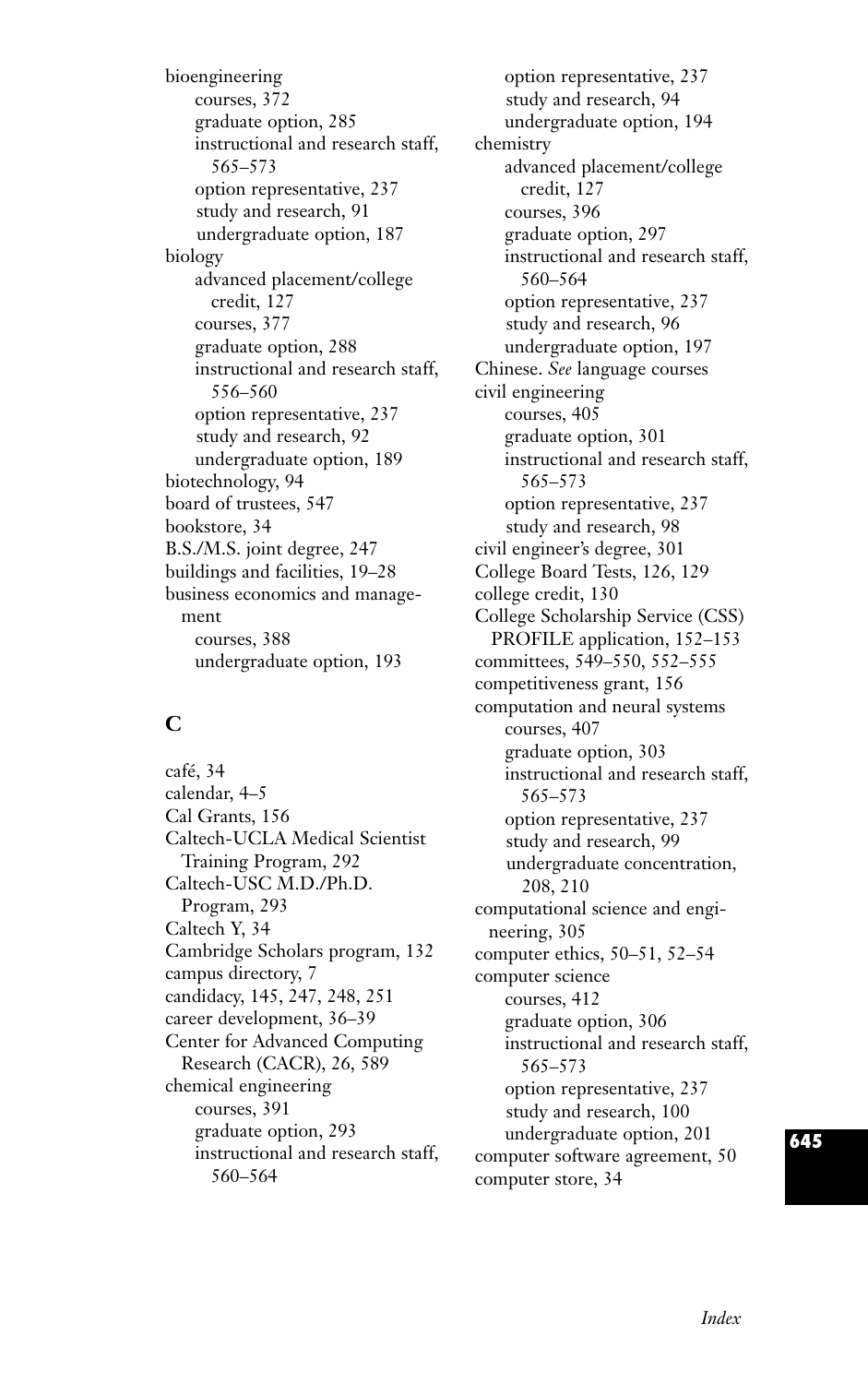computing support services, 589 conflict resolution, 43, 161 control and dynamical systems courses, 422 graduate option, 308 instructional and research staff, 565–573 option representative, 237 study and research, 103 undergraduate minor, 203 controlled substances, 55 Copenhagen Scholars program, 133 core curriculum requirements, 176–181 counseling service, 35 course loads. *See* overloads; underloads courses, 342–544. *See also under specific option* first-year schedule, 180 required for graduation, 176–180 credit, transfer of, 130, 146 credits, 42, 127, 146

# **D**

deferral of entrance, 126 degrees aerospace engineer, 267 bachelor of science, 142, 176, 247. *See also under specific option* civil engineer, 301 doctor of philosophy, 250. *See also under specific option* electrical engineer, 311 engineer, 248 joint B.S./M.S., 247 master of science, 246. *See also under specific option* mechanical engineer, 328 departmental and option regulations, 142, 180–235, 264–339 detached duty, 243 dining facilities, 256 Direct Loan Programs, 158–160 directory of campus, 7 disputes, 43, 161. *See also* grievances doctor of philosophy degree, 250. *See also under specific option*

dropping courses, 41–42, 148 drugs on campus, 54–60 dual degree (3/2) plan, 130

# **E**

early action application plan, 125 École Polytechnique Scholars Program, 134 economics courses, 425 undergraduate option, 203 Edinburgh Scholars program, 136 electrical engineering courses, 428 graduate option, 310 instructional and research staff, 565–573 option representative, 237 study and research, 105 undergraduate option, 203 electrical engineer's degree, 311 electronic information resources policy, 52 employment, 36–38, 61–62, 161–163 energy science and technology, 109, 438 engineering and applied science instructional and research staff, 565–573 undergraduate option, 208 engineering courses (general), 438 engineer's degree, 248 English advanced placement/college credit, 127 courses, 440 undergraduate minor, 213 undergraduate option, 213 English as a second language, 238–239, 450 English requirements for international students, 130, 238–239, 251–252 environmental science and engineering courses, 451 graduate option, 312 instructional and research staff, 565–573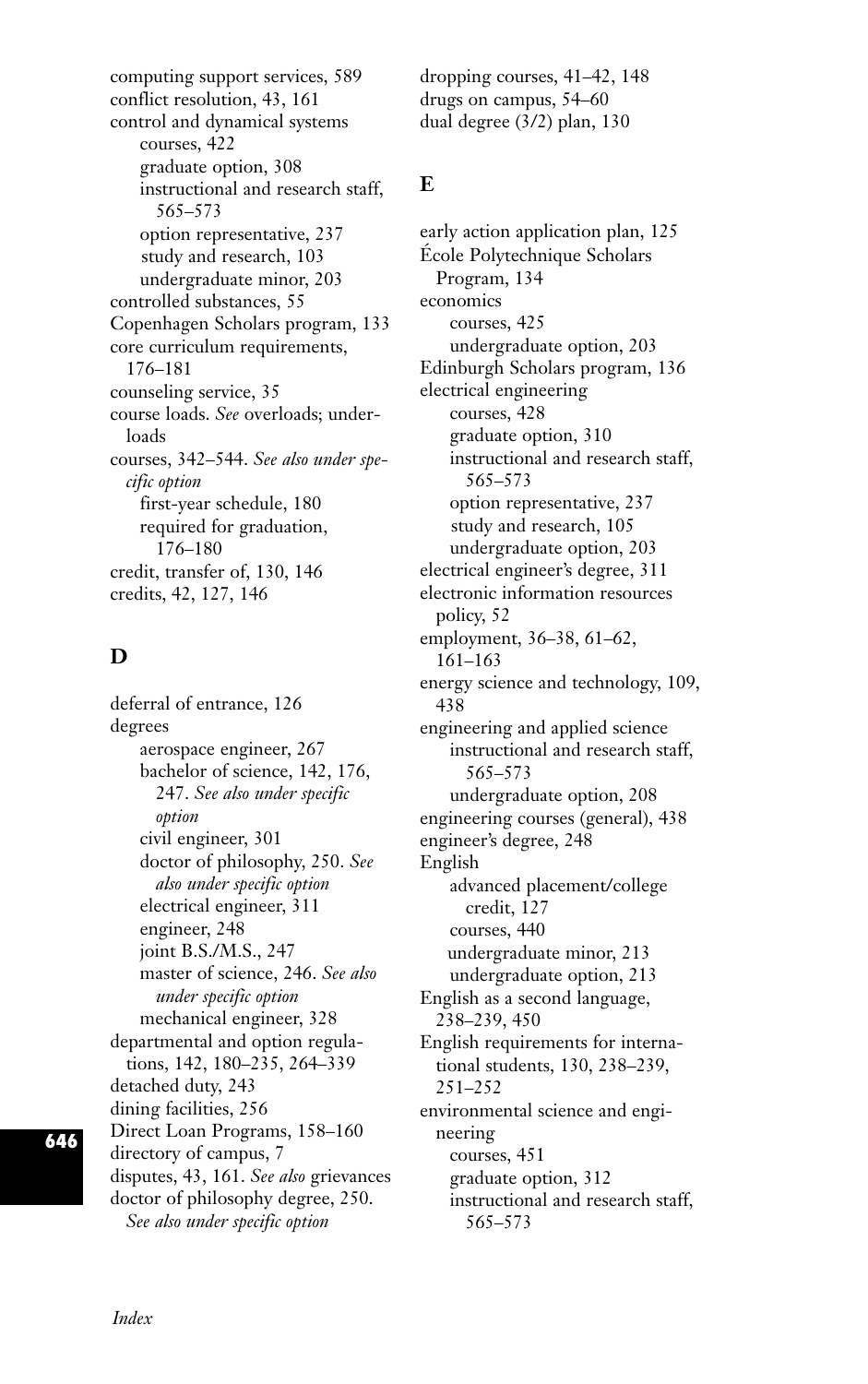option representative, 237 study and research, 110 undergraduate concentration, 208, 211 Equal Employment Opportunity, 61–62 essays for undergraduate admission, 126 examinations. *See* admission; placement examinations exchange programs, 131, 246. *See also* study abroad expenses, 147, 254. *See also* registration; tuition

# **F**

facilities, 19–28 faculty advisers, 31, 243 faculty and officer listings, 591 faculty officers and committees, 553–555 faculty option representatives, 237–238 faculty-student relations, 30 FAFSA, 152, 153 federal/state grants and loans, 155–161. *See also* financial aid; repayments return of funds, 147–151 federal student aid application, 152 fees. *See* expenses fellowships, 257 film courses, 455 financial aid, 151–165, 256–259 firearms, 61 fire policy,  $60-61$ first-year course schedule, 179 foreign students, 39 French. *See* language courses freshman advisers, 31

## **G**

GALCIT, 79 general deposit, 147, 150 geobiology. *See* geological and planetary sciences geochemistry. *See* geological and planetary sciences

geological and planetary sciences courses, 455 graduate option, 315 instructional and research staff, 574–577 minor, 219 option representative, 238 study and research, 112 undergraduate option, 214 geology. *See* geological and planetary sciences geology summer field course, 151 geophysics. *See* geological and planetary sciences German. *See* language courses grade appeals, 43–44 grade-point average, 42 grades, 40–44 graduate degrees, 237–239, 246, 246–253 graduate program, 11–12 admission to, 238 career development advising, 36 expenses, 254 faculty advisers, 243–244 financial assistance, 256 housing, 255–256 option representatives, 237–238 options, 264–339 policies and procedures, 238–246 residency requirements, 241 graduate record examination, 238 graduate student council, 32 graduates, employment experience of, 37–38 graduate studies committee, 237 graduation requirements, 130, 143–145, 176–180 grants, 155, 155–156 grievances, 49–50

# **H**

harassment policy, 68 health services, 34–36 high school requirements for admission, 125 history courses, 470 graduate minor, 320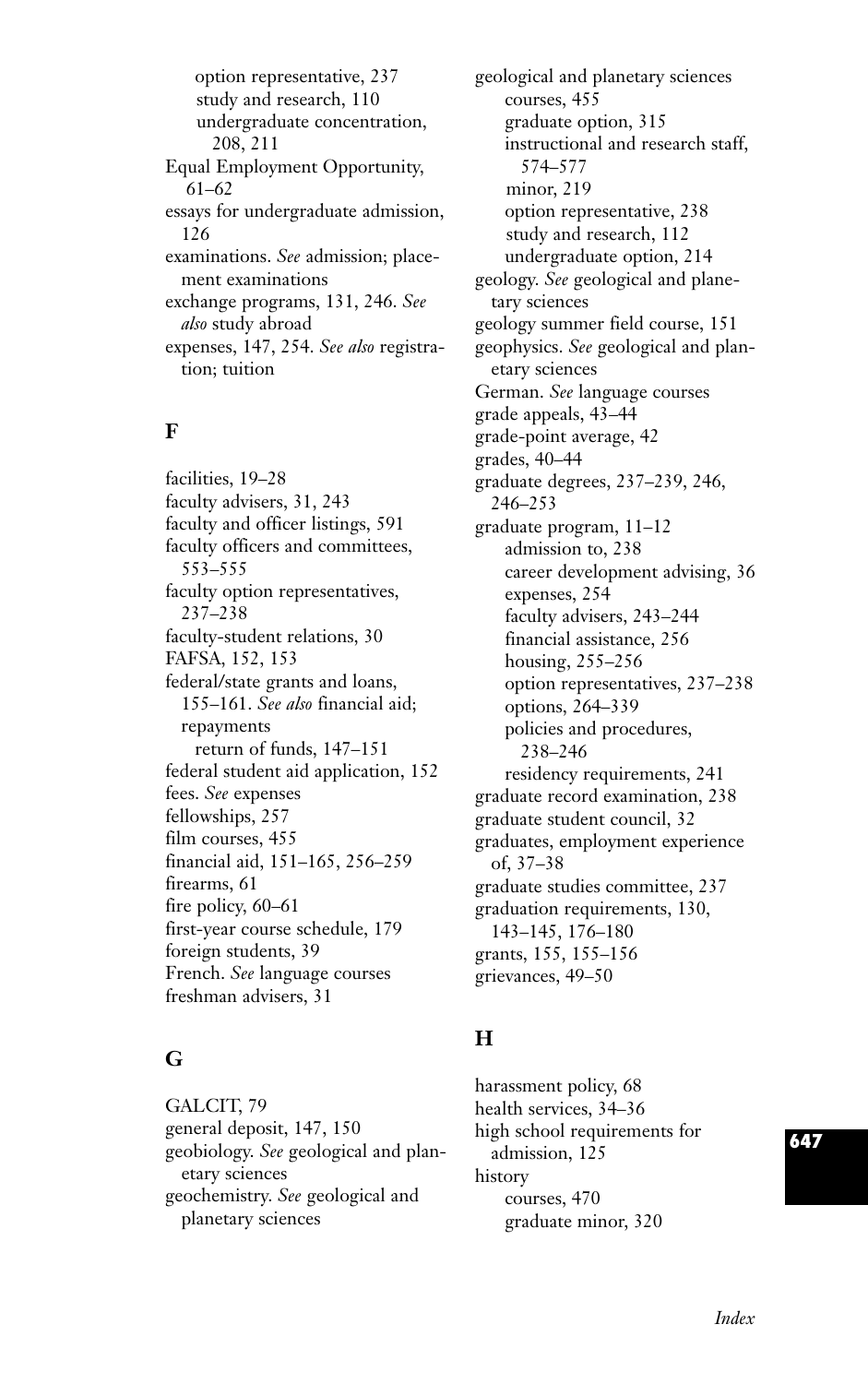undergraduate minor, 220–221 undergraduate option, 220–221 history and philosophy of science courses, 478 graduate minor, 320 study and research, 114 undergraduate minor, 221–224 undergraduate option, 221–224 history of Caltech, 12 honor system, 32, 149, 255 housing, 29, 255 humanities, 115, 486 drop policy, 140 humanities and social sciences, 146, 177–179 instructional and research staff, 578–581

# **I**

immigration matters, 39 independent studies program, 116, 224, 490 Information Management Systems and Services (IMSS), 589 Information Science and Technology, 116, 490 Infrared Processing and Analysis Center (IPAC), 24, 87 Institute policies, 52 insurance, health, 35 interhouse activities, 30 international baccalaureate, 127 international students, 39, 238 employment program, 161 English requirement, 130, 238, 249, 251–252 financial aid, 154 sabbaticals, 242–243 internships, 38 involuntary leave, 141

# **J**

Japanese. *See* language courses Jet Propulsion Laboratory, 9, 25, 114, 245, 589 joint B.S./M.S. degree, 247

## **K**

Keck Observatory, 26, 89, 117, 121 Kellogg Radiation Laboratory, 122. *See also* buildings and facilities Kerckhoff Marine Laboratory, 25, 93

## **L**

laboratories, special, 245 laboratory of chemical synthesis, 96. *See also* buildings and facilities laboratory requirements, 177 language courses, 491 late registration fees, 150, 242, 255 law courses, 494 leave, 140–141. *See also* sabbaticals libraries, 27–28, 589–590 LIGO, 26, 122 literature. *See* English loans, 155, 157–161, 258 London Scholars program, 136

## **M**

major fields of study. *See* options map of campus, 6 marine biology laboratory, 25, 93 master of science degree, 246. *See also under specific option* materials science courses, 495 graduate option, 321 instructional and research staff, 565–573 option representative, 238 study and research, 116 undergraduate concentration, 208, 211 mathematics advanced placement/college credit, 127 courses, 499 graduate option, 323 instructional and research staff, 581–589 option representative, 238 study and research, 117 undergraduate option, 225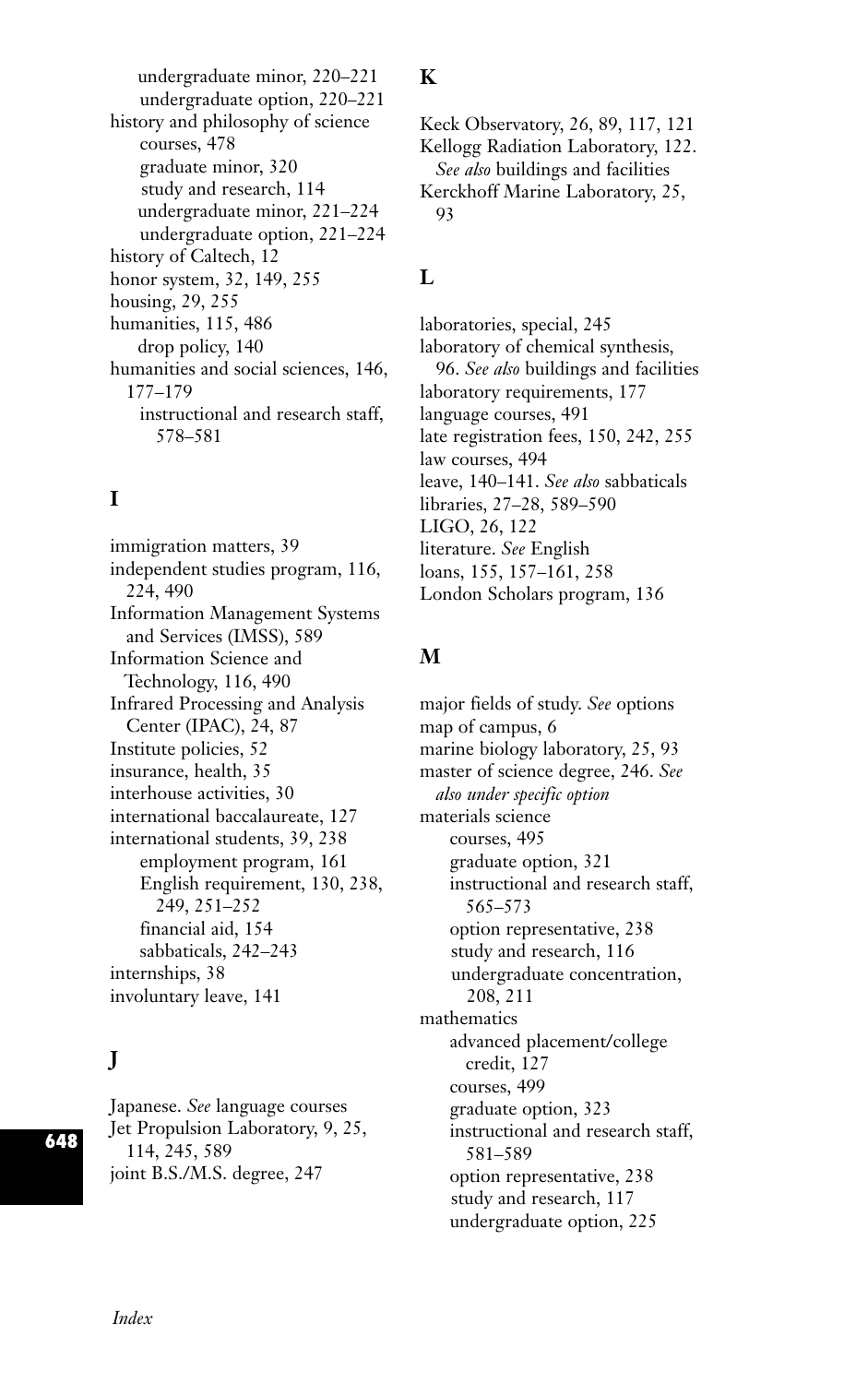mechanical engineering courses, 508 graduate option, 326 instructional and research staff, 565–573 option representative, 238 study and research, 118 undergraduate option, 227 mechanical engineer's degree, 328 medical examination, 34. *See also* health services medical school, 37, 292–293. *See also* premedical program menu classes, 177 missing student policy, 61 M.S. degree, 246. *See also under specific option* mural policy, 61 music courses, 513

## **N**

new student orientation, 128 Nobel laureates, 18 nondegree programs, 245 nondiscrimination policy, 61

# **O**

off-campus facilities, 25 officers and faculty listings, 591 officers of Caltech, 547, 551, 553 on-campus recruiting program, 37 option advisers, 31, 143 option representatives, 237–238 options, 10 change of, 144 regulations, 143, 180–235, 264–339 selection of, 143 overloads, 146 Owens Valley Radio Observatory, 26, 87–88, 122

## **P**

Palomar Observatory, 25, 87–88, 121, 122

part-time graduate study programs, 244 pass/fail grading, 42 patent agreement, 50 Pell grants, 155 performance courses, 515 performing and visual arts, 33 Ph.D. degree, 250. *See also under specific option* philosophy courses, 517 undergraduate minor, 230–231 undergraduate option, 230–231 physical education, 177, 515 physical examination, 34 physics advanced placement/college credit, 128 courses, 526 graduate option, 331 instructional and research staff, 581–589 option representative, 238 study and research, 120 undergraduate option, 232 placement examinations astrophysics, 276 physics, 331 planetary science. *See* geological and planetary sciences policies of Caltech, 52 political science courses, 535 undergraduate option, 234 postdoctoral scholars, 12 premedical program, 37, 190. *See also* medical school prizes, 166, 259 PROFILE, 152, 153 psychology courses, 538 publications, 32–33 public events, 34

## **R**

recesses, 4–5 records and transcripts, 44–48 refunds, 147, 259 registration general deposit, 147, 150 graduate students, 240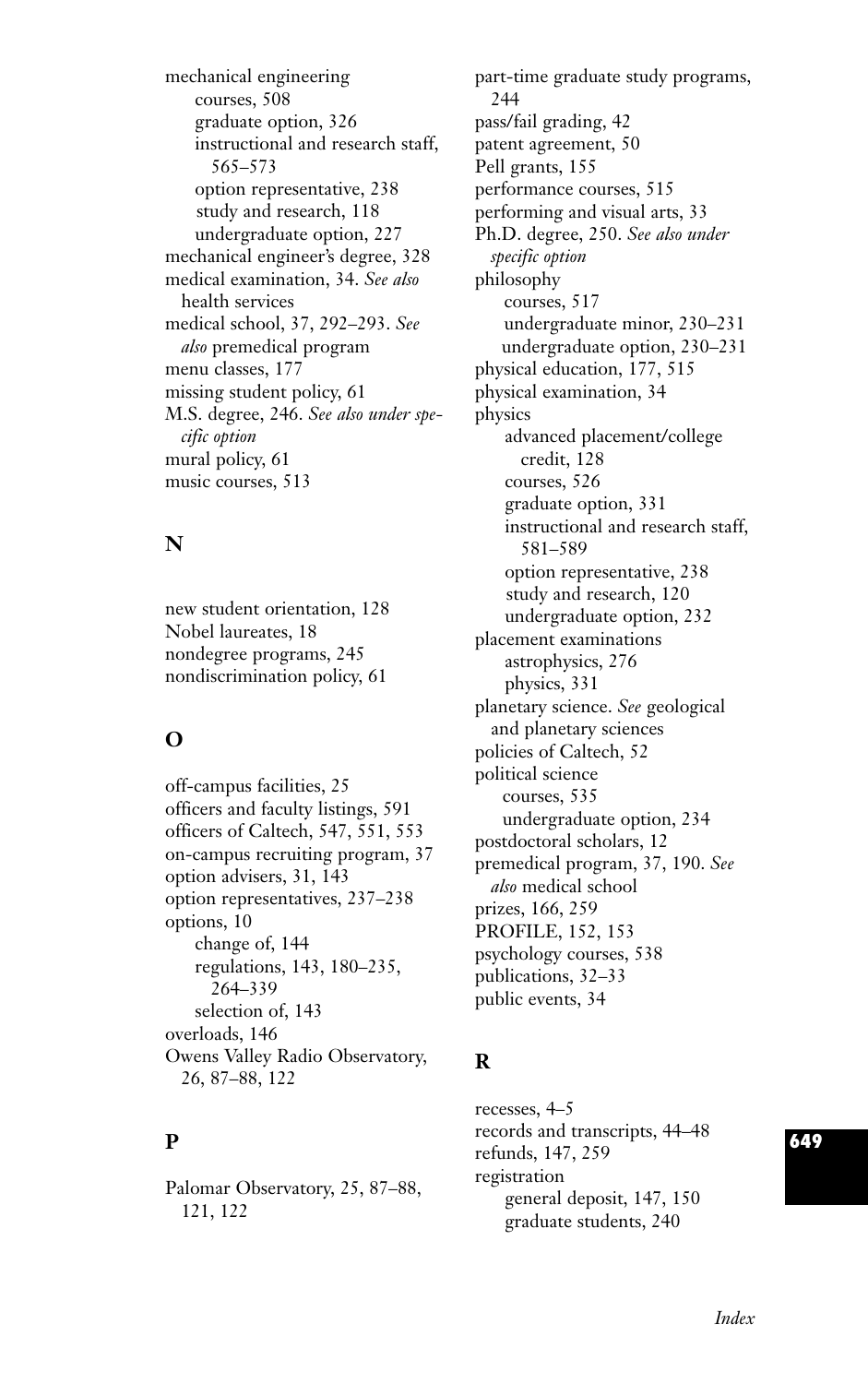summer research, 140, 242 undergraduate students, 139–141 religious practice, 34 repayments, 147, 157–161, 259 research areas of, 79–123 funds, 257 summer, 28, 140, 242 undergraduate, 28, 140 researchers, visiting, 240 residency requirements, 241 retention rates, 52 ROTC, 138–139

## **S**

sabbaticals, 140, 242 SAT exams, 125, 126, 129 scholarships, 155, 166, 257 scholastic requirements, 142 scientific writing, 179 Scripps Institution of Oceanography, 246 seismological laboratory, 114 senior postdoctoral scholars, 12 sexual assault policy, 62 SMART grant, 156 social science core Institute requirements, 176–177 courses, 539 graduate option, 335 instructional and research staff, 578–581 option representative, 238 study and research, 122 Spanish. *See* language courses special students, 239–240 Spitzer Science Center, 24, 87, 121 Staff/Faculty Consultation Center, 590 staff of instruction and research, 556–643 Stafford Loan, 158 state and federal grants, 155–157 stipends, 256

structural mechanics undergraduate minor, 235 Student Activities Center, 30 Student Affairs, 590 student life, 29–34 alcohol use, 54 clubs, publications, and societies, 32, 33 employment, 37, 161–163 grievance procedures, 49 health, 34 housing, 30 Student Patent and Computer Software Agreement, 50 student records and transcripts, 44, 45–49 study abroad, 132, 163 Submillimeter Observatory, 26, 87, 89, 121, 122 substance abuse, 55 summer research, 27, 139, 242 Summer Undergraduate Research Fellowships (SURF), 28

## **T**

teaching assistantships, 257 tests. *See* admission; placement examinations theses, 249, 253 Title IX, 62, 68 3/2 dual degree plan, 130 transcripts, 44, 46, 48, 254 transfer admissions, 128 transfer of credit, 130, 145 trustees, 547 tuition, 147, 254

## **U**

UCLA-Caltech Medical Scientist Training Program, 292 undergraduate program, 10 admission, 125 expenses, 147 housing, 30 options, 180–235